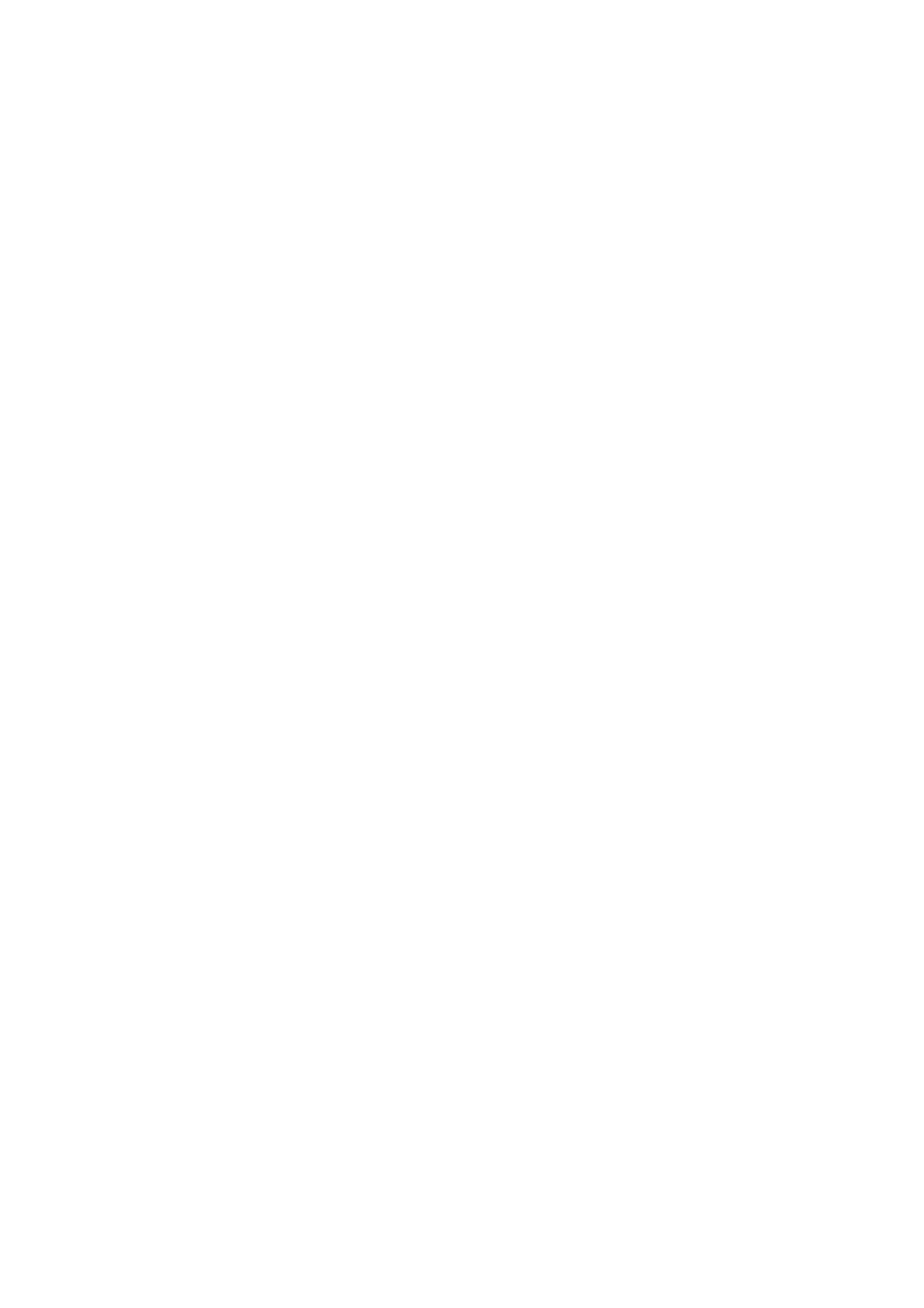contextual information semantic information

word sequence

 $\overline{v}$  voice

acoustic confusion

maximum entropy, ME

information sources

constraints

intersection

 $h$ ighest

entropy) when the set of the set of the set of the set of the set of the set of the set of the set of the set of the set of the set of the set of the set of the set of the set of the set of the set of the set of the set of

maximum likelihood

character error rate, CER perplexity

 $\alpha$ 

mismatch

dictation call routing

mixture model, TMM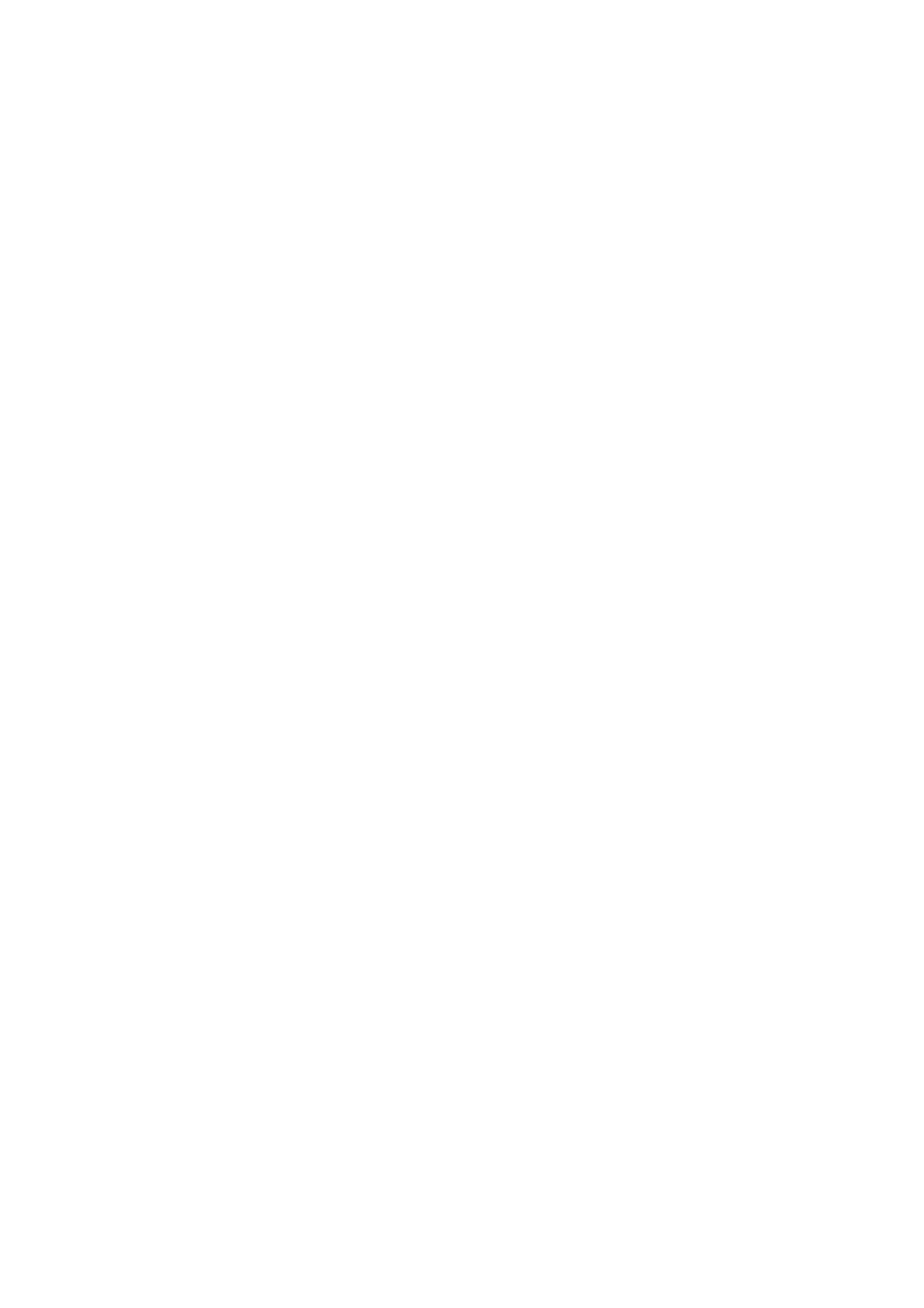### Abstract

Statistical language modeling, which aims to capture the regularities in human natural language and quantify the acceptance of a given word sequence, has continuously been an important research issue in a wide variety of applications of natural language processing (NLP) over the past three decades. For example, in speech recognition, the principal role of the language models is to help resolve the acoustic confusion and thus separate the correct hypothesis from the competing ones.

In the recent past, there were quite many applications of speech recognition technology being developed, such as voice dictation and call routing systems, etc. However, speech recognition performance is often seriously affected by the varying lexical and semantic characteristics among different application tasks. Thus, there is always a need for language model adaptation, which has the goal to exploit the specific lexical and semantic information inherent in the recognition domain, so as to compensate the mismatch between training and testing conditions.

In this thesis, a topical mixture model (TMM) previously proposed for probabilistic information retrieval was investigated to dynamically explore the long-span latent topical information for language model adaptation. Moreover, we also studied the use of the Maximum Entropy (ME) principle for language modeling. ME is a principle for efficient combination of a variety of information sources. Under the ME criterion, each information source gives rise to a set of constraints that can be futher imposed on the resultant language model. The intersection of these constraints is the set of language model probability distributions which can satisfy all of these constraints. The probability distribution which has highest entropy is thus the solution of the ME principle. The preliminary experimental results show that the ME-based language modeling approach can achieve superior performance over the conventional Maximum Likelihood (ML) based approach in both character error rate and perplexity reductions on the Mandarin broadcast news transcription task.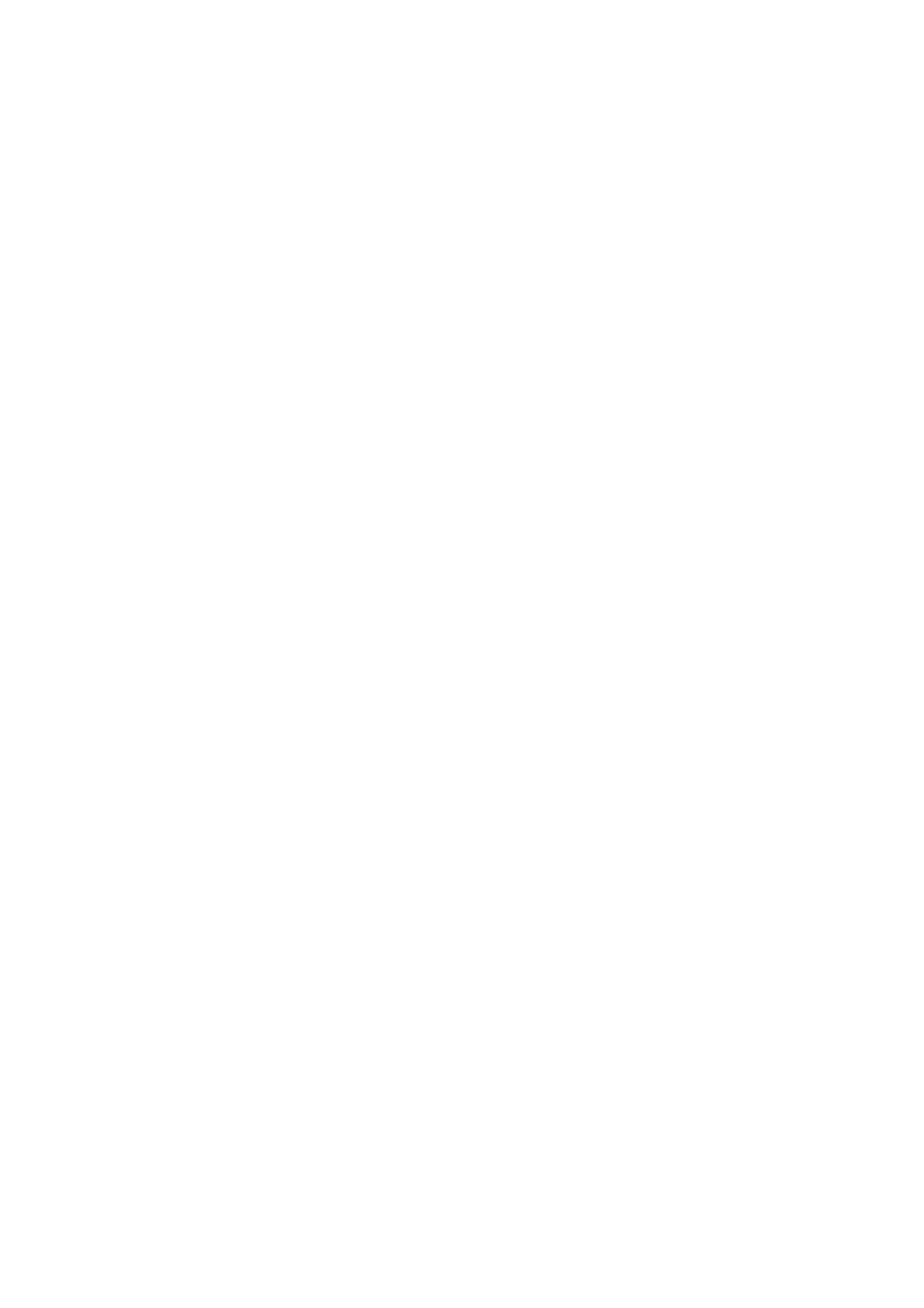meeting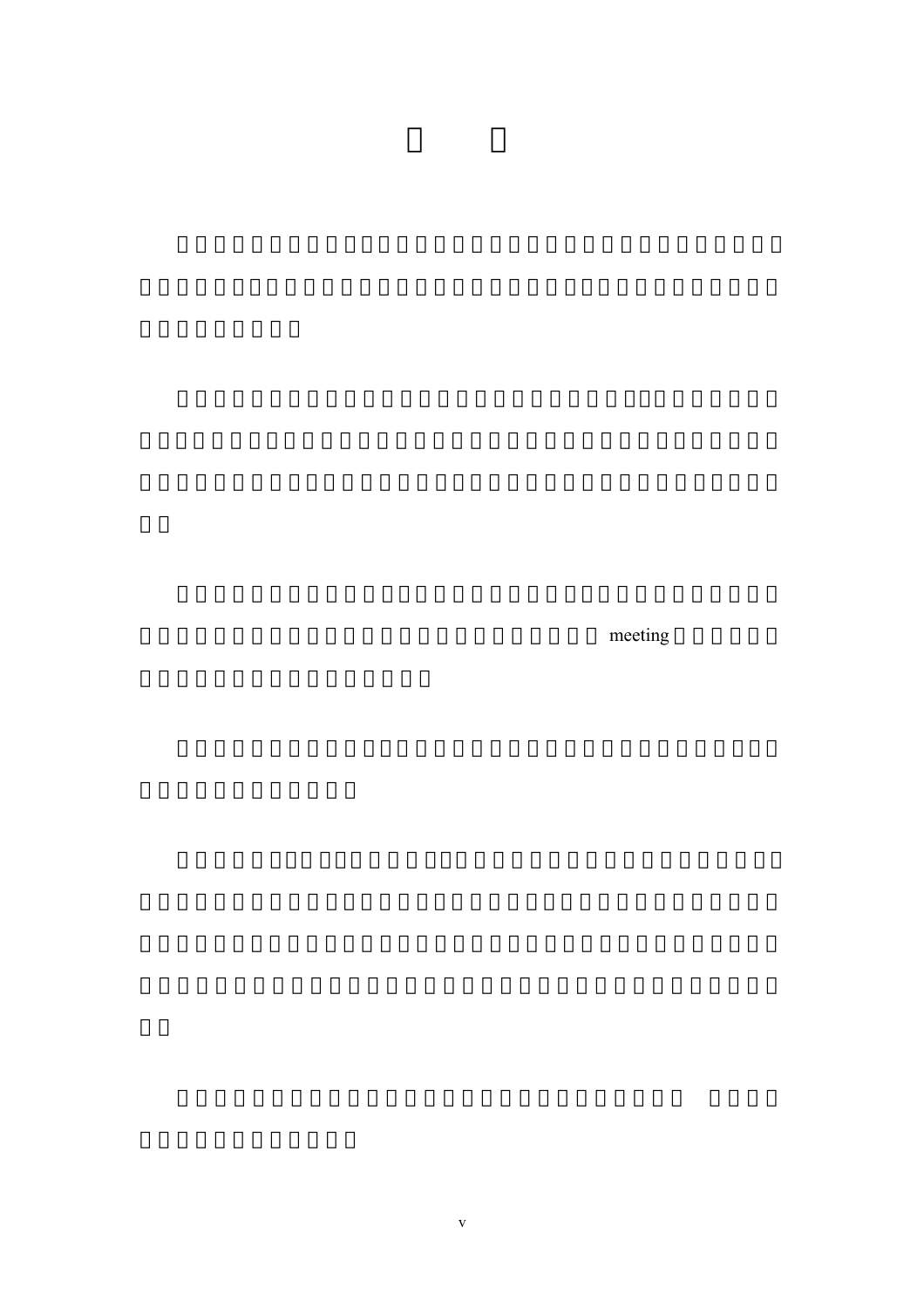$94$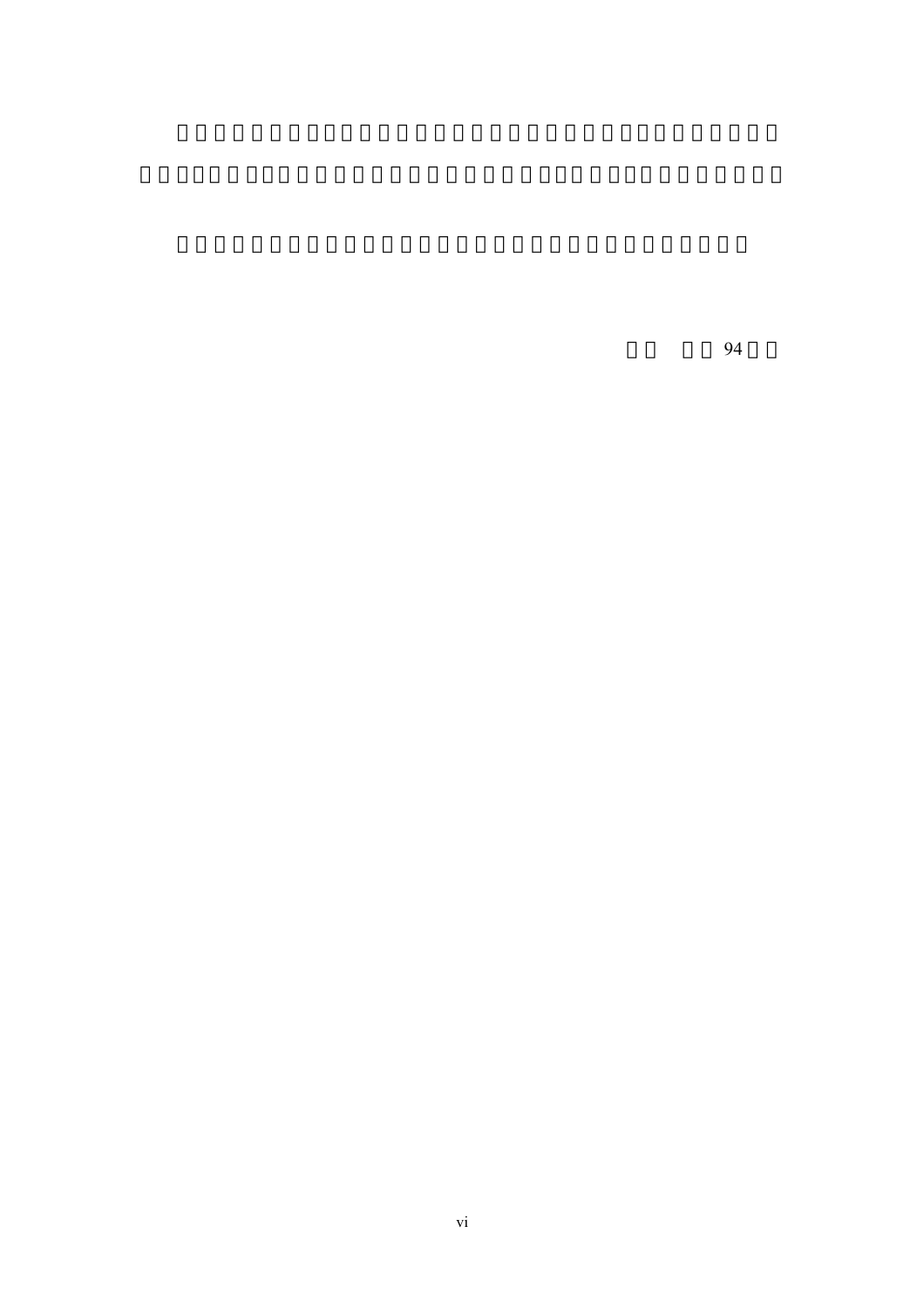| Abstract       |         |                                      |     |
|----------------|---------|--------------------------------------|-----|
| $\mathbf{1}$   |         |                                      |     |
| 1.1            |         |                                      |     |
| 1.2            |         |                                      |     |
| 1.3            |         |                                      |     |
| 1.4            |         |                                      |     |
| $\overline{2}$ |         |                                      |     |
| 2.1            |         |                                      |     |
| 2.2            |         |                                      |     |
|                | 2.2.1   |                                      |     |
|                | 2.2.2   | Latent Semantic Analysis, LSA  14    |     |
|                | 2.2.2.1 | Term-Document Matrix  14             |     |
|                | 2.2.2.2 | Singular Value Decomposition, SVD 16 |     |
|                | 2.2.2.3 | $\overline{N}$                       |     |
| 2.3            |         |                                      |     |
| 2.4            |         |                                      |     |
|                | 2.4.1   |                                      | .21 |
|                | 2.4.2   |                                      |     |
|                | 2.4.2.1 |                                      |     |
|                | 2.4.2.2 |                                      |     |
|                | 2.4.2.3 | Dynamic caching model 26             |     |
|                | 2.4.2.4 |                                      |     |
| 2.5            |         |                                      | 28  |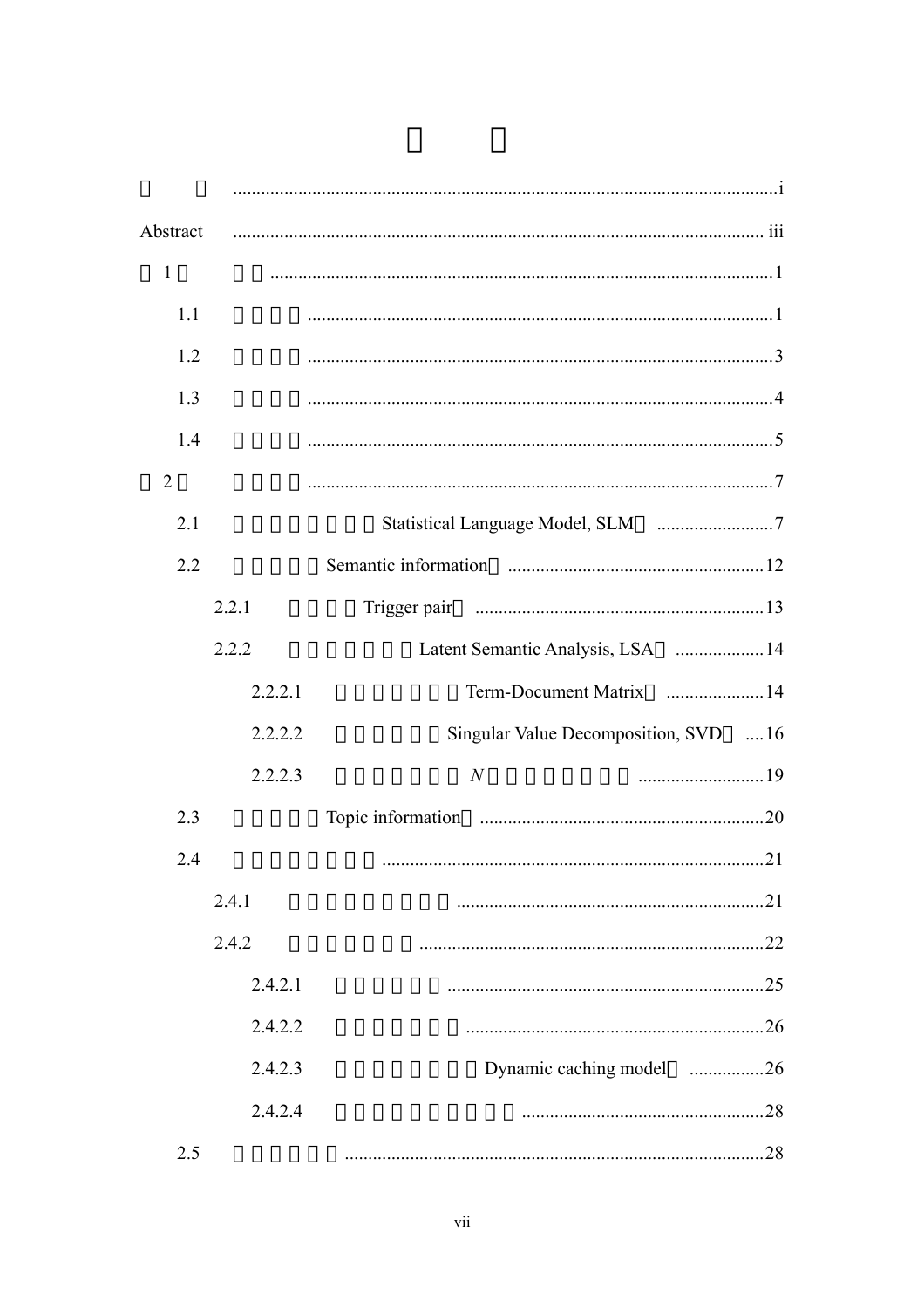| 3              |       |                                                                              |     |
|----------------|-------|------------------------------------------------------------------------------|-----|
| 3.1            |       |                                                                              |     |
|                | 3.1.1 |                                                                              |     |
|                | 3.1.2 |                                                                              |     |
|                | 3.1.3 |                                                                              |     |
|                | 3.1.4 | <b>IIS</b>                                                                   |     |
|                | 3.1.5 | Generalized Iterative Scaling <b>Constanting Constructs</b> 47<br><b>GIS</b> |     |
| 3.2            |       | Minimum Discrimination Information, MDI 48                                   |     |
|                | 3.2.1 |                                                                              |     |
|                | 3.2.2 |                                                                              |     |
| $\overline{4}$ |       |                                                                              |     |
| 4.1            |       |                                                                              |     |
| 4.2            |       |                                                                              |     |
| 4.3            |       |                                                                              |     |
| 5              |       |                                                                              |     |
| 5.1            |       |                                                                              |     |
|                | 5.1.1 |                                                                              |     |
|                | 5.1.2 |                                                                              | 62  |
|                | 5.1.3 |                                                                              |     |
| 5.2            |       |                                                                              |     |
| 5.3            |       |                                                                              |     |
| 5.4            |       |                                                                              |     |
|                | 5.4.1 |                                                                              |     |
|                | 5.4.2 |                                                                              |     |
|                | 5.4.3 |                                                                              | .71 |
|                | 5.4.4 |                                                                              | .73 |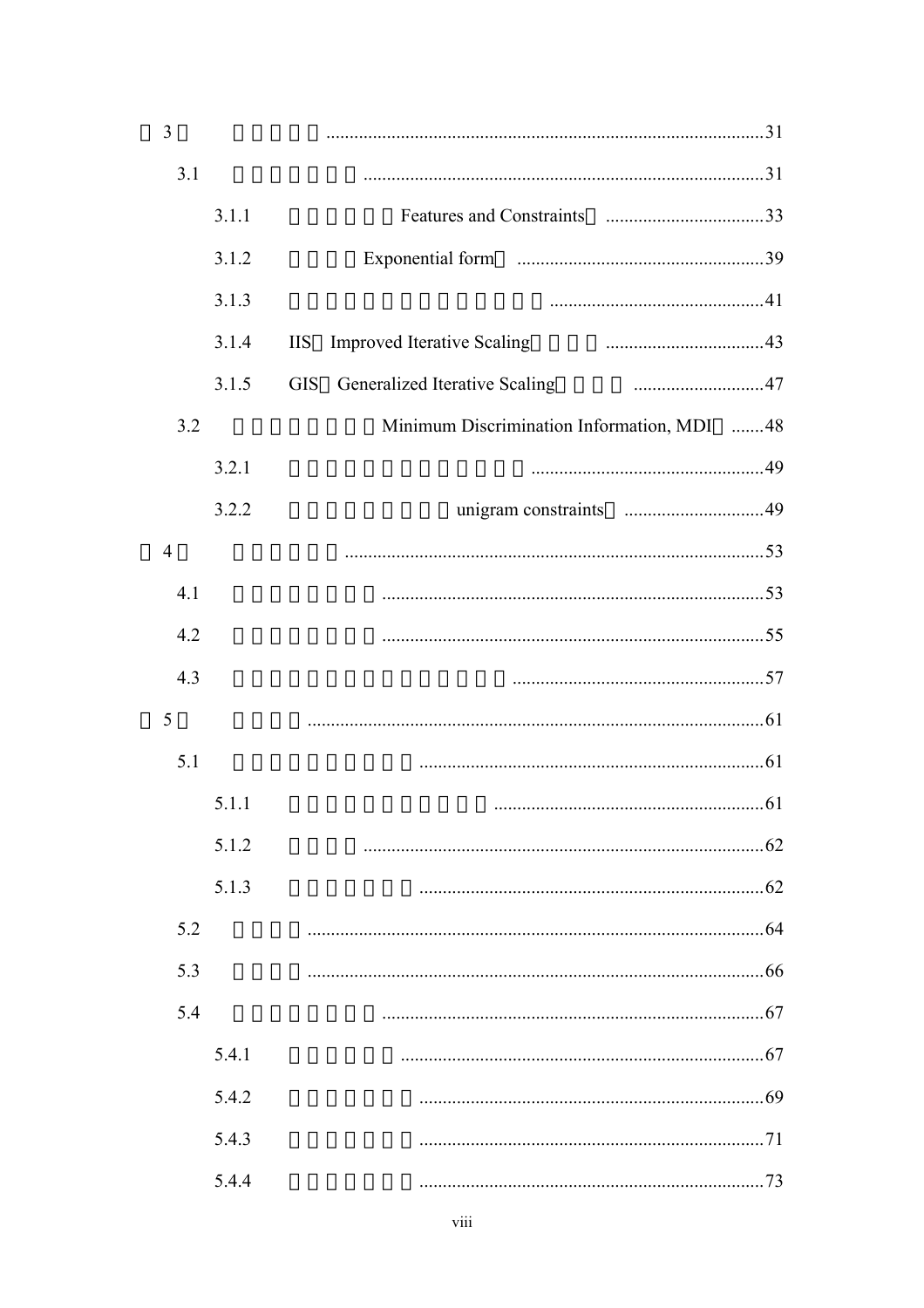|     | 5.4.5      | 75  |
|-----|------------|-----|
|     | 5.4.6      | 77  |
|     | 5.4.7      | 79  |
|     | 5.4.8      | .80 |
| 5.5 |            | .80 |
| 6   |            | .85 |
| A   | Jensen     | .87 |
| B   | <b>IIS</b> | 89  |
|     |            | 91  |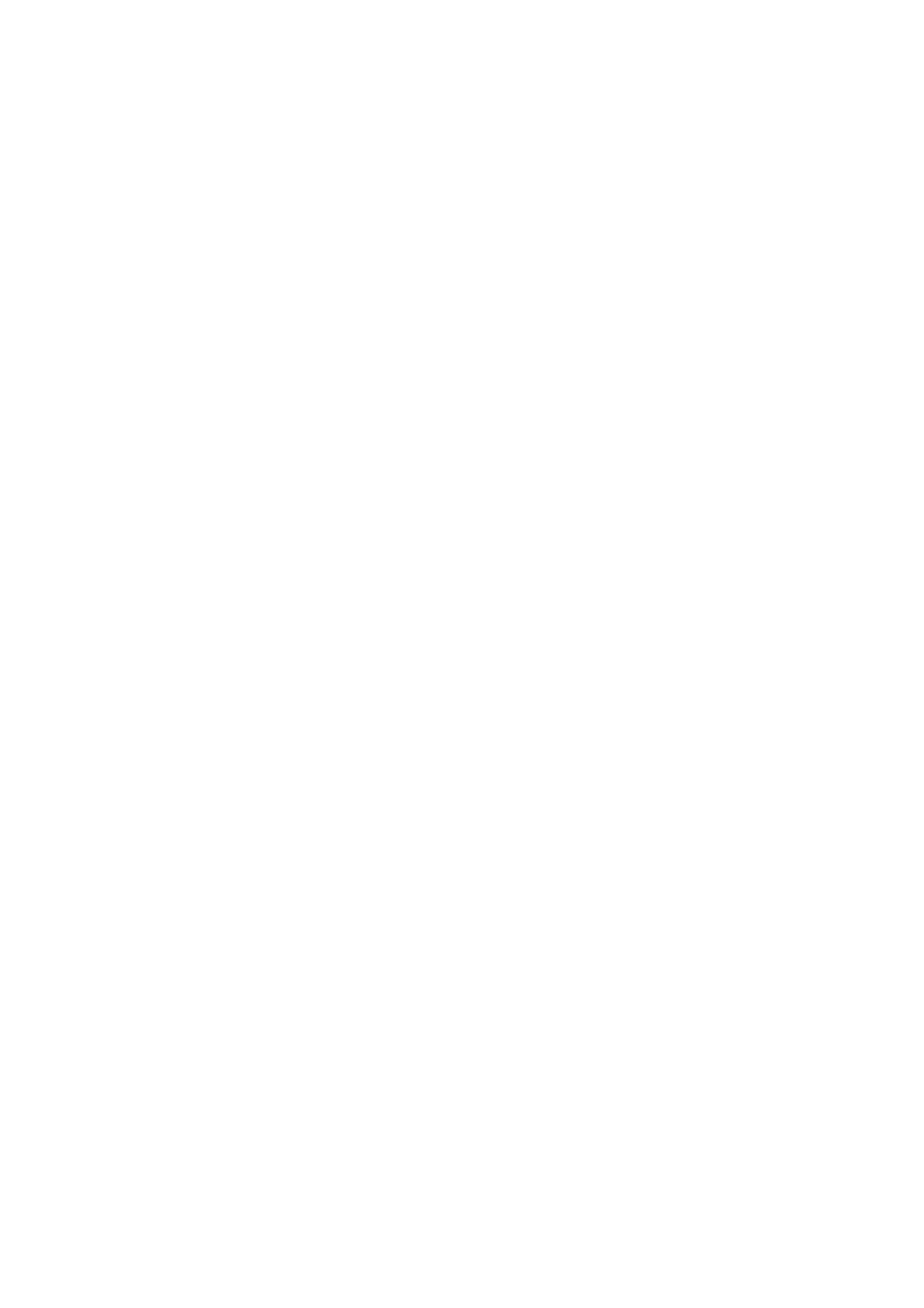| 2.1 |            |                       |                  |                           |
|-----|------------|-----------------------|------------------|---------------------------|
| 2.2 | $\dot{J}$  |                       |                  |                           |
| 2.3 |            |                       |                  |                           |
| 2.4 |            |                       |                  |                           |
| 3.1 |            | P(h, )                | column           |                           |
|     |            | $\boldsymbol{h}$      |                  | 34                        |
| 3.2 |            | P(h,<br>$\mathcal{E}$ | row              |                           |
|     |            | $\boldsymbol{h}$      |                  |                           |
|     |            |                       |                  | 35                        |
| 3.3 |            | P(h, )                |                  |                           |
|     |            |                       | $\boldsymbol{h}$ |                           |
|     |            |                       |                  |                           |
| 3.4 | <b>IIS</b> |                       |                  |                           |
| 3.5 | IS         |                       |                  | .48                       |
| 4.1 | $D_i$      |                       |                  |                           |
| 4.2 |            |                       |                  | .58                       |
|     | 5.1 Set 2  |                       |                  | $\ldots \ldots \ldots 70$ |
| 5.2 | Set 2      |                       |                  |                           |
| 5.3 |            | MDI weight, $\gamma$  |                  |                           |
|     | Set 2      |                       |                  |                           |
|     |            |                       |                  |                           |
| 5.4 |            |                       |                  | $\ldots \ldots \ldots 82$ |
| 5.5 |            |                       |                  | 84                        |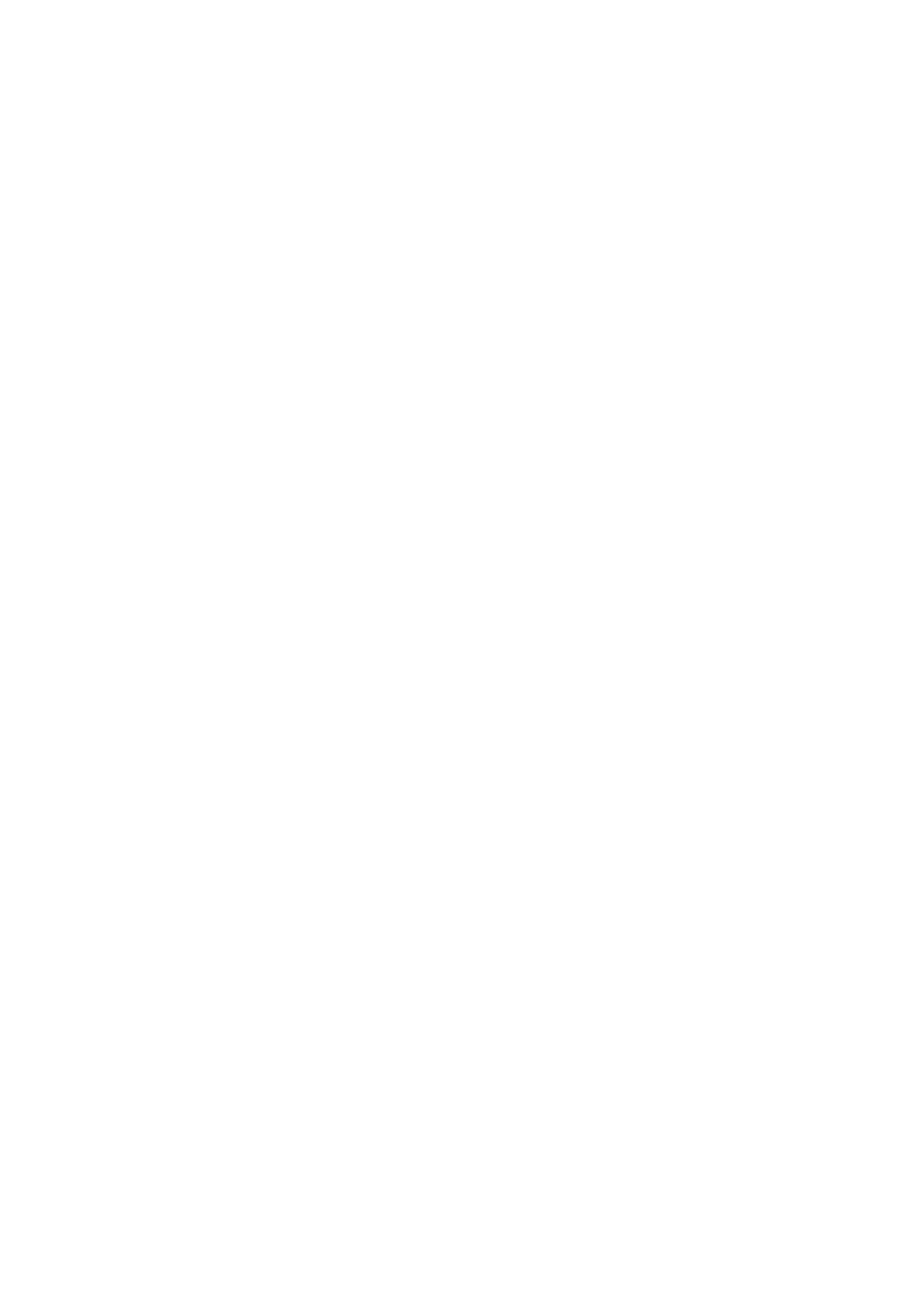|                           | Set 2      | 5.1  |
|---------------------------|------------|------|
| $\ldots \ldots \ldots 66$ | Set 1      | 5.2  |
| $\ldots \ldots \ldots 66$ | 5.3 Set 2  |      |
|                           | 5.4 Set 1  |      |
|                           |            |      |
|                           | 5.5 Set 2  |      |
|                           |            |      |
|                           | 5.6 Set 1  |      |
|                           |            |      |
|                           | 5.7 Set 2  |      |
|                           |            |      |
|                           | 5.8 Set 2  |      |
|                           |            |      |
| Set 2                     |            | 5.9  |
| $\cdots$                  |            |      |
|                           |            | 5.10 |
|                           | 5.11 Set 1 |      |
| 75                        |            |      |
| Set 1                     |            | 5.12 |
| 76                        |            |      |
|                           |            | 5.13 |
| .77                       |            |      |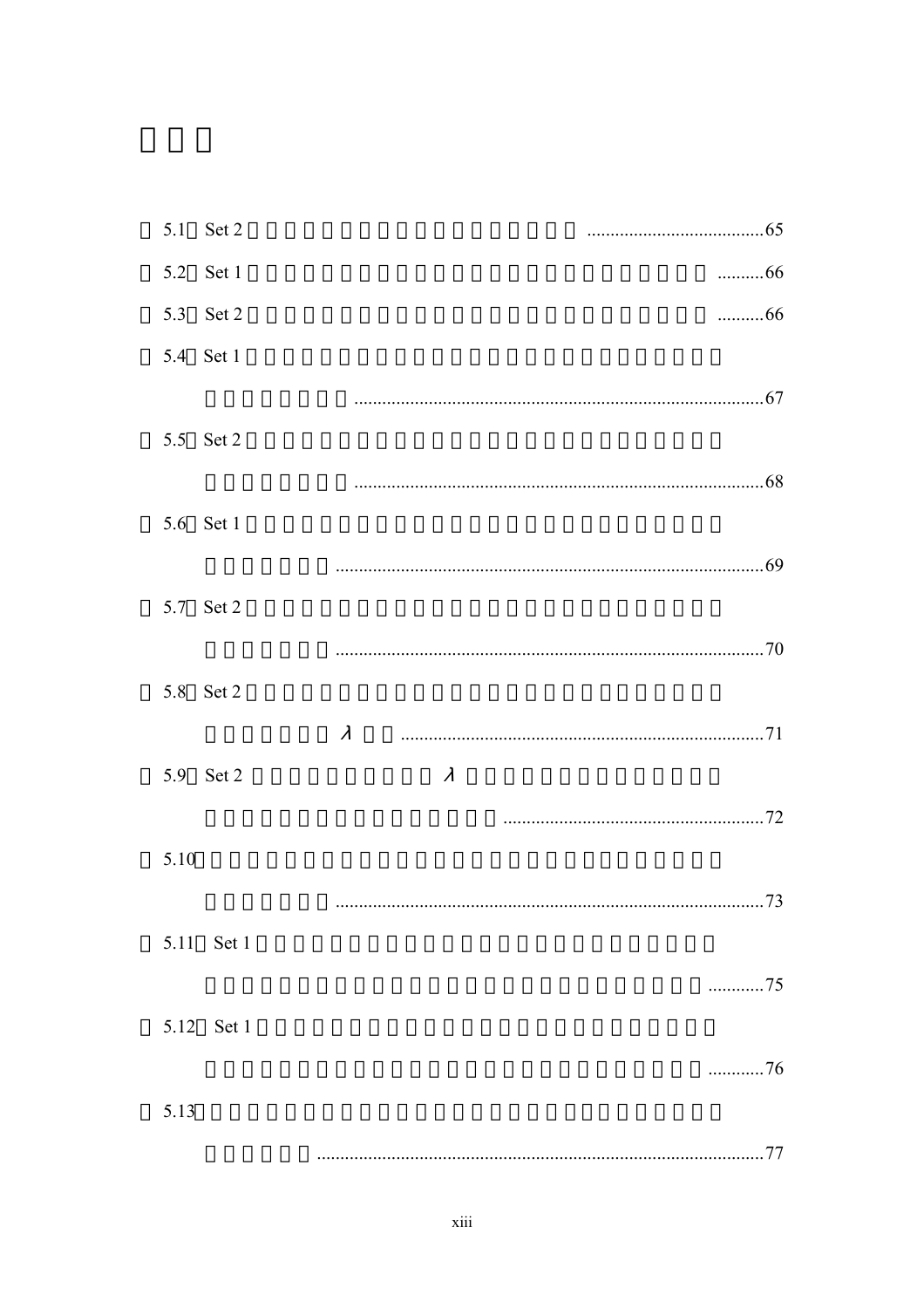|     | 5.14 Set 2 |      |
|-----|------------|------|
| .78 |            |      |
| 79  |            | 5.15 |
| .80 |            | 5.16 |
| .81 | Set 3      | 5.17 |
| 82  |            | 5.18 |
| .83 |            | 5.19 |
|     |            |      |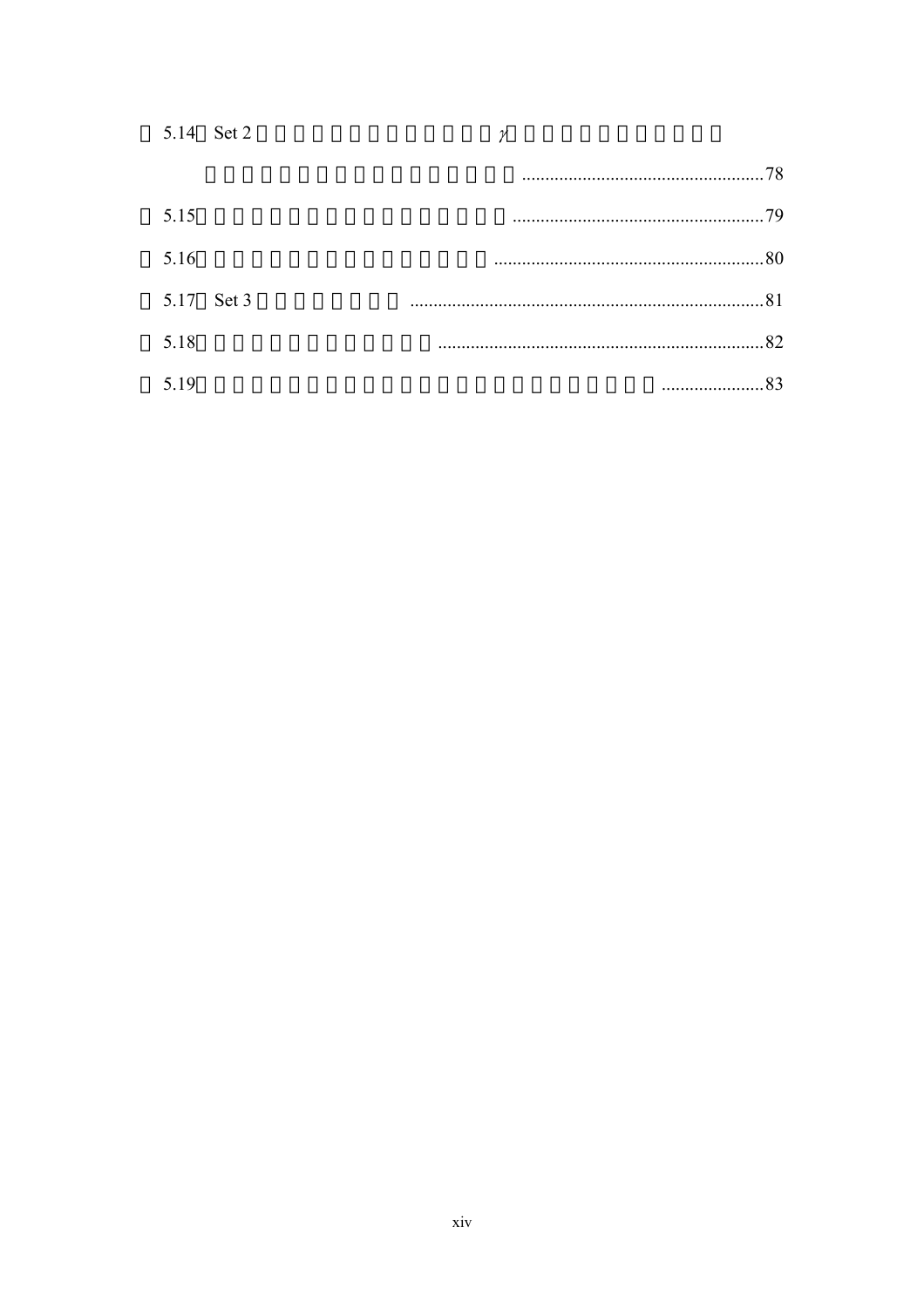$$
\mathbf{1}^{\prime}
$$

$$
(1.1) \tX \t\t W \t\t \hat{W}
$$

$$
\hat{W} = \underset{W}{\arg \max_{W}} P(W \mid X) \n= \underset{W}{\arg \max_{W}} \frac{P(X \mid W)P(W)}{P(X)} \n\approx \underset{W}{\arg \max_{W}} P(X \mid W)P(W)
$$
\n(1.1)

quantify acceptable [Rosenfeld 2000]

word sequence

 $1.1$ 

1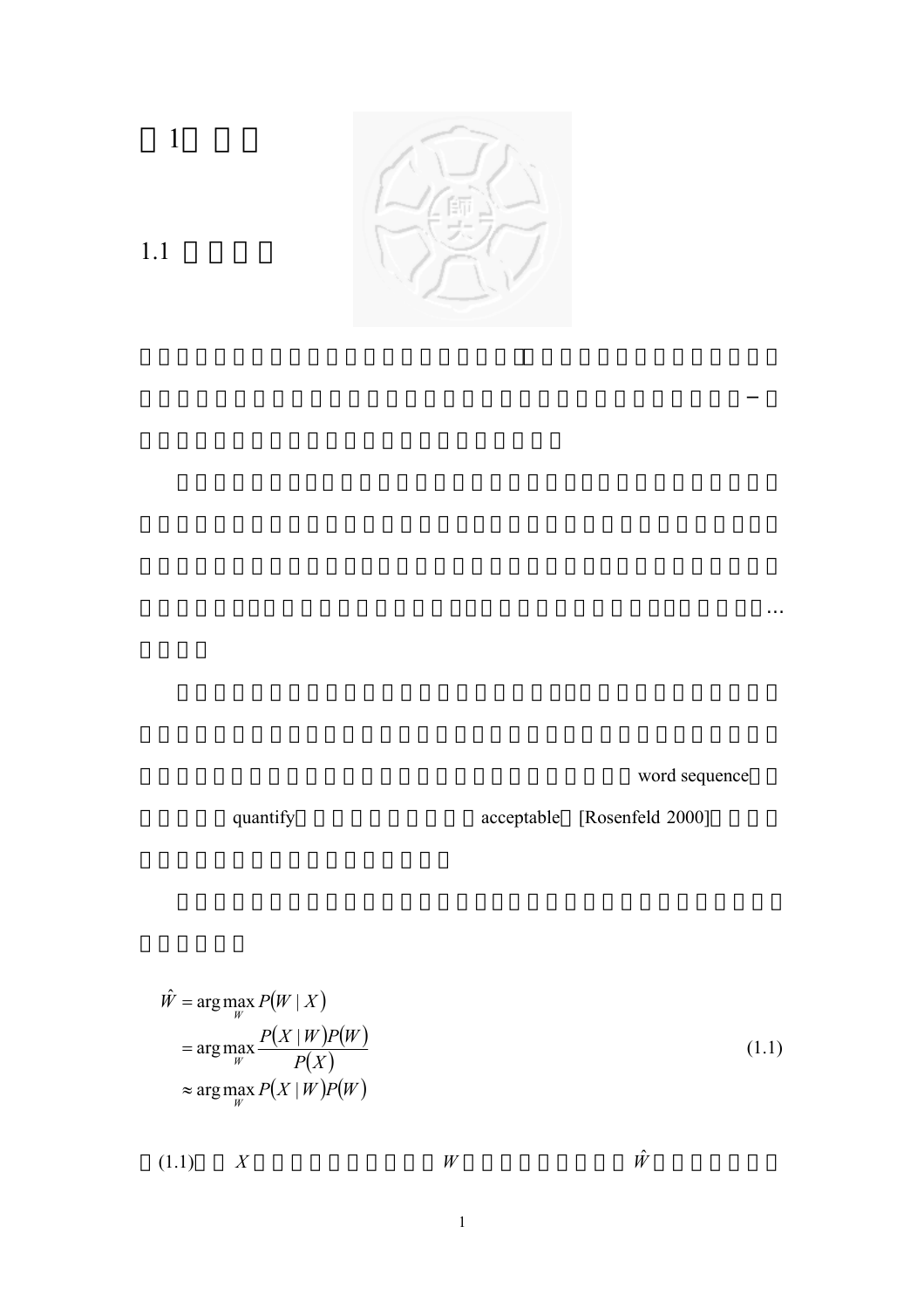information retrieval

acoustic confusion

acoustic model  $P(W)$ 

machine translation optical character recognition, OCR

natural language processing, NLP

在是「1」的第一章。<br>第二章 是「1」的第一章 是「1」的第一章 是「1」的第一章 是「1」的第一章 是「1」的第一章 是「1」的第一章

[Chou et al.  $2003$ ]

natural language

training corpus testing

corpus mismatch statistical statistical

language model, SLM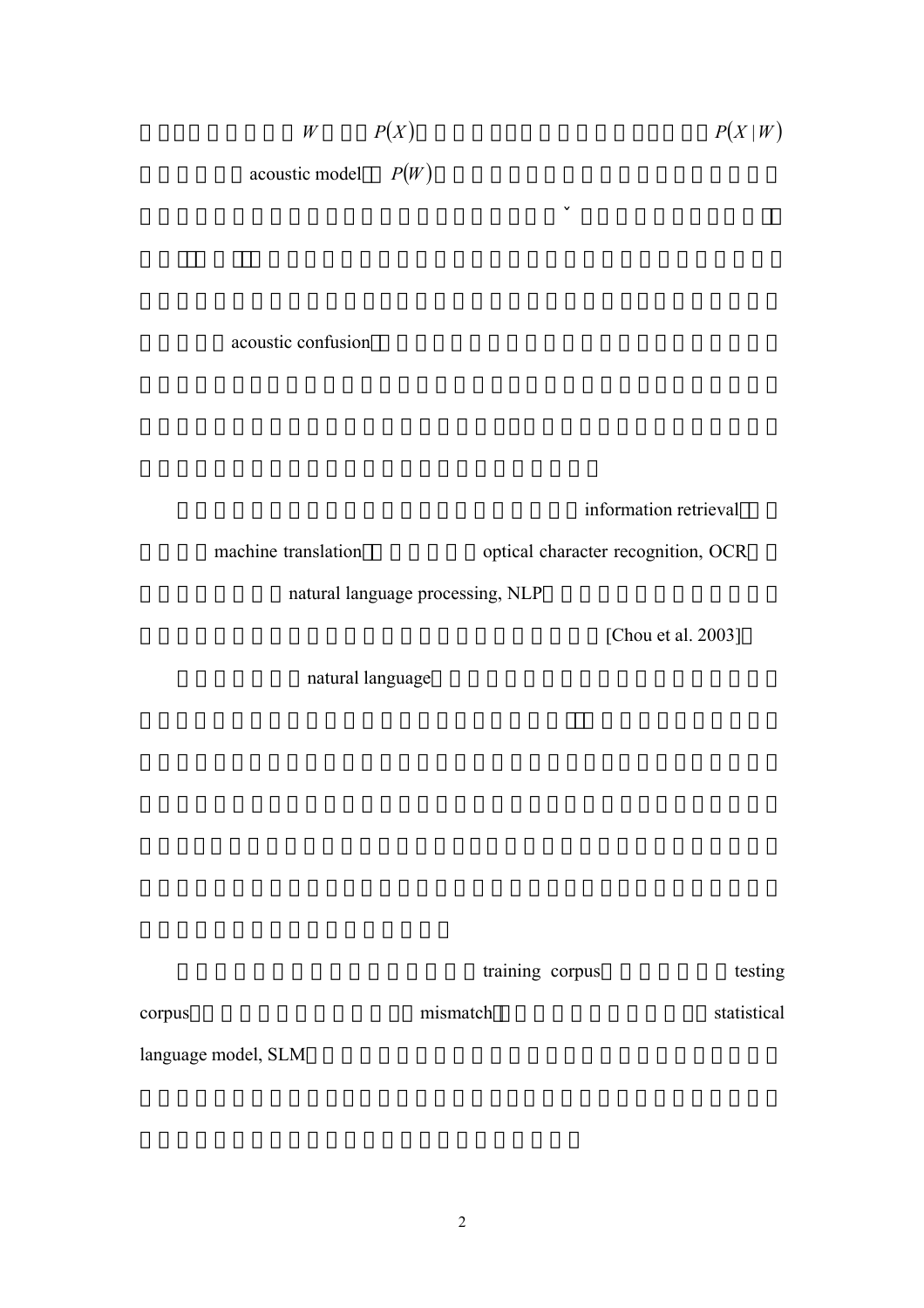| statistical language model, SLM                 | trigger pair [Rosenfeld 1996] |
|-------------------------------------------------|-------------------------------|
| latent semantic analysis, LSA [Bellegarda 2000] | topic                         |
| mixture model $[Chen et al. 2004c]$             |                               |

| general        | $N$ -gram |
|----------------|-----------|
| language model |           |

adaptation corpus

in-domain , contemporary

prediction

language model adaptation

|                              | MAP-based [Sasaki et al. 2000; Moriya et al. 2001; |                       |
|------------------------------|----------------------------------------------------|-----------------------|
| Bacchiani et al. 2003]       | count merging                                      | model                 |
| interpolation [Jelinek 1991] |                                                    | dynamic caching model |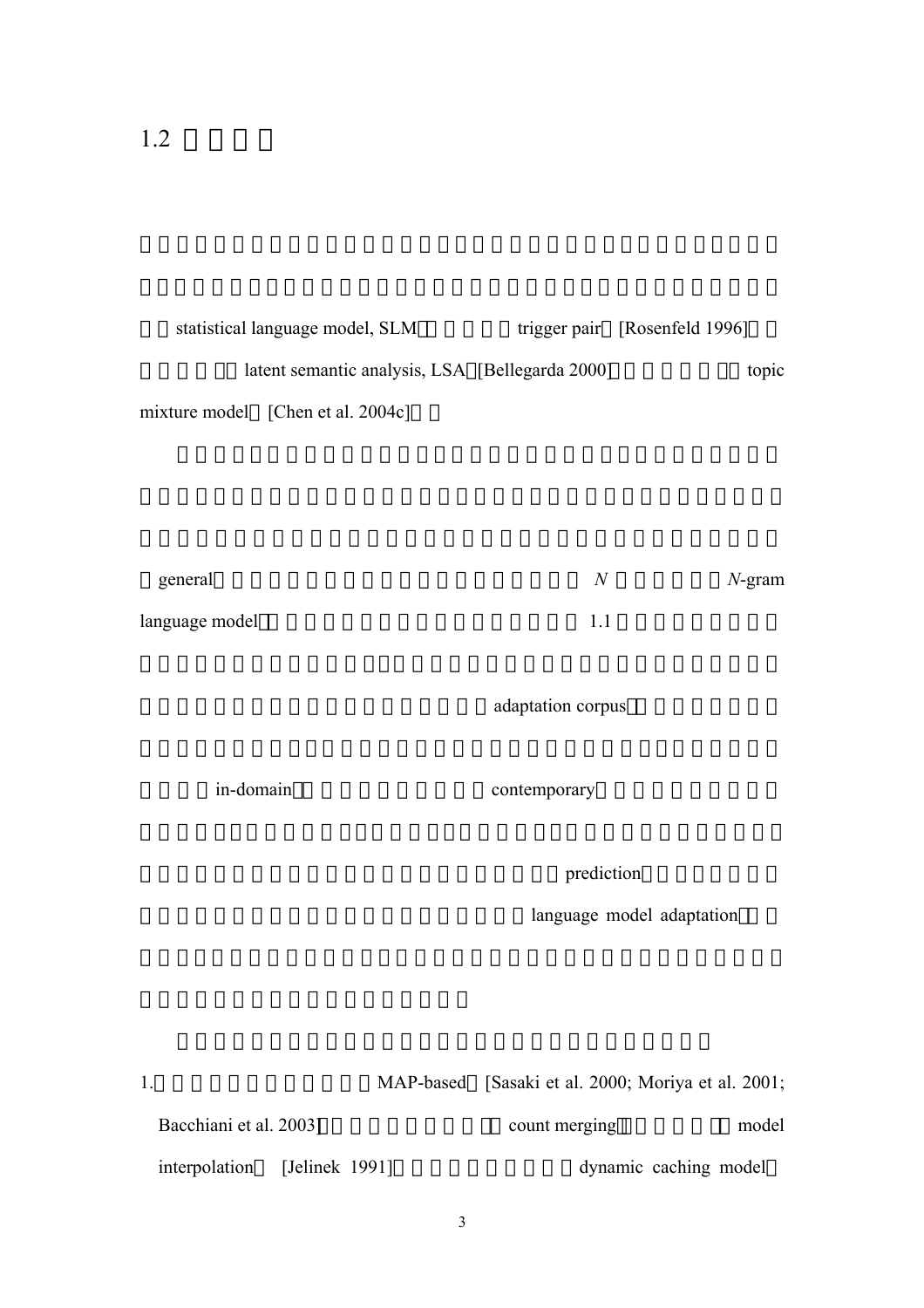[Kuhn et al. 1990]

| 2.                         |                     | constraint-based                                                     |                     |                  |              | maximum entropy, ME               |   |
|----------------------------|---------------------|----------------------------------------------------------------------|---------------------|------------------|--------------|-----------------------------------|---|
|                            |                     | [Jaines 1957; Rosenfeld 1996; Burger et al. 1996; Chueh et al. 2004] |                     |                  |              |                                   |   |
|                            |                     | minimum discrimination information, MDI [Federico 1999; Chen et al.  |                     |                  |              |                                   |   |
| 2003]                      |                     |                                                                      |                     |                  |              |                                   |   |
|                            |                     |                                                                      |                     |                  |              |                                   |   |
|                            |                     |                                                                      |                     |                  |              |                                   |   |
| 1.3                        |                     |                                                                      |                     |                  |              |                                   |   |
|                            |                     |                                                                      |                     |                  |              |                                   |   |
|                            |                     |                                                                      |                     |                  |              |                                   |   |
|                            |                     |                                                                      |                     |                  |              | topic mixture model, TMM          |   |
|                            | [Chen et al. 2004c] |                                                                      |                     |                  |              | [Chen 2005; Chen et al.           |   |
| 2004b]                     |                     |                                                                      |                     |                  |              | K                                 |   |
|                            |                     |                                                                      | topic unigram       |                  |              |                                   | K |
|                            |                     |                                                                      |                     |                  |              | query word                        |   |
| sequence                   |                     |                                                                      |                     |                  |              |                                   |   |
|                            |                     |                                                                      |                     |                  |              |                                   |   |
| $\boldsymbol{\mathcal{W}}$ |                     |                                                                      |                     | $\boldsymbol{h}$ | word history |                                   |   |
|                            |                     |                                                                      |                     |                  |              |                                   |   |
|                            |                     |                                                                      |                     |                  |              |                                   |   |
|                            |                     |                                                                      |                     |                  |              | dynamic language model adaptation |   |
|                            |                     |                                                                      | maximum entropy, ME |                  |              |                                   |   |
|                            |                     |                                                                      |                     |                  |              | information sources               |   |
|                            |                     |                                                                      |                     |                  |              |                                   |   |
|                            |                     |                                                                      | weighted sum        |                  |              |                                   |   |

#### constraint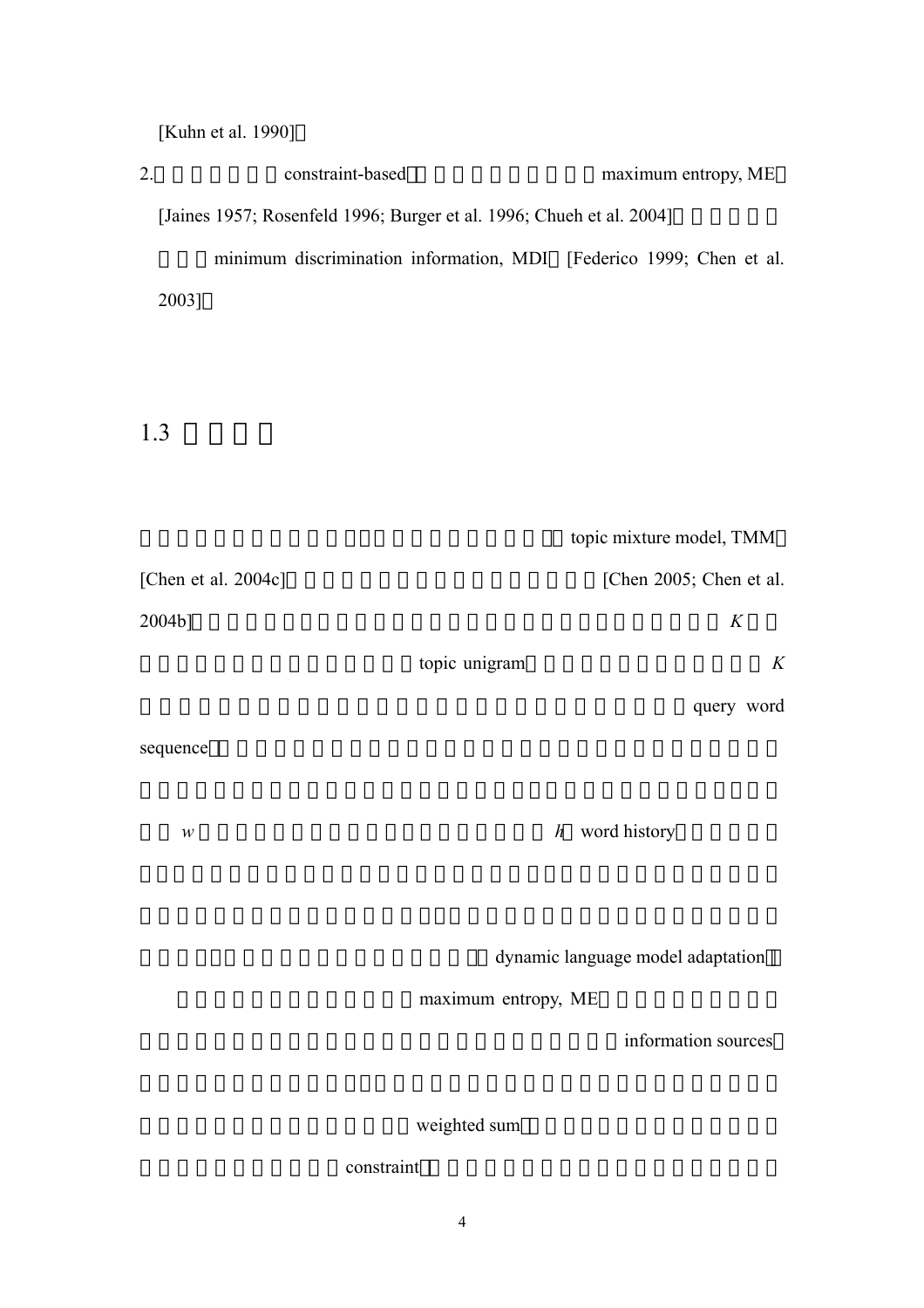back-off trigram

language model by the perplexity word error rate, WER 1.4  $2$ maximum a posterior, MAP 3 章介紹以限制為基礎的語言模型調適方法,包含了最大熵值法(maximum entropy, ME minimum discrimination information, MDI 4 **box** topic mixture model, TMM Information retrieval topic information  $5$  $6 \,$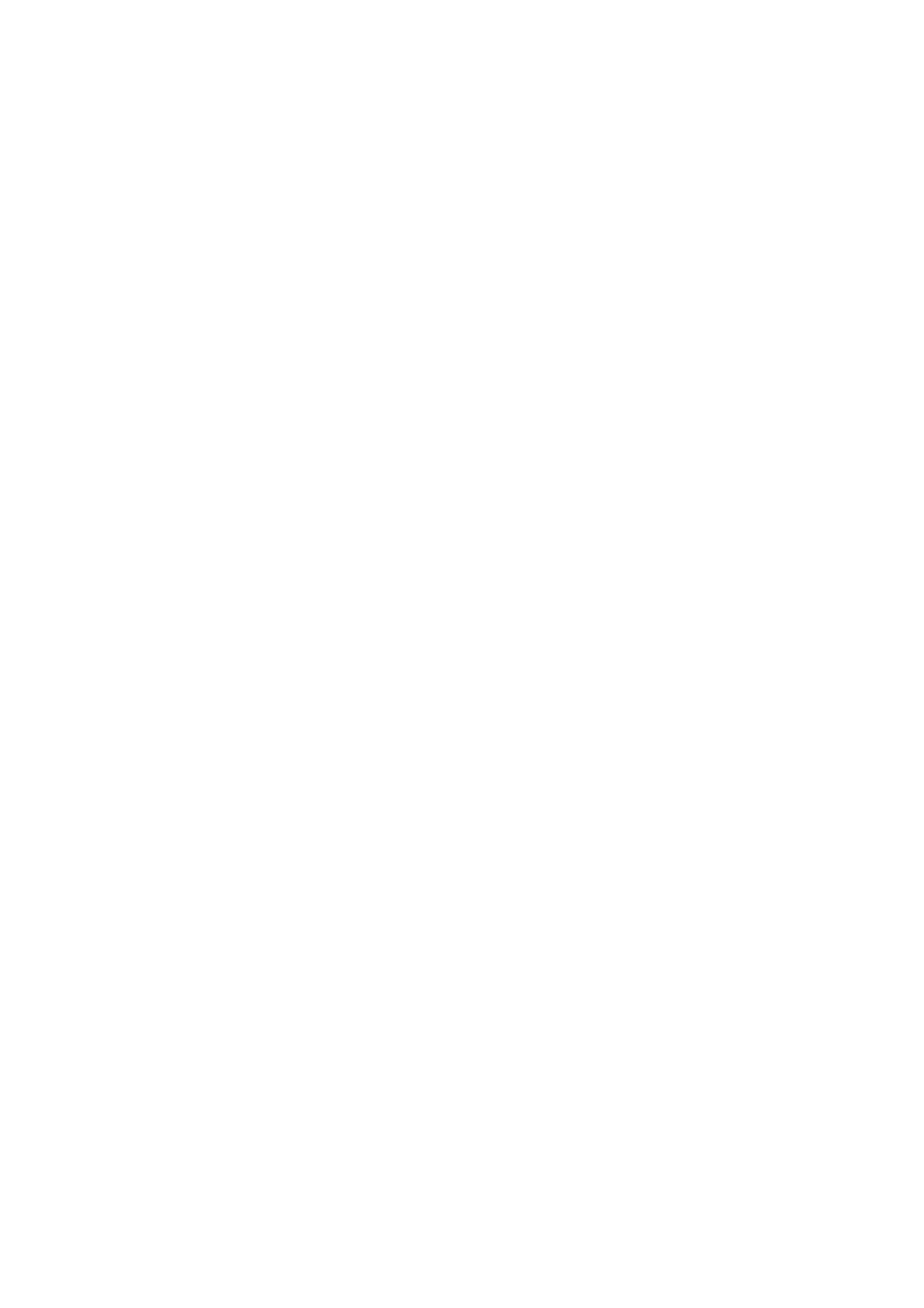

#### maximum a

| posterior, MAP |            | count merging         | model |
|----------------|------------|-----------------------|-------|
| interpolation  |            | dynamic caching model |       |
|                | constraint | maximum entropy, ME   |       |

minimum discrimination information, MDI

2.1 Statistical Language Model, SLM

n 
$$
W \quad W = w_1, w_2, ..., w_n
$$
  $P \quad W \quad P$   
\n*P \quad W \quad P(W) \text{[Rosenfeld 2000]} \quad \text{chain}*

rule

$$
P(W) = P(w_1, w_2, ..., w_n)
$$
  
\n
$$
= P(w_1)P(w_2, ..., w_n | w_1)
$$
  
\n
$$
= P(w_1)P(w_2 | w_1)P(w_3, ..., w_n | w_1, w_2)
$$
  
\n
$$
= \prod_{i=1}^{n} P(w_i | w_1, ..., w_{i-1})
$$
  
\n
$$
= \prod_{i=1}^{n} P(w_i | h_i)
$$
  
\n(2.1)  $h_i$   $w_i$  word history  $h_i = w_1, ..., w_{i-1}$   
\n $V$  |V| (2.1)

 $P(w_i | h_i)$   $|V|^i$   $|V^i|$  *i*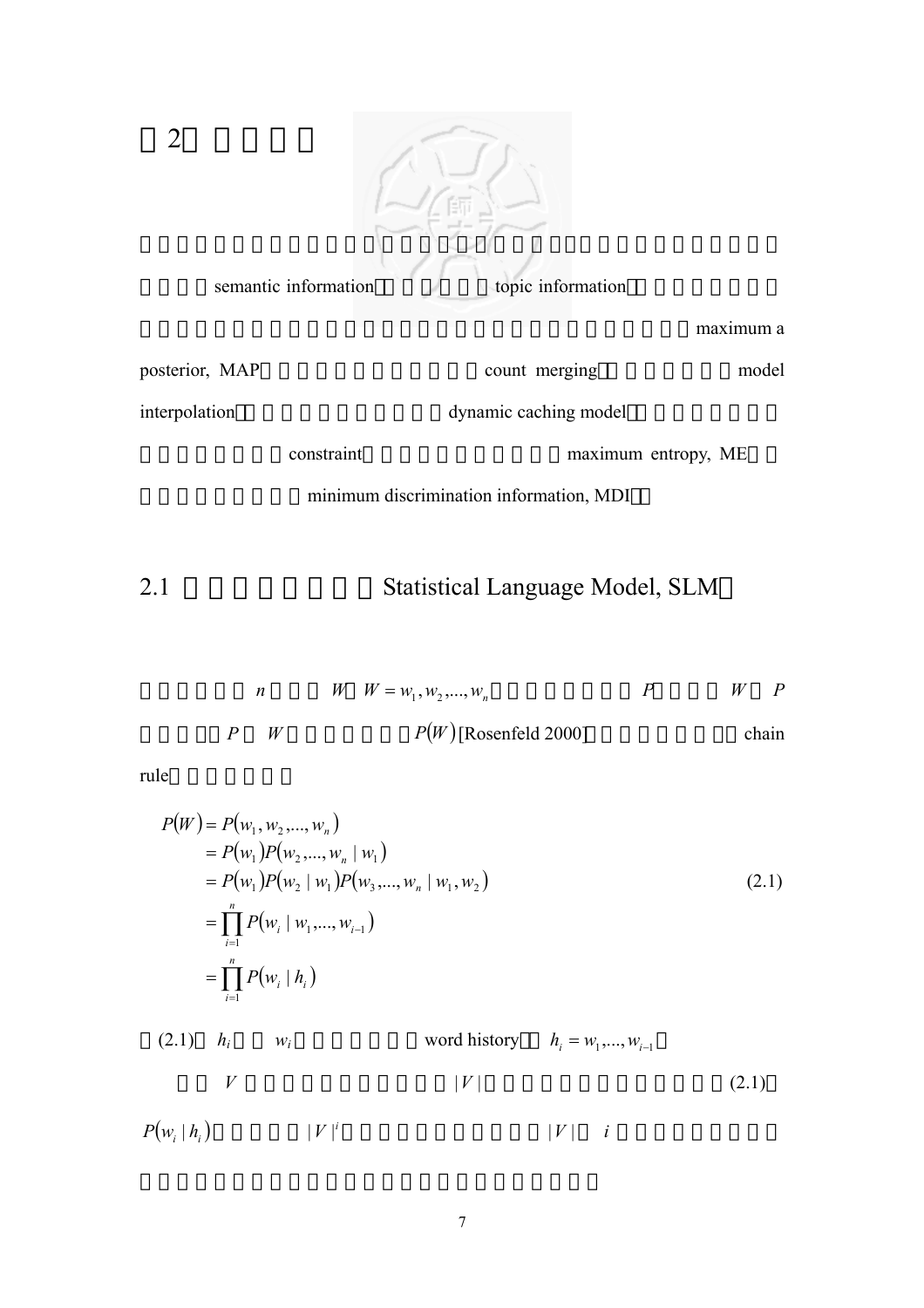$$
\overline{N}
$$

 $N$  and  $N$ 

 $N-1$  Markovian assumption  $w_i$ 

*N* −1 *N* −1

$$
h_i = w_{i-N+1}, \dots, w_{i-1} \tag{2.1}
$$

$$
P(W) = \prod_{i=1}^{n} P(w_i | h_i)
$$
  
= 
$$
\prod_{i=1}^{n} P(w_i | w_{i-N+1}, ..., w_{i-1})
$$
 (2.2)

## tri-gram language model

$$
P(W) = P(w_1)P(w_2 \mid w_1) \prod_{i=3}^{n} P(w_i \mid w_{i-2}, w_{i-1})
$$
\n(2.3)

(2.3) 
$$
P(w_i | w_{i-2}, w_{i-1})
$$
 maximum

likelihood estimation, MLE  $\Theta$ 

$$
\theta_{h_k, w_i} = P(w_i \mid h_k) \tag{2.1}
$$

$$
P(W) = \prod_{i=1}^{n} P(w_i | h_i)
$$
  
= 
$$
\prod_{k=1}^{K} \prod_{i=1}^{|V|} P(w_i | h_k)^{C_{h_k, w_i}}
$$
  
= 
$$
\prod_{k=1}^{K} \prod_{i=1}^{|V|} \theta_{h_k, w_i}^{C_{h_k, w_i}}
$$
 (2.4)

$$
|V| \t K \t C_{h_k, w_i} \t (h_k, w_i) \t W
$$
  
\n
$$
(h_k, w_i) \t h_k \t w_i \t h_k \t w_i
$$
  
\n
$$
\Theta^{MLE} \t (2.4) \t P(W)
$$

$$
\Theta^{MLE} = \arg \max_{\Theta} P(W \mid \Theta) \tag{2.5}
$$

語言模型Θ 滿足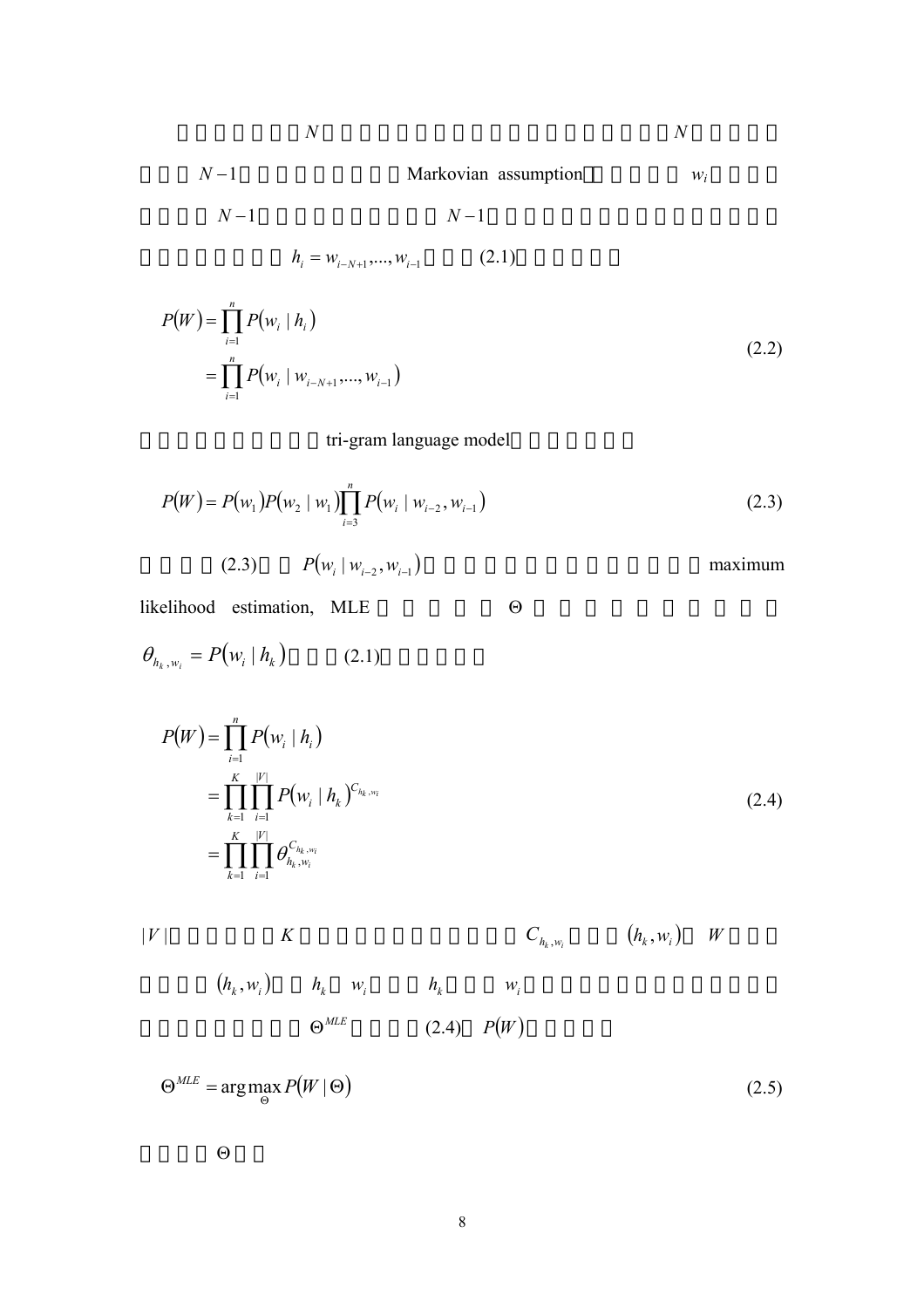$$
0 \le \theta_{h_k, w_i} \le 1 \tag{2.6}
$$

$$
\sum_{i=1}^{|V|} \theta_{h_k, w_i} = 1 \quad \text{ for all } h_k \tag{2.7}
$$

$$
h_{k} \hspace{1.5cm} (h_{k}, w_{i}) \hspace{1.5cm} C_{h_{k}, w_{i}}
$$

multinominal distribution

$$
P\left(C_{h_k, w_1}, \ldots, C_{h_k, w_{|V|}}\right) = \frac{C_{h_k}}{\prod_{i=1}^{|V|} C_{h_k, w_i}} \prod_{i=1}^{|V|} \theta_{h_k, w_i}^{C_{h_k, w_i}}
$$
(2.8)

$$
(2.8) \tC_{h_k} = \sum_{i=1}^{|V|} C_{h_k, w_i} \t(2.4)
$$

$$
\log P(W) = \sum_{k=1}^{K} \sum_{i=1}^{|V|} C_{h_k, w_i} \log \theta_{h_k, w_i}
$$
 (2.9)

$$
(2.4) \t(2.9)
$$

lagrange multiplier $(2.7)$   $(2.9)$ 

$$
\log P(W) = \sum_{k=1}^{K} \sum_{i=1}^{|V|} C_{h_k, w_i} \log \theta_{h_k, w_i} + \sum_{k=1}^{K} l_{h_k} \left( \sum_{i=1}^{|V|} \theta_{h_k, w_i} - 1 \right)
$$
(2.10)

$$
(2.10) \t\t \theta_{h_k,w_i} \t\t 0
$$

$$
\frac{\partial \log P(W)}{\partial \theta_{h_k, w_i}} = \frac{\partial \left[ \sum_{k=1}^K \sum_{i=1}^{|V|} C_{h_k, w_i} \log \theta_{h_k, w_i} + \sum_{k=1}^K l_{h_k} \left( \sum_{i=1}^{|V|} \theta_{h_k, w_i} - 1 \right) \right]}{\partial \theta_{h_k, w_i}} \newline \Rightarrow \frac{C_{h_k, w_i}}{\theta_{h_k, w_i}} + l_{h_k} = 0
$$
\n(2.11)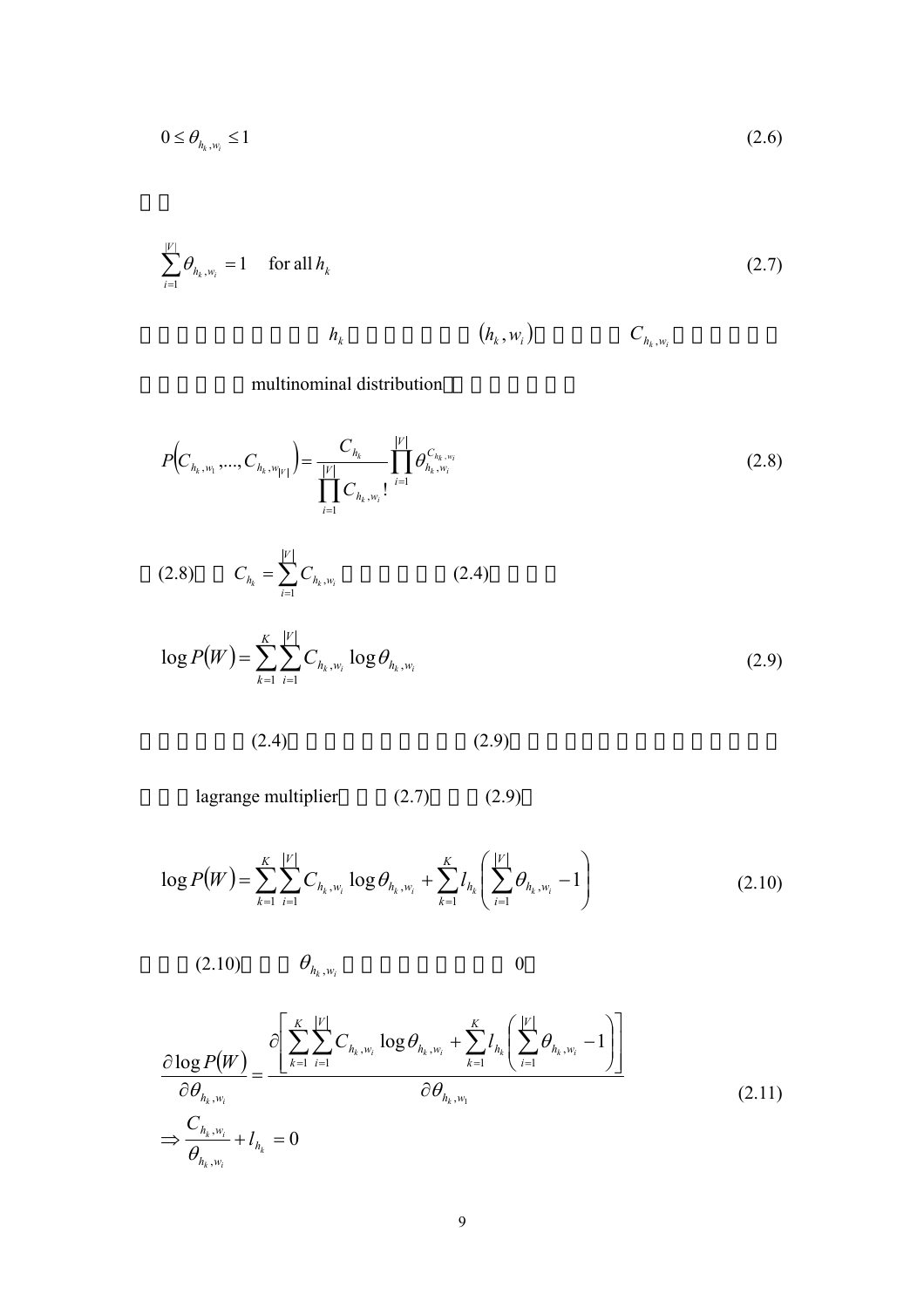$$
(2.11) \t\t \t\t \theta_{h_k, w_i}
$$

$$
\frac{\theta_{h_k, w_1}}{C_{h_k, w_1}} = \frac{\theta_{h_k, w_2}}{C_{h_k, w_2}} = \dots = \frac{\theta_{h_k, w_{|V|}}}{C_{h_k, w_{|V|}}} = -l_{h_k}
$$
\n
$$
\frac{B_1}{A_1} = \frac{B_2}{A_2} = \frac{B_3}{A_3} = \frac{B_1 + B_2 + B_3}{A_1 + A_2 + A_3}
$$
\n
$$
(2.12)
$$

$$
\sum_{j=1}^{|V|} C_{h_k, w_j} = -l_{h_k} \quad \Rightarrow \quad l_{h_k} = -\sum_{j=1}^{|V|} C_{h_k, w_j} = -C_{h_k}
$$
\n(2.13)

$$
l_{h_k} \qquad \qquad (2.12)
$$

$$
\theta_{h_k, w_i}^{MLE} = \frac{C_{h_k, w_i}}{\sum_{j=1}^{|V|} C_{h_k, w_j}}
$$
(2.14)

 $(2.14)$ 

 $\Theta^{MLE}$ 

$$
P^{MLE}(w_i | h_k) = \theta_{h_k, w_i}^{MLE} = \frac{C_{h_k, w_i}}{\sum_{j=1}^{|V|} C_{h_k, w_j}} = \frac{C_{h_k, w_i}}{C_{h_k}}
$$
(2.15)

 $(2.3)$ 

$$
P(w_i | w_{i-2}, w_{i-1}) = \frac{C(w_{i-2}, w_{i-1}, w_i)}{C(w_{i-2}, w_{i-1})}
$$
\n(2.16)

$$
(2.16) \tC(\bullet)
$$
\n
$$
N
$$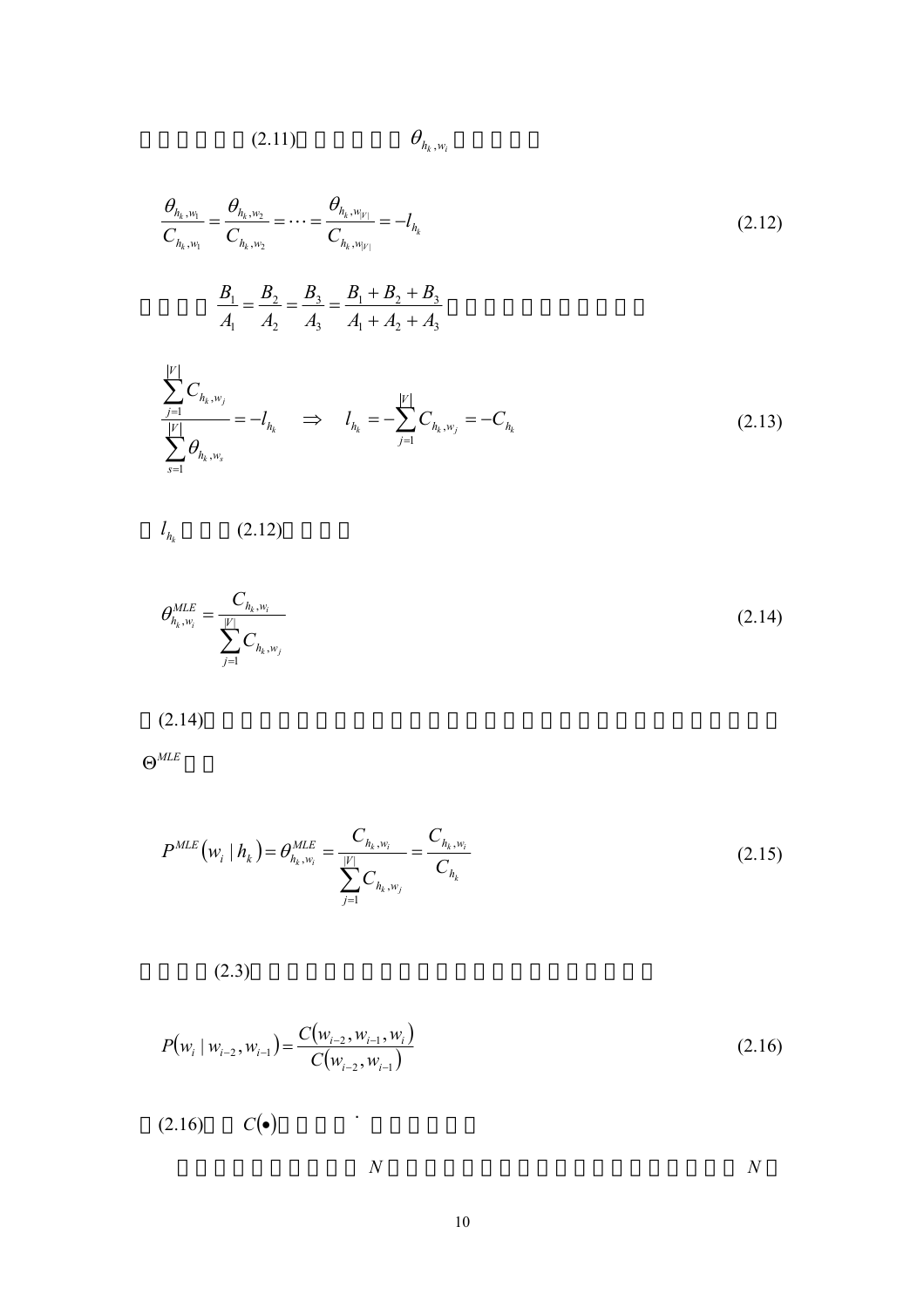$\text{Set 2}$  and  $\text{Set 2}$ 

9,344,284 個,但本論文所使用的詞典共包含 71,696 個詞,隱含的三連詞共有

 $(71,696)^3$ 

三萬多個三連詞當中,有 5,019,151 個三連詞是只出現一次,1,623,608 個三連詞

*W*  $(w_{k-1}, w_{k-2}, w_k)$ 

表性與可靠度的,這會導致估測詞序列發生的機率產生錯誤,例如某個長度為 *n*

 $P(w_k | w_{k-2}, w_{k-1}) = 0$  *P(W)* 

$$
P(W) = P(w_1)P(w_2) \prod_{i=3}^{n} P(w_i | w_{i-2}, w_{i-1})
$$
  
=  $P(w_1)P(w_2) \prod_{i=3}^{k-1} P(w_i | w_{i-2}, w_{i-1}) \cdot P(w_k | w_{k-2}, w_{k-1}) \cdot \prod_{j=k+1}^{n} P(w_j | w_{j-2}, w_{j-1})$   
=  $P(w_1)P(w_2) \prod_{i=3}^{k-1} P(w_i | w_{i-2}, w_{i-1}) \cdot 0 \cdot \prod_{j=k+1}^{n} P(w_j | w_{j-2}, w_{j-1})$   
= 0

 $(2.17)$ 

| (2.17)          | W           |                | $\theta$ |         |           |      |
|-----------------|-------------|----------------|----------|---------|-----------|------|
| W               |             |                |          | $\it N$ |           |      |
| data sparseness |             |                |          |         | smoothing |      |
| [Goodman 2001]  |             | $\overline{N}$ |          |         |           | Katz |
|                 | [Katz 1987] |                |          |         |           |      |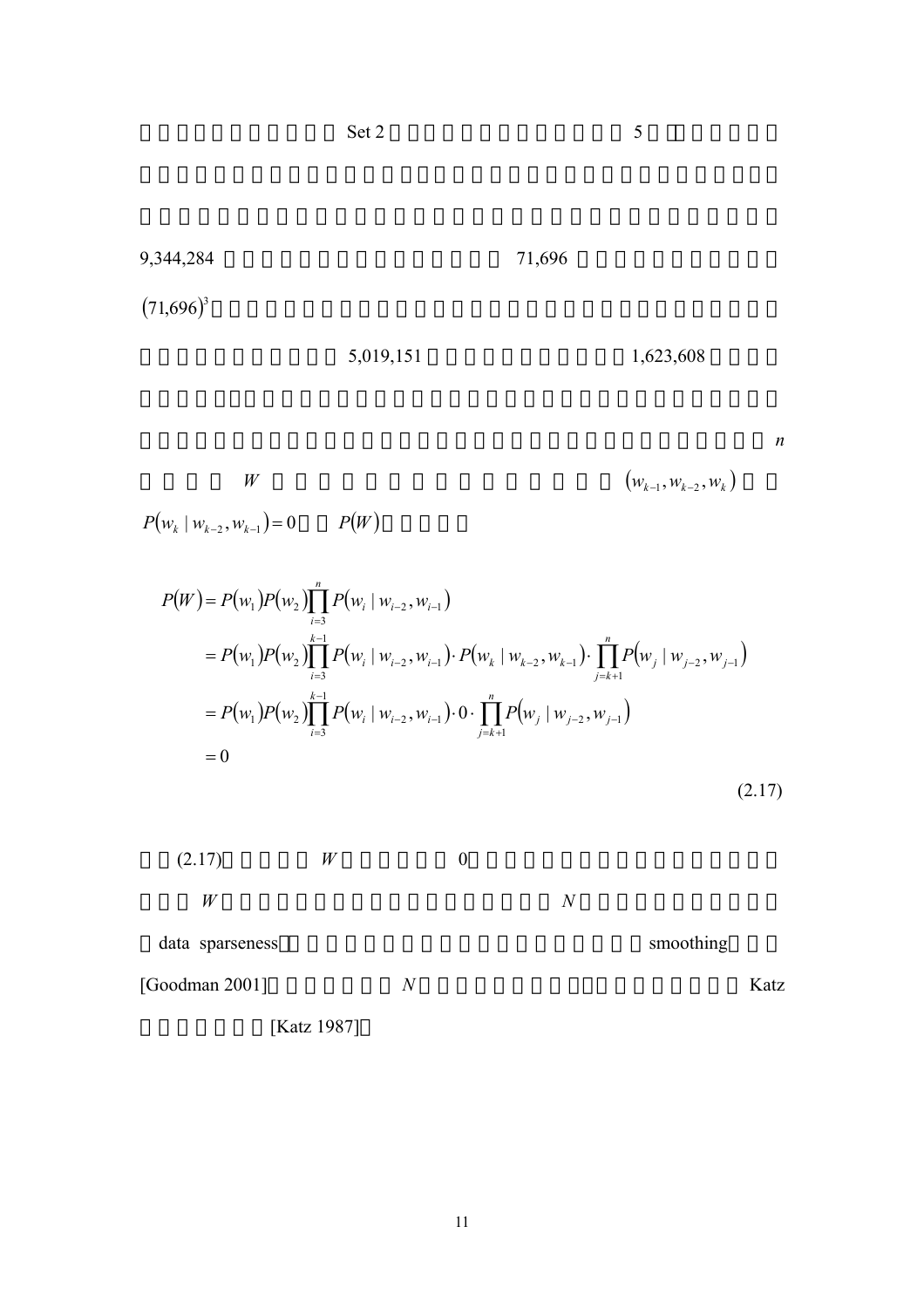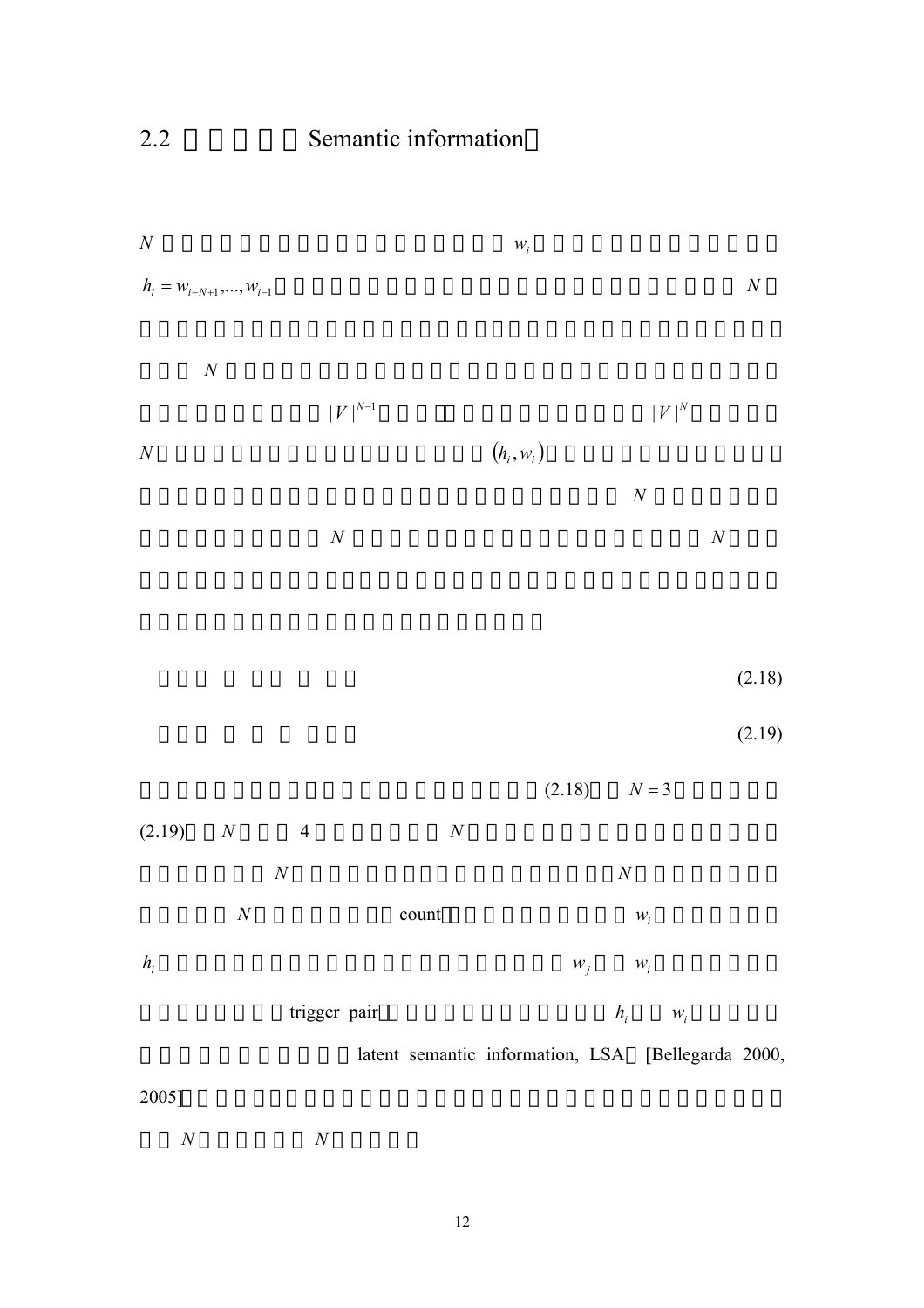## 2.2.1 Trigger pair

[Rosenfeld 1996]

 $(2.20)$ 

 $(2.20)$ 

 $m$  trigger  $t$  trigger

 $W_i$  *W<sub>j</sub>* 

average mutual information, AMI

$$
AMI(w_i, w_j) = P(w_i, w_j) \log \frac{P(w_i, w_j)}{P(w_i)P(w_j)} + P(w_i, \overline{w}_j) \log \frac{P(w_i, \overline{w}_j)}{P(w_i)P(\overline{w}_j)} + P(\overline{w}_i, w_j) \log \frac{P(\overline{w}_i, w_j)}{P(\overline{w}_i)P(w_j)} + P(\overline{w}_i, \overline{w}_j) \log \frac{P(\overline{w}_i, \overline{w}_j)}{P(\overline{w}_i)P(\overline{w}_j)} \tag{2.21}
$$

$$
P(w_i) \qquad w_i \qquad P(w_i, w_j) \qquad w_i \qquad w_j \qquad \overline{w_i}
$$

$$
w_i \hspace{1cm} P(w_i, w_j)
$$

$$
P(w_i, w_j) = P(w_i)P(w_j | w_i)
$$
  

$$
P(w_j | w_i) = \frac{C(w_i, w_j)}{C(w_i)} \t C(w_i) \t w_i
$$
  
*n* window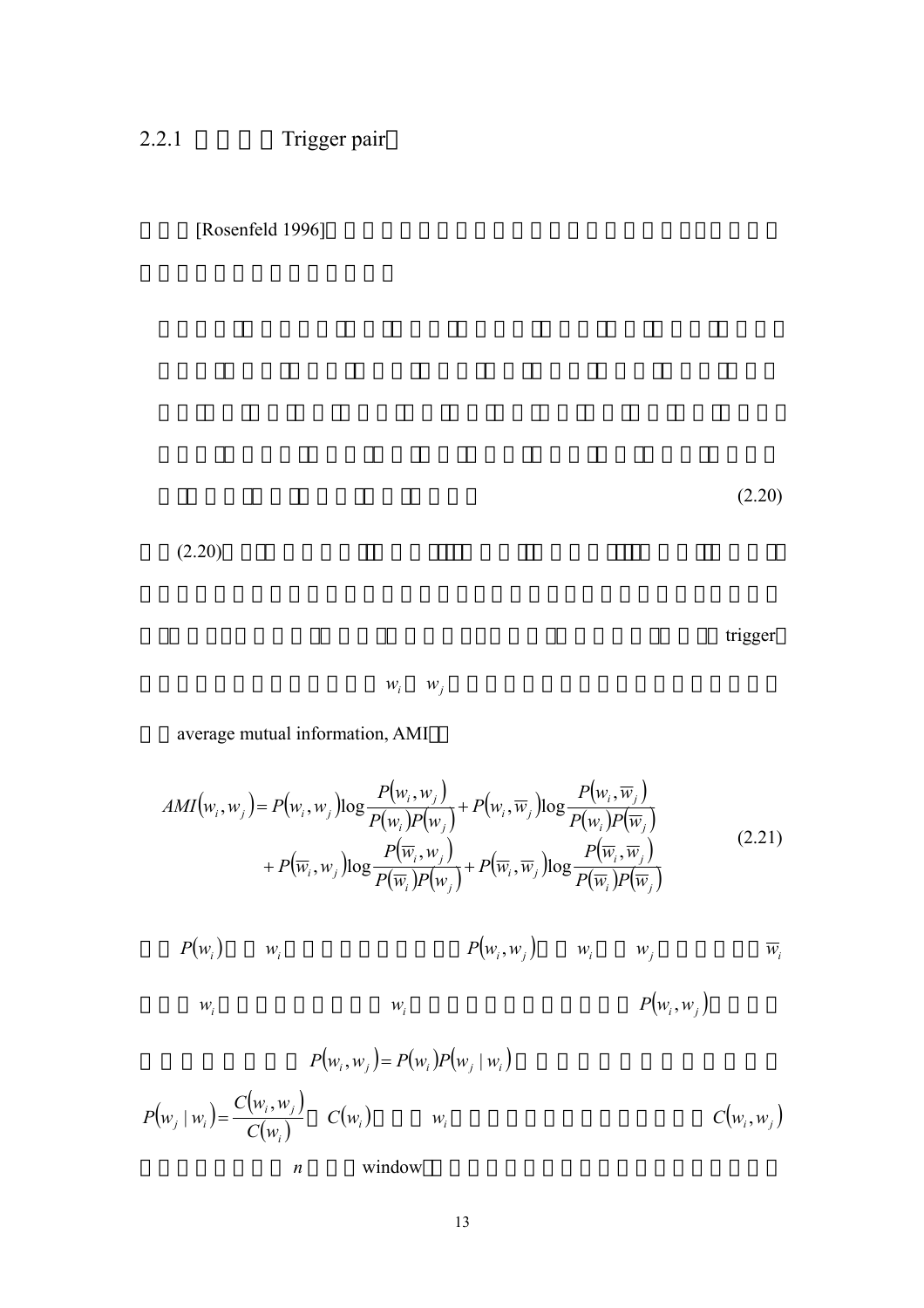$$
w_i
$$
  $w_j$  (Rosenfeld 1996)  
\n
$$
AMI(w_i, w_j)
$$
 self-trigger (2.20)  
\ndynamic caching unigram  
\nlanguage model  
\n2.2.2 Laten Semantic Analysis, LSA  
\n[Bellegarda 2000, 2005]  
\nsingular value decomposition, SVD  
\ndocument  
\nh\_i  
\nresine measure  
\n $w_i$   $h_i$   
\n $P(w_i | h_i)$   
\n2.2.2.1 Term-Document Matrix  
\n $w_{i,j} = (1 - \varepsilon_i) \frac{c_{i,j}}{n_j}$  (2.22)  
\n(2.22)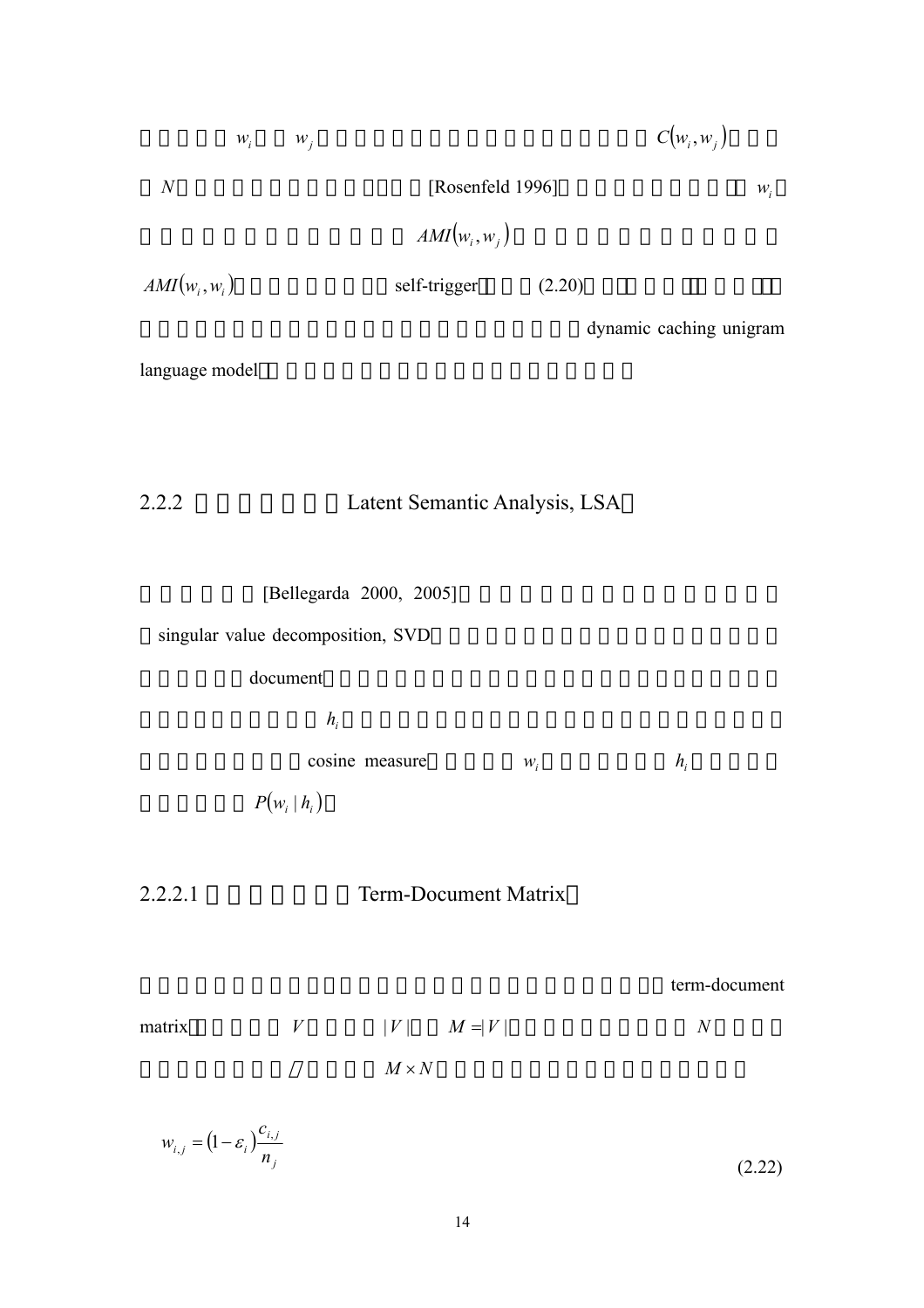$$
c_{i,j} \qquad w_i \qquad j \qquad d_j \qquad n_j \qquad j \qquad \qquad \varepsilon_i \qquad w_i
$$

*N* **hormalized entropy** 

$$
\varepsilon_{i} = -\frac{1}{\log N} \sum_{j=1}^{N} \frac{c_{i,j}}{t_{i}} \log \frac{c_{i,j}}{t_{i}} \tag{2.23}
$$

(2.23) 
$$
t_i = \sum_{j=1}^{N} c_{i,j}
$$
  $w_i$   $N$   $\frac{c_{i,j}}{t_i}$ 

 $w_i$  *d<sub>j</sub> d j* (2.23)

$$
\varepsilon_{i} = -\frac{1}{\log N} \sum_{j=1}^{N} P_{w_{i}}(d_{j}) \log P_{w_{i}}(d_{j}) - \sum_{j=1}^{N} P_{w_{i}}(d_{j}) \log P_{w_{i}}(d_{j}) \qquad w_{i} \qquad N
$$
\n(2.24)

$$
0 \le -\sum_{j=1}^{N} P_{w_i} (d_j) \log P_{w_i} (d_j) \le \log N
$$
\n(2.23)\n
$$
\frac{1}{\log N}
$$
\n
$$
0 \le \varepsilon_i \le 1 \quad \varepsilon_i \qquad 0
$$
\n
$$
w_i
$$
\n(2.24)

 $(2.22)$   $\left(1-\varepsilon_i\right)$ 

 $W$  and  $W$  and  $M$   $M$ column vector  $\widetilde{d}_j$  $\widetilde{d}_i$  *W N* 10W vector  $\widetilde{w}_i$  $\widetilde{w}_i$  $\widetilde{w}_i$   $\widetilde{d}_j$ 

 $\widetilde{w}_i$  $\widetilde{w}_i$   $\widetilde{d}_j$  $\widetilde{d}_i$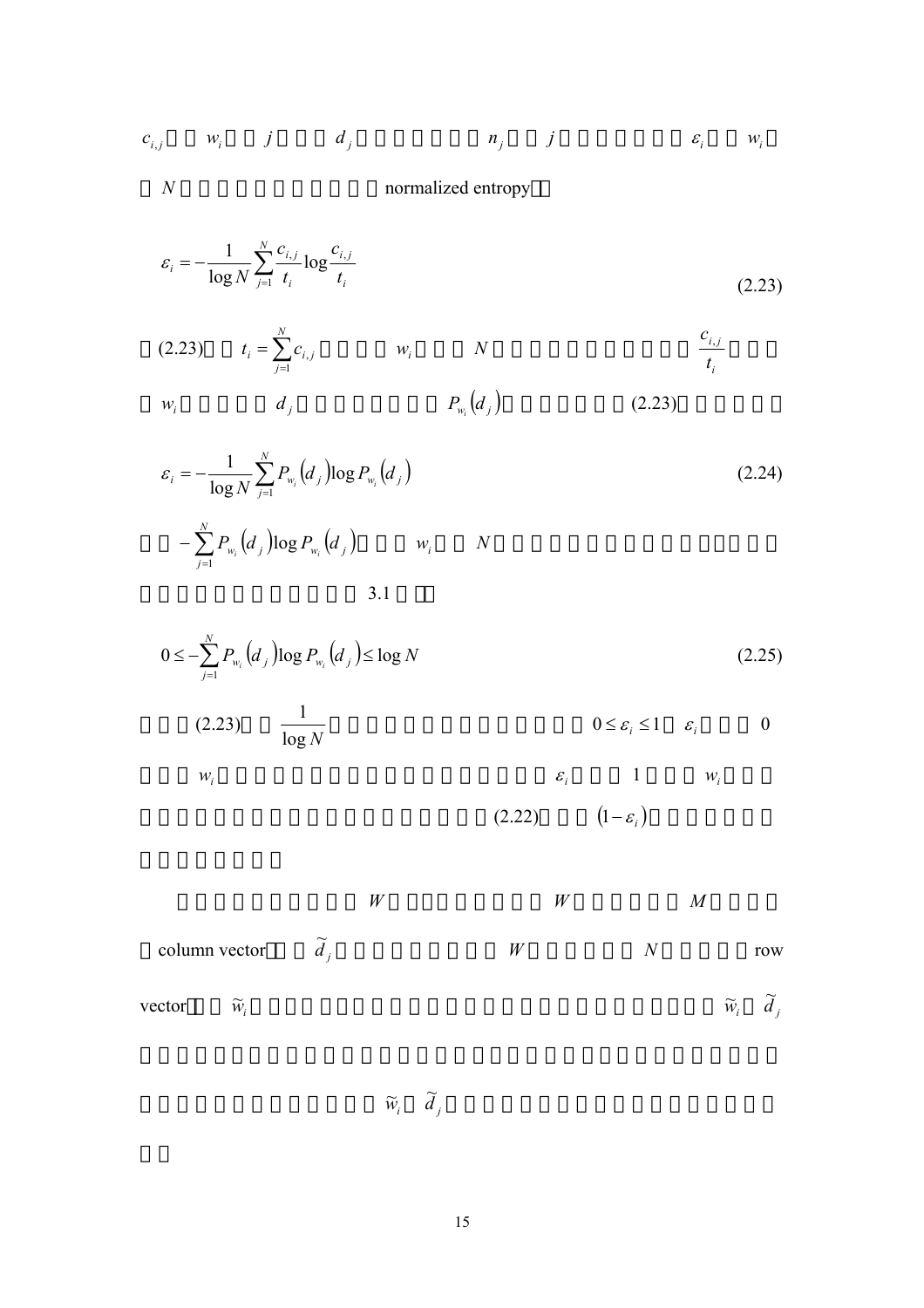$T$  2.1

$$
W = USVT
$$
\n
$$
U \t M \times R
$$
\n
$$
S \t R \times R
$$
\n
$$
V \t N \times R
$$
\n(2.26)

 $=$  x  $\mathbf{x}$  x x *W U S VT N* R R N N *M M*  $R$   $X$   $R$ 







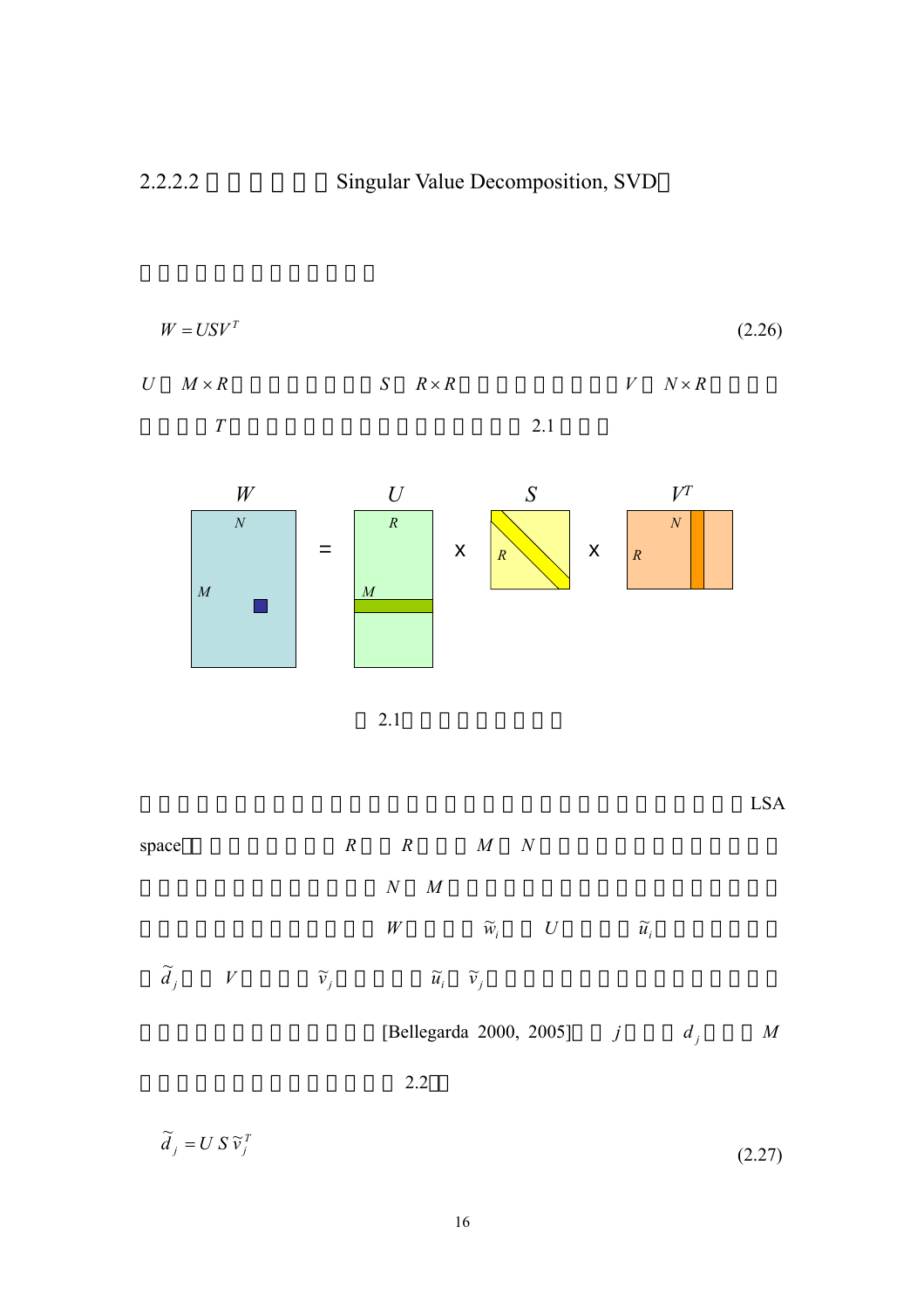



2.3、摺入新的文件示意圖。

 $d_j$ 

 $\widetilde{\overline{v}}_i = \widetilde{v}_i S = \widetilde{d}_i^T U$  $\widetilde{v}_j = \widetilde{v}_j S = \widetilde{d}_j^T U$  (2.28)



 $h_i$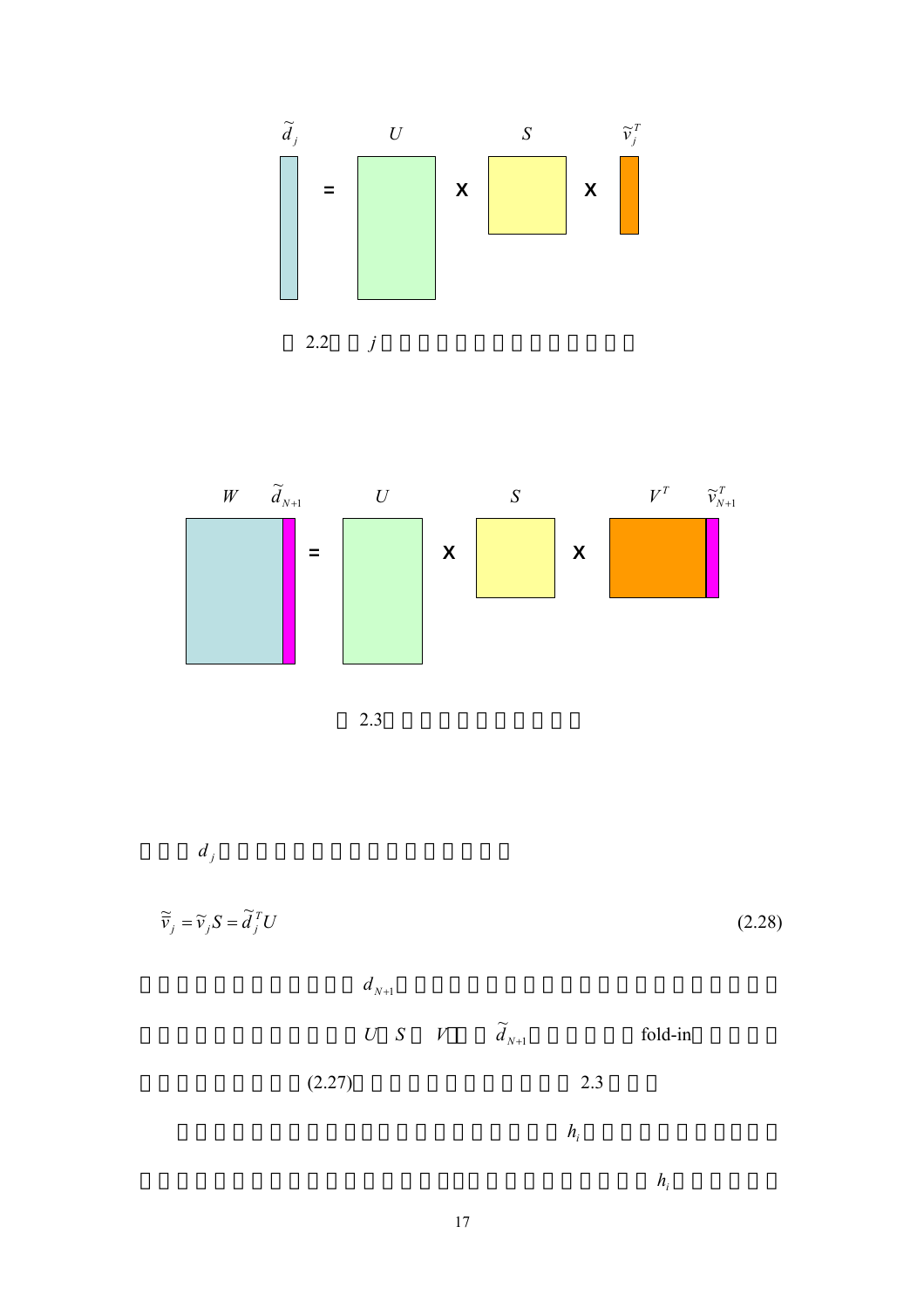$$
P(w_i | h_i, S) = P(w_i | \tilde{d}_{i-1})
$$
\n
$$
\tilde{d}_{i-1} \qquad w_1, \dots, w_{i-1}
$$
\n
$$
P(w_i | \tilde{d}_{i-1}) \qquad w_i \qquad \tilde{d}_{i-1}
$$
\n
$$
\text{cosine measure}
$$
\n
$$
h_i \qquad \qquad \tilde{d}_{i-1}
$$
\n
$$
\tilde{d}_i = \frac{n_i - 1}{n_i} \tilde{d}_{i-1} + \frac{1 - \varepsilon_i}{n_i} [0 \dots 1 \dots 0]^T
$$
\n
$$
[0 \dots 1 \dots 0]^T \qquad M \qquad 1
$$
\n
$$
\tilde{d}_i \qquad h_i
$$
\n
$$
\tilde{d}_i \qquad h_i
$$
\n(2.30)

 $S$   $W_i$ 

$$
\widetilde{\overline{v}}_i = \widetilde{v}_i S = \frac{1}{n_i} \Big[ (n_i - 1) \widetilde{\overline{v}}_{i-1} + (1 - \varepsilon_i) u_i \Big] \tag{2.31}
$$

$$
\widetilde{\overline{v}}_i \qquad \widetilde{d}_i \qquad \qquad u_i \qquad U \qquad i \qquad \qquad w_i
$$

$$
P(w_i | \widetilde{d}_{i-1}) = \cos(u_i S^{1/2}, \widetilde{v}_{i-1} S^{1/2})
$$
  
= 
$$
\frac{u_i S \widetilde{v}_{i-1}^T}{\|u_i S^{1/2}\| \cdot \|\widetilde{v}_{i-1} S^{1/2}\|}
$$
 (2.32)

 $w_i$  and  $h_i$ 

下一節我們將介紹如何將此在潛藏語意空間中估測到的值與 *N* 連語言模型結合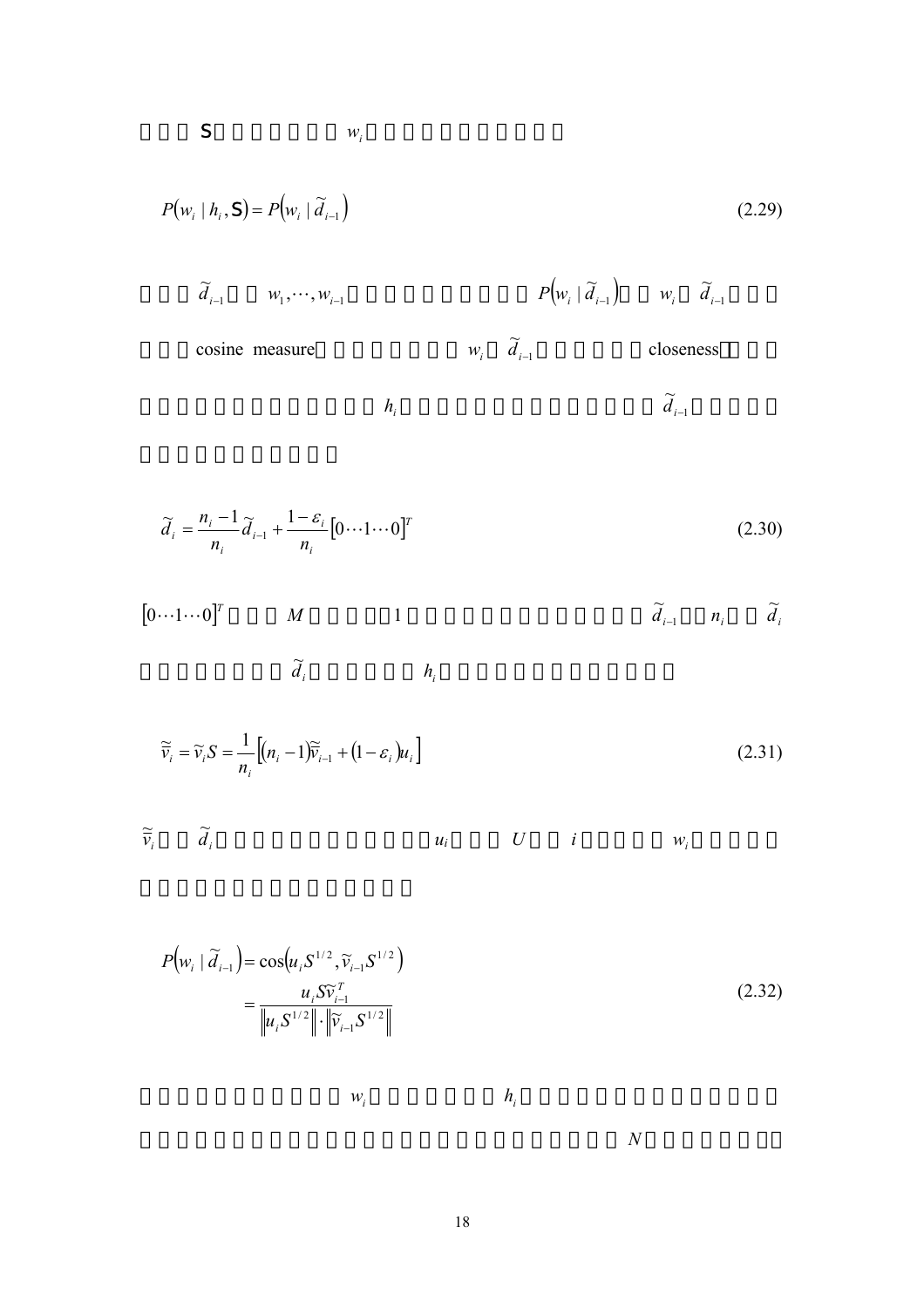2.2.2.3 潛藏語意機率與 *N* 連語言模型的結合

$$
w_i \hspace{1cm} h_i^{(N)}
$$

$$
h_i^{(L)}
$$

$$
P(w_i | h_i) = P(w_i | h_i^{(N+L)})
$$
  
= 
$$
P(w_i | h_i^{(N)}, h_i^{(L)})
$$
  
= 
$$
\frac{P(w_i, h_i^{(L)} | h_i^{(N)})}{\sum_{w} P(w, h_i^{(L)} | h_i^{(N)})}
$$
 (2.33)

 $(2.33)$ 

$$
P(w_i, h_i^{(L)} | h_i^{(N)}) = P(w_i | h_i^{(N)}) \cdot P(h_i^{(L)} | w_i, h_i^{(N)})
$$
  
= 
$$
P(w_i | w_{i-N+1}, ..., w_{i-1}) \cdot P(\tilde{d}_{i-1} | w_{i-N+1}, ..., w_{i-1}, w_i)
$$
 (2.34)

$$
\widetilde{d}_{i-1} \qquad \qquad w_i \qquad \qquad w_i
$$

$$
P(\tilde{d}_{i-1} | w_{i-N+1},..., w_{i-1}, w_i) = P(\tilde{d}_{i-1} | w_i)
$$
\n(2.35)

$$
(2.34) \qquad (2.35) \qquad (2.33)
$$

$$
P(w_i | h_i^{(N+L)}) = \frac{P(w_i | w_{i-N+1}, ..., w_{i-1}) \cdot P(\tilde{d}_{i-1} | w_i)}{\sum_{w} P(w | w_{i-N+1}, ..., w_{i-1}) \cdot P(\tilde{d}_{i-1} | w_i)}
$$
(2.36)

$$
P(w_i | h_i^{(N+L)}) = \frac{P(w_i | w_{i-N+1}, ..., w_{i-1}) \cdot \frac{P(w_i | \tilde{d}_{i-1})}{P(w_i)}}{\sum_{w} P(w | w_{i-N+1}, ..., w_{i-1}) \cdot \frac{P(w | \tilde{d}_{i-1})}{P(w)}} \tag{2.37}
$$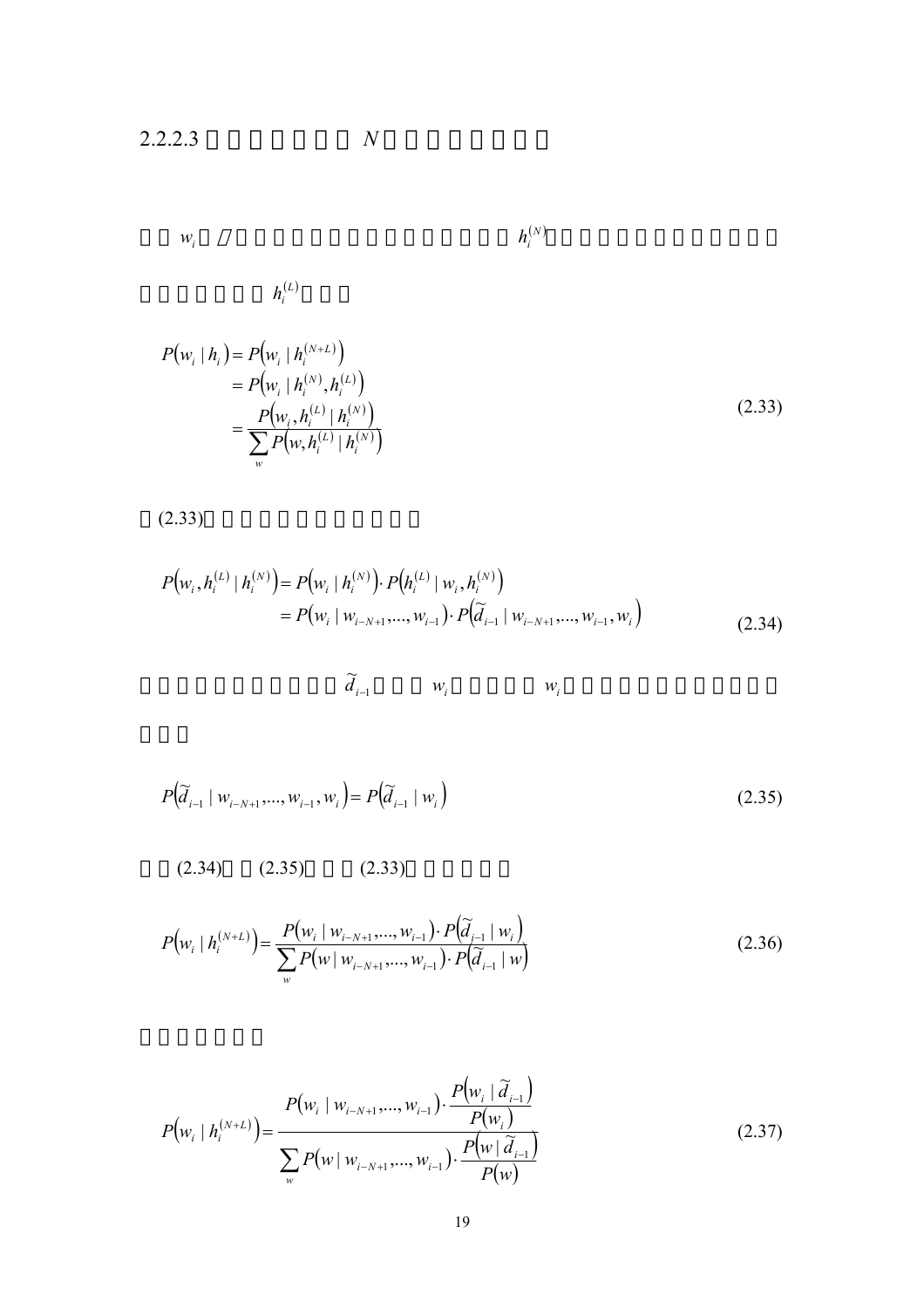### (2.37)是將 *N* 連語言模型與潛藏語意分析合併,但當我們只使用一連語言模型

 $(2.37)$ 

$$
P(w_i | h_i^{(N+L)}) = \frac{P(w_i) \cdot \frac{P(w_i | \tilde{d}_{i-1})}{P(w_i)}}{\sum_{w} P(w) \cdot \frac{P(w | \tilde{d}_{i-1})}{P(w)}} = \frac{P(w_i | \tilde{d}_{i-1})}{\sum_{w} P(w | \tilde{d}_{i-1})}
$$
\n
$$
= P(w_i | \tilde{d}_{i-1})
$$
\n
$$
= P(w_i | \tilde{d}_{i-1})
$$
\n(2.38)

| (2.38) |     | $\overline{N}$ | $N=1$ | (2.37) |
|--------|-----|----------------|-------|--------|
|        |     | $\,N$          |       |        |
|        | N>1 |                |       |        |

# 2.3 Topic information

|                |         | topic                                |
|----------------|---------|--------------------------------------|
|                |         | supervised                           |
| unsupervised   |         |                                      |
| classification |         |                                      |
|                |         |                                      |
| distance       | K-means | [Ball et al. 1967; Duda et al. 1973] |

semantic classification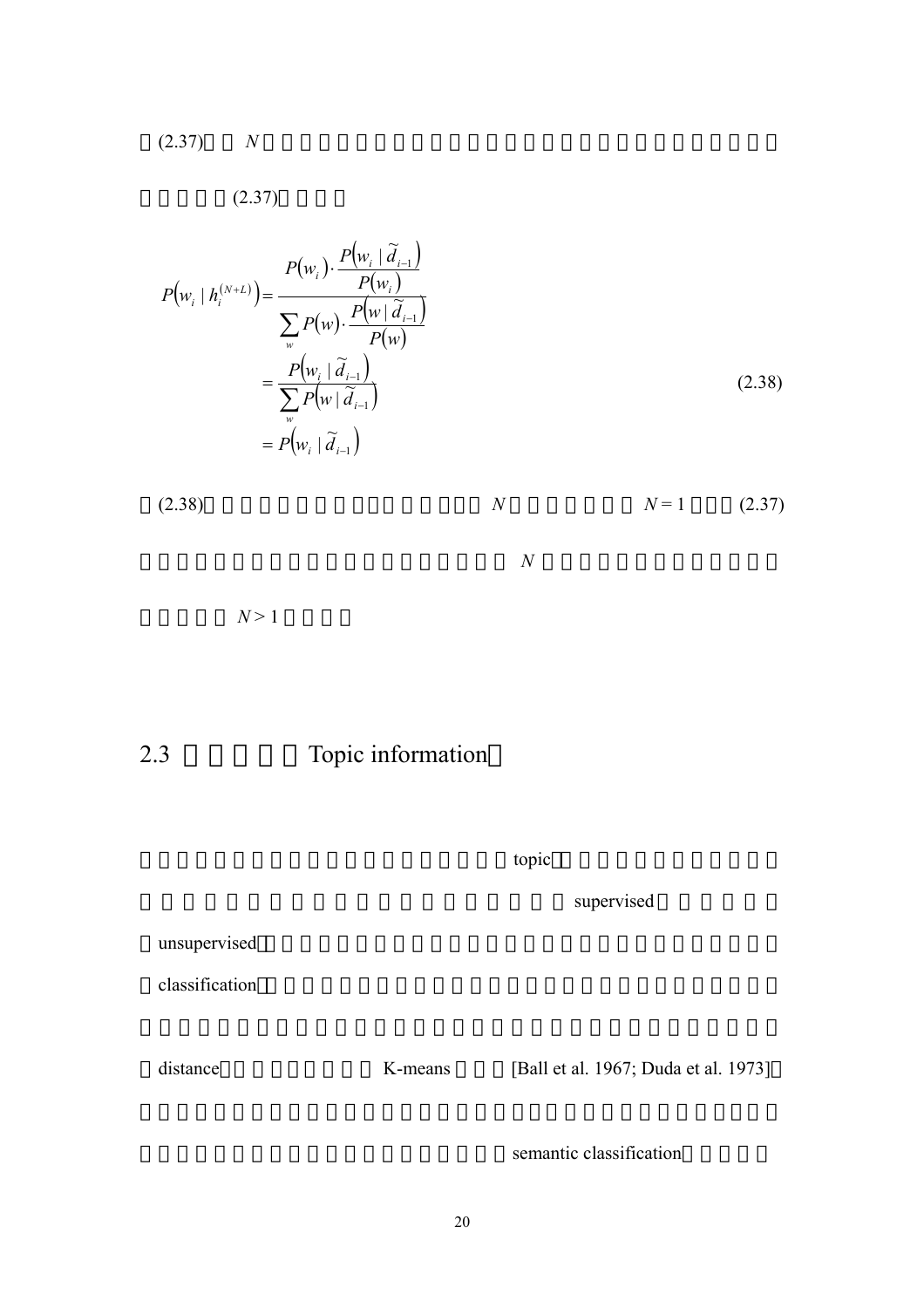$2.4.2.2$ 

 $\{t_k\}$ 

"general" model

data sparseness

$$
P(w_i | h_i) = \sum_{k=1}^{K} \lambda_k P_k(w_i | h_i)
$$
\n
$$
P_k(w_i | h_i)
$$
\n
$$
k \qquad \qquad \lambda_k
$$
\n(2.39)

 $2.4$ 

 $2.4.1$ 

 $2.4$ 

 $general$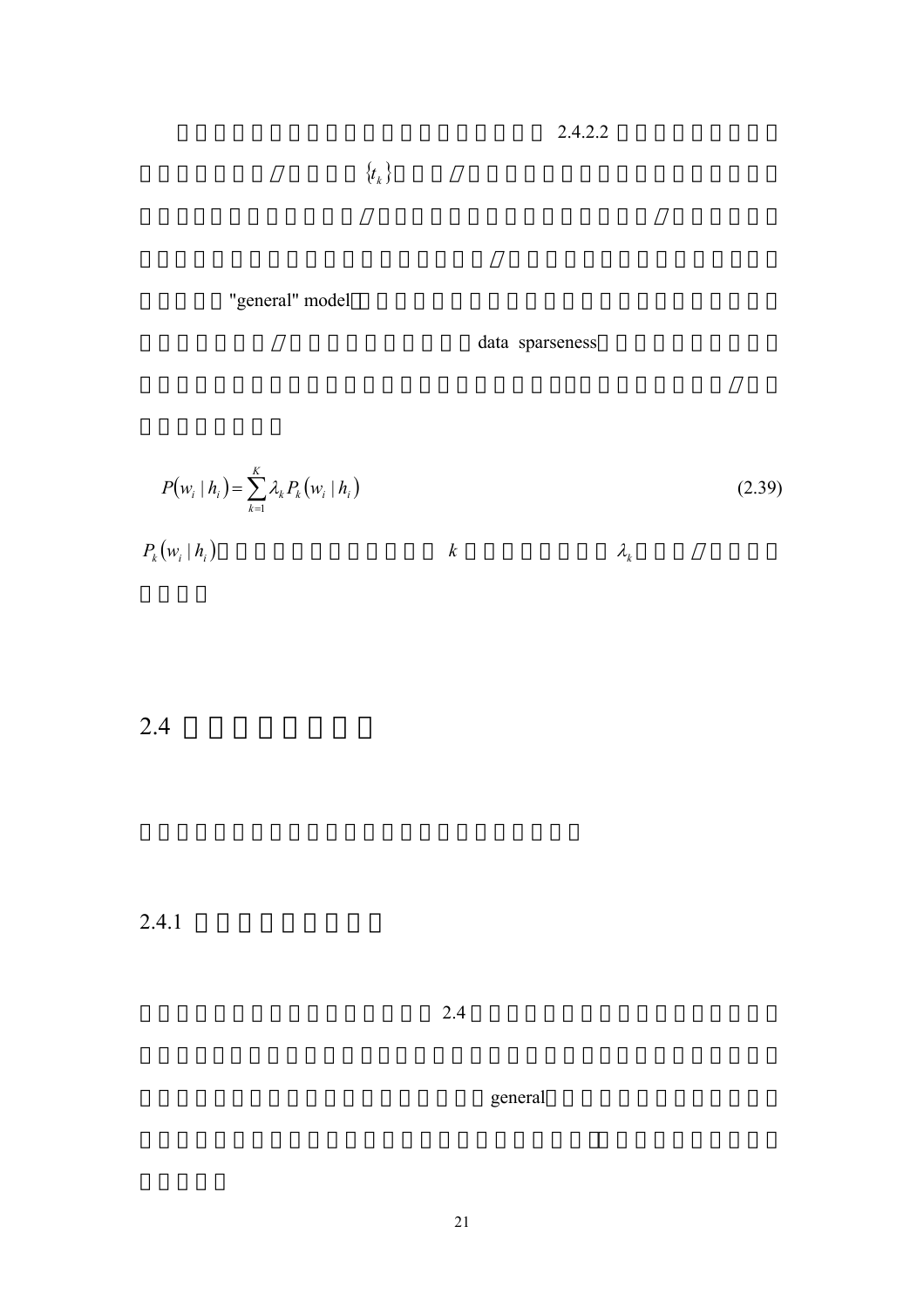$P(w_i | h_i)$ 

2.4  $P_B(w_i | h_i)$ 





2.4、語言模型調適架構圖。

 $2.4.2$ 

N  $N-$ gram count

count merging model

interpolation , and  $\frac{1}{\sqrt{2\pi}}$  , and  $\frac{1}{\sqrt{2\pi}}$  a posteriori,

MAP [Bacchiani et al. 2003]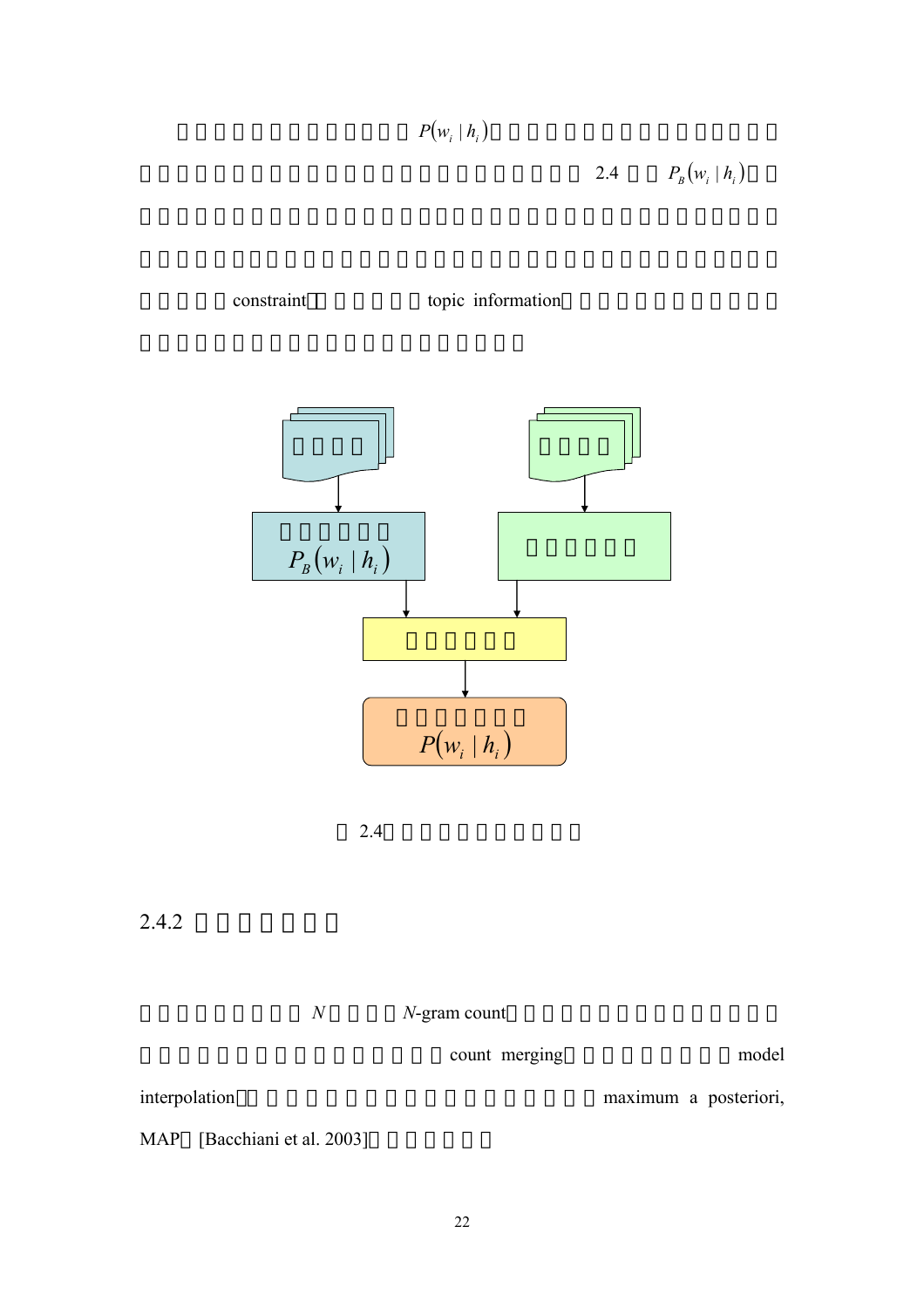$$
\overline{W} = w_1 ... w_n \text{ observation sample}
$$
\n
$$
\theta^* \qquad \overline{W}
$$

$$
\theta^* = \underset{\theta}{\arg \max} P(\theta | \overline{W}) = \underset{\theta}{\arg \max} P(\overline{W} | \theta) P(\theta)
$$
 (2.40)

$$
N \qquad P
$$

 $N \qquad P(\overline{W} | \theta)$  multinomial distribution

$$
P(\overline{W} \mid \theta) = P(w_1, \dots, w_n \mid \phi_{h_1, w_1}, \dots, \phi_{h_1, w_{|V|}}, \dots, \phi_{h_k, w_1}, \dots, \phi_{h_k, w_{|V|}})
$$
  

$$
\propto \prod_{k=1}^K \prod_{i=1}^{|V|} \phi_{h_k, w_i}^{c_{h_k, w_i}}
$$
 (2.41)

$$
P(\theta) \qquad \qquad \phi_{h_1, w_1}, \dots, \phi_{h_1, w_{|V|}}, \dots, \phi_{h_k, w_1, \dots, \phi_{h_k, w_{|V|}}} \qquad h_k \qquad N
$$

$$
\sum_{i=1}^{|V|} \phi_{h_k, w_i} = 1 \quad c_{h_k, w_i} \qquad (h_k, w_i) \quad \overline{W} \qquad (h_k, w_i) \qquad h_k
$$
  

$$
w_i \qquad w_i
$$

Dirichlet

$$
P(\phi_{h_1, w_1, ..., \phi_{h_k, w_{|V|}}} | V_{h_1, 1}, ..., V_{h_k, w_{|V|}}) \propto \prod_{k=1}^K \prod_{i=1}^{|V|} \phi_{h_k, w_i}^{V_{h_k, w_i} - 1}
$$
(2.42)

$$
V_{h_k, w_i} > 0 \t\t Dirichlet \t\t (2.41) \t (2.42) \t (2.40)
$$

$$
P(\overline{W} | \theta)P(\theta)
$$
  
=  $P(w_1,..., w_n | \phi_{h_1, w_1},..., \phi_{h_k, w_{|V|}}) \cdot P(\phi_{h_1, w_1},..., \phi_{h_k, w_{|V|}} | V_{h_1, w_1},..., V_{h_k, w_{|V|}})$   

$$
\propto \prod_{k=1}^K \prod_{i=1}^{|V|} \phi_{h_k, w_i}^{V_{h_k, w_i} - 1 + c_{h_k, w_i}}
$$
 (2.43)

 $(2.43)$  log Lagrange multiplier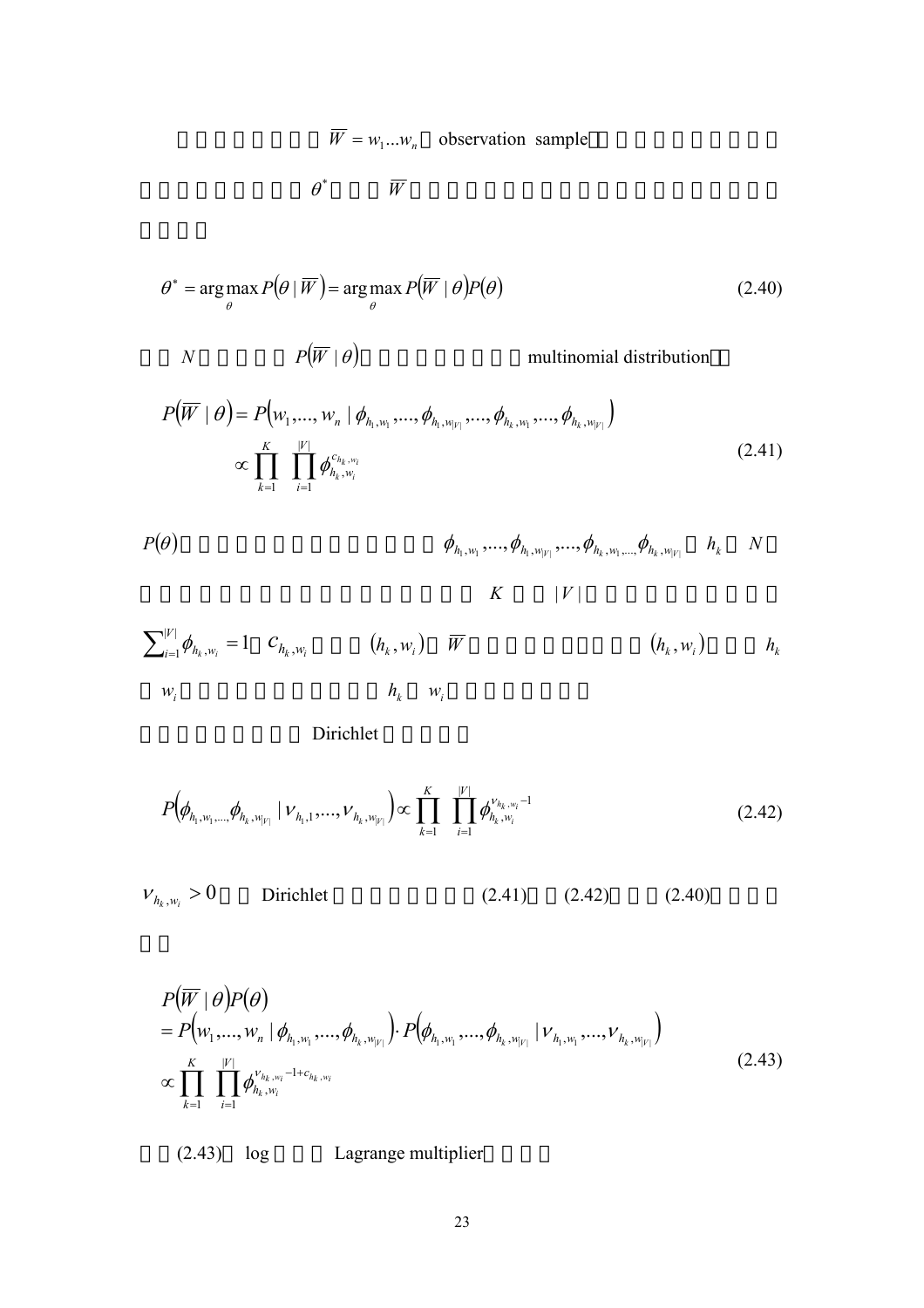$$
\sum_{k=1}^{K} \sum_{i=1}^{|V|} \log \phi_{h_k, w_i}^{v_{h_k, w_i} - 1 + c_{h_k, w_i}} = \sum_{k=1}^{K} \sum_{i=1}^{|V|} \left( v_{h_k, w_i} - 1 + c_{h_k, w_i} \right) \log \phi_{h_k, w_i} + \sum_{k=1}^{K} l_{h_k} \left( \sum_{i=1}^{|V|} \phi_{h_k, w_i} - 1 \right)
$$
(2.44)

$$
l_{h_k}
$$
 Lagrange multiplier (2.44)  $\phi_{h_k, w_i}$   
0  

$$
\left(V_{h_k, w_i} - 1 + c_{h_k, w_i}\right) \frac{1}{\phi_{h_k, w_i}} + l_{h_k} = 0
$$

$$
\Rightarrow \phi_{h_k, w_i} = -\frac{V_{h_k, w_i} - 1 + c_{h_k, w_i}}{l_{h_k}}
$$
\n(2.45)

$$
\sum_{i=1}^{|V|} \phi_{h_k, w_i} = -\sum_{i=1}^{|V|} \frac{v_{h_k, w_i} - 1 + c_{h_k, w_i}}{l_{h_k}} = 1
$$
  

$$
\Rightarrow l_{h_k} = -\sum_{i=1}^{|V|} (v_{h_k, w_i} - 1 + c_{h_k, w_i})
$$

$$
l_{h_k} \tag{2.45}
$$

$$
\phi_{h_k, w_i} = \frac{V_{h_k, w_i} - 1 + c_{h_k, w_i}}{\sum_{j=1}^{|V|} \left( V_{h_k, w_j} - 1 + c_{h_k, w_j} \right)}
$$
(2.46)

 $V_{h_k, w_i}$  (2.46)

#### count merging and linear model

interpolation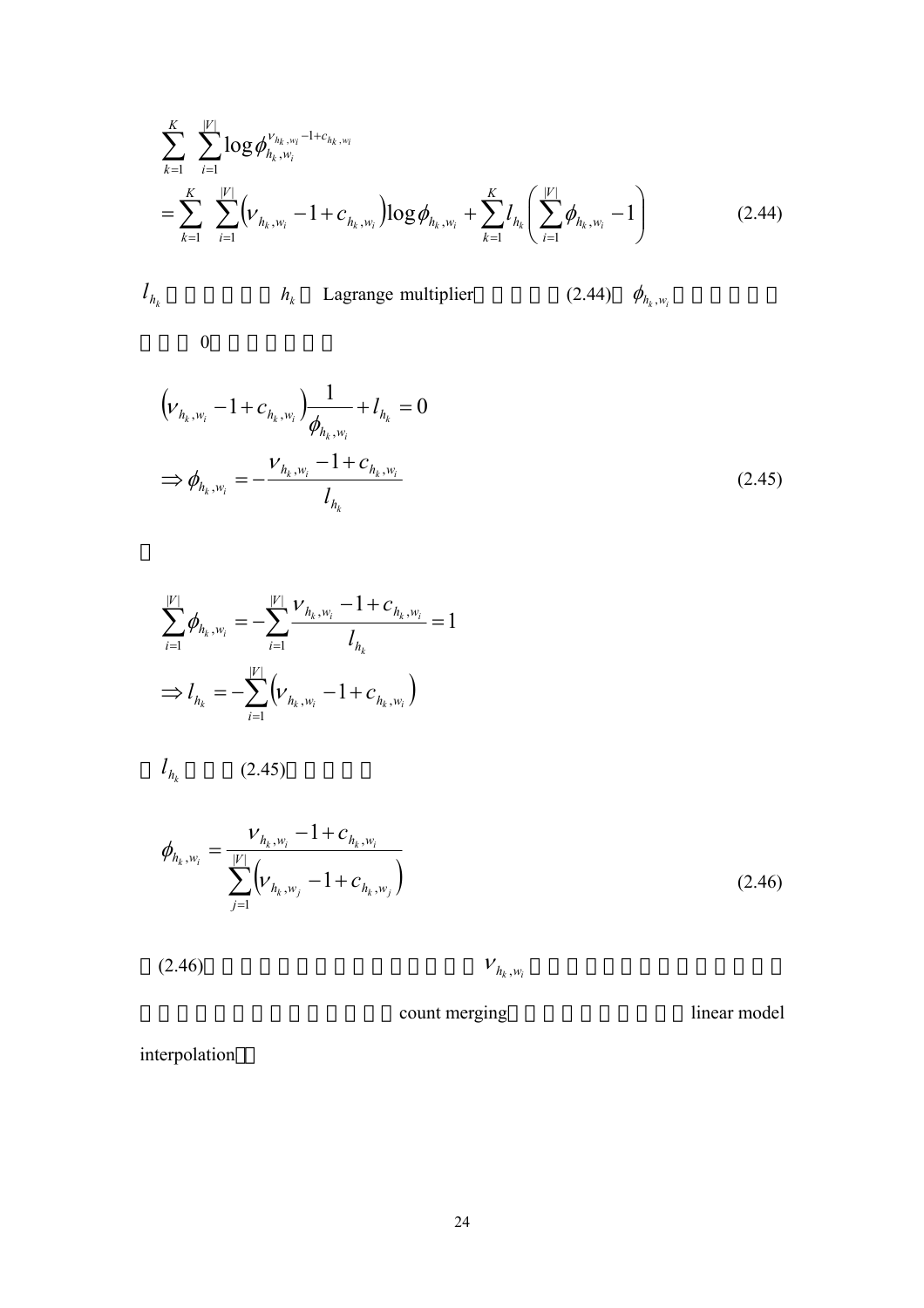$2.4.2.1$ 

$$
(2.46) \t v_{h_k, w_i} = C_B(h_k) \frac{\alpha}{\beta} P_B(w_i \mid h_k) + 1
$$

$$
P(w_i | h_k) = \frac{C_B(h_k) \frac{\alpha}{\beta} P_B(w_i | h_k) + C_A(h_k w_i)}{\sum_{j=1}^{|V|} \left( C_B(h_k) \frac{\alpha}{\beta} P_B(w_i | h_k) + C_A(h_k w_i) \right)}
$$
  

$$
= \frac{\alpha C_B(h_k w_i) + \beta C_A(h_k w_i)}{\sum_{j=1}^{|V|} \alpha C_B(h_k w_j) + \sum_{j=1}^{|V|} \beta C_A(h_k w_j)}
$$
  

$$
= \frac{\alpha C_B(h_k w_i) + \beta C_A(h_k w_i)}{\alpha C_B(h_k) + \beta C_A(h_k)}
$$
  

$$
P_B(\bullet)
$$
 (2.47)

 $C_A(\bullet)$   $\frac{\alpha}{\beta}$ 

 $\frac{\alpha}{\alpha}$ 

expectation-maximization, EM [Dempster et al. 1977]

frequency count level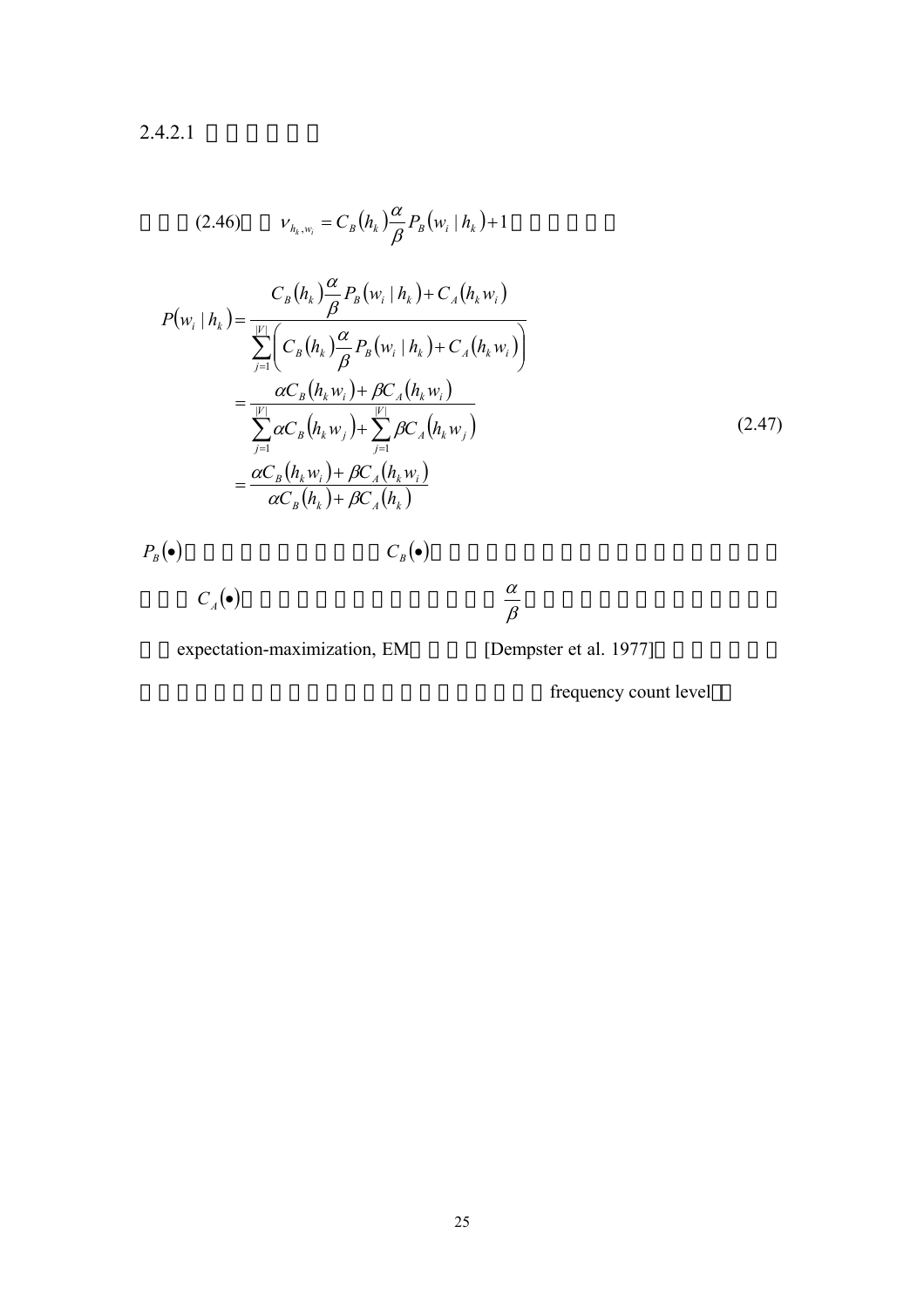$2.4.2.2$ 

$$
(2.46) \t v_{h_k,w_i} = C_A(h_k) \frac{\lambda}{1-\lambda} P_B(w_i \mid h_k) + 1
$$

$$
P(w_i | h_k) = \frac{C_A(h_k) \frac{\lambda}{1 - \lambda} P_B(w_i | h_k) + C_A(h_k w_i)}{\sum_{j=1}^{|\mathcal{V}|} \left( C_A(h_k) \frac{\lambda}{1 - \lambda} P_B(w_i | h_k) + C_A(h_k w_i) \right)}
$$
  
\n
$$
= \frac{C_A(h_k) \left( \frac{\lambda}{1 - \lambda} P_B(w_i | h_k) + P_A(w_i | h_k) \right)}{C_A(h_k) \frac{\lambda}{1 - \lambda} \sum_{j=1}^{|\mathcal{V}|} P_B(w_i | h_k) + \sum_{j=1}^{|\mathcal{V}|} C_A(h_k w_j)}
$$
  
\n
$$
= \frac{C_A(h_k) \left( \frac{\lambda}{1 - \lambda} P_B(w_i | h_k) + P_A(w_i | h_k) \right)}{C_A(h_k) \frac{\lambda}{1 - \lambda} + C_A(h_k)}
$$
  
\n
$$
= \frac{\frac{\lambda}{1 - \lambda} P_B(w_i | h_k) + P_A(w_i | h_k)}{\frac{\lambda}{1 - \lambda} + 1}
$$
  
\n
$$
= \lambda P_B(w_i | h_k) + (1 - \lambda) P_A(w_i | h_k)
$$
 (2.48)

$$
(2.48) \qquad \lambda \quad (2.47) \qquad \lambda
$$

 $(2.48)$  model level

## 2.4.2.3 Dynamic caching model

 $\lambda$ 

 $\mathcal{W}_i$ 

caching [Kuhn et al. 1990]

spoken document sentence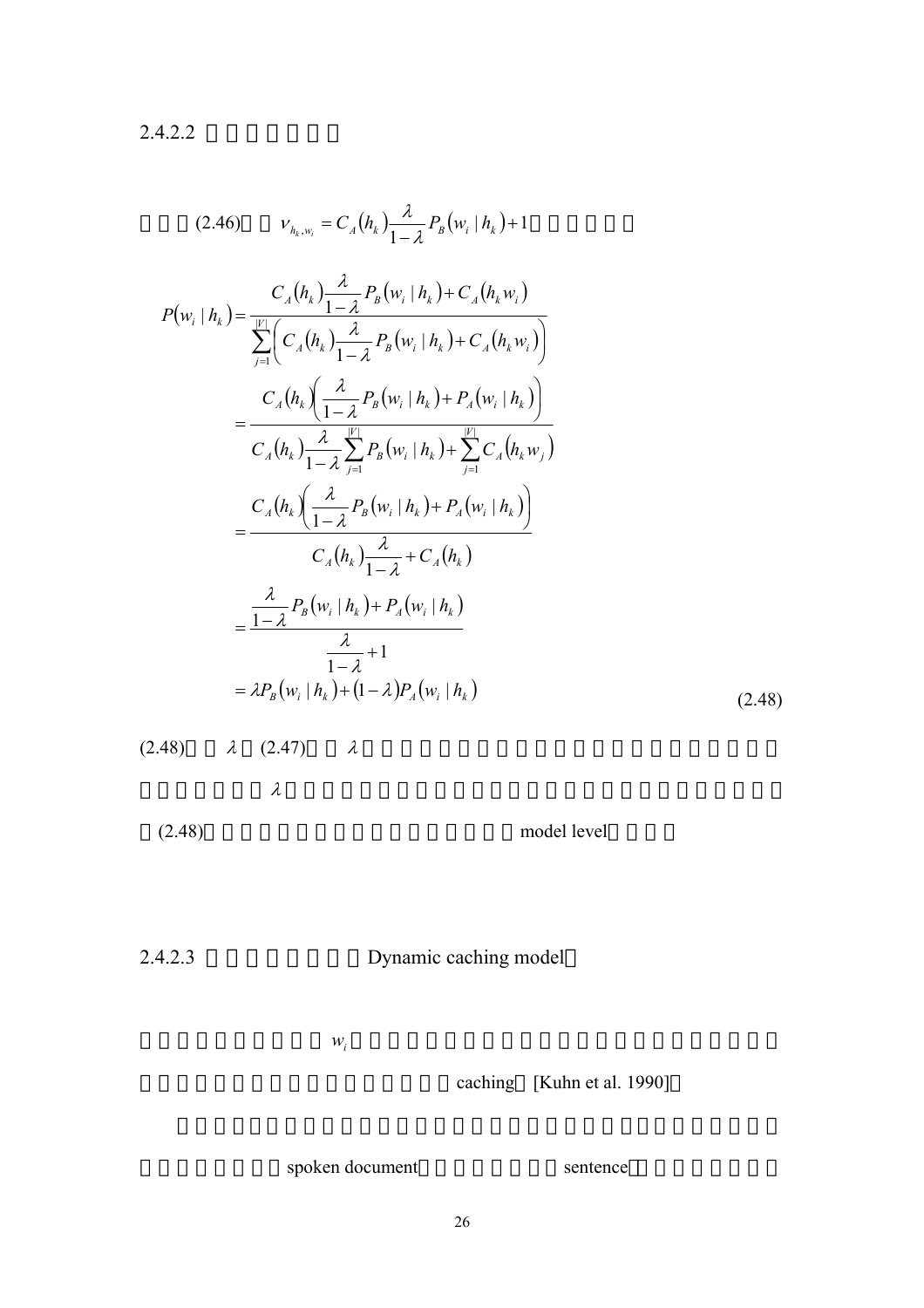$N$ 

# unigram

$$
P_{cache}(w_i)
$$
\n(2.49)  
\n
$$
P_A(w_i | h_i)
$$
\n
$$
P(w_i | h_i) = \lambda P_B(w_i | h_i) + (1 - \lambda) P_{check}(w_i)
$$
\n(2.49)  
\n
$$
N
$$
\n
$$
P(w_i | h_i) = \sum_{\{e_i\}} P(w_i | e_i) P(c_i | h_i)
$$
\n(2.50)  
\n
$$
\{c_i\}
$$
\n
$$
w_i
$$
\nclass V-gram  $P(c_i | h_i)$  class  
\nassignment  $P(w_i | c_i)$   
\n
$$
N
$$
\ntask  
\nindependent  
\n
$$
P(c_i | h_i) = P_B(c_i | h_i)
$$
\n
$$
P(w_i | c_i) = (1 - \lambda) P_A(w_i | c_i) + \lambda P_B(w_i | c_i)
$$
\n
$$
P_B(w_i | c_i)
$$
\n
$$
P_B(w_i | c_i)
$$
\n
$$
P_B(w_i | c_i)
$$
\n
$$
P_W_i | c_i)
$$
\n
$$
A
$$
\n
$$
\lambda
$$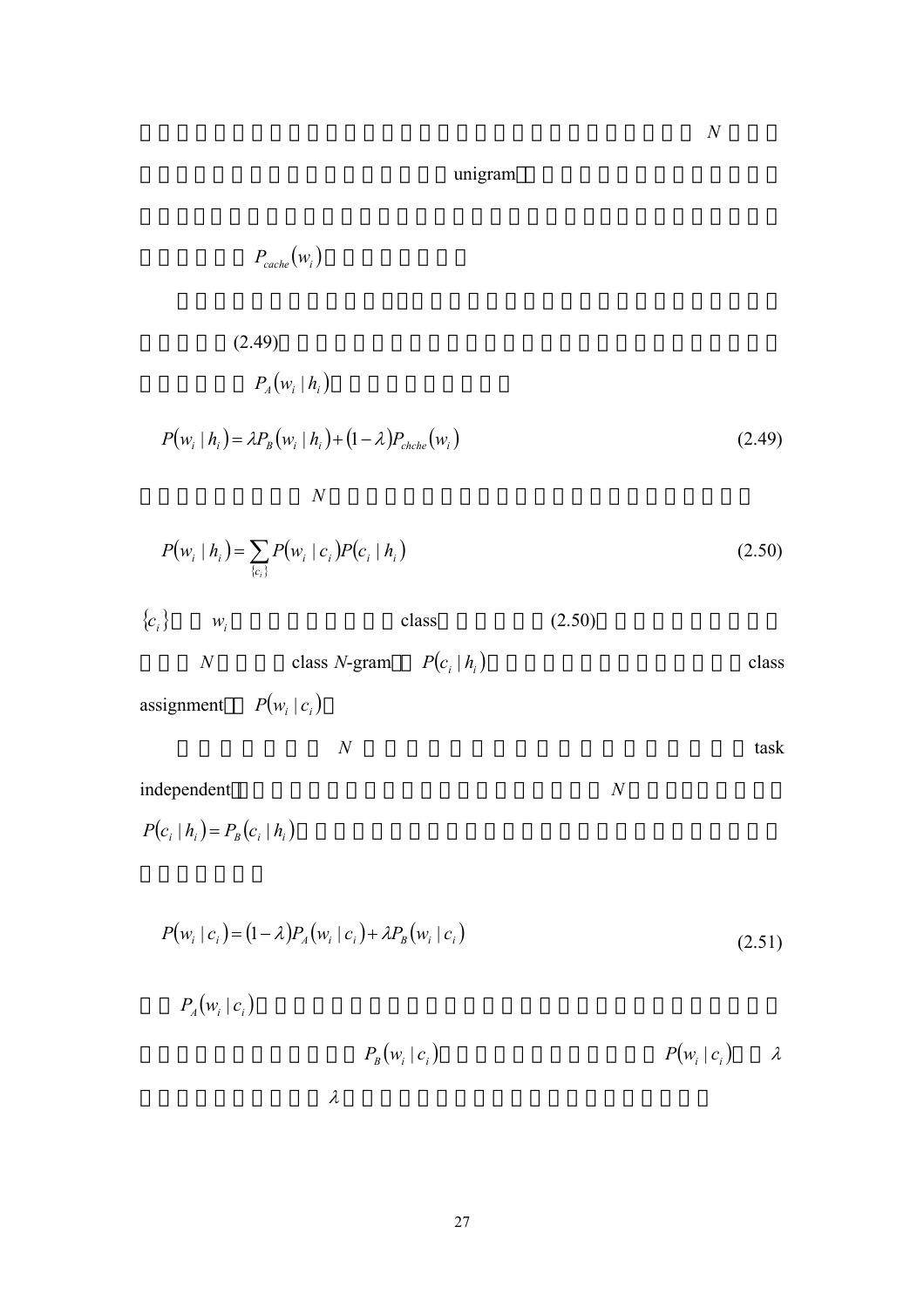(2.48) 
$$
P_A(w_i | h_i) P_B(w_i | h_i)
$$
 *N*  
trigger pair model *N*

class-based n-gram model

$$
P(w_i | h_i) = \lambda_1 P_1(w_i | h_i) + \lambda_2 P_2(w_i | h_i) + ... + \lambda_n P_n(w_i | h_i)
$$
\n
$$
\sum_{i=1}^n \lambda_i = 1
$$
\n(2.52)

$$
P_{A}(w_{i} | h_{i}) = P_{B}(w_{i} | h_{i})
$$

smoothing

2.5

perplexity

character error rate, CER

transcription

$$
Perplexity = \sqrt[n]{\prod_{i=1}^{n} \frac{1}{P(w_i | w_1, \cdots, w_{i-1})}}
$$
(2.53)

information theory entropy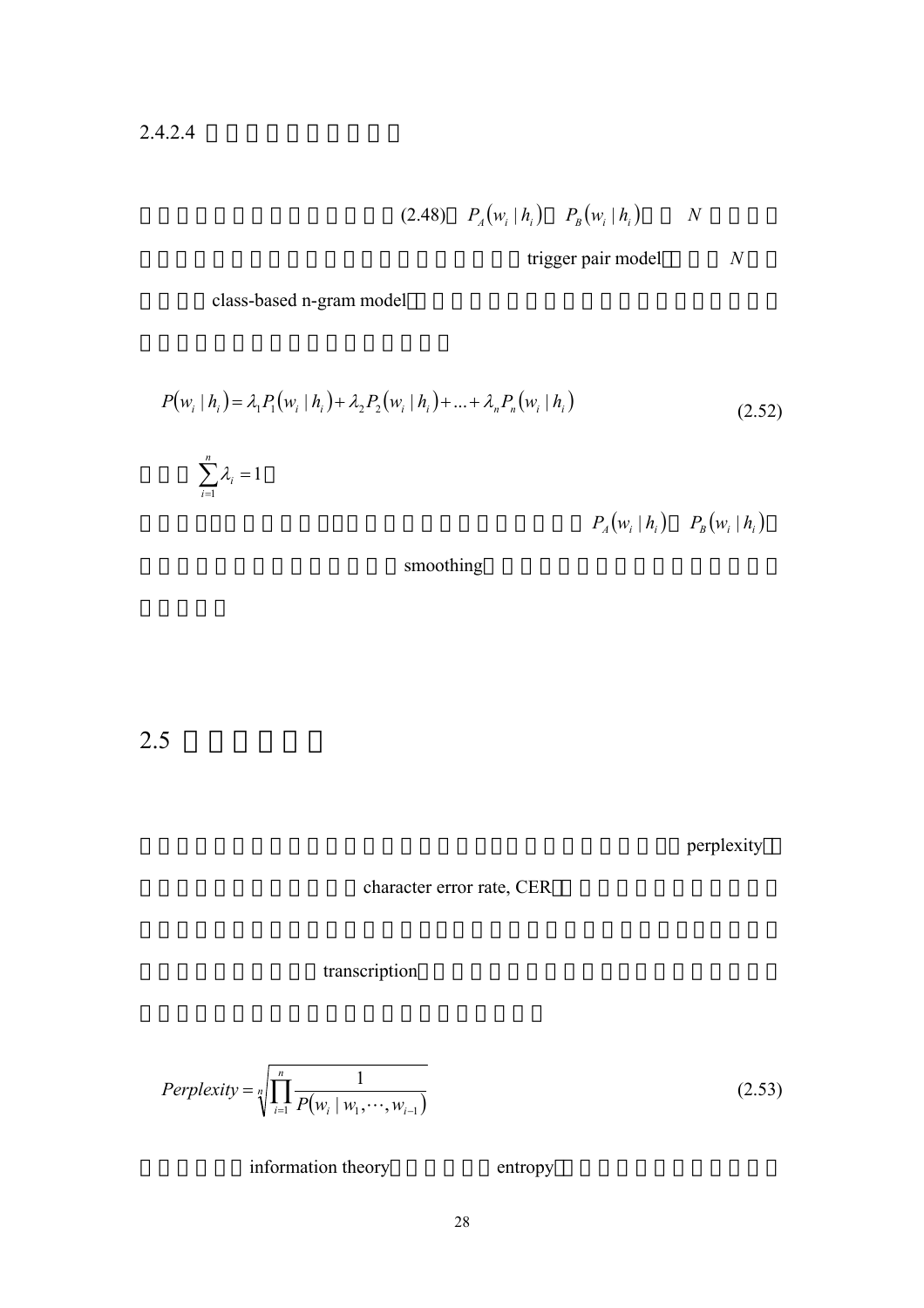|         | bits               |            | <i>perplexity</i> = $2^{entropy}$ [Jelinek et al. |
|---------|--------------------|------------|---------------------------------------------------|
| 1977]   | monotonic function | entropy    | perplexity                                        |
| entropy |                    | perplexity |                                                   |

# US NIST F.O.M metric [NIST]

|           | Н                            | match     |
|-----------|------------------------------|-----------|
| insertion | Λ                            | character |
| accuracy  | $\frac{H-I}{N} \times 100\%$ | $(1 -$    |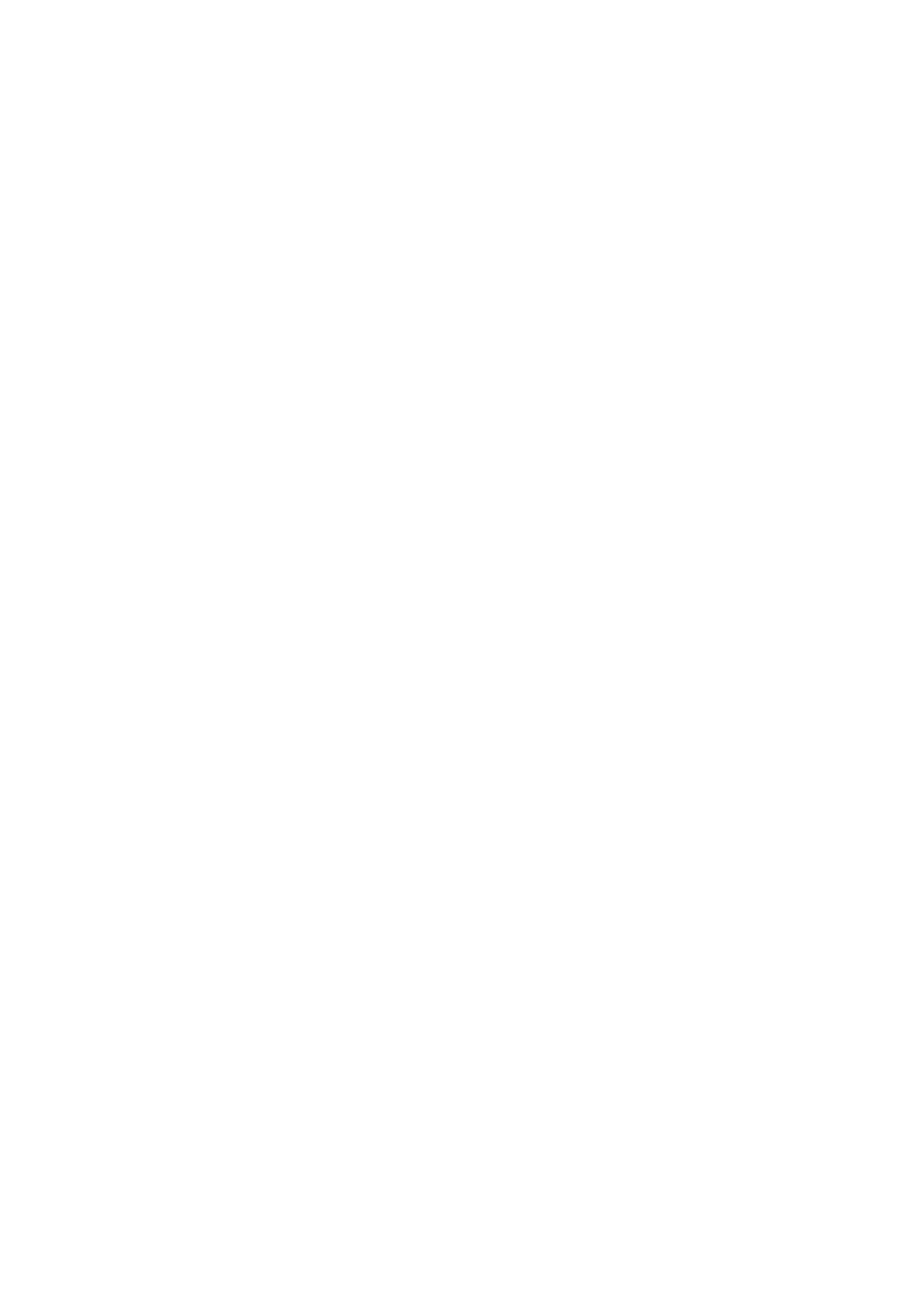

maximum entropy, ME minimum entropy, ME

discrimination information, MDI

 $3.1$ 

E. T. Jaines 1957 [Jaines 1957]

[Rosenfeld 1996; Berger et al. 1996; Chueh et al. 2004]

model interpolation and information information

sources

3.1

*i*

$$
P(w_i | h_i) = \lambda_1 P_1(w_i | h_i) + \lambda_2 P_2(w_i | h_i) + ... + \lambda_n P_n(w_i | h_i)
$$
\n(3.1)

$$
\sum_{i=1}^{n} \lambda_i = 1
$$
  
 
$$
P_1(w_i | h_i) \qquad P_1(w_j | h_j) \qquad \lambda_1
$$

information sources

a set of constraints

intersection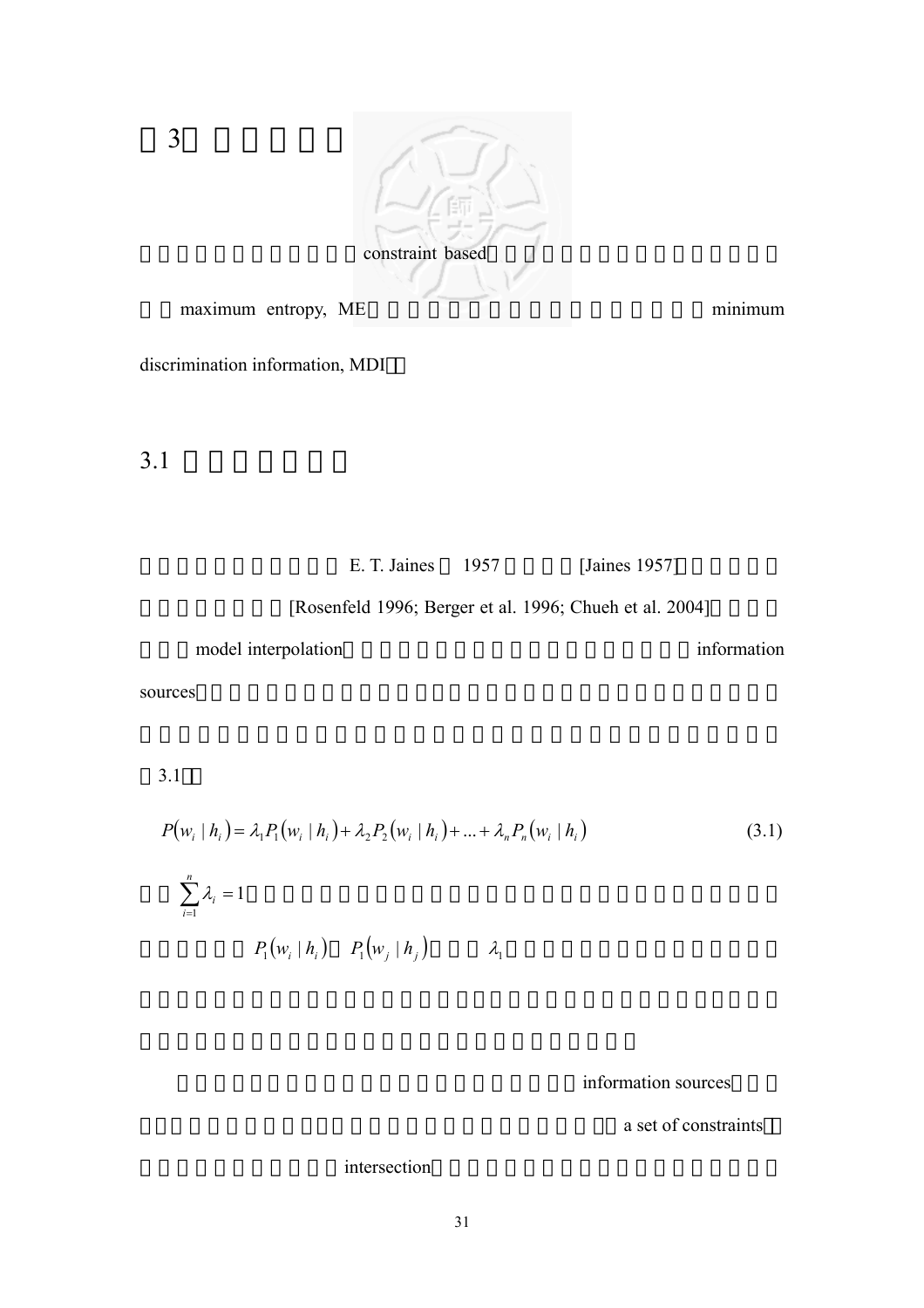highest entropy

$$
2 \qquad 3 \qquad 4 \qquad 5 \qquad \qquad 6 \qquad \qquad 1
$$

 $1$ 

constraint

$$
P(1) + P(2) + P(3) + P(4) + P(5) + P(6) = 1
$$
\n(3.2)

$$
p(3) = 1
$$
3

$$
P(1) = P(2) = P(3) = P(4) = P(5) = P(6) = \frac{1}{6}
$$
\n(3.3)

$$
1 \qquad 2 \qquad \qquad 0.5
$$

$$
P(1) + P(2) = \frac{1}{2}
$$
 (3.4)

$$
P(1) = P(2) = \frac{1}{4}
$$
  
\n
$$
P(3) = P(4) = P(5) = P(6) = \frac{1}{8}
$$
\n(3.5)

$$
2 \qquad 5 \qquad \qquad 0.3
$$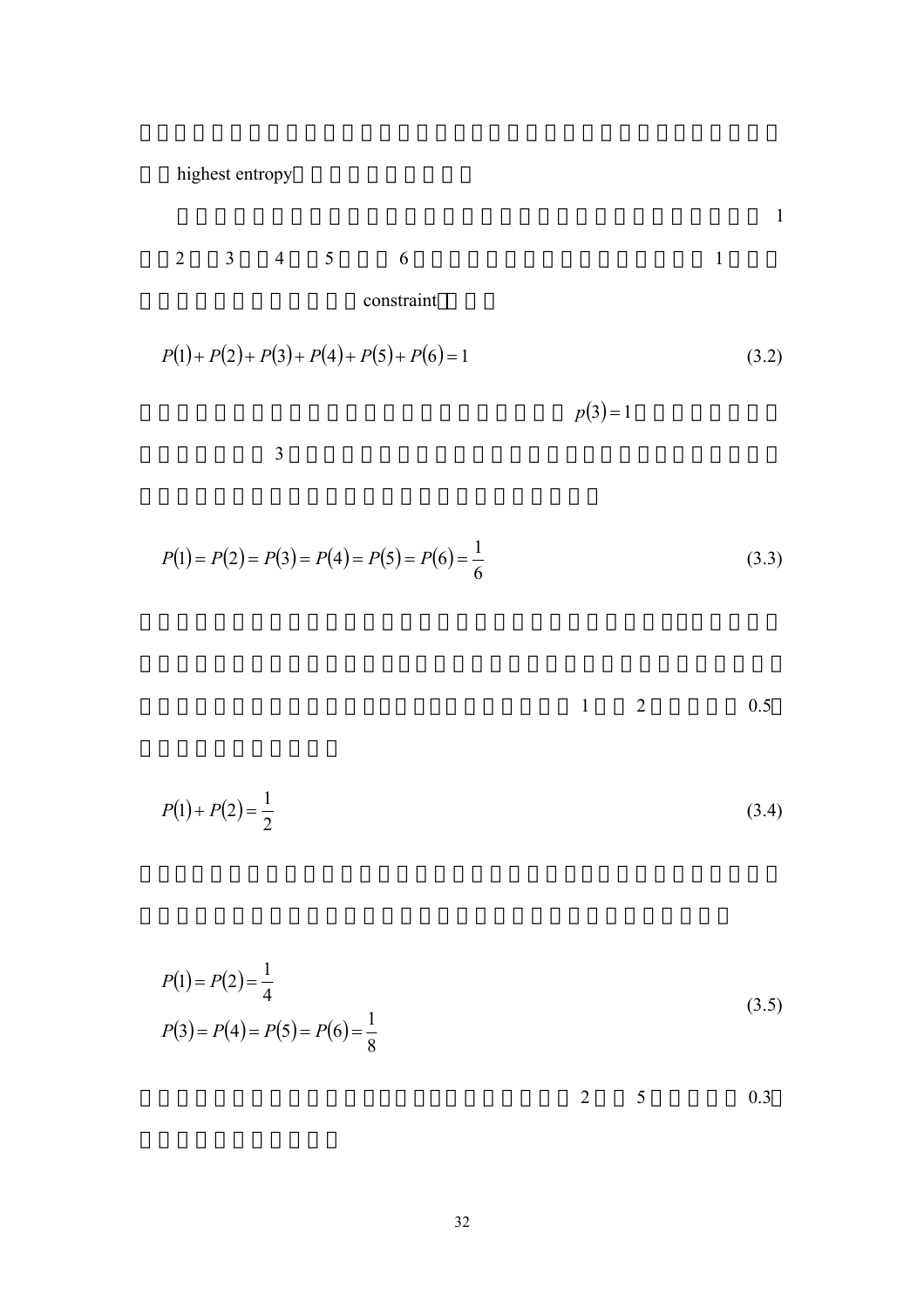$$
P(2) + P(5) = \frac{3}{10}
$$
 (3.6)

entropy

$$
w_1, w_2, \ldots, w_N \qquad P
$$

$$
H(P) = -\sum_{i=1}^{N} P(w_i) \log_2 P(w_i)
$$
\n(3.7)

$$
w_i \t 1 \t P(w_i) = 1 \t 0
$$
  

$$
P(w) = \begin{cases} 1, & w = w_i \\ 0, & otherwise \end{cases} H(P) \t 0 H(P)
$$

uniform distribution

$$
P(w_1) = P(w_2) = \dots = P(w_N) = \frac{1}{N}
$$
\n
$$
H(P) = -\log_2(1/N)
$$
\n(3.8)

## 3.1.1 Features and Constraints

*P*(*h*, ) *h* word history , history , history , history , history , bigram language model  $\overline{a}$ 連語言模型根據歷史詞序列 *h* 的最後一個詞來分割 *P*(*h*,很好)的機率分佈,如圖 3.1 [Rosenfeld 1996]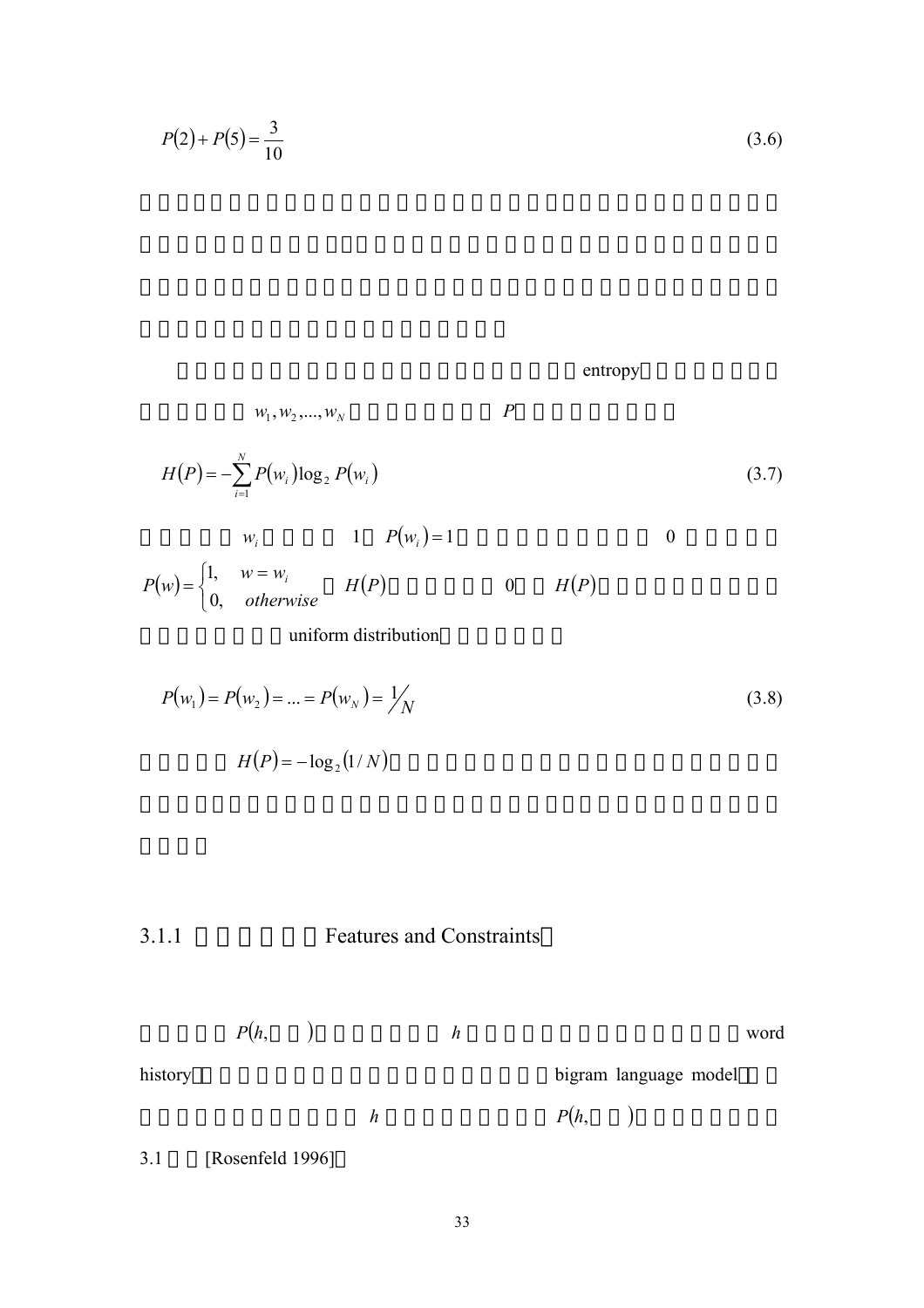| $\boldsymbol{h}$ | $\boldsymbol{h}$ |      |                  |        |
|------------------|------------------|------|------------------|--------|
|                  |                  |      |                  |        |
|                  |                  |      |                  |        |
|                  |                  |      |                  |        |
|                  |                  |      |                  |        |
|                  |                  |      |                  |        |
| $3.1\,$          |                  | P(h, | $\mathcal{Y}$    | column |
|                  |                  |      | $\boldsymbol{h}$ |        |



$$
P(\qquad , \qquad , \qquad ) + P(\qquad , \qquad , \qquad ) + P(\qquad , \qquad , \qquad ) + \cdots = P(\qquad , \qquad ) \qquad (3.9)
$$

$$
P(\qquad , \qquad , \qquad ) = P(\qquad , \qquad , \qquad ) = P(\qquad , \qquad , \qquad ) = \cdots \tag{3.10}
$$

topic model

 $P(h, 0)$  3.2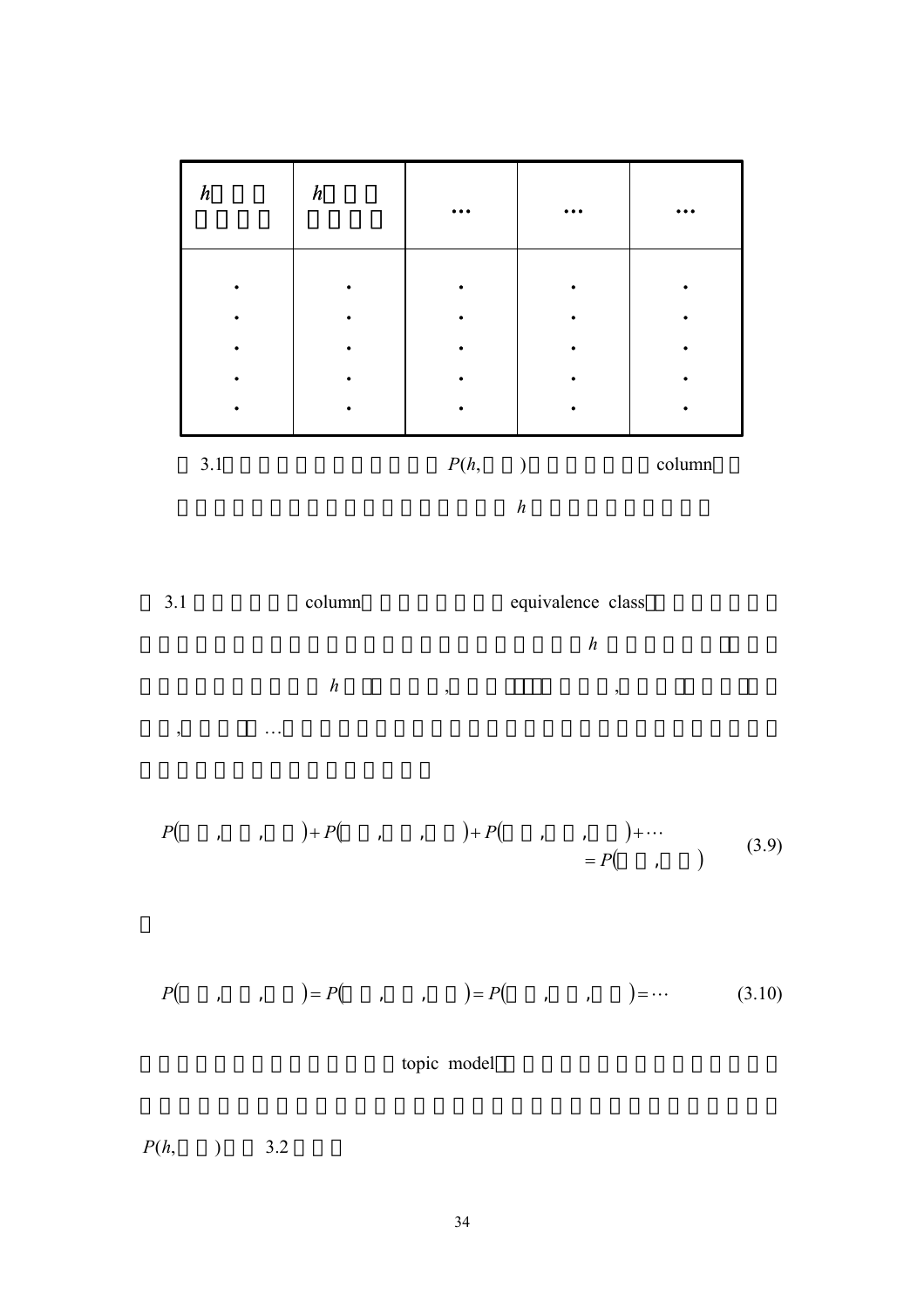

 $3.2$  row  $h∈$  $h_1, h_2, h_3, \dots$ 

$$
P(h_1, \t) + P(h_2, \t) + P(h_3, \t) + \cdots = P(h \in T_1, \t) \t (3.11)
$$

$$
P(h_1, ) = P(h_2, ) = P(h_3, ) = \cdots
$$
\n(3.12)\n  
\n(3.11)  $T_1$ 

主題模型的情況,此模型會依據歷史詞序列 *h* 的最後一個詞以及其所歸屬的主題

 $P(h, 9)$  3.3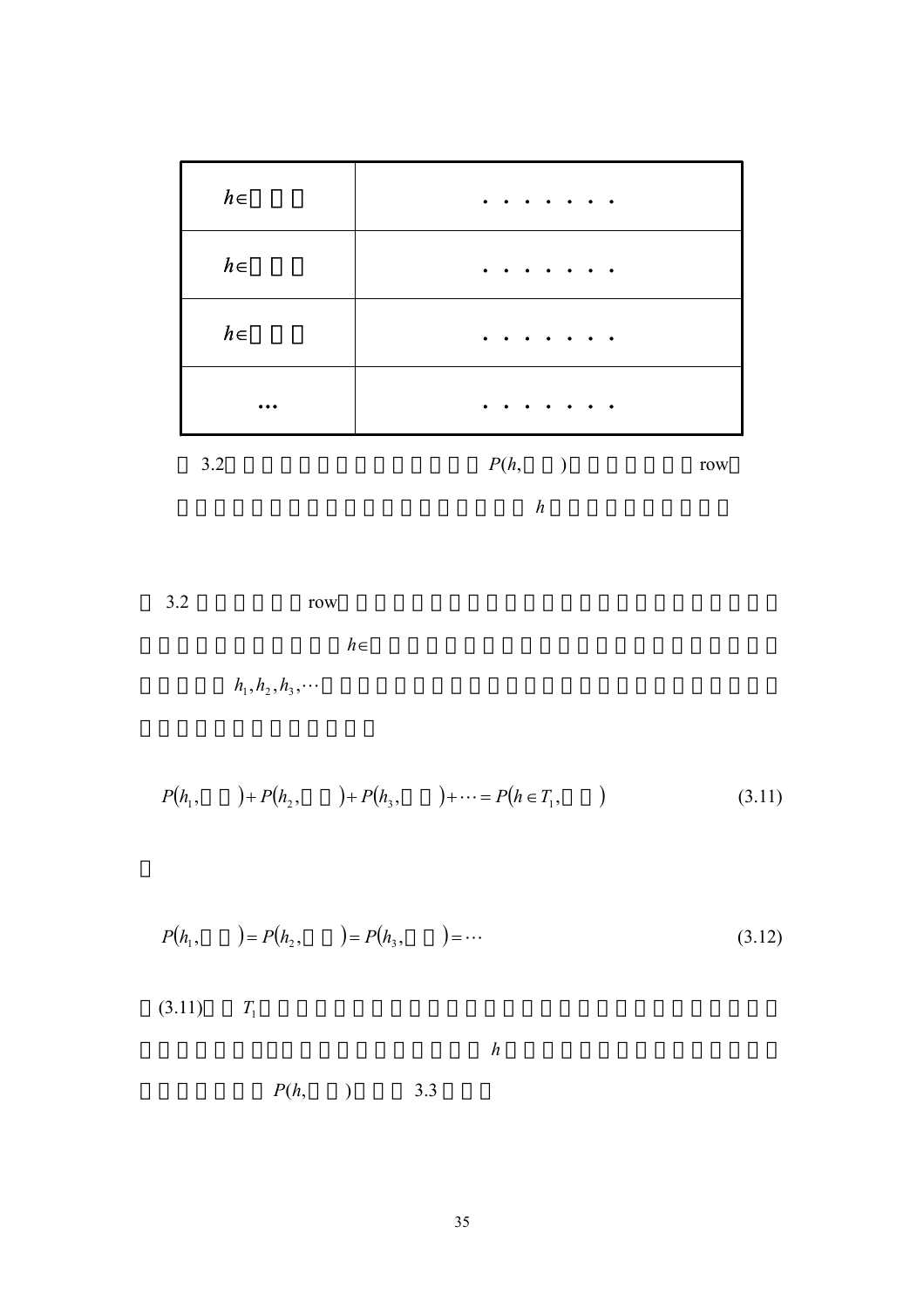|        | $\boldsymbol{h}$ | $\boldsymbol{h}$ |  |
|--------|------------------|------------------|--|
| $h\in$ |                  |                  |  |
| $h\in$ |                  |                  |  |
|        |                  |                  |  |

$$
3.3 \t P(h, )
$$

一個方格為一個等價類,在同一個等價類中的歷史詞序列 *h* 的最後一個

 $3.3$ 

 $h \in$ 

 $\overline{\phantom{a}}$ 

 $h_1, h_2, h_3, ...$ 

$$
P(h_1 \qquad \& h_1 \in T_1, \qquad )
$$
\n
$$
= P(h_2 \qquad \& h_2 \in T_1, \qquad )
$$
\n
$$
= P(h_3 \qquad \& h_3 \in T_1, \qquad )
$$
\n
$$
= \cdots
$$
\n(3.13)

 $h$ 

indicator function  $f$ 

$$
f_{(1, w)} = \begin{cases} 1, & h \\ 0, & otherwise \end{cases}
$$
 w (3.14)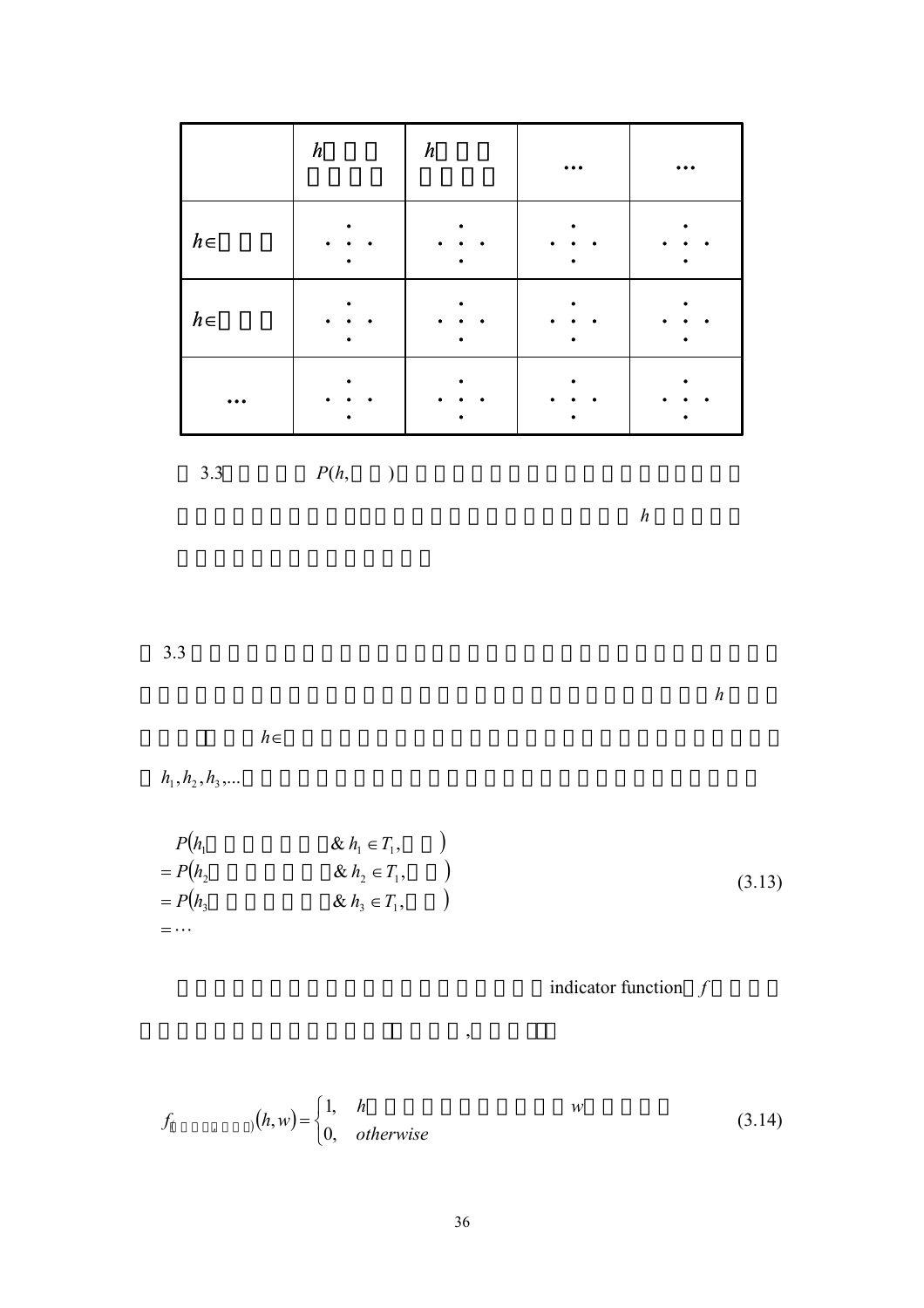$$
(3.14) \t\t h \t\t w
$$

 $f_1$  *j*( $h, w$ ) 1 0 *f* 

feature function feature

 $f_{(n+1)}(h,w)$ 

$$
\widetilde{P}(f) = \sum_{h,w} \widetilde{P}(h,w) f_{(1,1)}(h,w) = \widetilde{P}(1,1) \tag{3.15}
$$

$$
(3.15) \qquad (h, w) \qquad h \qquad w
$$
  

$$
\widetilde{P}(\bullet) \qquad \qquad \text{MLE}
$$

(3.15) 
$$
\widetilde{P}(f) = \widetilde{P}(\phantom{x},\phantom{x})
$$
  $f(\phantom{x},\phantom{x})$   $(h,w)$   
(3.9)

 $P(h, \t)$ 

$$
P(h, w) \qquad \qquad f_{(n, w)}(h, w)
$$

$$
P(f) = \sum_{h,w} P(h,w)f_{(1,w)}(h,w) \tag{3.16}
$$

 $3.1$ 

$$
P(h, w)
$$

$$
f(h, w)
$$

$$
P(h,w)
$$

 $P(f) = \widetilde{P}(f)$  (3.17)

(3.17)稱之為限制方程式(constraint equation)或簡稱為限制(constraint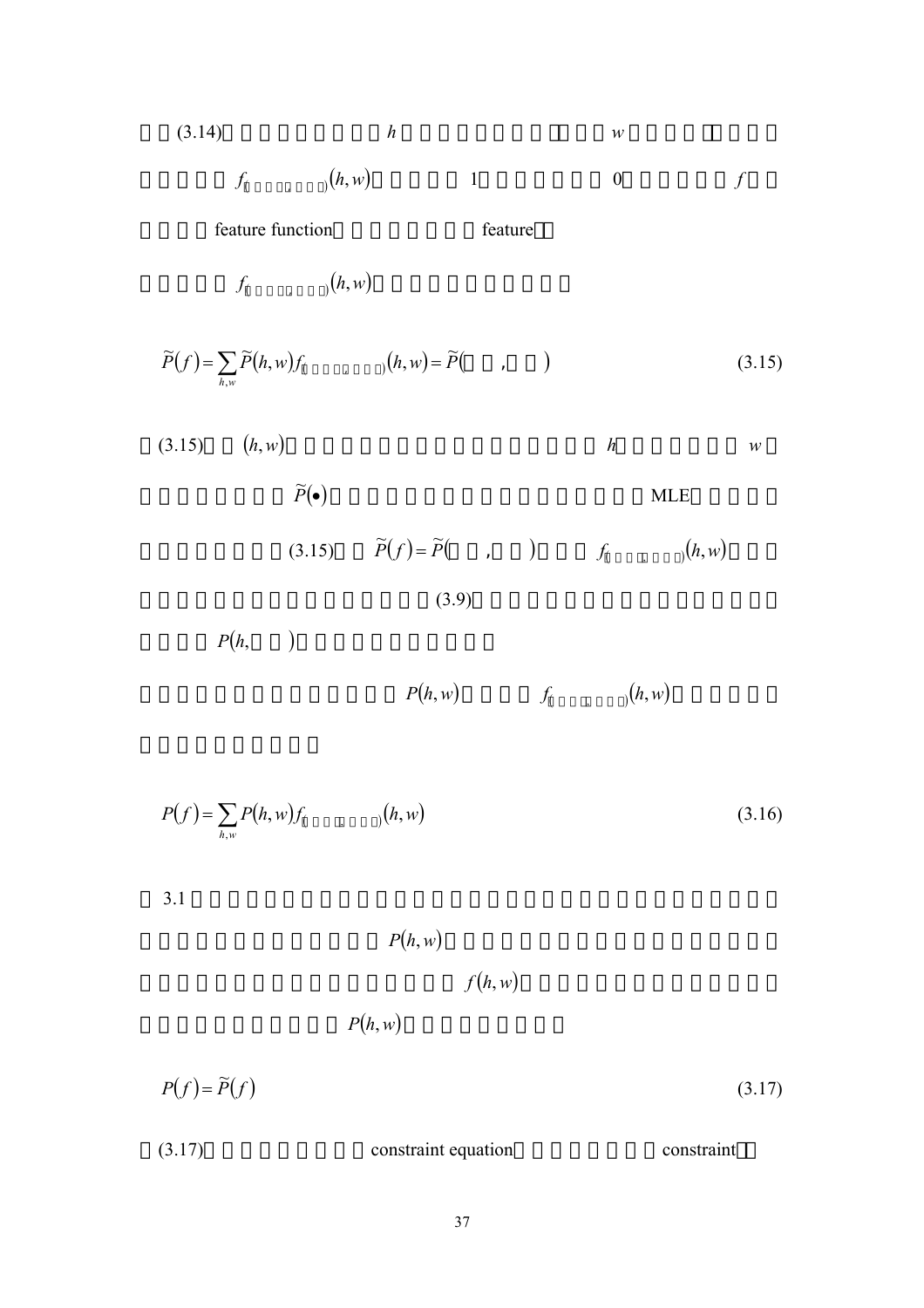$$
(3.15) \t(3.16) \t(3.17) \t f(h,w)
$$

$$
\sum_{h,w} P(h,w)f(h,w) = \sum_{h,w} \widetilde{P}(h,w)f(h,w)
$$
\n(3.18)

conditional probability

distribution 
$$
P(w|h)
$$
 (3.18)  $P(h, w)$  joint

probability distribution

$$
P(w|h) = \frac{P(h, w)}{P(h)}
$$
  
\n*h*  
\n*w*  
\n
$$
P(h, w)
$$
  
\n*|V|*  
\n*L*  
\n*h*  
\n*V*  
\n*V*  
\n*L*  
\n*L*  
\n*L*  
\n*L*  
\n*L*  
\n*L*  
\n*L*  
\n*L*  
\n*L*  
\n*L*  
\n*L*  
\n*L*  
\n*L*  
\n*L*  
\n*L*  
\n*L*  
\n*L*  
\n*L*  
\n*L*  
\n*L*  
\n*L*  
\n*L*  
\n*L*  
\n*L*  
\n*L*  
\n*L*  
\n*L*  
\n*L*  
\n*L*  
\n*L*  
\n*L*  
\n*L*  
\n*L*  
\n*L*  
\n*L*  
\n*L*  
\n*L*  
\n*L*  
\n*L*  
\n*L*  
\n*L*  
\n*L*  
\n*L*  
\n*L*  
\n*L*  
\n*L*  
\n*L*  
\n*L*  
\n*L*  
\n*L*  
\n*L*  
\n*L*  
\n*L*  
\n*L*  
\n*L*  
\n*L*  
\n*L*  
\n*L*  
\n*L*  
\n*L*  
\n*L*  
\n*L*  
\n*L*  
\n*L*  
\n*L*  
\n*L*  
\n*L*  
\n*L*  
\n*L*  
\n*L*  
\n*L*  
\n*L*  
\n*L*  
\n*L*  
\n*L*  
\n*L*  
\n*L*  
\n*L*  
\n*L*  
\n*L*  
\n*L*  
\n*L*  
\n*L*<

 $W_i$ 

 $P(h, w_i)$ 

$$
0 \hspace{3.1em} P(h, w_i) \hspace{1em} 0
$$

- $P(h) \approx \widetilde{P}(h)$  (3.20)
- $P$   $P(h)$   $\widetilde{P}(h)$

$$
(3.19) \qquad (3.20) \qquad (3.18)
$$

$$
\sum_{h,w} \widetilde{P}(h) P(w|h) f(h,w) = \sum_{h,w} \widetilde{P}(h,w) f(h,w)
$$
\n(3.21)

feature

\nconstruct the constraint:

\n
$$
(h, w)
$$
\nbinary-valued function

\n
$$
f(h, w)
$$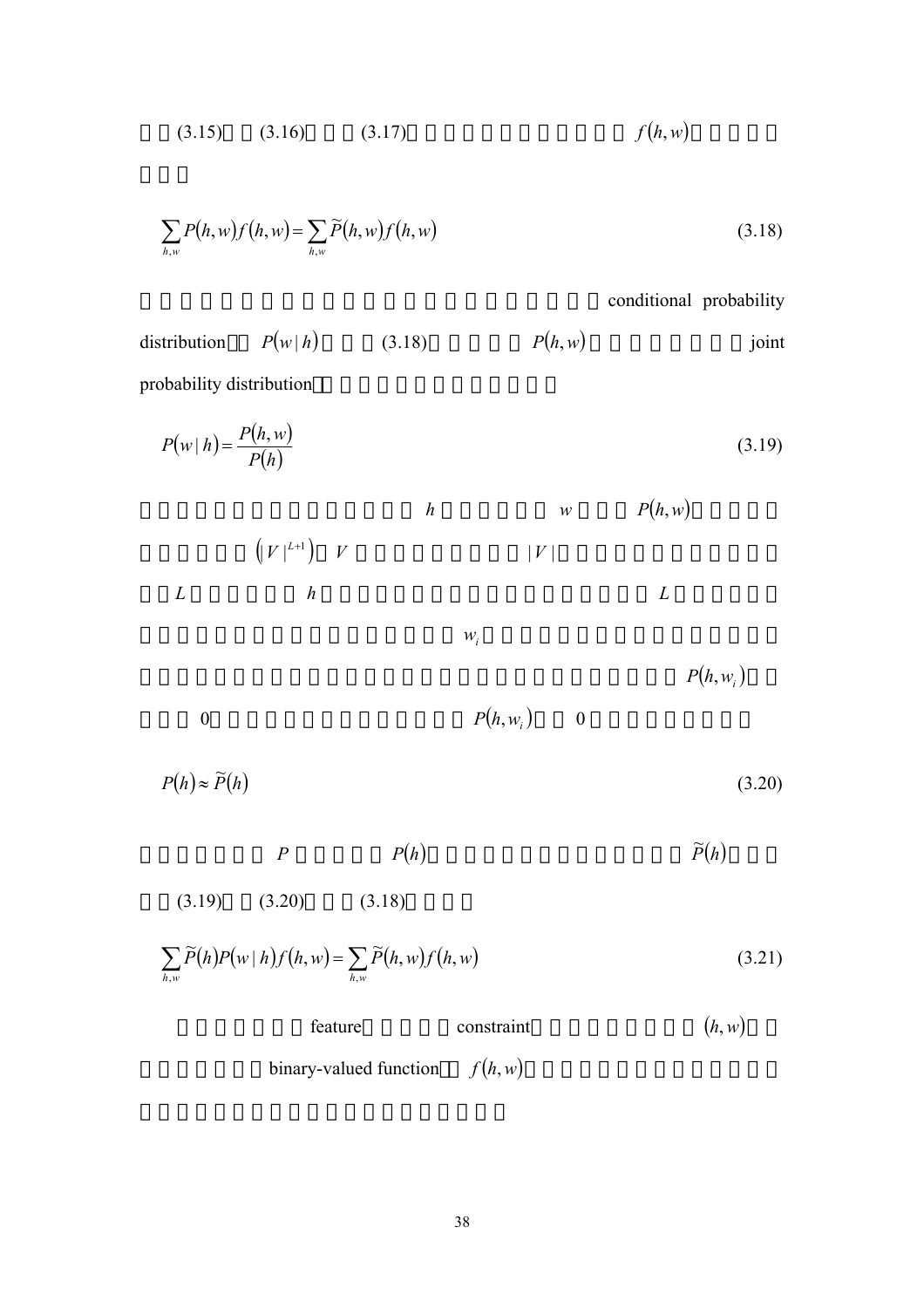# 3.1.2 Exponential form

$$
n \qquad f_1, f_2, \cdots, f_n
$$
\n
$$
n \qquad c \qquad n
$$

$$
\mathcal{C} \equiv \left\{ P \in \mathcal{P} \mid P(f_i) = \widetilde{P}(f_i) \text{ for } i = 1, 2, \dots, n \right\}
$$
\n(3.22)

$$
P(w|h)
$$

conditional entropy

$$
H(P) = -\sum_{h} P(h) \sum_{w} P(w \mid h) \log P(w \mid h)
$$
\n(3.23)

$$
(3.20) \t\t\t (3.23) \t\t P(h) \t\t \widetilde{P}(h)
$$

$$
H(P) = -\sum_{h} \widetilde{P}(h) \sum_{w} P(w \mid h) \log P(w \mid h)
$$
 (3.24)

$$
\mathcal{C}_{\mathcal{C}}
$$

$$
P^* = \arg\max_{P \in \mathcal{C}} H(P) \tag{3.25}
$$

 $\boldsymbol{p}^*$ 

$$
(3.24) (3.25)
$$

$$
P^* = \arg \max_{P \in \mathcal{C}} H(P)
$$
  
= 
$$
\arg \max_{P \in \mathcal{C}} \left( -\sum_{h,w} \widetilde{P}(h) P(w|h) \log P(w|h) \right)
$$
 (3.26)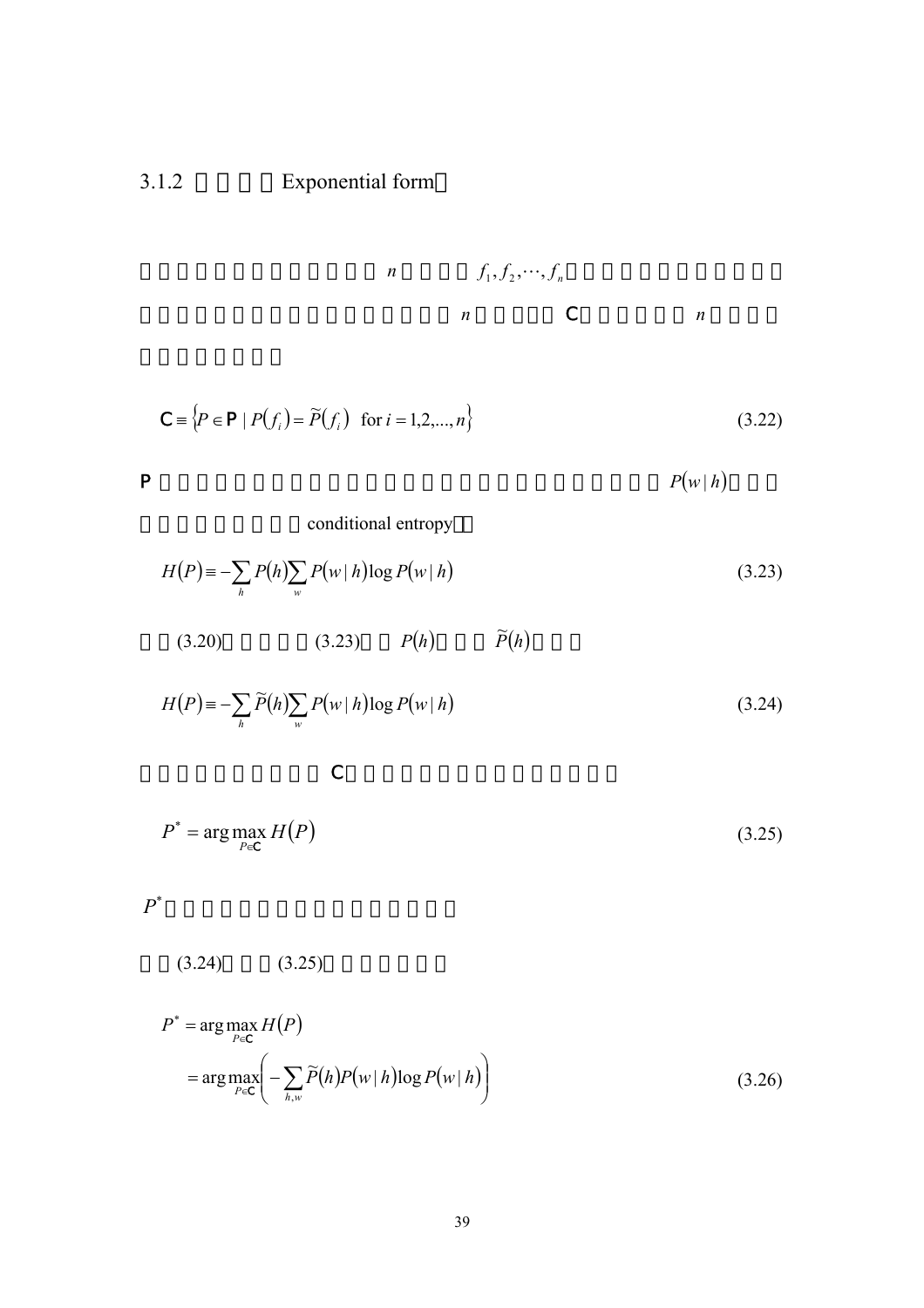(A) 
$$
0 \le P(w|h) \le 1 \quad \forall h, w
$$
  $\sum_{w} P(w|h) = 1 \quad \forall h$   
(A)  $P$ 

(B) 
$$
\sum_{h,w} \widetilde{P}(h) P(w|h) f_i(h,w) = \sum_{h,w} \widetilde{P}(h,w) f_i(h,w) \quad \text{for } i = 1,...,n
$$
  
(B) 
$$
P
$$

(C) 
$$
H(P) = -\sum_{h,w} \widetilde{P}(h)P(w|h) \log P(w|h)
$$
  
Lagrange multiplier  $\Lambda$   $\gamma$  (B) (A) (C)  $P(w|h)$ 

$$
\xi\big(P,\Lambda,\gamma\big)
$$

$$
\xi(P,\Lambda,\gamma) = -\sum_{h,w} \widetilde{P}(h)P(w|h)\log P(w|h) \n+ \sum_{i} \lambda_{i} \left( \sum_{h,w} \widetilde{P}(h)P(w|h)f_{i}(h,w) - \sum_{h,w} \widetilde{P}(h,w)f_{i}(h,w) \right) \n- \gamma \left( \sum_{w} P(w|h) - 1 \right)
$$
\n(3.27)

$$
\lambda_i \qquad f_i(h, w) \qquad \Lambda = (\lambda_1, ..., \lambda_n) \qquad (3.27) \qquad P(w \mid h)
$$
  
0 \qquad P^\*(w \mid h) \qquad \xi(P, \Lambda, \gamma)

$$
\frac{\partial \xi}{\partial P(w|h)} = -\widetilde{P}(h)(1 + \log P(w|h)) + \sum_{i} \lambda_{i} \widetilde{P}(h)f_{i}(h, w) - \gamma = 0
$$
  
\n
$$
\Rightarrow \widetilde{P}(h)(1 + \log P^{*}(w|h)) = \sum_{i} \lambda_{i} \widetilde{P}(h)f_{i}(h, w) - \gamma
$$
  
\n
$$
\Rightarrow \log P^{*}(w|h) = \sum_{i} \lambda_{i} f_{i}(h, w) - \frac{\gamma}{\widetilde{P}(h)} - 1
$$
  
\n
$$
\Rightarrow P^{*}(w|h) = \exp\left(\sum_{i} \lambda_{i} f_{i}(h, w)\right) \exp\left(-\frac{\gamma}{\widetilde{P}(h)} - 1\right)
$$
\n(3.28)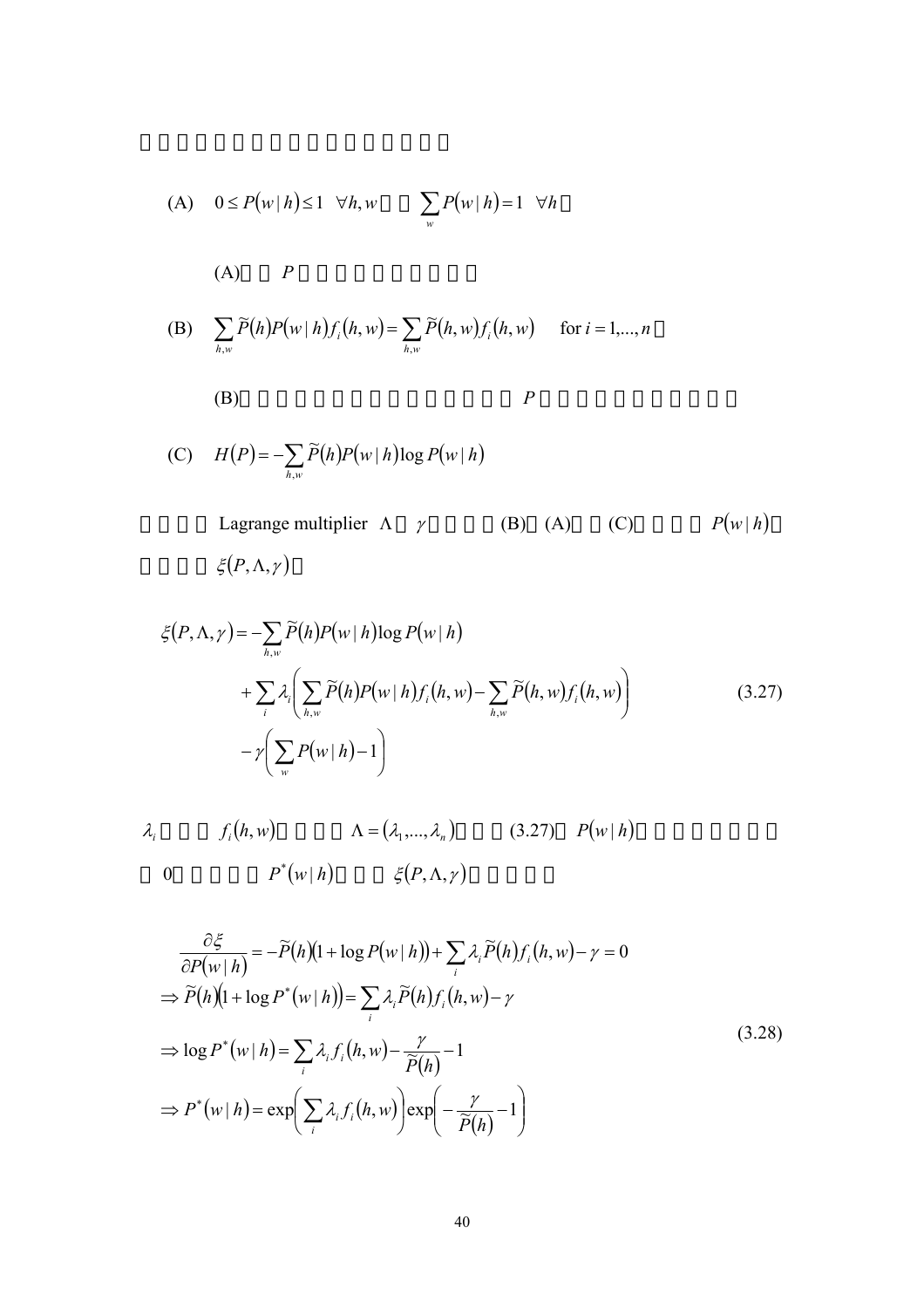$$
\therefore (A) \forall h, \sum_{w} P(w|h) = 1
$$
  
\n
$$
\Rightarrow \sum_{w} P(w|h) = \sum_{w} \exp\left(\sum_{i} \lambda_{i} f_{i}(h, w)\right) \exp\left(-\frac{\gamma}{\widetilde{P}(h)} - 1\right) = 1
$$
  
\n
$$
\Rightarrow \exp\left(-\frac{\gamma}{\widetilde{P}(h)} - 1\right) \cdot \sum_{w} \exp\left(\sum_{i} \lambda_{i} f_{i}(h, w)\right) = 1
$$
  
\n
$$
\Rightarrow \exp\left(-\frac{\gamma}{\widetilde{P}(h)} - 1\right) = \frac{1}{\sum_{w} \exp\left(\sum_{i} \lambda_{i} f_{i}(h, w)\right)}
$$
\n(3.29)

$$
(3.29) \qquad (3.28) \qquad Z(h) = \sum_{w} \exp\left(\sum_{i} \lambda_i f_i(h, w)\right) \qquad (3.28)
$$

$$
P^*(w|h) = \frac{1}{\sum_{\hat{w}} \exp\left(\sum_i \lambda_i f_i(h, \hat{w})\right)} \cdot \exp\left(\sum_i \lambda_i f_i(h, w)\right)
$$
  
= 
$$
\frac{1}{Z(h)} \exp\left(\sum_i \lambda_i f_i(h, w)\right)
$$
 (3.30)

(3.30)  $Z(h)$  **hormalizing factor**  $P^*(w|h)$ 

 $3.1.3$ 

 $\widetilde{P}(h, w)$ 

$$
P(w|h) \t P(w|h) \t log-likelihood
$$
  
\n
$$
L_{\widetilde{P}}(P) = \log \prod_{h,w} P(w|h)^{\widetilde{P}(h,w)} = \sum_{h,w} \widetilde{P}(h,w) \log P(w|h) \t (3.31)
$$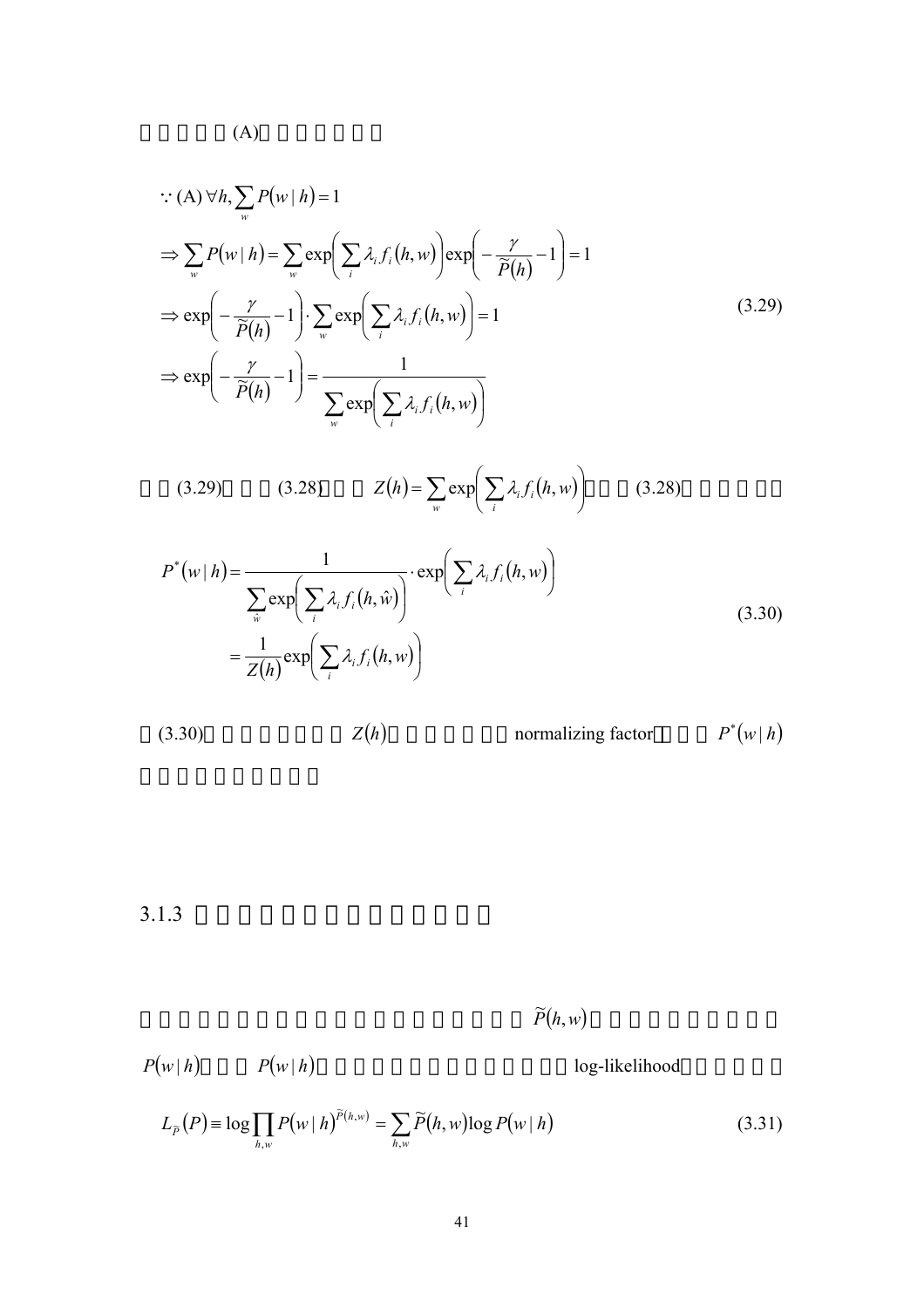$$
(3.30) \tP^*(w|h) \t(3.31) \tP(w|h)
$$

$$
L_{\widetilde{p}}(P) = \sum_{h,w} \widetilde{P}(h,w) \left( \sum_{i} \lambda_{i} f_{i}(h,w) \right) - \sum_{h,w} \widetilde{P}(h,w) \log \sum_{\hat{w}} \exp \left( \sum_{i} \lambda_{i} f_{i}(h,\hat{w}) \right)
$$
  
= 
$$
\sum_{h,w} \widetilde{P}(h,w) \sum_{i} \lambda_{i} f_{i}(h,w) - \sum_{h} \widetilde{P}(h) \log \sum_{w} \exp \left( \sum_{i} \lambda_{i} f_{i}(h,w) \right)
$$
(3.32)

 $(3.32)$   $\lambda_i$ 

$$
\frac{\partial L_{\tilde{p}}(P)}{\partial \lambda_i} = \sum_{h,w} \widetilde{P}(h,w) f_i(h,w) - \sum_{h} \widetilde{P}(h) \frac{\sum_{w} \exp\left(\sum_{i} \lambda_i f_i(h,w)\right) \cdot f_i(h,w)}{\sum_{\hat{w}} \exp\left(\sum_{i} \lambda_i f_i(h,\hat{w})\right)}
$$
\n
$$
= \sum_{h,w} \widetilde{P}(h,w) f_i(h,w) - \sum_{h,w} \widetilde{P}(h) P^*(w \mid h) f_i(h,w)
$$
\n
$$
= \widetilde{P}(f_i) - P(f_i)
$$
\n(3.33)

(3.33) 
$$
\widetilde{P}(f_i)
$$
  $f_i$  empirical distribution  $\widetilde{P}(h, w)$   $P(f_i)$ 

$$
f_i \qquad \widetilde{P}(x)P^*(y \mid x) \tag{3.33} \qquad \qquad 0
$$

$$
\Lambda = (\lambda_1, \lambda_2, \cdots \lambda_n) \qquad (3.31) \qquad P^*(w \mid h)
$$

Maximum log-likelihood (3.33) 0

$$
P(f_i) = \widetilde{P}(f_i)
$$
  
\n
$$
\Rightarrow \sum_{h,w} \widetilde{P}(h) P^*(w|h) f_i(h,w) = \sum_{h,w} \widetilde{P}(h,w) f_i(h,w)
$$
  
\n(3.34) 3.1.2 (B)

 $\boldsymbol{P}^*$ 

$$
P^*(w\,|\,h)
$$

 $P^*(w|h)$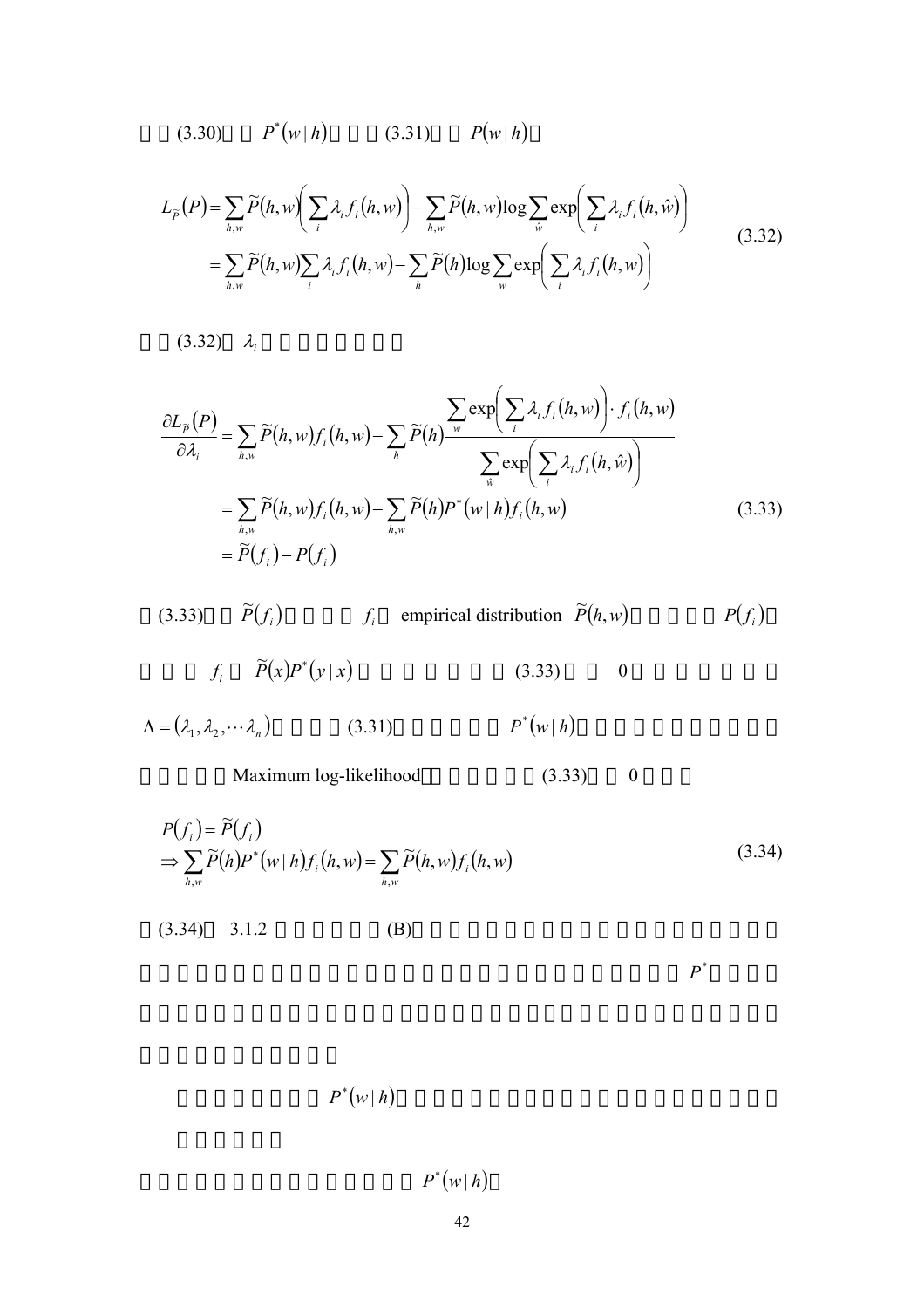## 3.1.4 IIS Improved Iterative Scaling

 $\sum_{h,w} \widetilde{P}(h,w) \sum_i \delta_i f_i(h,w) - \sum_h \widetilde{P}(h) \log \left( \frac{Z_{\Lambda+\Delta}(h)}{Z_{\Lambda}(h)} \right)$ 

 $\widetilde{P}(h, w) \sum \delta_i f_i(h, w) - \sum \widetilde{P}(h) \log \left( \frac{Z_{\Lambda + \Delta}(h, w)}{Z_{\Lambda + \Delta}(h, w)} \right)$ 

 $=\sum \widetilde{P}(h,w)\sum \delta_{i}f_{i}(h,w)-\sum \widetilde{P}(h)\log$ 

 $\widetilde{P}(h, w) \sum \delta_i f_i(h, w) - \sum \widetilde{P}(h) \log$ 

*h i w h i i*

δ

,

$$
\Lambda = \{\lambda_1, \lambda_2, ..., \lambda_n\}
$$
\n
$$
\Lambda
$$
\nlog-likelihood\n
$$
\Lambda'
$$
\n
$$
\Lambda
$$
\n
$$
\Lambda
$$
\n
$$
\Lambda
$$
\n
$$
\Lambda
$$
\n
$$
\Lambda
$$
\n
$$
\Lambda
$$
\n
$$
\Lambda
$$
\n
$$
\Lambda
$$
\n
$$
\Lambda
$$
\n
$$
\Lambda
$$
\n
$$
\Lambda
$$
\n
$$
\Lambda
$$
\n
$$
\Lambda
$$
\n
$$
\Lambda
$$
\n
$$
\Lambda
$$
\n
$$
\Lambda
$$
\n
$$
\Lambda
$$
\n
$$
\Lambda
$$
\n
$$
\Lambda
$$
\n
$$
\Lambda
$$
\n
$$
\Lambda
$$
\n
$$
\Lambda
$$
\n
$$
\Lambda
$$
\n
$$
\Lambda
$$
\n
$$
\Lambda
$$
\n
$$
\Lambda
$$
\n
$$
\Lambda
$$
\n
$$
\Lambda
$$
\n
$$
\Lambda
$$
\n
$$
\Lambda
$$
\n
$$
\Lambda
$$
\n
$$
\Lambda
$$
\n
$$
\Lambda
$$
\n
$$
\Lambda
$$
\n
$$
\Lambda
$$
\n
$$
\Lambda
$$
\n
$$
\Lambda
$$
\n
$$
\Lambda
$$
\n
$$
\Lambda
$$
\n
$$
\Lambda
$$
\n
$$
\Lambda
$$
\n
$$
\Lambda
$$
\n
$$
\Lambda
$$
\n
$$
\Lambda
$$
\n
$$
\Lambda
$$
\n
$$
\Lambda
$$
\n
$$
\Lambda
$$
\n
$$
\Lambda
$$
\n
$$
\Lambda
$$
\n
$$
\Lambda
$$
\n
$$
\Lambda
$$
\n
$$
\Lambda
$$
\n
$$
\Lambda
$$
\n
$$
\Lambda
$$
\n
$$
\Lambda
$$
\n
$$
\Lambda
$$
\n
$$
\Lambda
$$
\n
$$
\Lambda
$$
\n
$$
\Lambda
$$
\n
$$
\Lambda
$$
\n
$$
\Lambda
$$
\n
$$
\Lambda
$$
\n
$$
\Lambda
$$
\n
$$
\Lambda
$$
\n
$$
\Lambda
$$

(3.35)

 $\overline{\phantom{a}}$ 丿

$$
-\log a \ge 1 - a \qquad a > 0 \qquad (3.35)
$$
  

$$
Z_{\Lambda + \Delta}(h) > 0, \ Z_{\Lambda}(h) > 0 \implies \frac{Z_{\Lambda + \Delta}(h)}{Z_{\Lambda}(h)} > 0
$$

Λ Λ+∆

*Z h*

 $\parallel$  $\backslash$   $\overline{\phantom{a}}$ J  $\setminus$ 

lower bound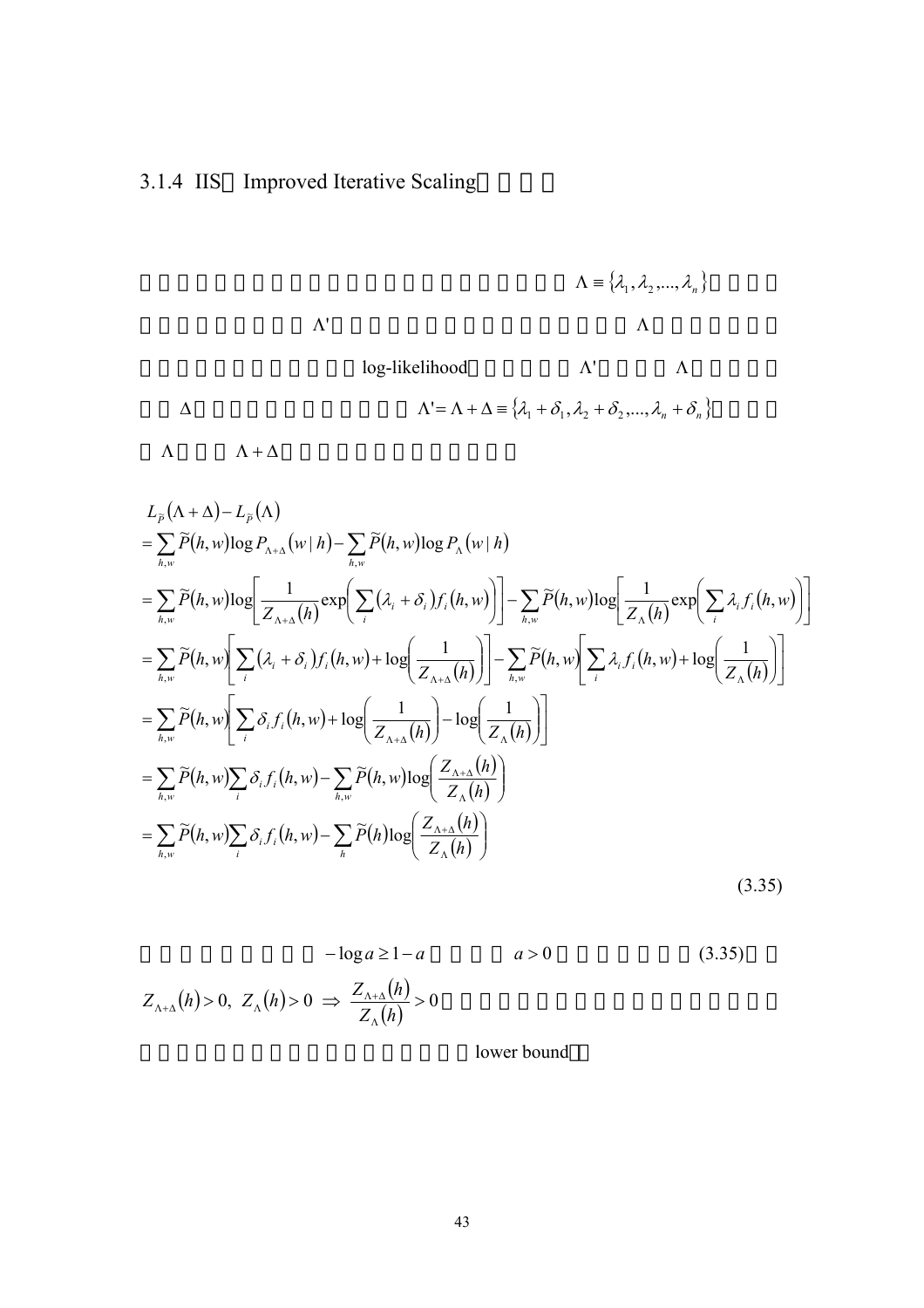$$
L_{\tilde{p}}(\Lambda + \Delta) - L_{\tilde{p}}(\Lambda) = \sum_{h,w} \tilde{P}(h,w) \sum_{i} \delta_{i} f_{i}(h,w) - \sum_{h} \tilde{P}(h) \log \frac{Z_{\Lambda + \Delta}(h)}{Z_{\Lambda}(h)}
$$
  
\n
$$
\geq \sum_{h,w} \tilde{P}(h,w) \sum_{i} \delta_{i} f_{i}(h,w) + \sum_{h} \tilde{P}(h) \left(1 - \frac{Z_{\Lambda + \Delta}(h)}{Z_{\Lambda}(h)}\right)
$$
  
\n
$$
= \sum_{h,w} \tilde{P}(h,w) \sum_{i} \delta_{i} f_{i}(h,w) + 1 - \sum_{h} \tilde{P}(h) \left(\frac{Z_{\Lambda + \Delta}(h)}{Z_{\Lambda}(h)}\right)
$$
  
\n
$$
= \sum_{h,w} \tilde{P}(h,w) \sum_{i} \delta_{i} f_{i}(h,w) + 1 - \sum_{h} \tilde{P}(h) \frac{\sum_{w} \exp\left(\sum_{i} (\lambda_{i} + \delta_{i}) f_{i}(h,w)\right)}{\sum_{w} \exp\left(\sum_{i} \lambda_{i} f_{i}(h,w)\right)}
$$
  
\n
$$
= \sum_{h,w} \tilde{P}(h,w) \sum_{i} \delta_{i} f_{i}(h,w) + 1 - \sum_{h} \tilde{P}(h) \frac{\sum_{w} \exp\left(\sum_{i} \lambda_{i} f_{i}(h,w)\right) \cdot \exp\left(\sum_{i} \delta_{i} f_{i}(h,w)\right)}{\sum_{w} \exp\left(\sum_{i} \lambda_{i} f_{i}(h,w)\right)}
$$
  
\n
$$
= \sum_{h,w} \tilde{P}(h,w) \sum_{i} \delta_{i} f_{i}(h,w) + 1 - \sum_{h} \tilde{P}(h) \sum_{w} \frac{\exp\left(\sum_{i} \lambda_{i} f_{i}(h,w)\right)}{\sum_{w} \exp\left(\sum_{i} \lambda_{i} f_{i}(h,w)\right)} \cdot \exp\left(\sum_{i} \delta_{i} f_{i}(h,w)\right)}
$$
  
\n
$$
= \sum_{h,w} \tilde{P}(h,w) \sum_{i} \delta_{i} f_{i}(h,w) + 1 - \sum_{h} \tilde{P}(h) \sum_{w} p_{\Lambda}(w) \log
$$

 $(3.36)$ 

$$
A(\Delta \mid \Lambda) = \sum_{h,w} \widetilde{p}(h,w) \sum_{i} \delta_{i} f_{i}(h,w) + 1 - \sum_{h} \widetilde{p}(h) \sum_{w} p_{\Lambda}(w \mid h) \exp \sum_{i} \delta_{i} f_{i}(h,w) \quad (3.37)
$$

$$
L_{\widetilde{p}}(\Lambda + \Delta) - L_{\widetilde{p}}(\Lambda) \ge A(\Delta \mid \Lambda)
$$

$$
A(\Delta | \Lambda) > 0 \qquad \qquad \Lambda + \Delta
$$

$$
f^{\#}(h, w) = \sum_{i=1}^{n} f_i(h, w)
$$
\n(3.38)

 $f_i(h, w)$  binary value function  $1 \t 0$  $f^*(h, w)$   $(h, w)$  features (3.37)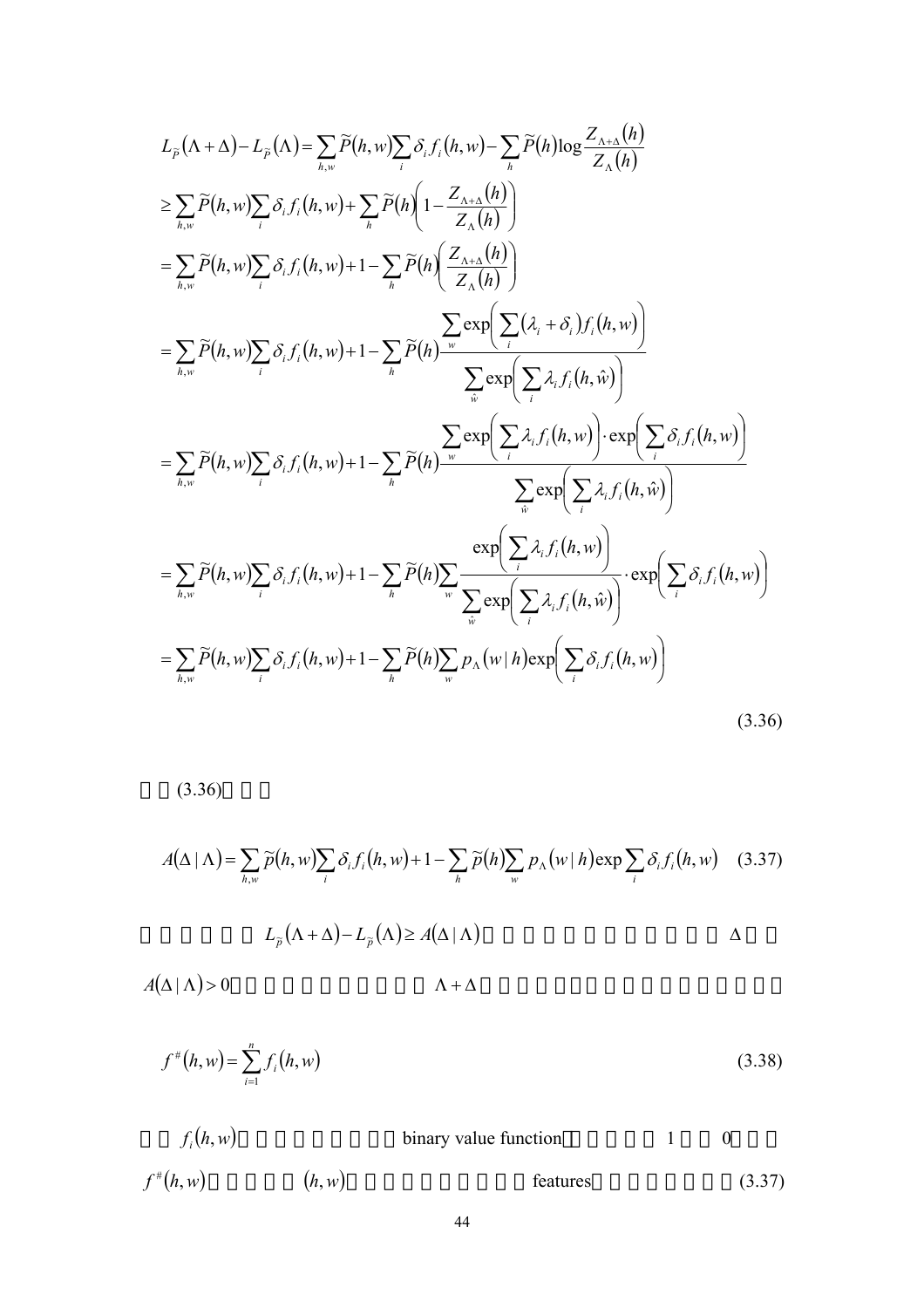$$
A(\Delta \mid \Lambda) = \sum_{h,w} \widetilde{P}(h,w) \sum_{i} \delta_{i} f_{i}(h,w)
$$
  
+1-
$$
\sum_{h} \widetilde{P}(h) \sum_{w} p_{\Lambda}(w \mid h) \exp\left(f^{*}(h,w) \sum_{i} \delta_{i} \frac{f_{i}(h,w)}{f^{*}(h,w)}\right)
$$
(3.39)

$$
\frac{f_i(h, w)}{f^*(h, w)} \qquad f_i(h, w) \qquad \text{p.d.f}
$$
\n
$$
\forall i, \ 0 \le \frac{f_i(h, w)}{f^*(h, w)} \le 1 \qquad \sum_i \frac{f_i(h, w)}{f^*(h, w)} = 1 \qquad \text{Jensen} \qquad \text{Jensen's}
$$
\n
$$
\text{inequality} \qquad \qquad P(x)
$$

inequality <sup>1</sup>

 $\left(\sum_{x} P(x)Q(x)\right) \leq \sum_{x} P(x) \exp(Q(x))$  $\setminus$ ſ *x x*  $|\sum P(x)Q(x)| \le \sum P(x) \exp(Q(x))$  (3.40)  $(3.40)$   $(3.39)$ 

$$
A(\Delta | \Lambda)
$$
  
\n
$$
= \sum_{h,w} \widetilde{P}(h, w) \sum_{i} \delta_{i} f_{i}(h, w) + 1 - \sum_{h} \widetilde{P}(h) \sum_{w} P_{\Lambda}(w | h) \exp\left(f^{\#}(h, w) \sum_{i} \delta_{i} \frac{f_{i}(h, w)}{f^{\#}(h, w)}\right)
$$
  
\n
$$
= \sum_{h,w} \widetilde{P}(h, w) \sum_{i} \delta_{i} f_{i}(h, w) + 1 - \sum_{h} \widetilde{P}(h) \sum_{w} P_{\Lambda}(w | h) \exp\left(\sum_{i} \frac{f_{i}(h, w)}{f^{\#}(h, w)} (\delta_{i} f^{\#}(h, w))\right)
$$
  
\n
$$
\geq \sum_{h,w} \widetilde{P}(h, w) \sum_{i} \delta_{i} f_{i}(h, w) + 1 - \sum_{h} \widetilde{P}(h) \sum_{w} P_{\Lambda}(w | h) \left(\sum_{i} \frac{f_{i}(h, w)}{f^{\#}(h, w)} \exp(\delta_{i} f^{\#}(h, w))\right)
$$
  
\n(3.41)

$$
(3.41) \t\t B(\Delta | \Lambda)
$$

$$
B(\Delta | \Lambda) = \sum_{h,w} \widetilde{P}(h,w) \sum_{i} \delta_{i} f_{i}(h,w) + 1 - \sum_{h} \widetilde{P}(h) \sum_{w} P_{\Lambda}(w | h) \left( \sum_{i} \frac{f_{i}(h,w)}{f^{*}(h,w)} \exp(\delta_{i} f^{*}(h,w)) \right)
$$

 $(3.42)$ 

 $\frac{1}{1}$  Jensen A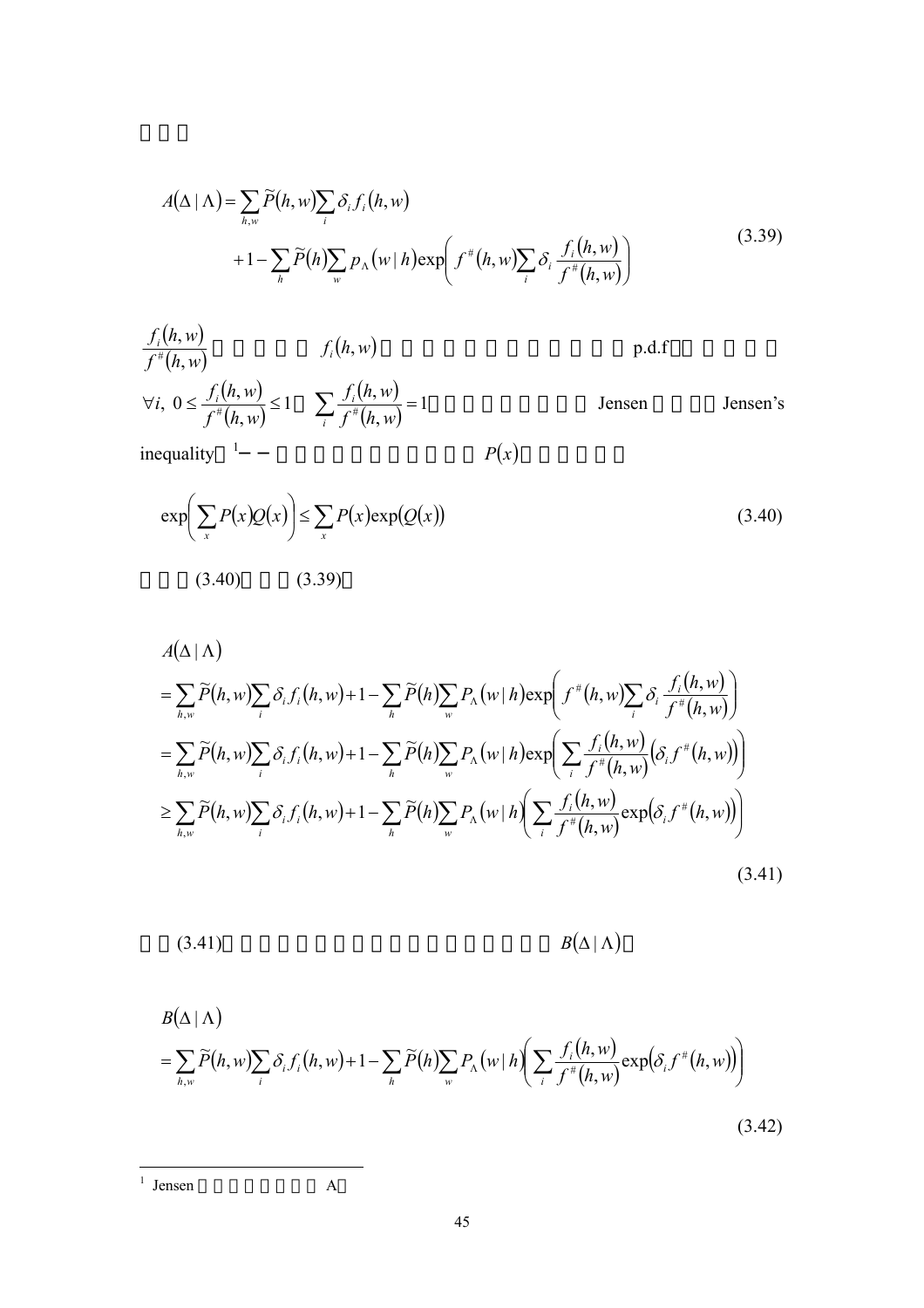$$
B(\Delta | \Lambda) \qquad L_{\widetilde{p}}(\Lambda + \Delta) - L_{\widetilde{p}}(\Lambda) \ge B(\Delta | \Lambda) \qquad (3.42)
$$

 $\delta_i$ 

$$
\frac{\partial B(\Delta \mid \Lambda)}{\partial \delta_i} = \sum_{h,w} \widetilde{P}(h,w) f_i(h,w) - \sum_h \widetilde{P}(h) \sum_w P_{\Lambda}(w \mid h) f_i(h,w) \exp(\delta_i f^*(h,w)) \quad (3.43)
$$
\n
$$
(3.43) \quad 0 \qquad \Delta = \{\delta_1, ..., \delta_n\}
$$
\n
$$
\Lambda' = \Lambda + \Delta \equiv \{\lambda_1 + \delta_1, \lambda_2 + \delta_2, ..., \lambda_n + \delta_n\}
$$
\n
$$
\Lambda + \Delta \qquad \text{IIS} \quad \text{Improved Iterative scaling}
$$
\n
$$
(3.43) \qquad \Lambda' = \Lambda + \Delta \equiv \{\lambda_1 + \delta_1, \lambda_2 + \delta_2, ..., \lambda_n + \delta_n\}
$$
\n
$$
(3.30) \qquad P_{\Lambda + \Delta}(w \mid h) \qquad (3.43)
$$
\n
$$
\Lambda + \Delta \qquad P_{\Lambda + \Delta}(w \mid h) \qquad \lambda_i \qquad \Delta
$$

 $3.4$  IIS

$$
\begin{aligned}\n&:\n&n \qquad f_1, f_2, \cdots, f_n \qquad \qquad \widetilde{P}(h, w) \\
&:\n&\quad \Lambda = (\lambda_1, \lambda_2, \cdots, \lambda_n) \\
1. \qquad \lambda_i \qquad 0 \\
2. \qquad \lambda_i \\
a. \qquad \delta_i \\
\sum_{h, w} \widetilde{P}(h) P_\Lambda(w|h) f_i(h, w) \exp\left(\delta_i f^*(h, w)\right) &= \sum_{h, w} \widetilde{P}(h, w) f_i(h, w) \\
&\quad \int f^* = \sum_{i=1}^n f_i(h, w) P_\Lambda(w|h) \qquad (3.30) \\
b. \qquad \lambda_i \qquad \qquad \lambda_i = \lambda_i + \delta_i \\
3. \qquad 2 \qquad \qquad \lambda_i\n\end{aligned}
$$

 $3.4$  IIS

 $\overline{2}$  $\overline{a}$  IIS B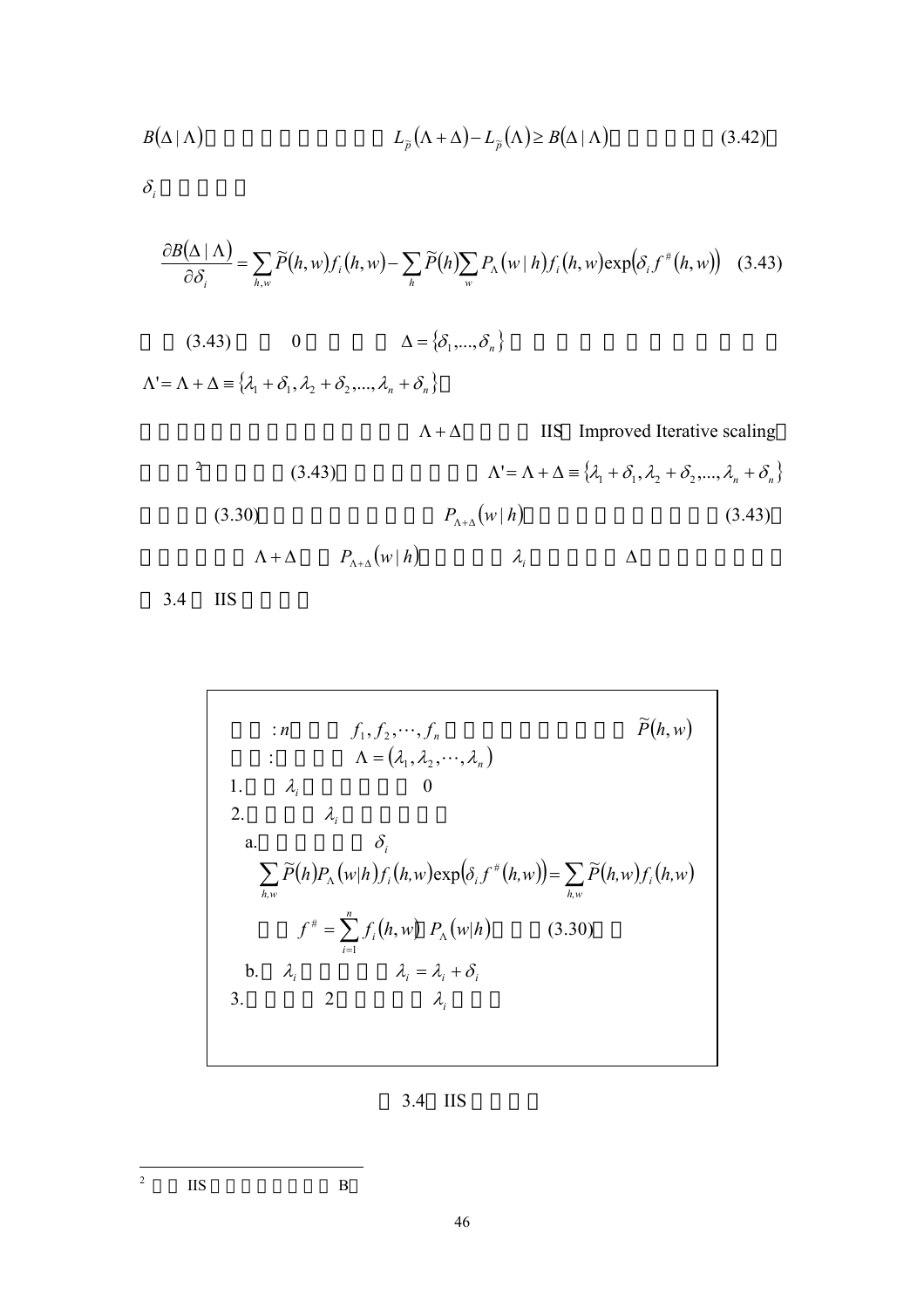IIS [Darroch et al. 1972] GIS [Ratnaparkhi 1997] *P*(*h*,*w*) [Rosenfeld 1996]

$$
P(h, w) \equiv \prod_i \lambda_i^{f_i(x, y)} \tag{3.44}
$$

$$
(3.44) \qquad \lambda_i \qquad f_i \qquad P(h,w)
$$

 $(0)(h,w) = \prod_i \lambda_i^{(0) f_i(h,w)}$  $P^{(0)}(h, w) = \prod_i \lambda_i^{(0) f_i(h, w)}$  (3.45)

 $f_i$  *k* 

$$
\sum_{h,w} P^{(k)}(h,w) f_i(h,w) \tag{3.46}
$$

 $f_i$ 

$$
\sum_{h,w}\widetilde{P}(h,w)f_i(h,w) \tag{3.47}
$$

GIS  $\lambda_i$ 

$$
\lambda_i^{(k+1)} = \lambda_i^{(k)} \cdot \frac{\sum_{h,w} \widetilde{p}(h,w) f_i(h,w)}{\sum_{h,w} p^{(k)}(h,w) f_i(h,w)}
$$
(3.48)

 $3.5$  GIS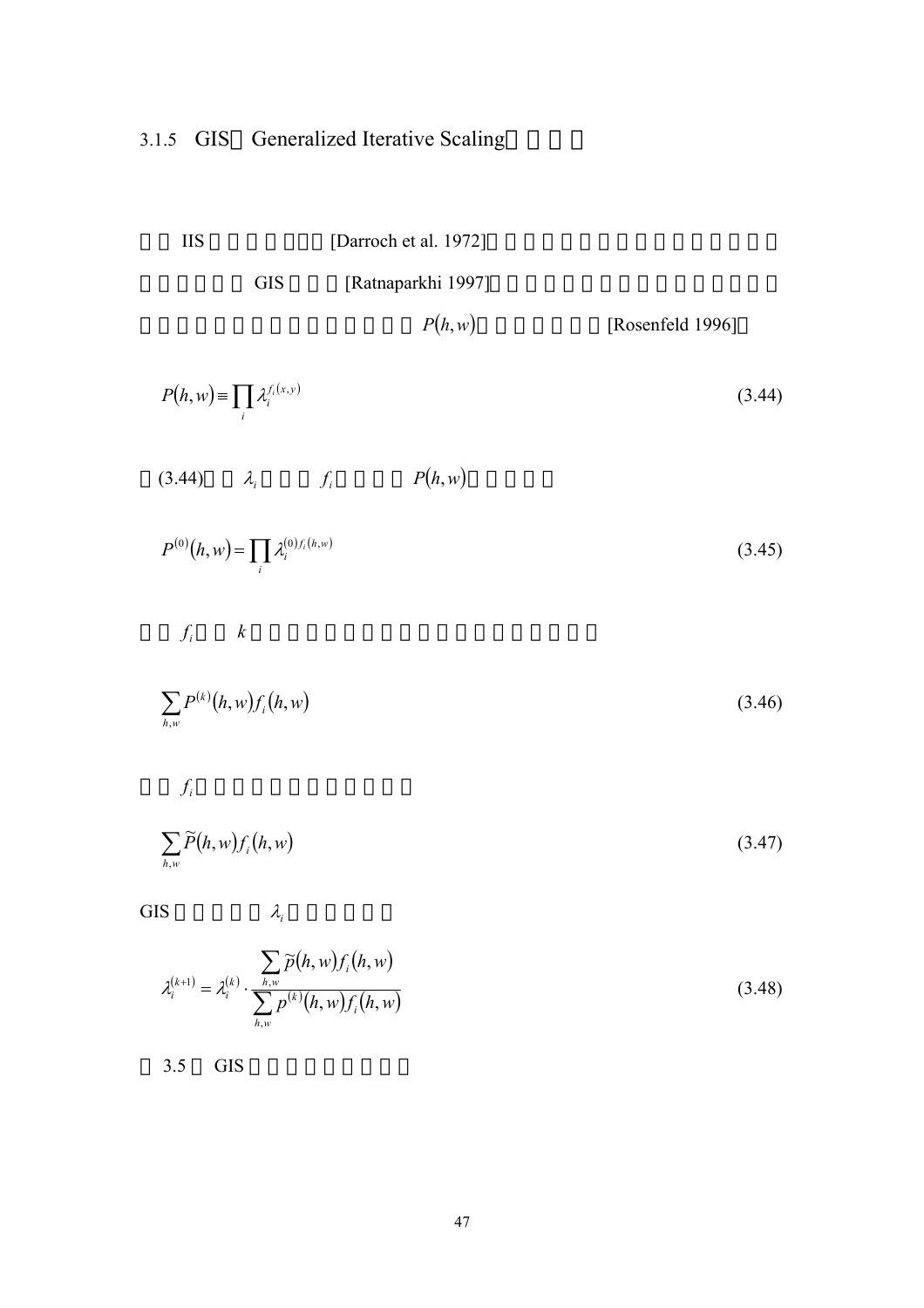$$
\begin{aligned}\n& \vdots n \qquad f_1, f_2, \ldots, f_n \qquad \qquad \widetilde{P}(h, w) \\
& \vdots \qquad \Lambda = (\lambda_1, \lambda_2, \ldots, \lambda_n) \\
1. \qquad \lambda_i \qquad 1 \\
2. \qquad \lambda_i \\
\lambda_i \qquad 1 \\
\lambda_i \qquad \qquad \lambda_i \\
\lambda_i^{(k+1)} &= \lambda_i^{(k)} \sum_{h, w} \widetilde{P}(h, w) f_i(h, w) \\
\lambda_i^{(k+1)} &= \lambda_i^{(k)} \sum_{h, w} P^{(k)}(h, w) f_i(h, w)\n\end{aligned}
$$
\n3.

 $3.5$  IS

3.2 Minimum Discrimination Information,

MDI

$$
P(h, w) \qquad Q(h.w)
$$

Kullback-Liebler distance [Kullback 1959]

$$
D(P(h, w), Q(h, w)) \stackrel{def}{=} \sum_{h, w} P(h, w) \log \frac{P(h, w)}{Q(h, w)}
$$
(3.49)

[Della Pietra et al. 1992; Federico 1999; Chen et al. 2003]

 $P^*(h, w)$   $Q(h.w)$ 

$$
P^*(h, w) = \arg\min_{P(h, w)} D(P(h, w), Q(h, w))
$$
\n(3.50)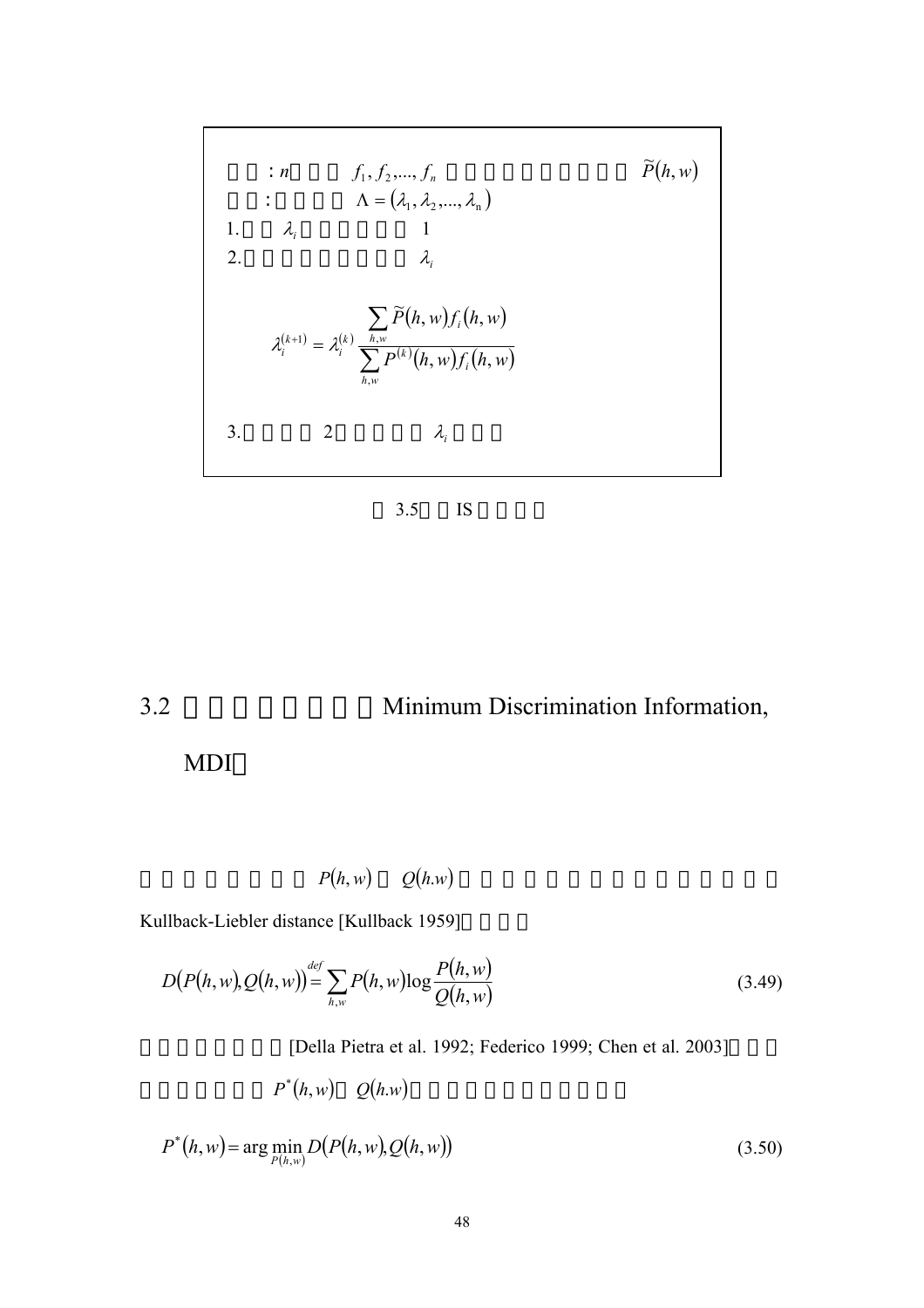$3.2.1$ 

(3.50) 
$$
P^*(h, w)
$$
 *n*  
\n $Q(h.w)$  uniform distribution  
\n $P^*(h, w)$   $Q(h.w)$   
\n $P^*(h, w)$   $Q(h.w)$   $P^*(h, w)$ 

 $Q(h.w)$ 

3.2.2 一連語言模型限制(unigram constraints

 $f_{w_i}(h, w)$  constraint

$$
\sum_{h,w} P(h,w) f_{w_i}(h,w) = \sum_{h,w} \widetilde{P}(h,w) f_{w_i}(h,w) = \widetilde{P}(w_i)
$$
\n(3.51)

 $N$ 

GIS 
$$
(k+1)
$$
  $P^{(k+1)}(h, w)$ 

$$
P^{(k+1)}(h, w) = \prod_{i} \lambda_i^{(k+1)f_i(h, w)}
$$
\n(3.52)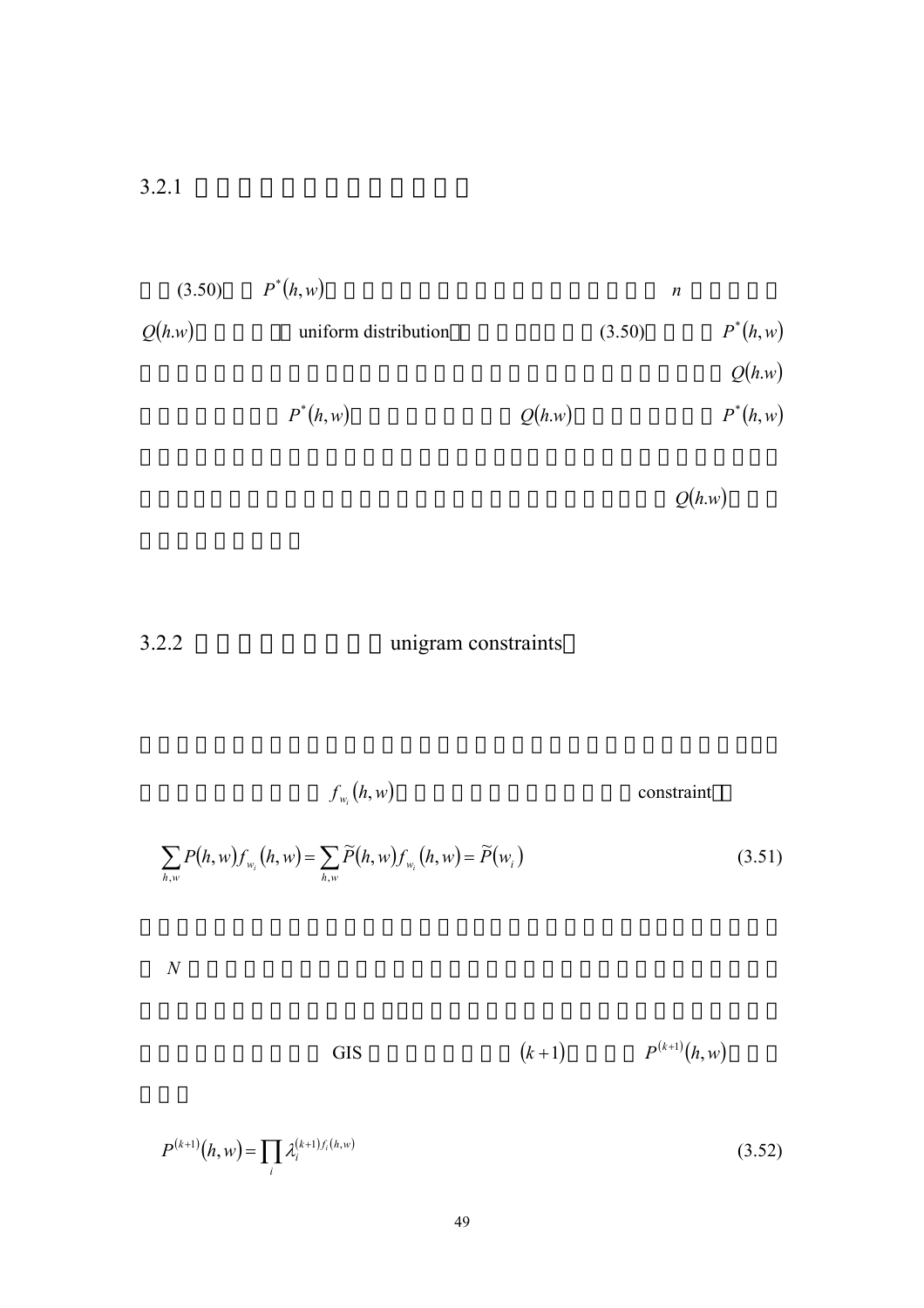$$
(3.48)\qquad \qquad (3.52)
$$

$$
P^{(k+1)}(h, w) = \prod_{i} \lambda_{i}^{(k+1) f_{i}(h, w)}
$$
  
\n
$$
= \prod_{i} \left( \lambda_{i}^{(k)} \cdot \frac{\sum_{h, w} \widetilde{P}(h, w) f_{i}(h, w)}{\sum_{h, w} P^{(k)}(h, w) f_{i}(h, w)} \right)^{f_{i}(h, w)}
$$
  
\n
$$
= \prod_{i} \lambda_{i}^{(k) f_{i}(h, w)} \cdot \prod_{i} \left( \frac{\sum_{h, w} \widetilde{P}(h, w) f_{i}(h, w)}{\sum_{h, w} P^{(k)}(h, w) f_{i}(h, w)} \right)^{f_{i}(h, w)}
$$
  
\n
$$
= P^{(k)}(h, w) \cdot \prod_{i} \left( \frac{\sum_{h, w} \widetilde{P}(h, w) f_{i}(h, w)}{\sum_{h, w} P^{(k)}(h, w) f_{i}(h, w)} \right)^{f_{i}(h, w)}
$$
  
\n(3.53)

 $P(h, w)$ 

 $P^{(0)}(h, w) = P_B(h, w)$  *B Background* 

 $\widetilde{P}(h, w) = P_A(h, w)$  *A Adaptation* 

 $f_{w_i}$ 

$$
\prod_{i} \left( \frac{\sum_{h,w} \widetilde{P}(h,w) f_{w_i}(h,w)}{\sum_{h,w} P^{(k)}(h,w) f_{w_i}(h,w)} \right)^{f_{w_i}(h,w)} = \frac{\widetilde{P}(w_i)}{P^{(k)}(w_i)} \tag{3.54}
$$

$$
f_{w_i}(h, w) = \begin{cases} 1, & w = w_i \\ 0, & \text{otherwise} \end{cases}
$$
 (3.55)

GIS  $k = 0$  (3.53) (3.54)

$$
P^{(1)}(h, w) = P^{(0)}(h, w) \cdot \frac{\widetilde{P}(w)}{P^{(0)}(w)}
$$
  
\n
$$
\Rightarrow P^*(h, w) = P_B(h, w) \cdot \frac{P_A(w)}{P_B(w)}
$$
\n(3.56)

(3.56) unigram constraint MDI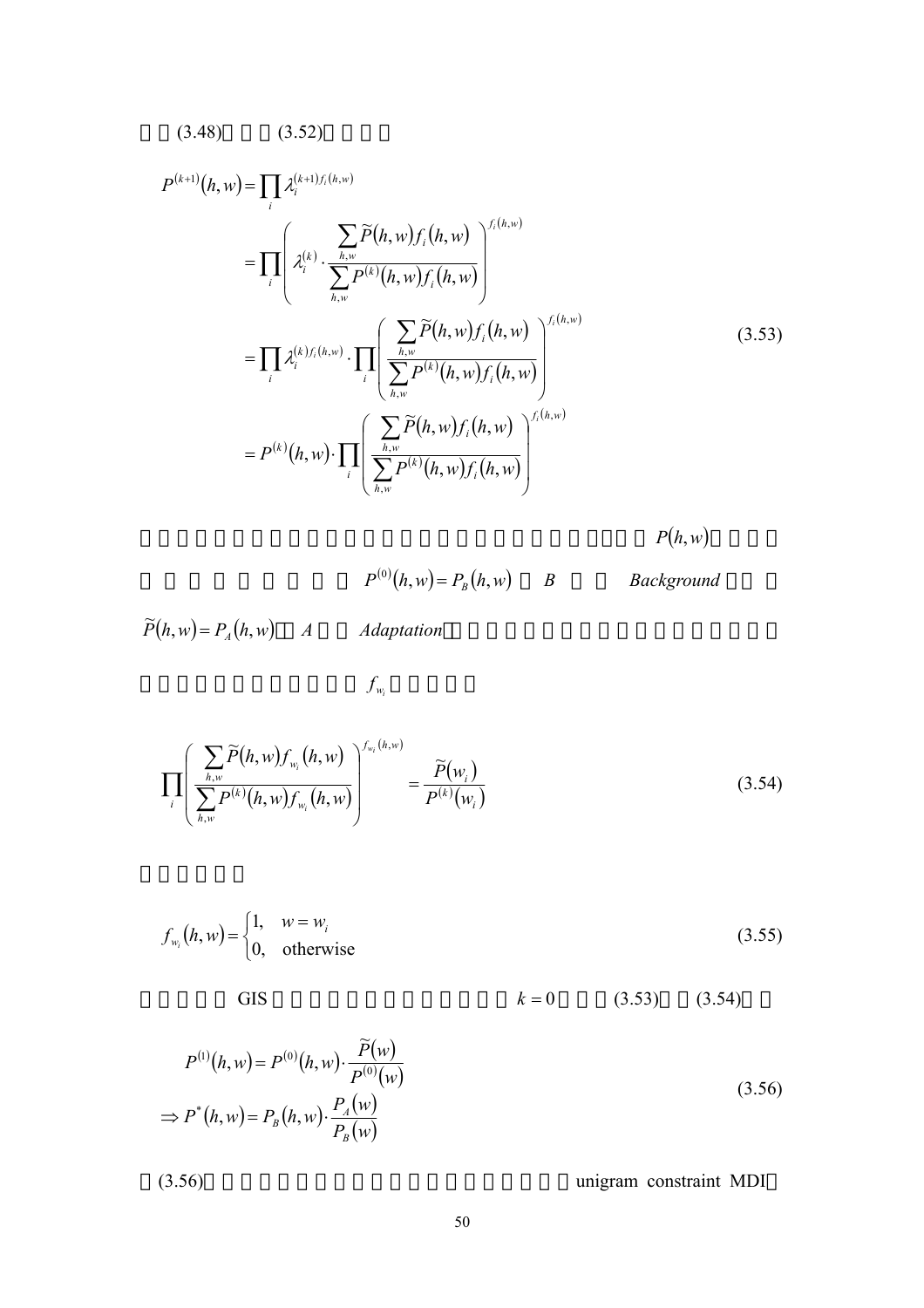$$
\alpha(w) = \frac{P_A(w)}{P_B(w)}\tag{3.57}
$$

 $(3.56)$ 

$$
P(h, w) = P_B(h, w) \cdot \alpha(w) \tag{3.58}
$$

$$
P(w|h) = \frac{P_B(h, w) \cdot \alpha(w)}{P(h)}
$$
  
= 
$$
\frac{P_B(w|h)P_B(h)\alpha(w)}{\sum_{\hat{w}} P(h, \hat{w})}
$$
  
= 
$$
\frac{P_B(w|h)P_B(h)\alpha(w)}{\sum_{\hat{w}} P_B(\hat{w}|h)P_B(h)\alpha(\hat{w})}
$$
  
= 
$$
\frac{P_B(w|h)\alpha(w)}{\sum_{\hat{w}} P_B(\hat{w}|h)\alpha(\hat{w})}
$$
 (3.59)

$$
(3.59)
$$

normalizing factor

 $\sum_{w} P(w|h) = 1$  *P* 

Kneser [Kneser 1997] 
$$
\alpha(\bullet)
$$

$$
\alpha(w) = \left(\frac{P_A(w)}{P_B(w)}\right)^{\gamma} \qquad 0 < \gamma \le 1 \tag{3.60}
$$

$$
\overline{}
$$

 $\gamma$  (3.59)

$$
P(w|h) = \frac{P_B(w|h)(\alpha(w))^{\gamma}}{\sum_{\hat{w}} P_B(\hat{w}|h)(\alpha(w))^{\gamma}}
$$
(3.61)

 $(3.61)$  γ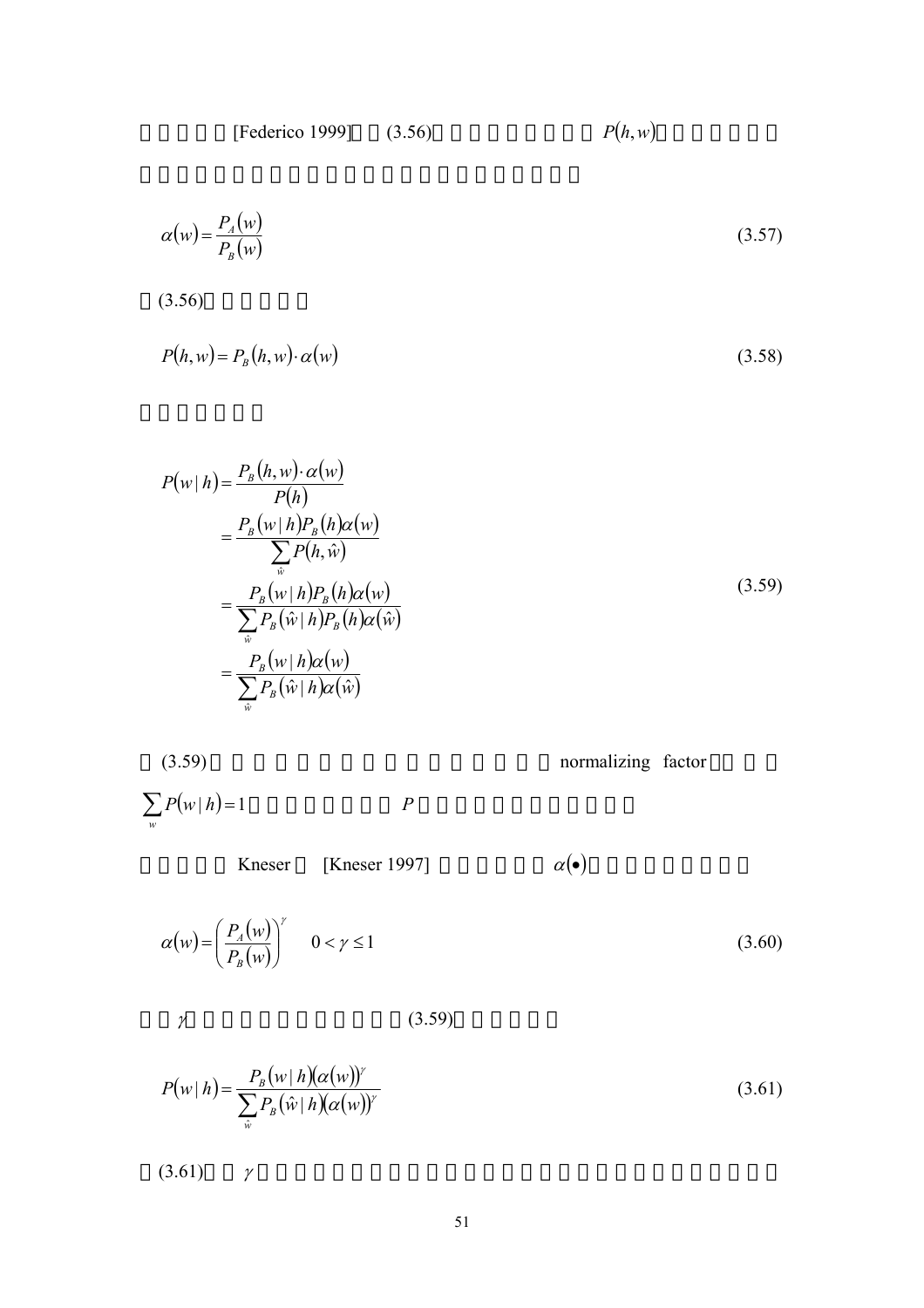|                       | $\gamma = 1$ (3.61) | $(3.59)$ $\gamma = 0$ $(3.61)$ |  |
|-----------------------|---------------------|--------------------------------|--|
| $P(w h) = P_{B}(w h)$ |                     |                                |  |
| $0 < \gamma \leq 1$   |                     |                                |  |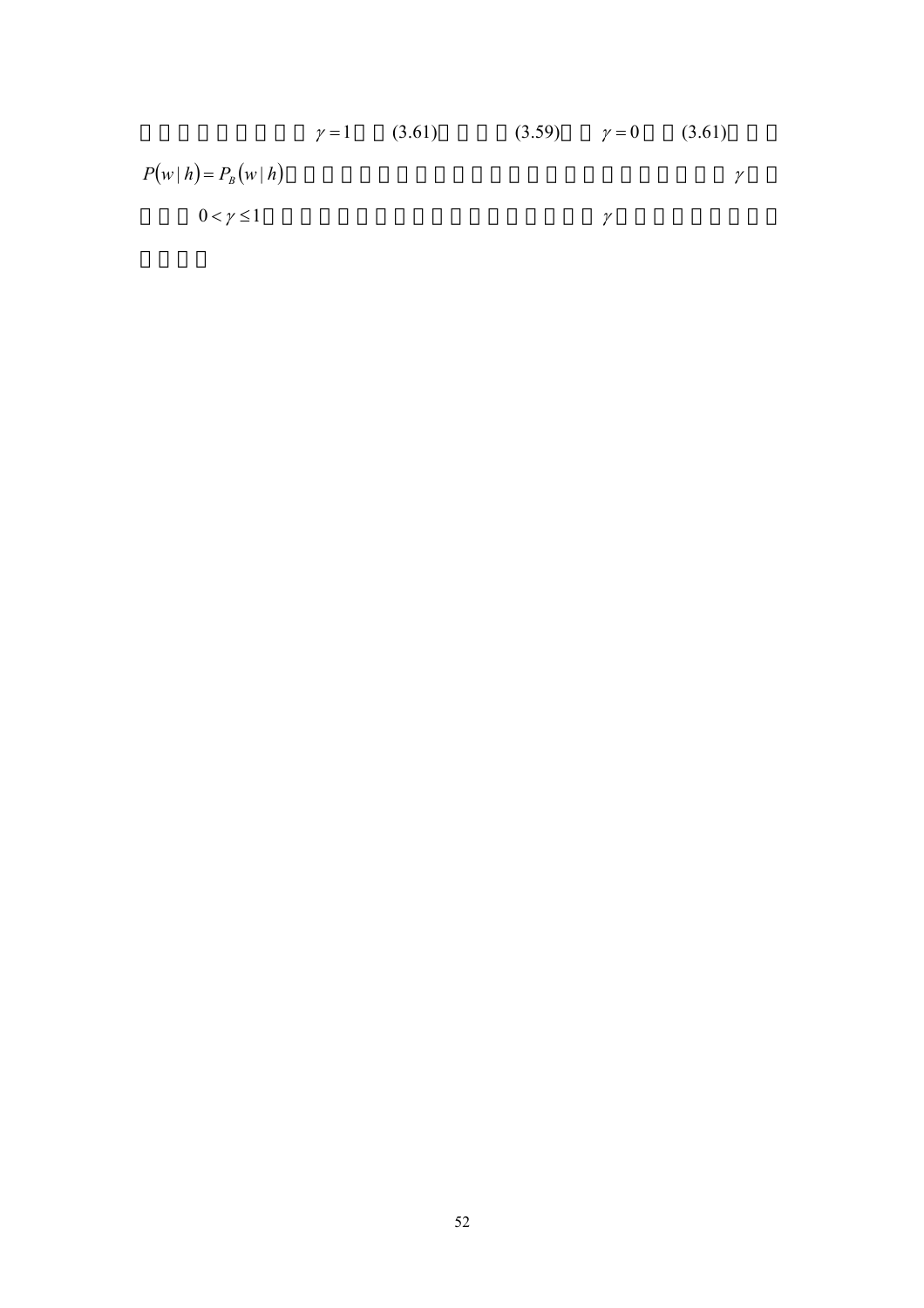$4$ TMM ,接著再介紹如何將主題混合模型應用於語言模型調適上。

topic mixture model,

在一個資訊檢索的架構中,使用者輸入一個長度為 *N* 的查詢詞序列(query word

 $4.1$ 

|       | sequence $Q = q_1 q_2 \dots q_n \dots q_N$   |            |                                                                  |                 |       |
|-------|----------------------------------------------|------------|------------------------------------------------------------------|-----------------|-------|
|       | $P(D_i   Q)$                                 |            |                                                                  |                 |       |
|       | $P(D_i   Q) = \frac{P(Q   D_i)P(D_i)}{P(Q)}$ |            |                                                                  |                 | (4.1) |
|       | (4.1) $P(Q D_i)$ $D_i$                       |            | Q                                                                | $P(D_i)$ $P(Q)$ |       |
| $D_i$ | $\mathcal{Q}$                                |            | prior probability                                                |                 |       |
| P(Q)  |                                              | (4.1)      |                                                                  | $P(Q D_i)$      |       |
|       | $P(D_i)$                                     |            | uniform distribution                                             |                 |       |
|       |                                              |            | $P(D_1) = P(D_2) = P(D_i)$ [Miller et al. 1999; Liu et al. 2003] |                 |       |
|       | $P(Q D_i)$ $P(D_i Q)$                        |            |                                                                  |                 |       |
|       | $P(D_i   Q) \approx P(Q   D_i)$              |            |                                                                  |                 | (4.2) |
|       |                                              | $D_i$      |                                                                  |                 |       |
|       |                                              | $P(Q D_i)$ | $D_i$                                                            |                 |       |
|       |                                              |            |                                                                  |                 |       |

$$
P(Q \mid D_i) \approx \prod_{n=1}^{N} P(q_n \mid D_i)
$$
\n(4.3)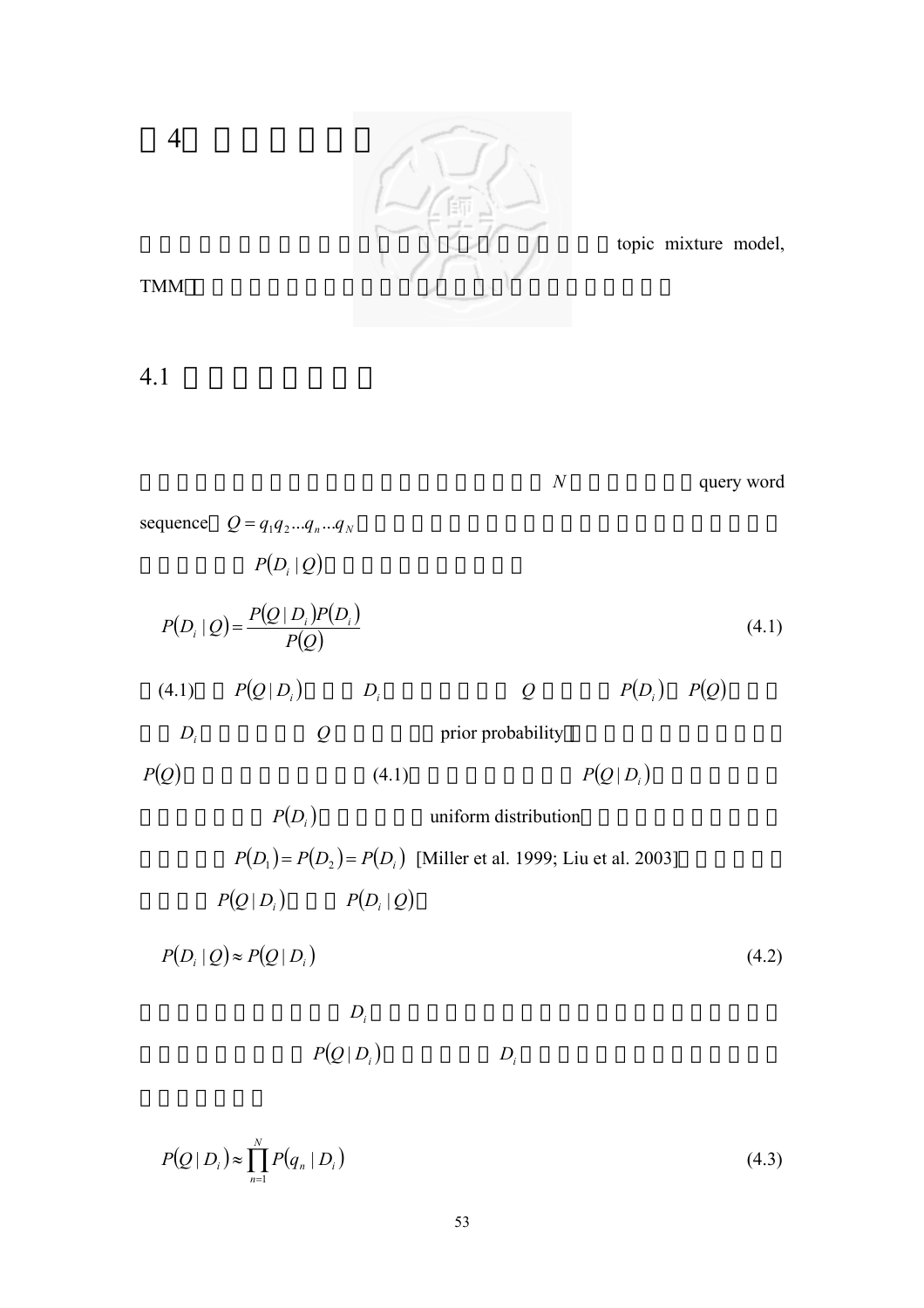

4.1、文件 *Di* 的主題混合模型示意圖。

|                  | [Chen et al. 2004b] |                | $D_i$ |                           |       |
|------------------|---------------------|----------------|-------|---------------------------|-------|
| 4.1              |                     | K              |       |                           |       |
|                  |                     | topic unigram  |       | $\boldsymbol{k}$<br>$W_i$ |       |
| $P(w_i   T_k)$   | K                   |                |       |                           |       |
| $\boldsymbol{k}$ | $D_i$               | $P(T_k   D_i)$ |       |                           | $D_i$ |
| K                |                     | $D_i$          |       | D,                        |       |

$$
P(w_i | T_k) \qquad P(T_k | D_i) \tag{4.3}
$$

$$
P(Q | D_i) \approx \prod_{n=1}^{N} \sum_{k=1}^{K} P(q_n | T_k) P(T_k | D_i)
$$
\n(4.4) 
$$
P(q_n | T_k) \qquad k \qquad q_n \qquad P(T_k | D_i)
$$
\n
$$
D_i \qquad \sum_{k=1}^{K} P(T_k | D_i) = 1 \qquad D_i
$$
\n(4.5)

$$
P(w_i | T_k)
$$
  

$$
P(T_k | D_i)
$$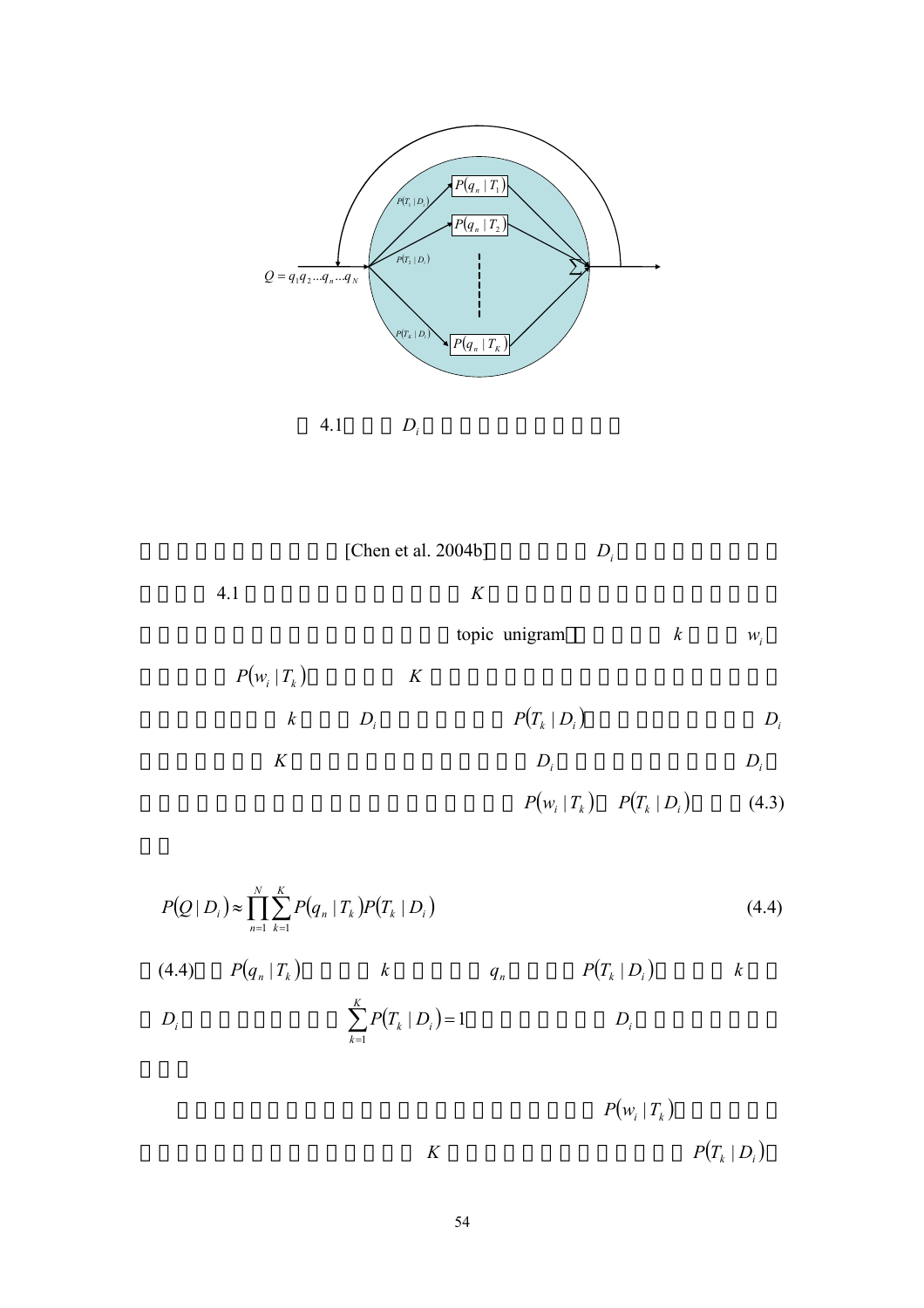

#### 4.2

|   | K-means |   | [Ball et al. 1967; Duda et al. 1973] |
|---|---------|---|--------------------------------------|
| K |         | K |                                      |
|   |         |   |                                      |

#### exentroid exentroid

| cosine measure | -                           |
|----------------|-----------------------------|
| -              | (W)<br>$\boldsymbol{\nu}$ : |

[Baeza-Yates et al. 1999]

$$
\vec{D}_i(w) = (1 + \ln(c(w)))\ln(N/N_w)
$$
\n(4.5)

(4.5)  $c(w)$  *w*  $D_i$  term frequency,

TF  $N_w$  *w N* 

 $(N/N_w)$  **inverse document frequency, IDF** 

*w* intra-document **w**  $w$ 

inter-document  $w$   $N_w$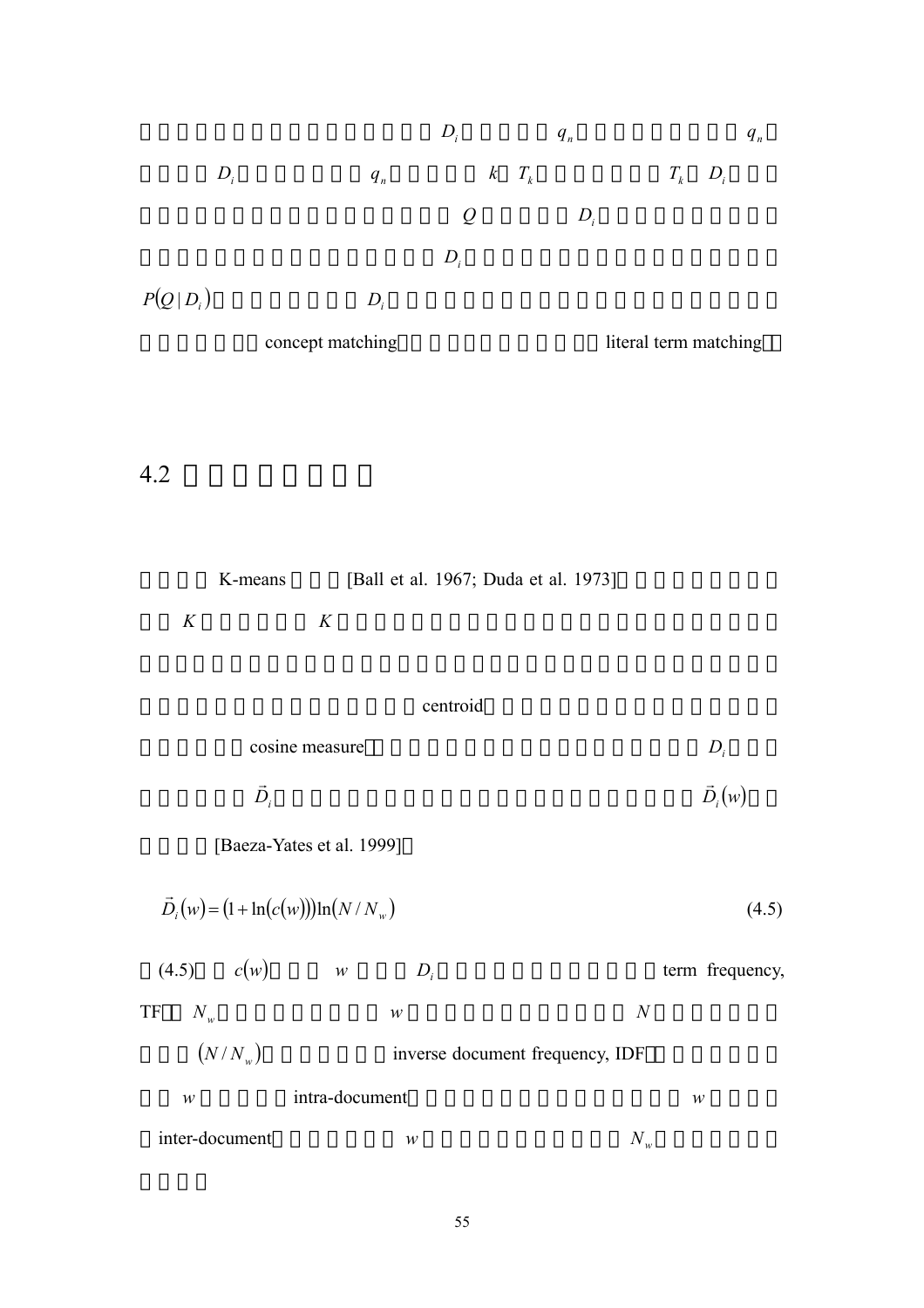$$
(4.5)
$$

K-means *K* 

$$
\vec{C}_k = \frac{1}{N_{T_k}} \sum_{D_i \in T_k} \vec{D}_i
$$
\n
$$
(4.6) \qquad \vec{C}_k \qquad k \qquad N_{T_k} \qquad k
$$
\n
$$
\vec{D}_i \quad \vec{C}_k \qquad D_i \qquad k
$$

$$
R(\vec{D}_i, \vec{C}_k) = \frac{\vec{D}_i \cdot \vec{C}_k}{\|\vec{D}_i\| \cdot \|\vec{C}_k\|}
$$
\n(4.7)

$$
(4.7) \t\t D_i \t\t k
$$

 $D_i \hspace{1.5cm} k$ 

$$
P(T_k | D_i)
$$

 $P(T_k | D_i)$  **participallizing factor** 

 $(T_k | D_i) = \frac{R(D_i \cdot C_k)}{K}$  $\sum_{r=1} R(\vec{D}_i \cdot \vec{C}_r)$  $=\frac{R(D_i \cdot R(D_i \cdot R(i)))}{K}$ *r i r*  $\binom{n}{k}$   $(D_i) = \frac{K(D_i \cdot C_k)}{K}$  $R(D_i \cdot C)$  $P(T_k | D_i) = \frac{R(D_i \cdot C)}{R}$ 1  $| D_i ) = \frac{R_i}{\sum_{k} p_i}$  $\vec{r}$   $\vec{r}$ (4.8)

 $(4.8)$ 

unsupervised

#### $EM algorithm$  (4.9)  $(4.11)$

$$
\hat{P}(w_n | T_k) = \frac{\sum_{D_i \in [D]} n(w_n, D_i) P(T_k | w_n, D_i)}{\sum_{D_i \in [D] \mid w_s \in D_i} n(w_s, D_i) P(T_k | w_s, D_i)}
$$
(4.9)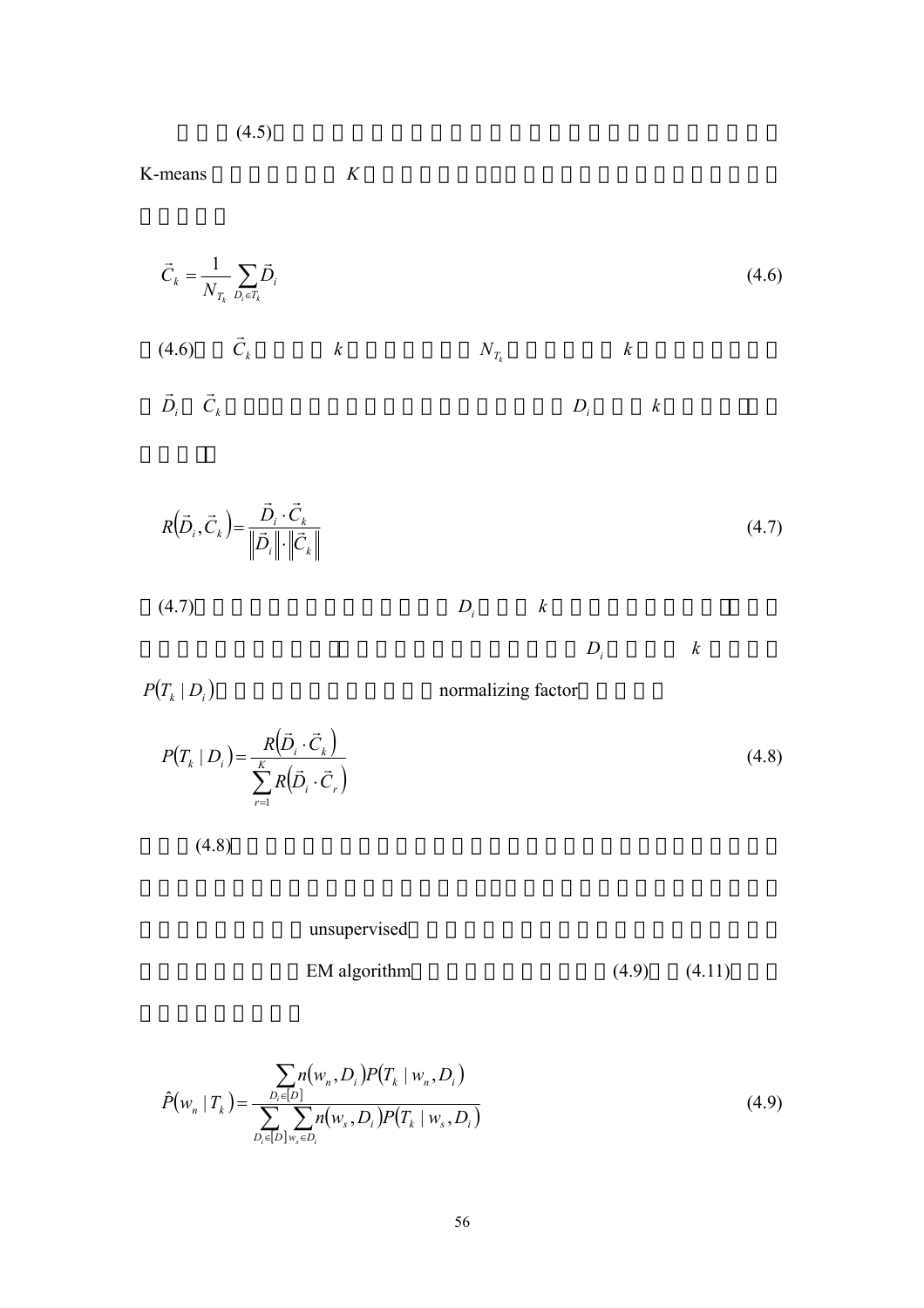$$
\hat{P}(T_k | D_i) = \frac{\sum_{w_s \in D_i} n(w_s, D_i) P(T_k | w_s, D_i)}{|D_i|}
$$
\n(4.10)

$$
P(T_k | q_n, D_i) = \frac{P(T_k | D_i)P(q_n | T_k)}{\sum_{r=1}^{K} P(T_r | D_i)P(q_n | T_r)}
$$
(4.11)

$$
[D] \t n(w_n, D_i) \t w_n \t D_i \t |D_i|
$$

 $4.3$ 

$$
w_i
$$
  $h_i$   $w_i$   
query  $h_i$   $h_i$   $W_i$ 

$$
(4.4) \t n_i
$$

$$
P_{TMM}(w_i | h_i) = \sum_{k=1}^{K} P(w_i | T_k) P(T_k | h_i)
$$
\n(4.12)\n
$$
P(w_i | T_k)
$$
\n(4.9) (4.11)

 $P(w_i | T_k)$ 

#### current word

$$
h_i \hspace{2.5cm} 4.2
$$

word graph

$$
h_i^1 = (SIL, , , )
$$
  $h_i^2 = (SIL, , , )$   
 $P(T_k | h_i) = (4.13)$  (4.14)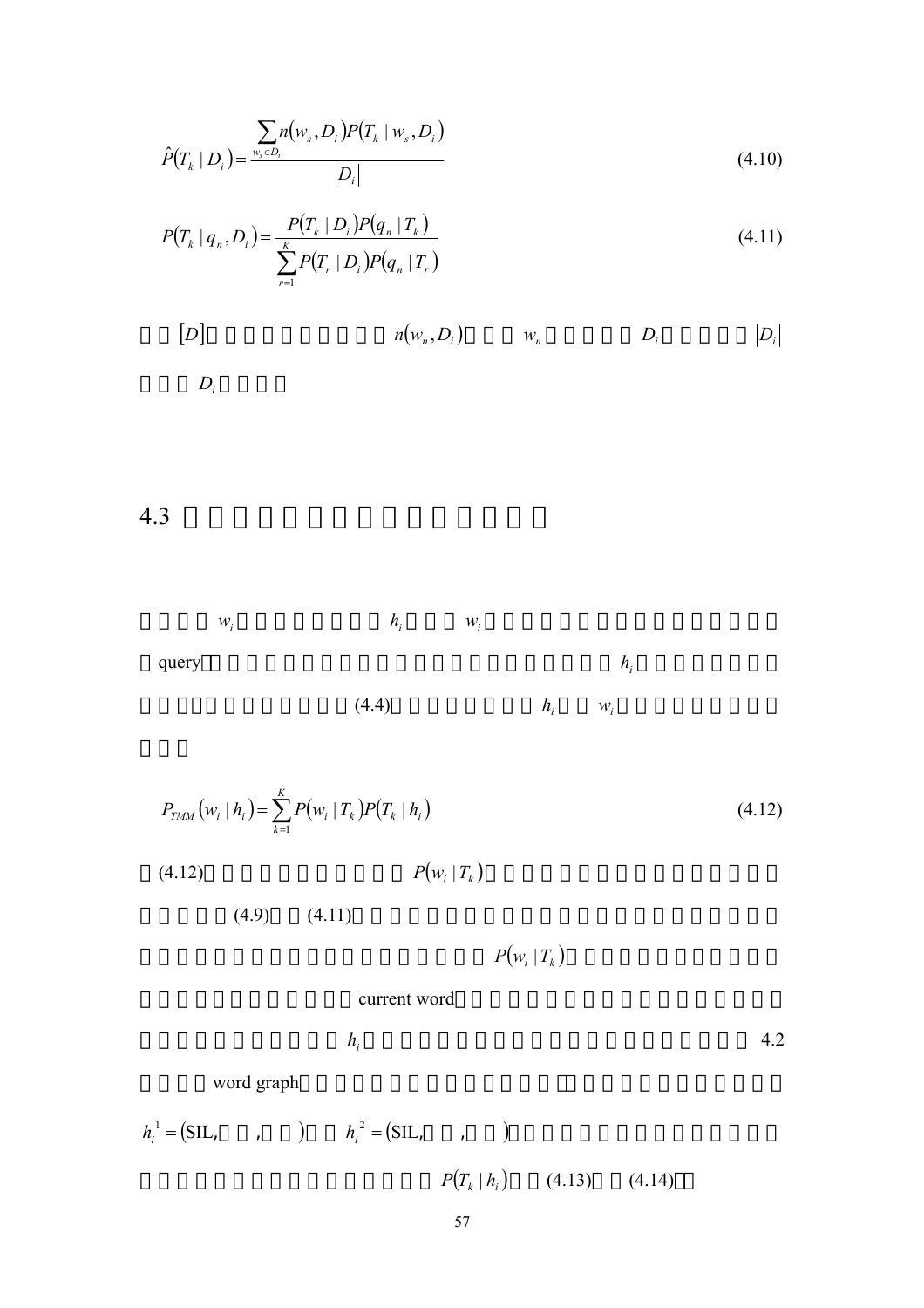



$$
P(T_k | h_i) = \frac{\sum_{w_s \in h_i} n(w_s, h_i) P(T_k | w_s, h_i)}{|h_i|}
$$
  
\n
$$
P(T_k | w_n, h_i) = \frac{P(T_k | h_i) P(w_n | T_k)}{\sum_{r=1}^{K} P(T_r | h_i) P(w_n | T_r)}
$$
  
\n(4.14)

 $h_i$   $w_i$   $P_{TMM}(w_i | h_i)$ 

model interpolation and probability scaling

$$
P(w_i | h_i) = \lambda P_{TMM}(w_i | h_i) + (1 - \lambda) P_B(w_i | h_i)
$$
  
\n
$$
\approx \lambda P_{TMM}(w_i | h_i) + (1 - \lambda) P_B(w_i | w_{i-2}, w_{i-1})
$$
\n(4.15)

$$
P(w_i | h_i) = \frac{P_B(w_i | h_i) \left(\frac{P_{TMM}(w_i | h_i)}{P_B(w_i)}\right)^{\gamma}}{\sum_{j=1}^{|V|} \left[P_B(w_j | h_i) \left(\frac{P_{TMM}(w_j | h_i)}{P_B(w_j)}\right)^{\gamma}\right]}
$$
  

$$
\approx \frac{P_B(w_i | w_{i-2}, w_{i-1}) \left(\frac{P_{TMM}(w_i | h_i)}{P_B(w_i)}\right)^{\gamma}}{\sum_{j=1}^{|V|} \left[P_B(w_j | w_{i-2}, w_{i-1}) \left(\frac{P_{TMM}(w_j | h_i)}{P_B(w_j)}\right)^{\gamma}\right]}
$$
(4.16)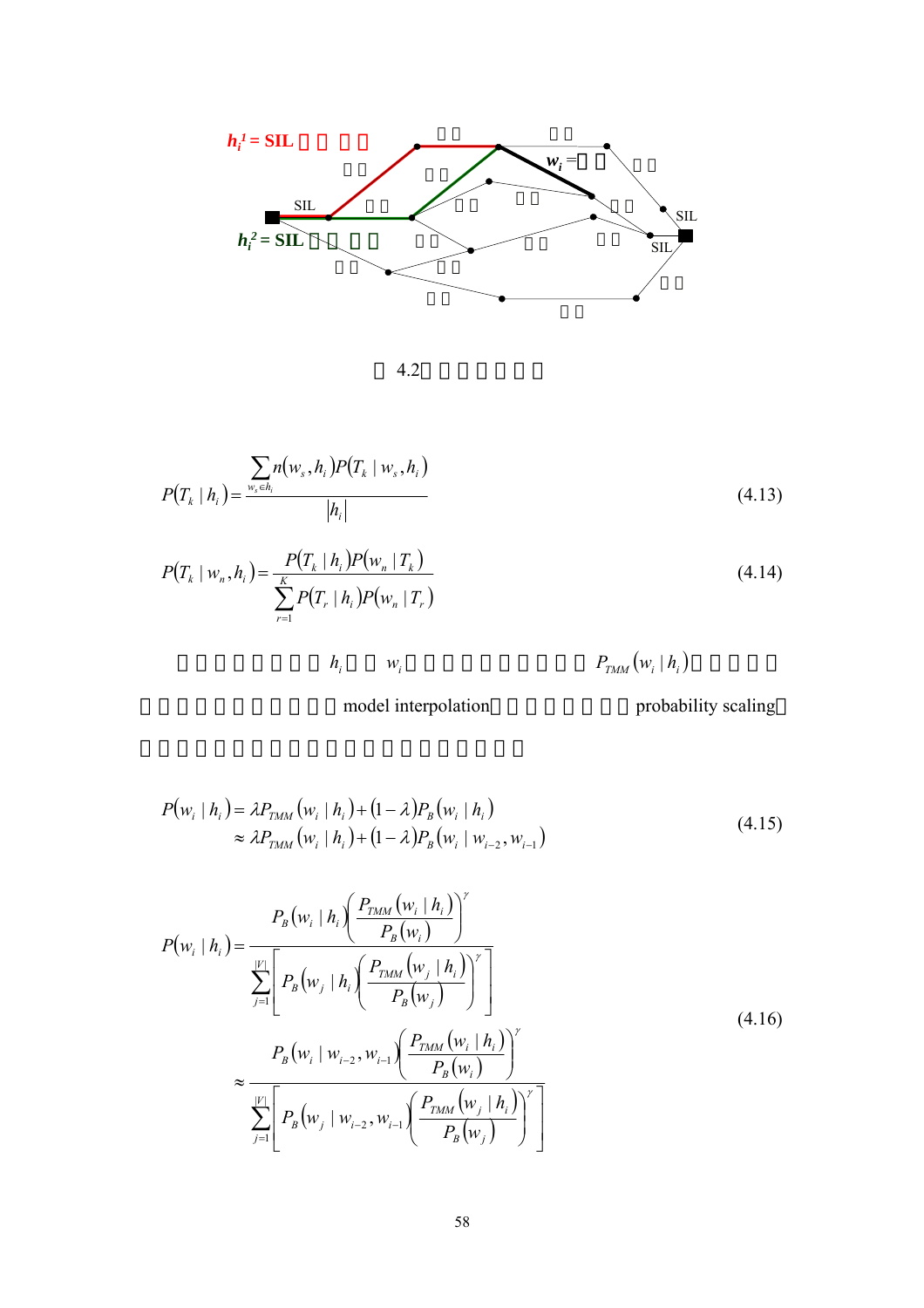(4.15) 
$$
P_{TMM}(w_i | h_i) = P_{TMM}(w_i | h_i)
$$

 $\gamma$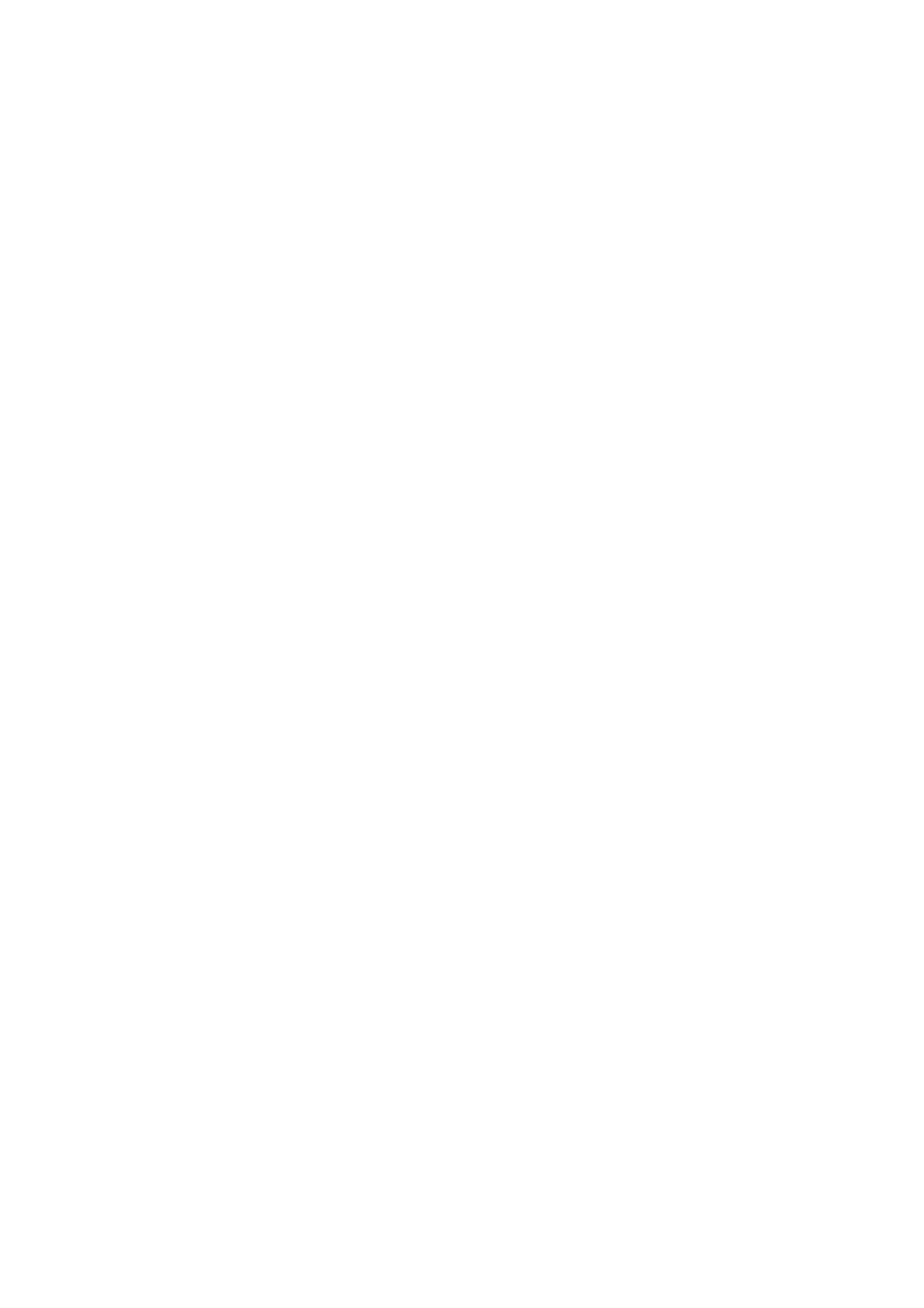[Chen et al. 2004a, 2005] 用的語料,最候介紹各種語言模型調適的實驗結果。

 $5.1$ 

5 實驗介紹

acoustic model

| training         |             | lexicon construction |                |                |                               |                |
|------------------|-------------|----------------------|----------------|----------------|-------------------------------|----------------|
| tree-copy search |             |                      |                |                |                               |                |
|                  |             |                      |                |                |                               |                |
|                  |             |                      |                |                |                               |                |
| 5.1.1            |             |                      |                |                |                               |                |
|                  |             |                      |                |                |                               |                |
|                  |             |                      |                |                |                               |                |
|                  |             |                      |                |                | frame                         |                |
|                  |             |                      |                |                |                               |                |
| 13               |             |                      |                |                | time derivatives              |                |
| 39               |             | 13                   |                |                | 18                            |                |
| filter banks     |             |                      |                |                |                               |                |
|                  |             |                      |                |                | ceptral mean subtraction, CMS |                |
|                  |             |                      | syllable       |                |                               | <b>INITIAL</b> |
|                  |             |                      |                |                |                               |                |
| <b>FINAL</b>     |             |                      |                | 22             | <b>INITIAL</b>                | 38             |
| <b>FINAL</b>     | ${\rm SIL}$ |                      |                | <b>INITIAL</b> |                               |                |
| <b>FINAL</b>     |             | 112                  | <b>INITIAL</b> |                | [Chen et al. 2002]            |                |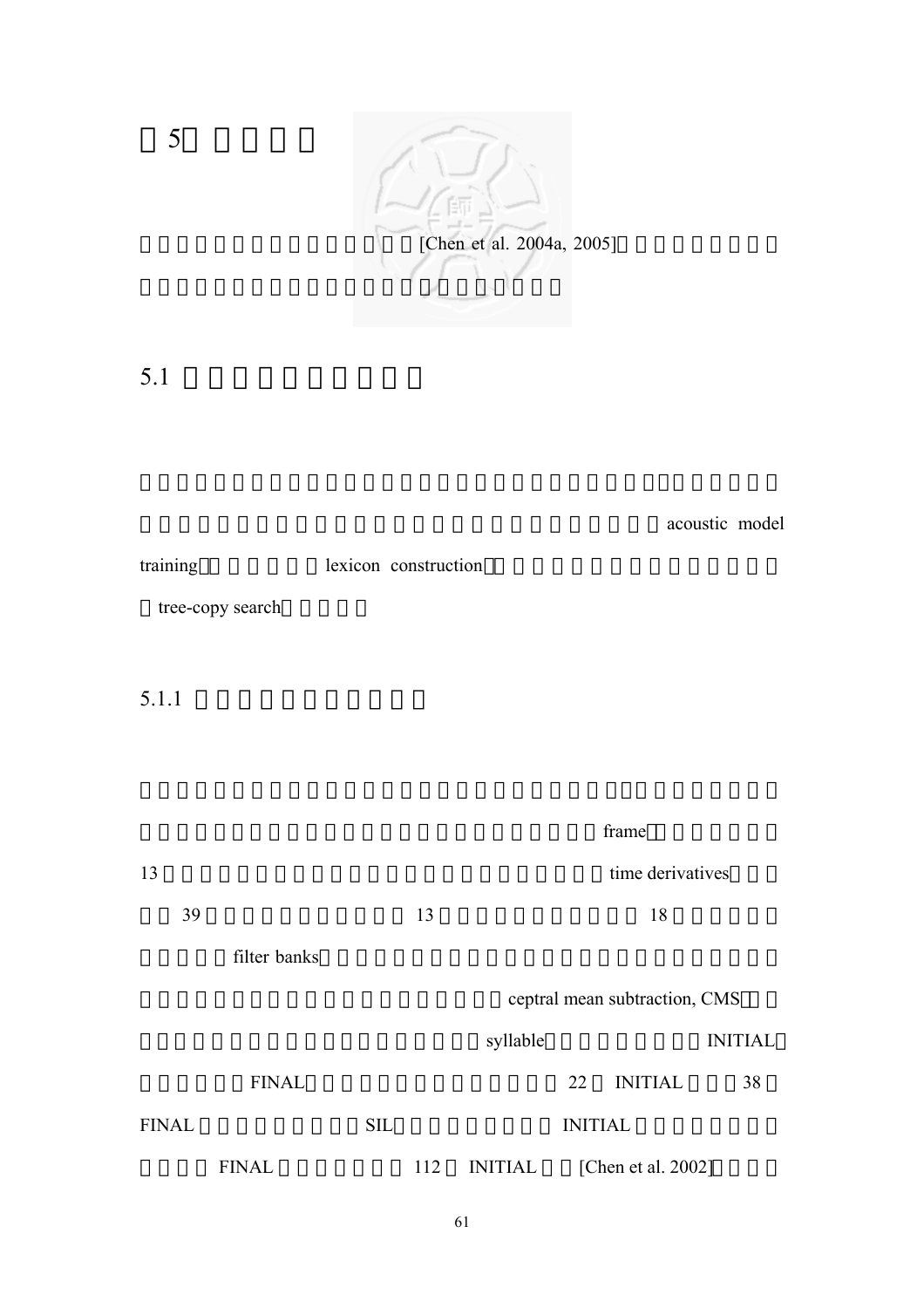| 151                                                                |                              | hidden Markov model, HMM |                 |                |                  |
|--------------------------------------------------------------------|------------------------------|--------------------------|-----------------|----------------|------------------|
| <b>INITIAL-FINAL</b>                                               |                              |                          |                 |                | state            |
|                                                                    |                              | $\overline{2}$           | 128             |                | Gaussian         |
| mixture                                                            |                              |                          |                 |                |                  |
|                                                                    |                              |                          |                 |                |                  |
| 5.1.2                                                              |                              |                          |                 |                |                  |
|                                                                    |                              |                          |                 |                |                  |
| 7,000                                                              |                              |                          |                 |                |                  |
|                                                                    |                              |                          |                 | compound words |                  |
|                                                                    |                              | $(w_i, w_j)$             |                 |                |                  |
| forward bigram                                                     | $P_f(w_i   w_i)$             |                          | backward bigram |                | $P_b(w_i   w_i)$ |
|                                                                    | forward and backward bigrams |                          |                 |                |                  |
| $FB(w_i, w_j) = \sqrt{P_f(w_j   w_i) P_b(w_i   w_j)}$ $(w_i, w_j)$ |                              |                          |                 |                |                  |
|                                                                    |                              |                          |                 |                |                  |
|                                                                    |                              | threshold                |                 |                |                  |

 $5.1.3$ 

| left-to-right |
|---------------|
|               |

| frame-synchronous |               | [Aubert 2002] |      |
|-------------------|---------------|---------------|------|
| arc               | INITIAL FINAL |               | root |
|                   | leaf          |               |      |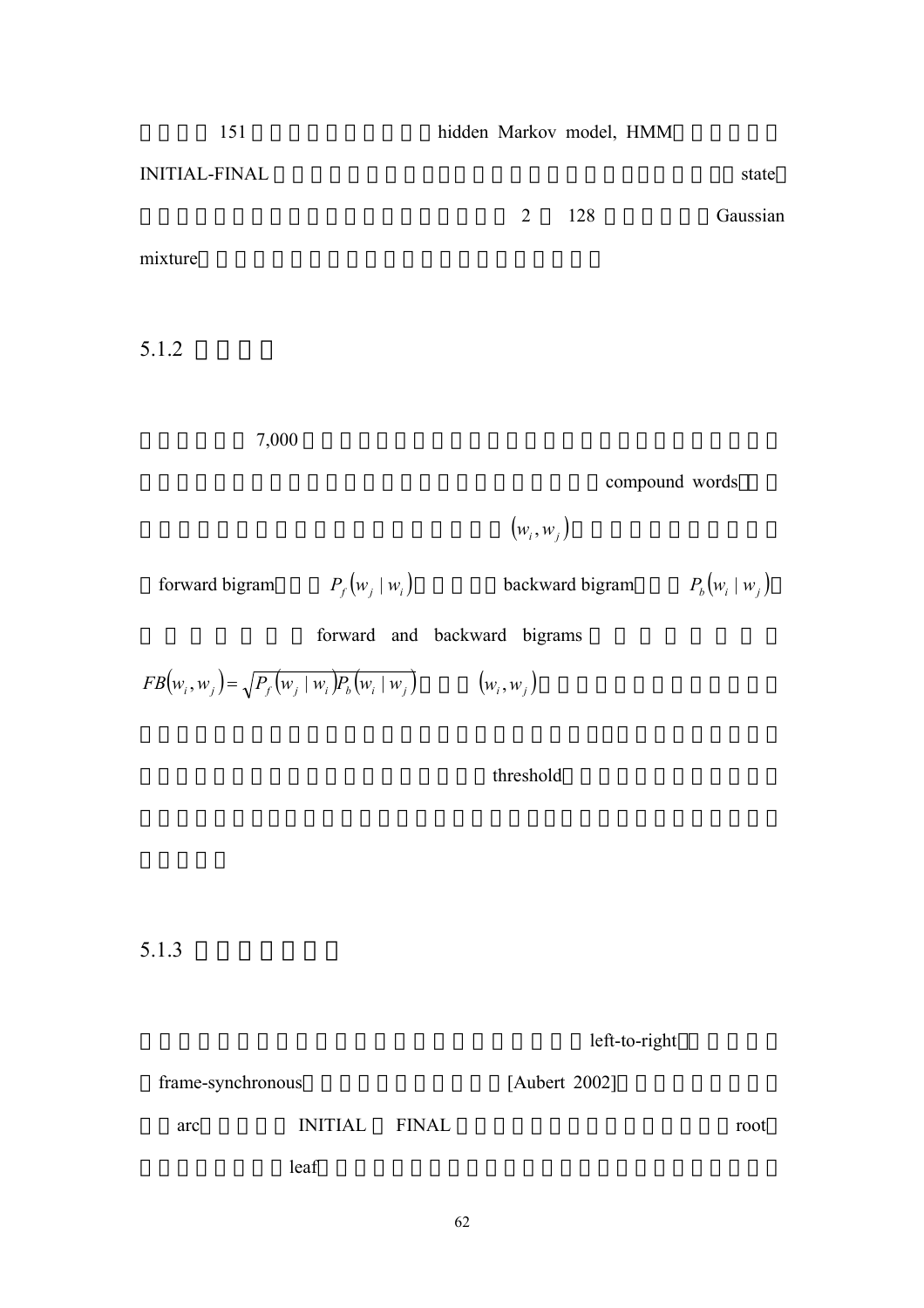63

 $\mathbf{r}$ 

copies and anguage model history and anguage model history

partial path

state-level

維特比(Viterbi)動態規劃搜尋。在每個音框中,若有不完全路徑已到達葉節點

recombination

beam search

路徑。在執行剪裁動作時會同時考量每一個詞彙樹複製之內部節點(internal

language

decoding score [Chen et al. 2004a, 2005]

unigram language model

model look-ahead score [Aubert 2002]

look-ahead

node) contracts the problem of the state  $\overline{a}$  is the state of the state  $\overline{a}$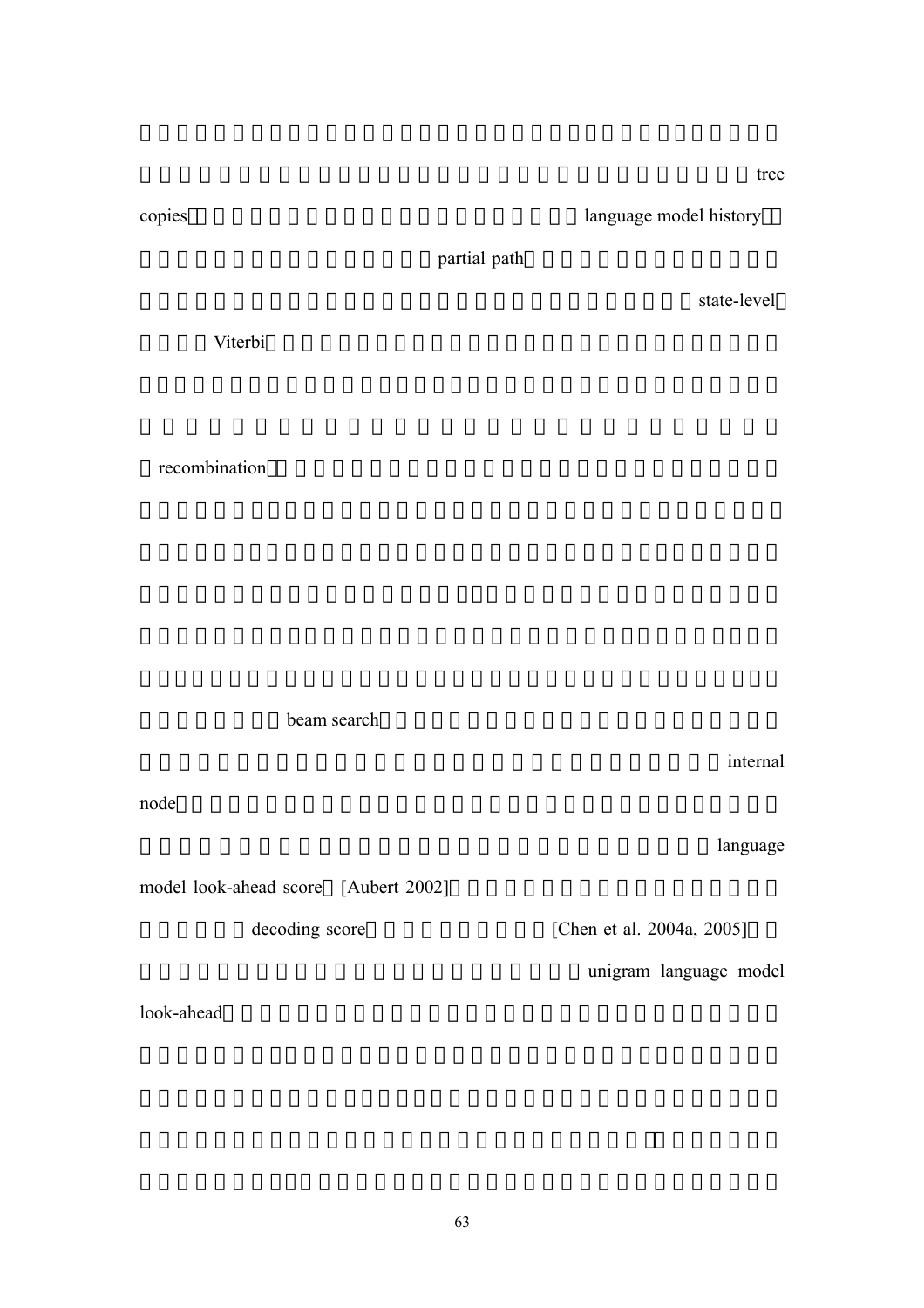# word graph  $4.2$

word graph rescoring

 $5.2$ 

 $\operatorname{Set}$  1

|                | Set 2               |              |      |                        |                    |              |
|----------------|---------------------|--------------|------|------------------------|--------------------|--------------|
| Set 1          |                     | 1998         | 2002 |                        |                    |              |
| 112            | [Chen et al. 2004a] |              |      | 7.7                    |                    |              |
| $\overline{4}$ | 1998                | 1999         |      |                        |                    |              |
|                | 3.7                 | 2002         | 9    |                        |                    |              |
| Set 2          |                     | <b>MATBN</b> |      |                        | [Wang et al. 2005] |              |
|                |                     | [SLG]        |      | [PTS]                  | 2001               | 2003         |
|                | 2001                | 30           |      | 2002                   | 146                | 2003         |
| 24             | 200                 |              |      | 200                    |                    | 28,913       |
| sub-term       |                     |              |      |                        |                    |              |
|                |                     |              |      |                        |                    |              |
| <b>MATBN</b>   |                     |              |      |                        |                    | Studio       |
| Anchors        |                     |              |      | <b>Field Reporters</b> |                    | Interviewees |
|                |                     |              |      |                        |                    |              |

speaker dependent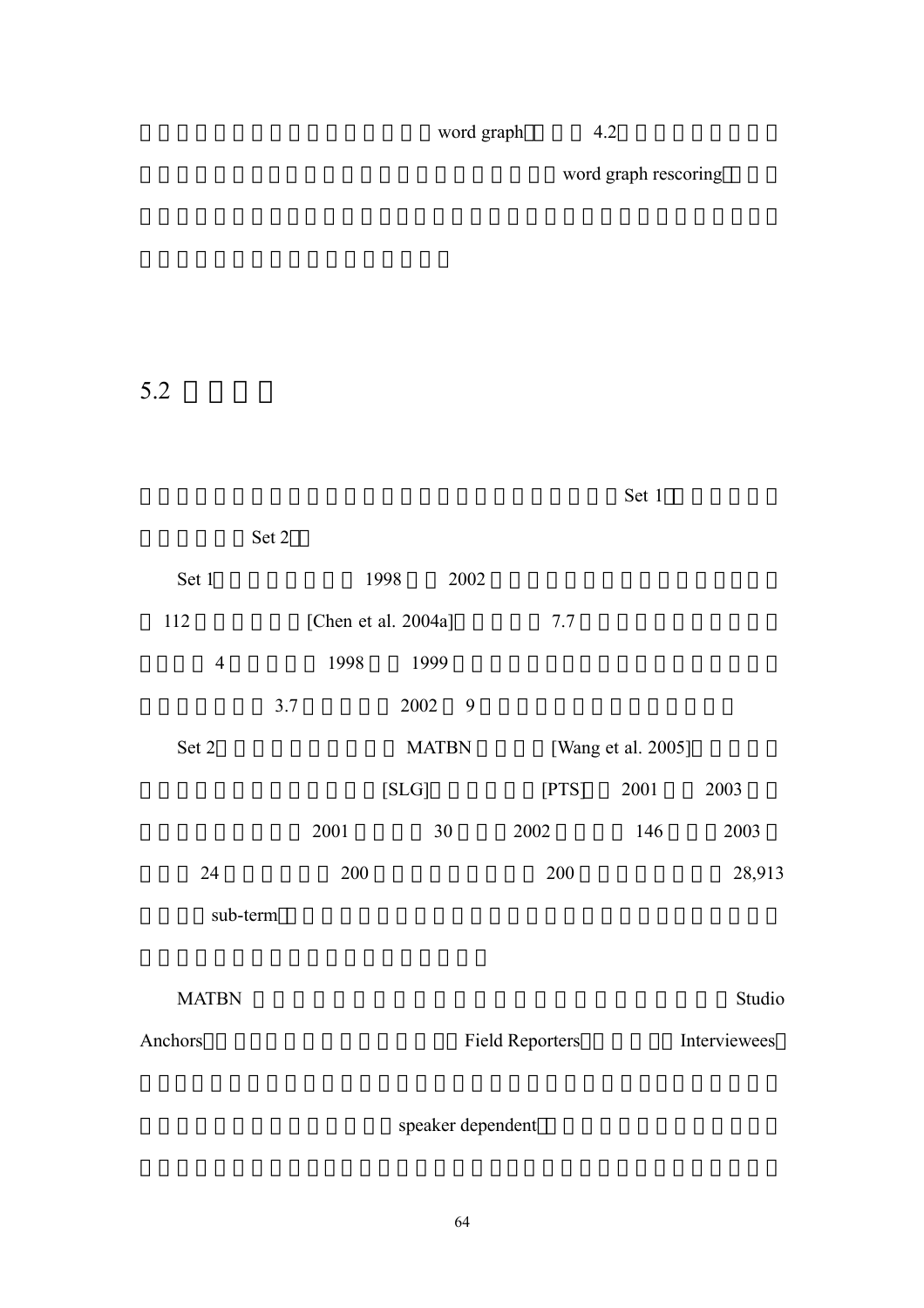#### $27$  25.5

 $5,774$  and  $1.5$   $292$ 

 $2001 \qquad 2002$ 

particles

### MATBN Evaluation Set

 $2003$ 

 $5.1$ 

| 766.68 | 21.69 |
|--------|-------|
| 766.78 | 65.23 |

 $5.1$  Set 2

| Set 1           |            | background language model          |       |                        |       |                  |       |
|-----------------|------------|------------------------------------|-------|------------------------|-------|------------------|-------|
|                 | [CNA news] |                                    | 2000  | 2001                   |       |                  |       |
| 170M            |            | characters                         |       |                        |       |                  |       |
| 2002<br>8       | 10         |                                    | 50M   |                        |       |                  |       |
|                 |            | 2002                               | 9     |                        |       |                  |       |
| Set 2           |            |                                    |       |                        |       |                  |       |
| 2001            | 2002       |                                    |       | 150M                   |       |                  |       |
| <b>MATBN</b>    |            | 2001                               | 2002  |                        | 3,528 |                  |       |
|                 | 1.9M       |                                    |       |                        |       |                  |       |
|                 |            |                                    |       | trigram language model |       |                  |       |
| data sparseness |            | Set 1                              | Set 2 | Katz                   |       |                  | [Katz |
| 1987]           | cutoff     | $\overline{3}$<br>$\boldsymbol{N}$ |       |                        | 3     | $\boldsymbol{N}$ |       |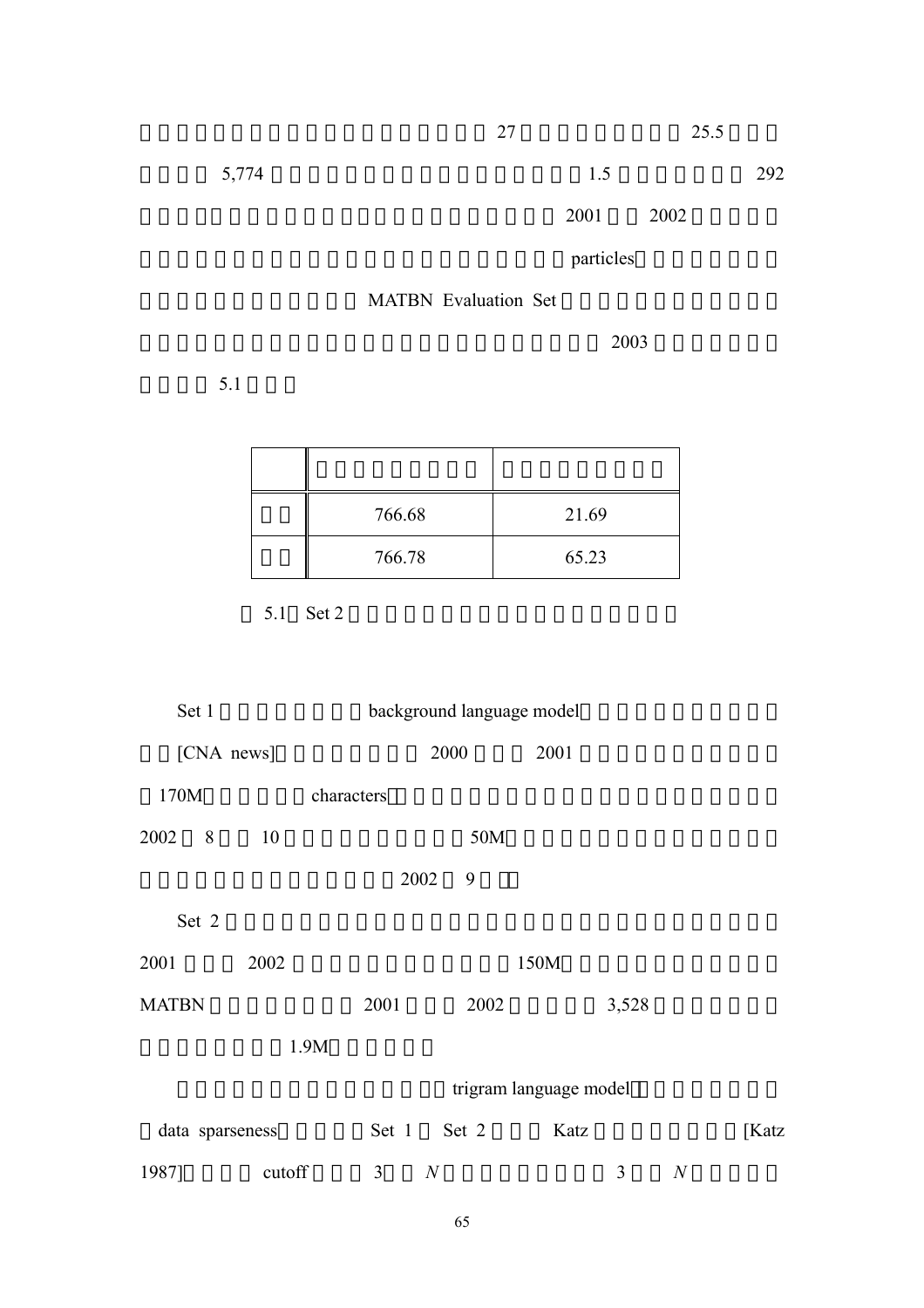## [SRILM]

 $5.3$ 

Set 1 2000 2001

error rate, CER Perplexity 5.2

| 5.2 Set 1 |  |  |  |
|-----------|--|--|--|

Set 2 2001 2002

聞語料,採用 Katz 語言模型平滑技術來訓練背景語言模型,其字錯誤率以及語

 $5.3$ 

| <b>Baseline</b> | 25.72% | 667.23 |
|-----------------|--------|--------|

字錯誤率 複雜度

Baseline 15.22% 752.49

5.3 Set  $2$ 

聞語料,透過 Katz 語言模型平滑技術來訓練背景語言模型,其字錯誤率 character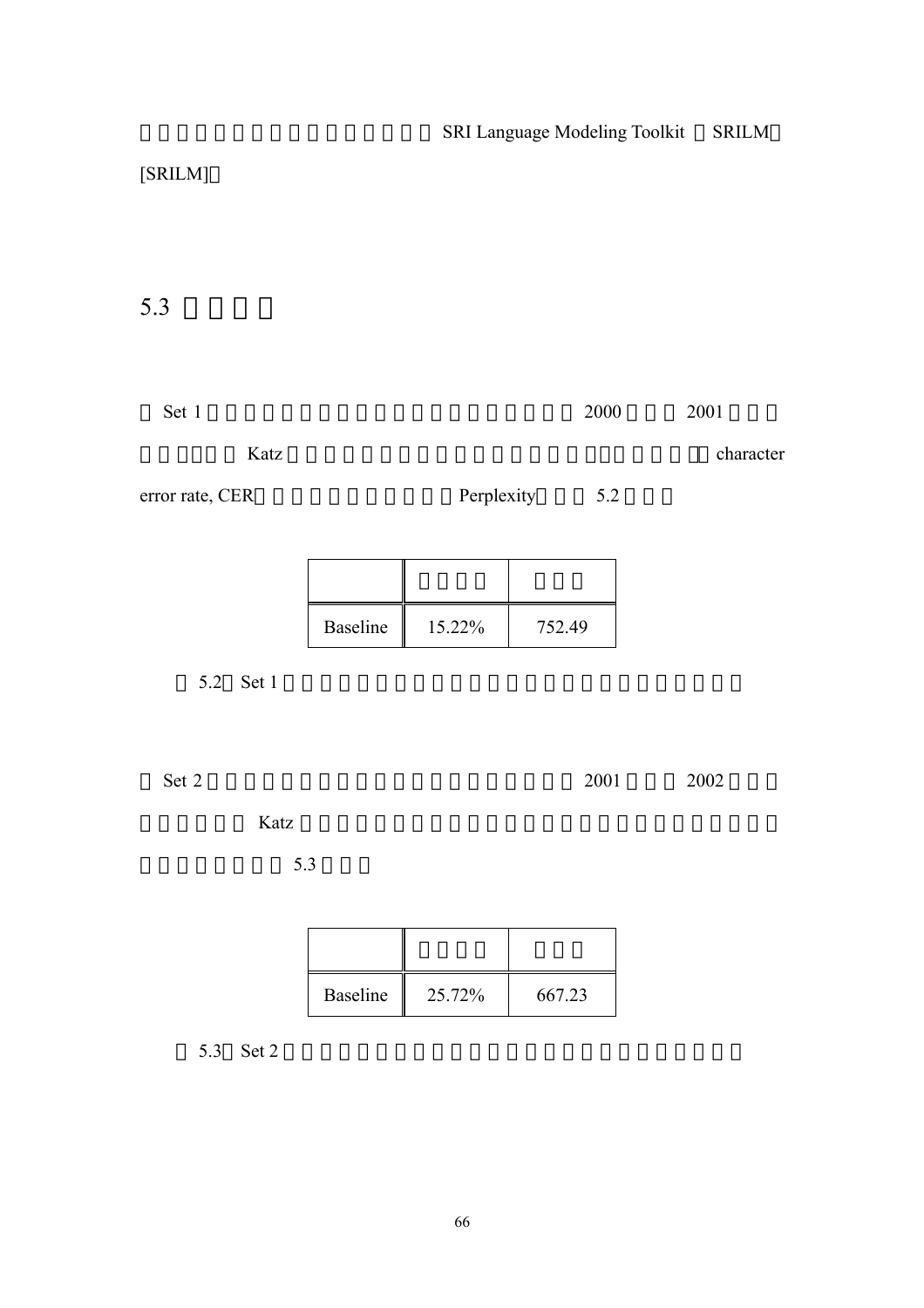contexture informaion

## $5.4.1$

$$
P(w_i | h_i) = \frac{\alpha C_B(h_i w_i) + \beta C_A(h_i w_i)}{\alpha C_B(h_i) + \beta C_A(h_i)}
$$
(5.1)



Set 1 1 1 2002 8 10

 $5.4$ 

| $= 1$ | $13.70\%$ (9.99%) | 458.79 (39.03%) |
|-------|-------------------|-----------------|

 $5.4$  Set 1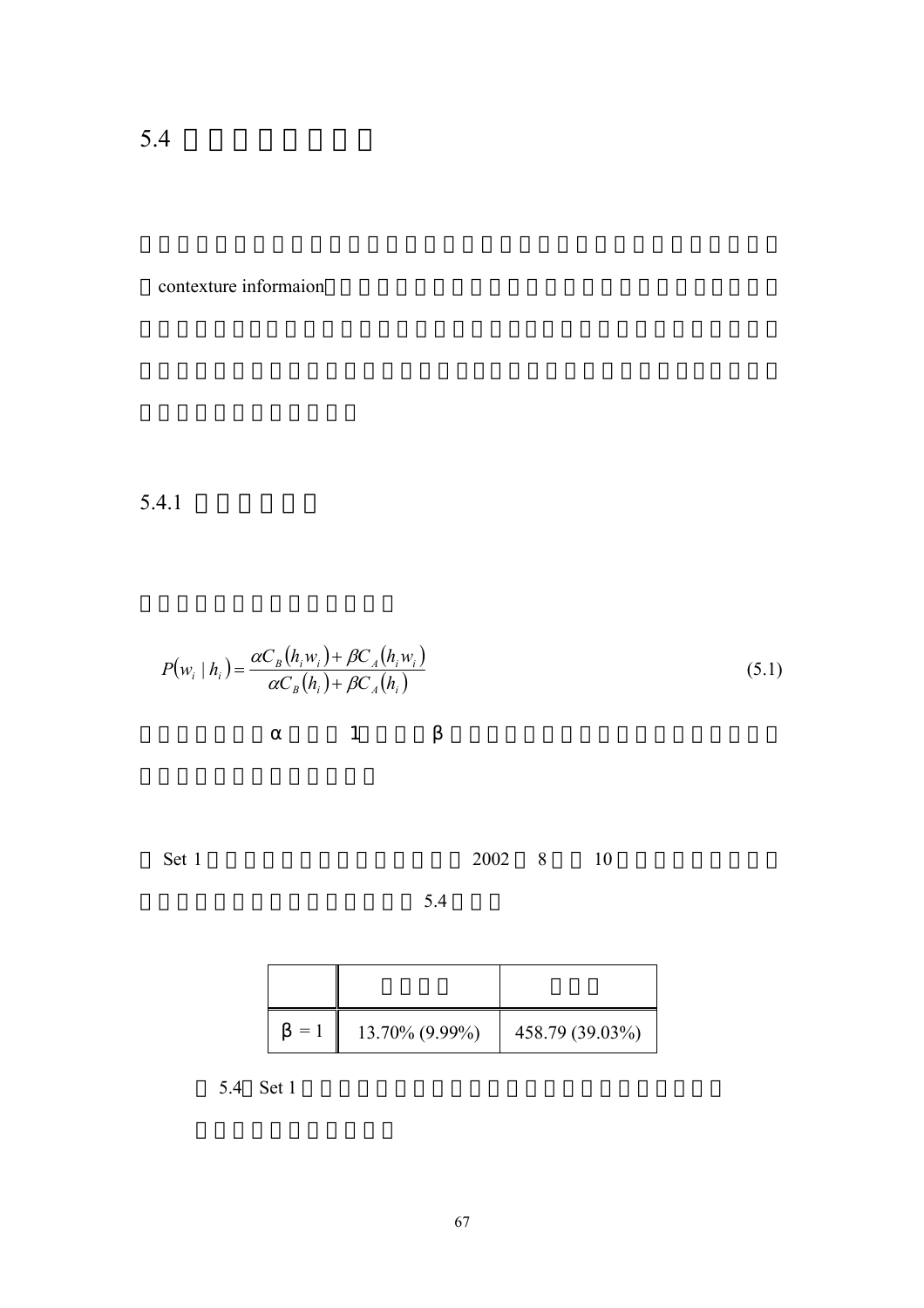| Set 1 |              |        |              | 13.70%           |      | 9.99%  |   |
|-------|--------------|--------|--------------|------------------|------|--------|---|
|       | 458.79       |        | 39.03%       |                  |      |        |   |
| Set 2 | $\mathbf{1}$ |        | <b>MATBN</b> |                  | 2001 | 2002   |   |
|       |              | cutoff | 3            |                  |      | Set 2  |   |
|       | 153          |        |              | $\boldsymbol{N}$ |      | cutoff | 3 |
|       |              |        |              |                  | 3    |        |   |

 $5.5$ 

| $= 1$ | 25.20% (2.02%) | $675.46(-1.23%)$ |
|-------|----------------|------------------|
| $=$ 3 | 24.98% (2.88%) | 634.43 (4.92%)   |

 $5.5$  Set 2

Set 2 3 3 24.98% 2.88%, 2.88%, 2.92%, 2.92%, 2.92%, 2.92%, 2.92%, 2.92%, 2.92%, 2.92%, 2.92%, 2.92%, 2.92%, 2.92%, 2.92%, 2.92% Set 2, Set 1 5000  $\frac{1}{2}$ 

 $\mathbf{R}$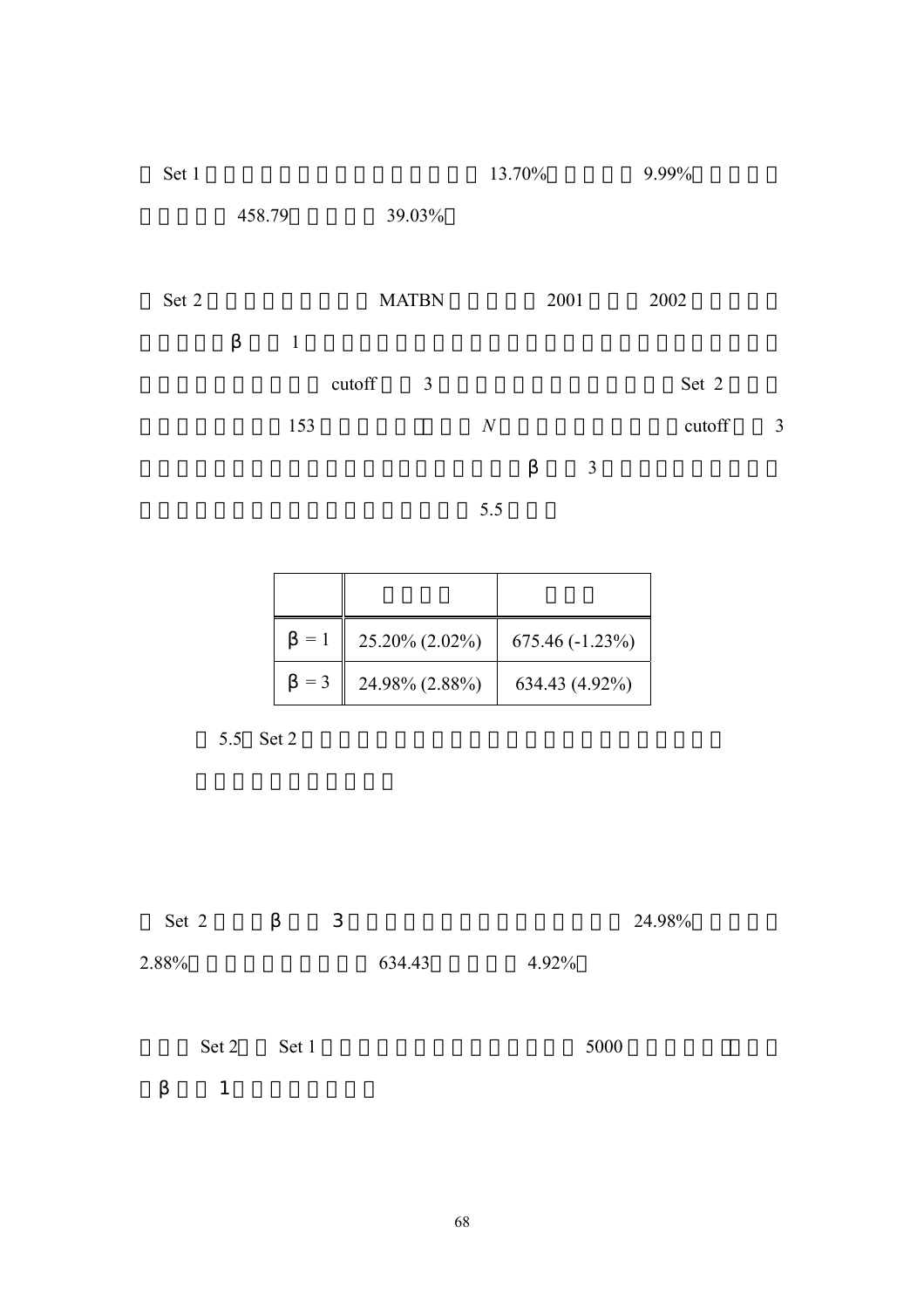$5.4.2$ 

$$
P(w_i | h_i) = (1 - \lambda) P_A(w_i | h_i) + \lambda P_B(w_i | h_i)
$$
\n(5.2)

Set 1 
$$
P_A(w_i | h_i)
$$
 Katz

 $\text{cutoff}$  3 (5.2) 0.5

 $5.6$ 

| $\lambda = 0.5$ | 13.74% (9.72%) | 430.59 (42.78%) |
|-----------------|----------------|-----------------|

 $5.6$  Set 1

| Set 1  |                  |        | 13.74% | 9.72%  |              |  |
|--------|------------------|--------|--------|--------|--------------|--|
|        | 430.59           | 42.78% |        |        |              |  |
|        |                  |        |        |        |              |  |
| Set 2  |                  |        |        | cutoff | $\mathbf{1}$ |  |
|        | $\boldsymbol{N}$ | Katz   |        |        |              |  |
| Set 2  |                  |        |        |        |              |  |
| 5.7    | 5.1              |        | 0.7    |        |              |  |
| 24.11% |                  | 6.28%  | 0.6    |        |              |  |
| 430.26 |                  | 35.52% |        |        |              |  |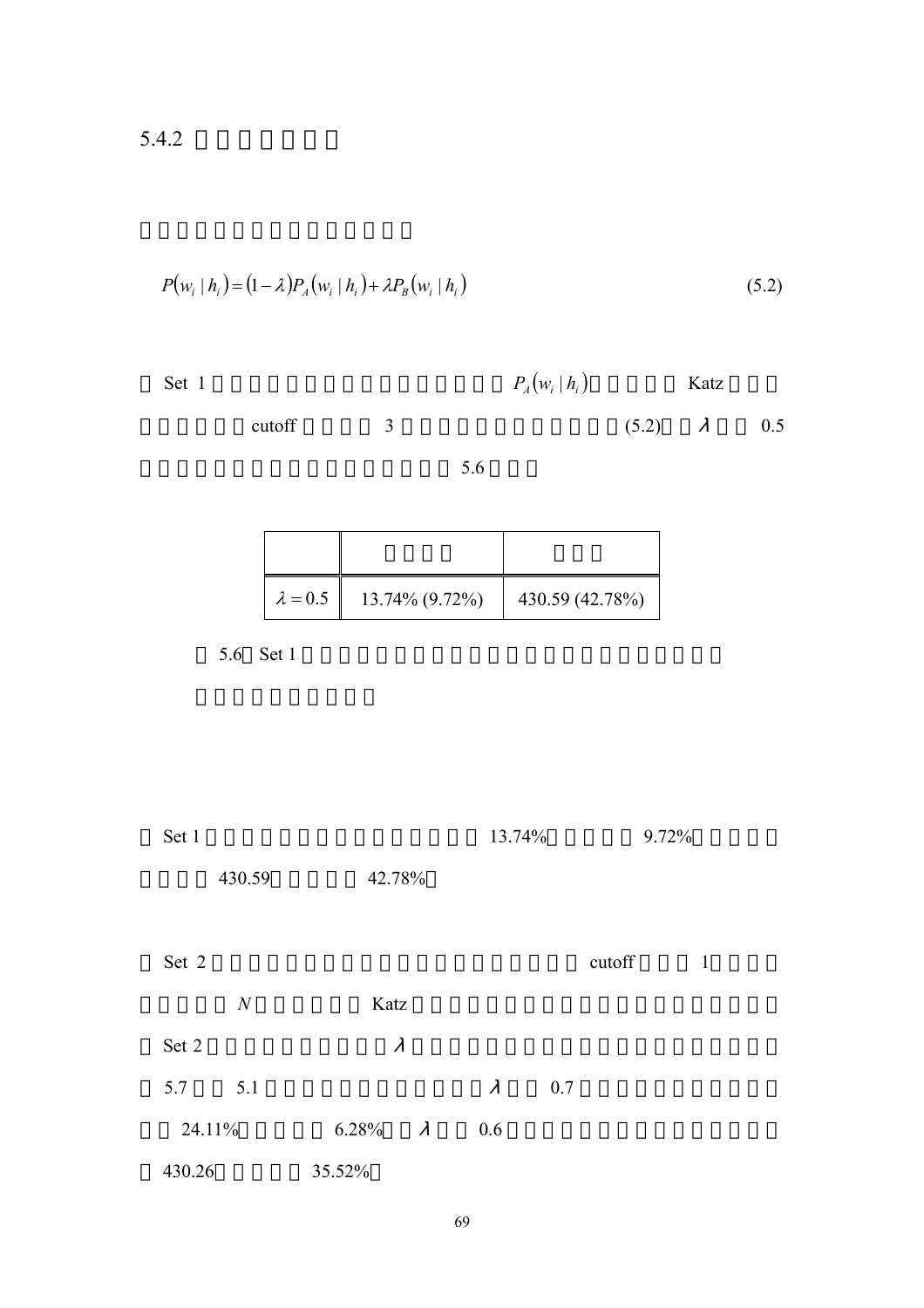| 0.1 | 25.44%         | 560.35          |
|-----|----------------|-----------------|
| 0.2 | 24.81%         | 496.58          |
| 0.3 | 24.62%         | 463.31          |
| 0.4 | 24.37%         | 444.06          |
| 0.5 | 24.33%         | 433.67          |
| 0.6 | 24.24%         | 430.26 (35.52%) |
| 0.7 | 24.11% (6.26%) | 433.71          |
| 0.8 | 24.3%          | 445.79          |
| 0.9 | 24.54%         | 473.27          |

5.7 Set  $2$ 



5.1 Set  $2$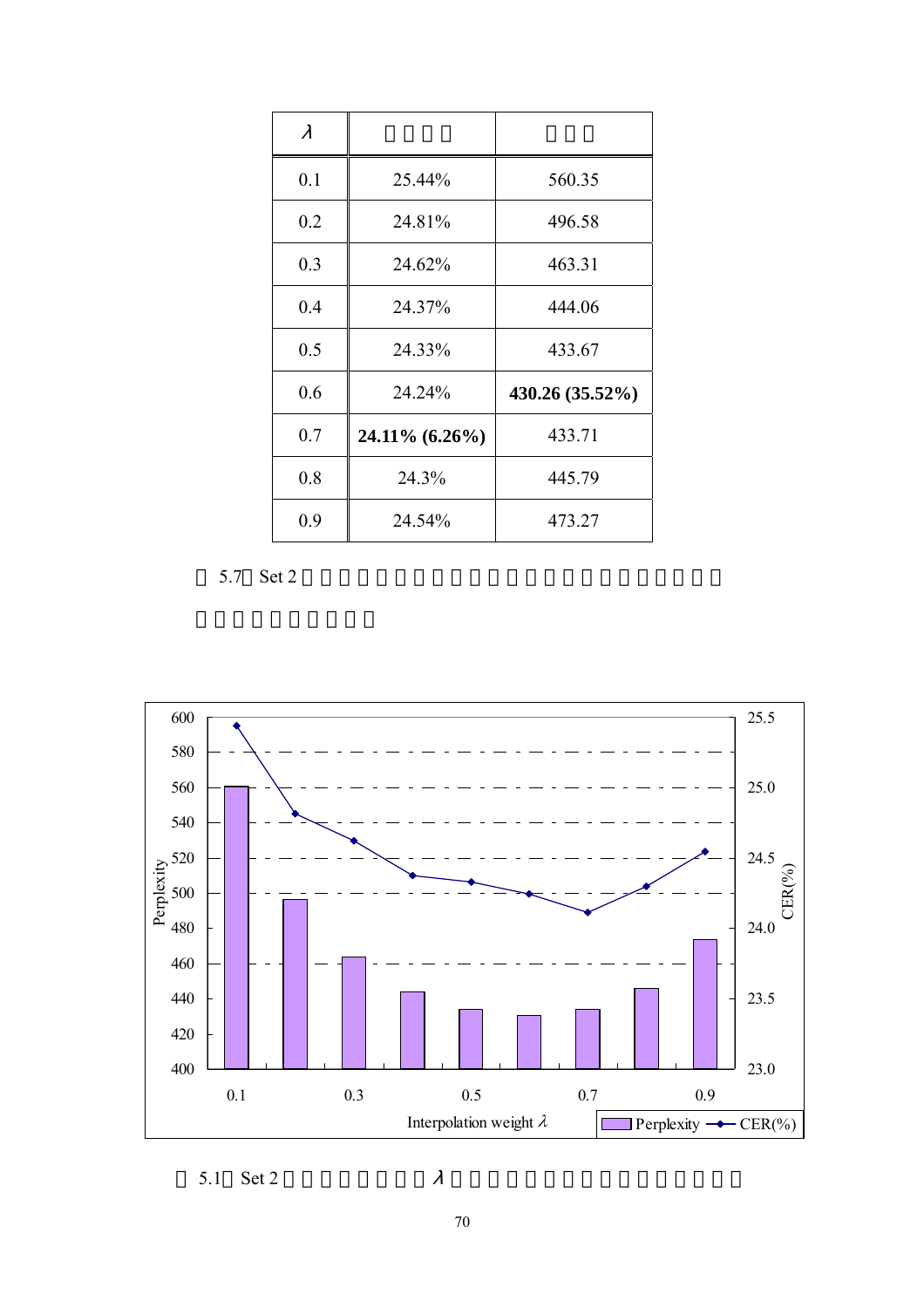$5.4.3$ 

$$
P(w_i | h_i) = \lambda P_B(w_i | h_i) + (1 - \lambda) P_{\text{chche}}(w_i)
$$
\n(5.3)



14.17%

| $\boldsymbol{0}$<br>9 | 0.00 |
|-----------------------|------|
| 10<br>-19             | 0.03 |
| 20<br>49              | 0.07 |
| 50                    | 0.11 |

5.8 Set  $2$ 

 $5.8$ 

設定,如表 5.9 所示: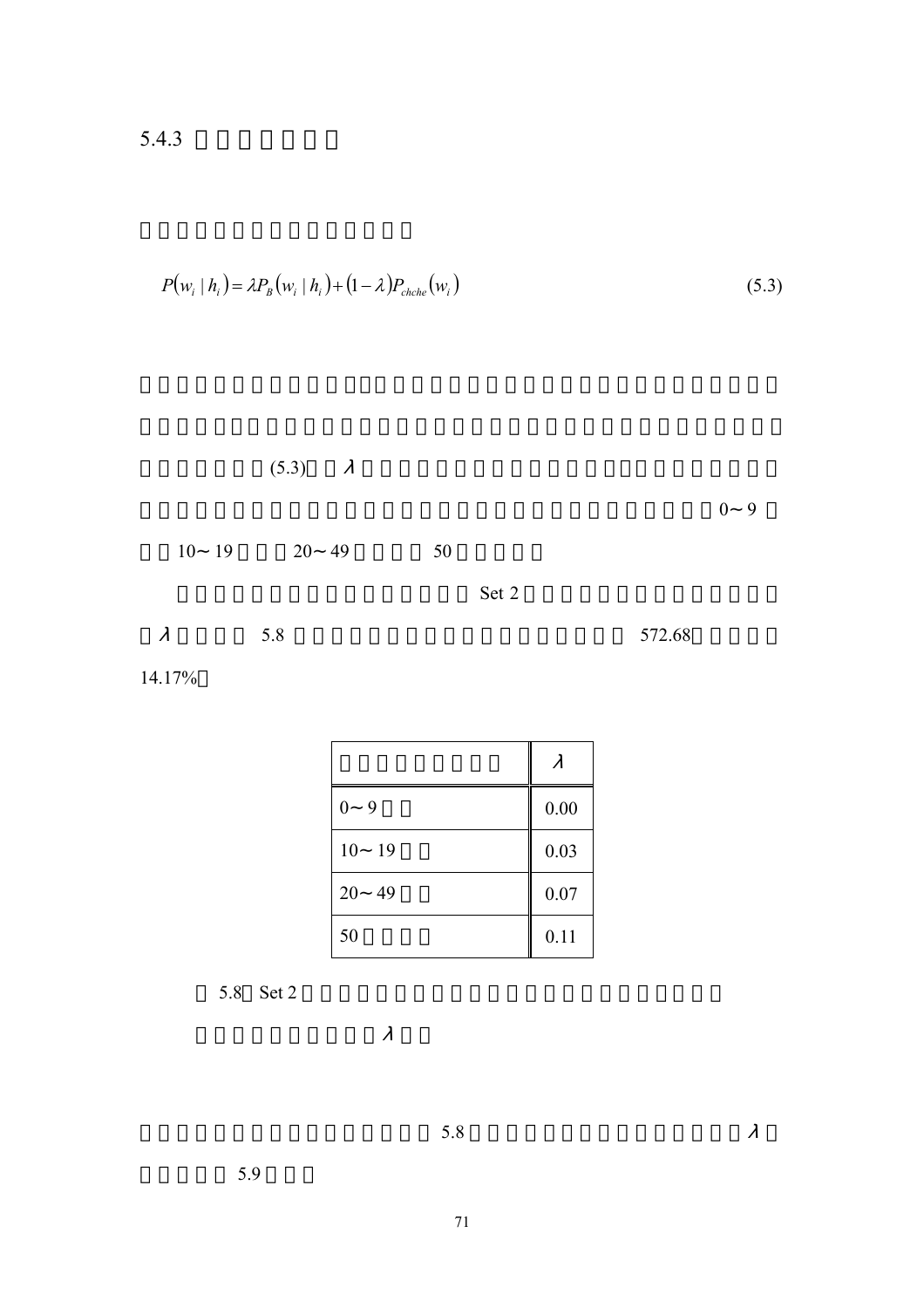| 9<br>$\theta$ | 19<br>10 | 49<br>20 | 50    |                      |                       |
|---------------|----------|----------|-------|----------------------|-----------------------|
| 0.00          | 0.03     | 0.07     | 0.11  | 25.94%               | 572.68<br>$(14.17\%)$ |
| 0.00          | 0.01     | 0.05     | 0.10  | 25.72%               | 573.90                |
| 0.00          | 0.05     | 0.05     | 0.05  | 25.74%               | 576.84                |
| 0.00          | 0.04     | 0.04     | 0.04  | 25.65%               | 578.91                |
| 0.00          | 0.03     | 0.03     | 0.03  | 25.54%               | 582.50                |
| 0.00          | 0.02     | 0.02     | 0.02  | 25.44%               | 588.69                |
| 0.00          | 0.01     | 0.01     | 0.01  | 25.42%               | 600.61                |
| 0.00          | 0.001    | 0.001    | 0.001 | 25.41%<br>$(1.21\%)$ | 636.17                |

5.9 Set  $2$ 

 $5.9$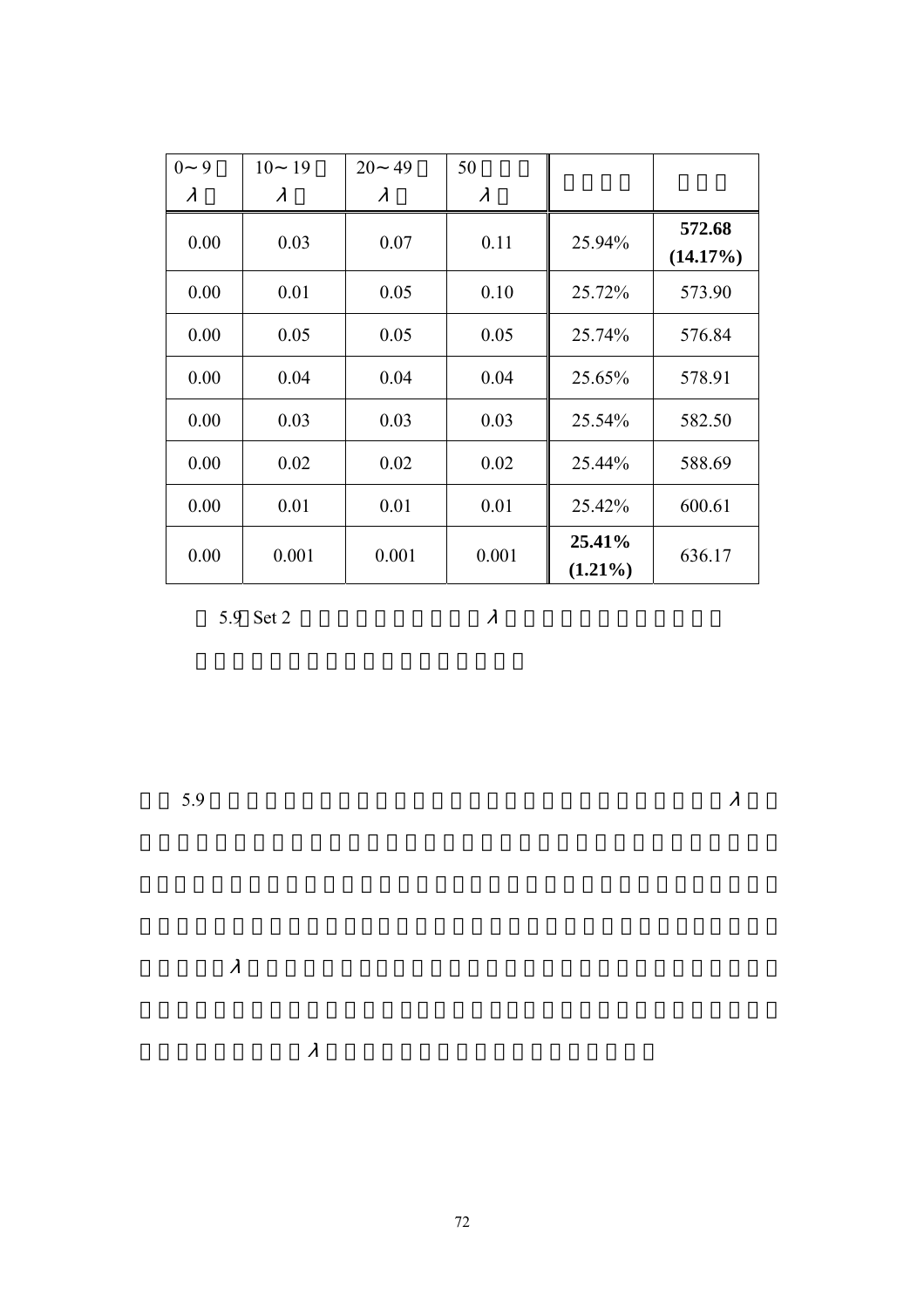$5.4.4$ 

2.2.2  
2.2.2  
*W* 100 *R* = 100  
*W* 
$$
P_{LSA}(w_i | \tilde{d}_{i-1})
$$

$$
P_B(w_i \mid w_{i-2}, w_{i-1}) \tag{5.4} \gamma \tag{0.1}
$$

 $5.10$ 

$$
P(w_i | h_i) = \frac{P_B(w_i | w_{i-2}, w_{i-1}) \cdot \left(\frac{P_{LSA}(w_i | \tilde{d}_{i-1})}{P_B(w_i)}\right)^{\gamma}}{\sum_{w} P_B(w | w_{i-2}, w_{i-1}) \cdot \left(\frac{P_{LSA}(w | \tilde{d}_{i-1})}{P_B(w)}\right)^{\gamma}}
$$
(5.4)

| Set 1 | $15.10\% (0.79\%)$ | 531.95 (29.31%)  |
|-------|--------------------|------------------|
| Set 2 | $25.66\% (0.23\%)$ | $646.30(3.14\%)$ |

 $5.10$ 

 $5.10$  Set 1  $29.31\%$   $0.8\%$  Set 2  $100$  $0.23\%$  $3.14\%$  Set 2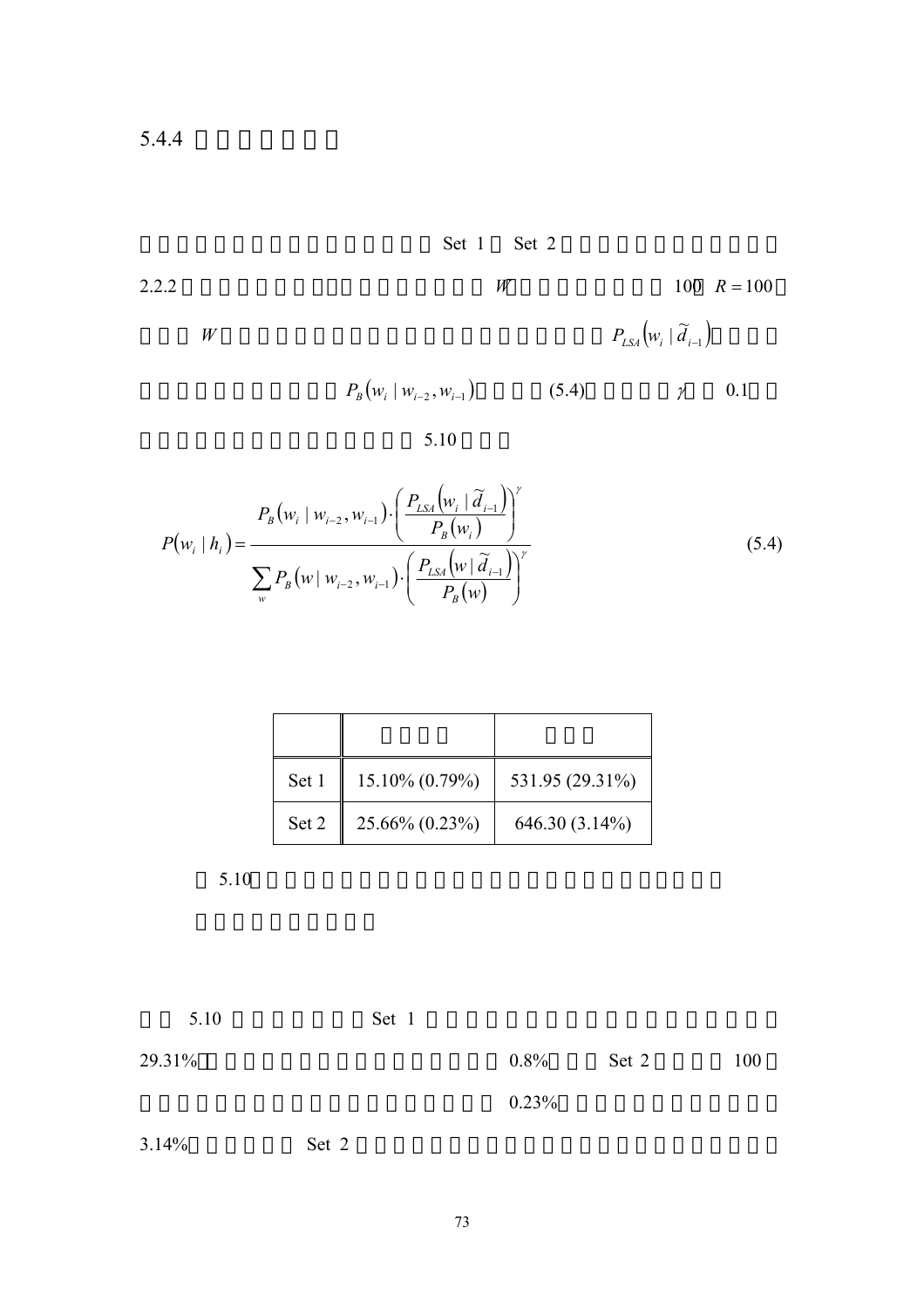

5.2 Set 2

 $5.2$ 

 $5.2$ 

 $25$  646.15

3.16% 200 25.65%  $0.27\%$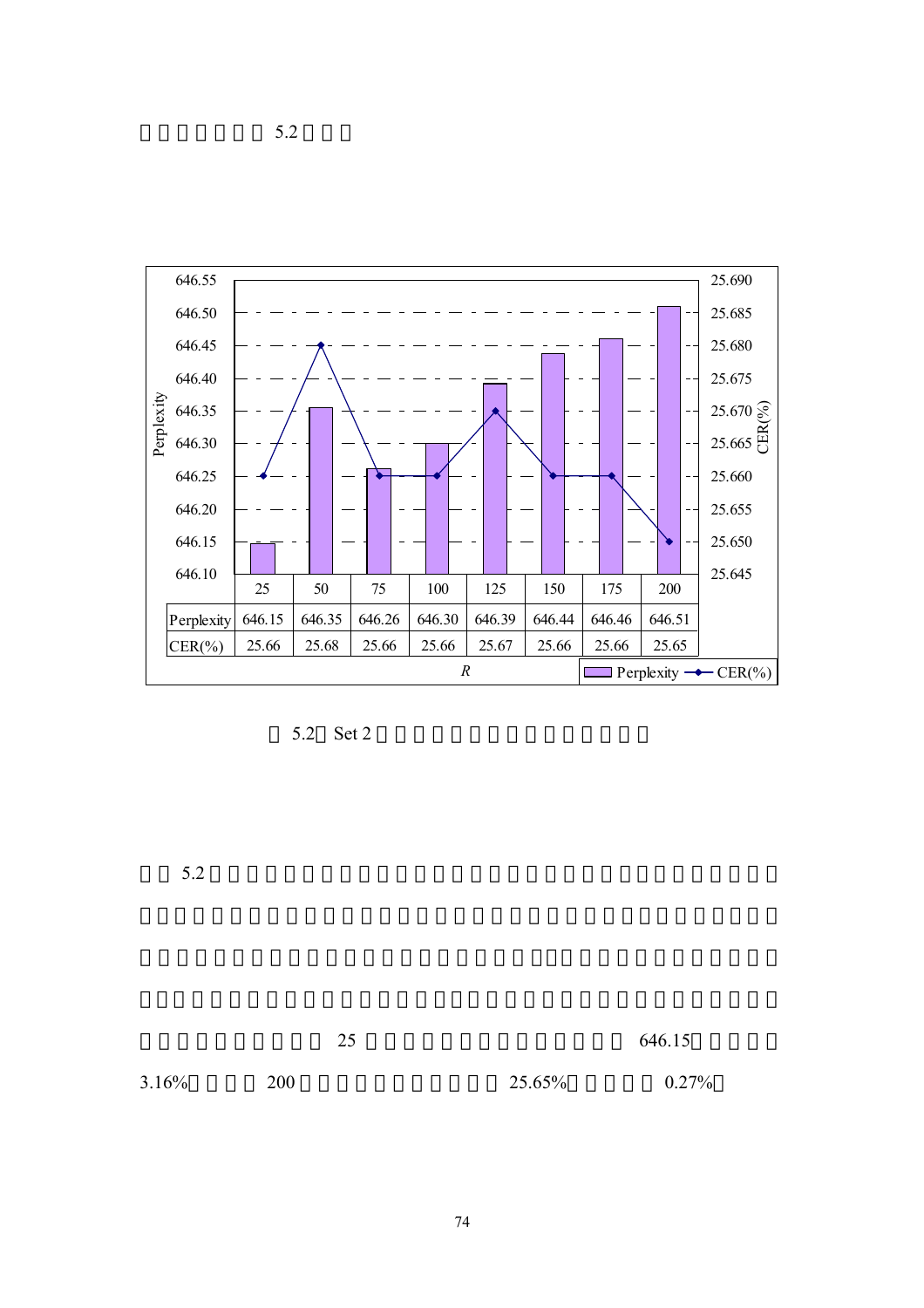$$
P_{TMM}(w_i | h_i)
$$
  
\n
$$
P_{TMM}(w_i | h_i) = \sum_{k=1}^{K} P(w_i | T_k) P(T_k | h_i)
$$
  
\n
$$
P_B(w_i | w_{i-2}, w_{i-1})
$$
\n(5.6)  
\n(5.7)

$$
P(w_i | h_i) = \lambda P_{TMM}(w_i | h_i) + (1 - \lambda) P_B(w_i | w_{i-2}, w_{i-1})
$$
\n(5.6)

$$
P(w_i | h_i) = \frac{P_B(w_i | w_{i-2}, w_{i-1}) \left(\frac{P_{TMM}(w_i | h_i)}{P_B(w_i)}\right)^{\gamma}}{\sum_{j=1}^{|V|} \left[P_B(w_j | w_{i-2}, w_{i-1}) \left(\frac{P_{TMM}(w_j | h_i)}{P_B(w_j)}\right)^{\gamma}\right]}
$$
(5.7)

與機率調整法合併不同主題數之主題混合模型與背景三連語言模型。在 Set 1

$$
5.11 \qquad 5.12
$$

| $\boldsymbol{K}$ |                |                 |
|------------------|----------------|-----------------|
| 16               | 14.83%         | 589.32          |
| 32               | 14.73%         | 572.25          |
| 64               | 14.58%         | 553.56          |
| 128              | 14.53%         | 523.14          |
| 256              | 14.47% (4.93%) | 510.90 (32.11%) |

5.11 Set 1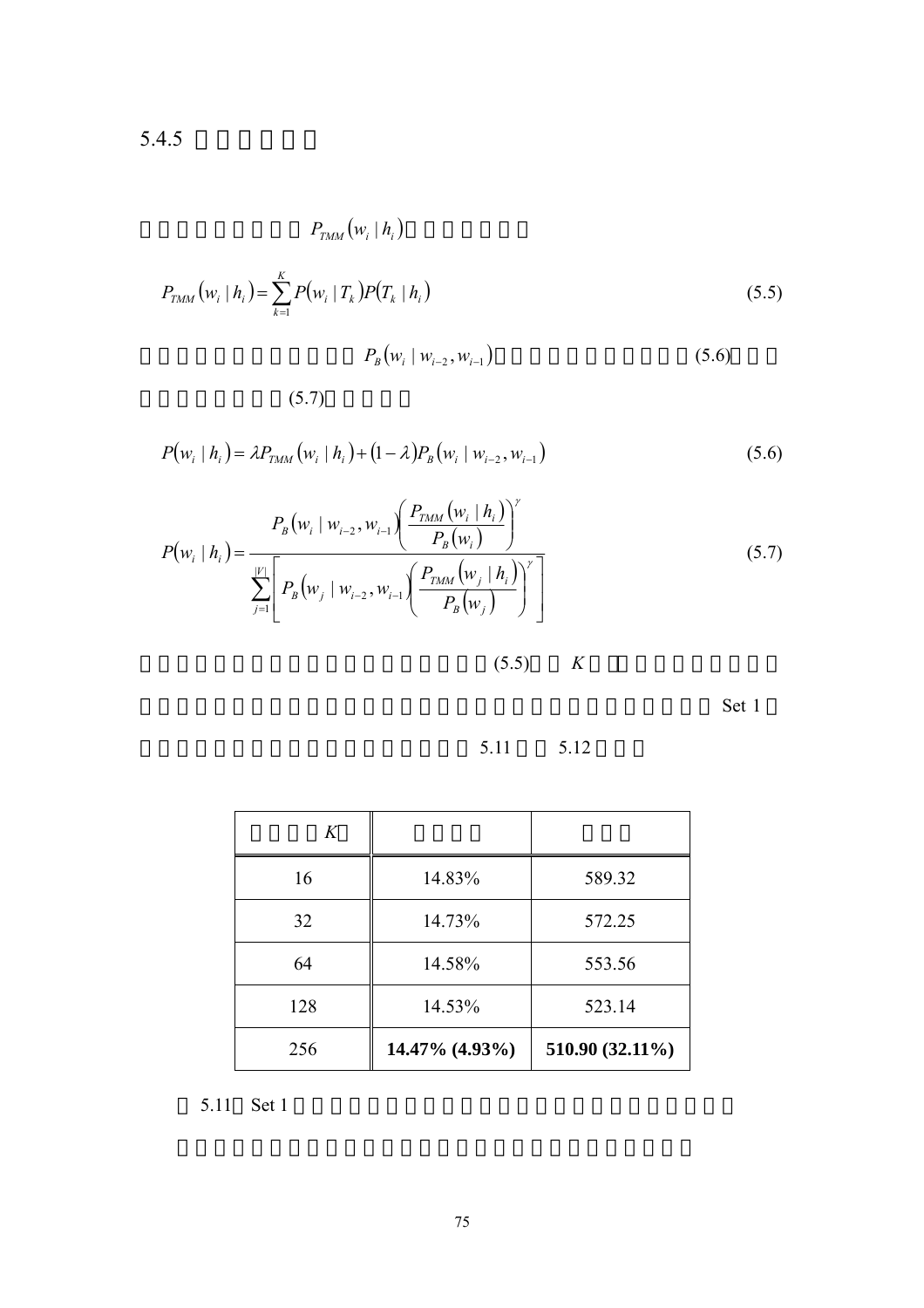| $\boldsymbol{K}$ |                |                 |
|------------------|----------------|-----------------|
| 16               | 14.41%         | 514.76          |
| 32               | 14.23%         | 495.64          |
| 64               | 14.02%         | 490.67          |
| 128              | 13.89%         | 478.10 (36.46%) |
| 256              | 13.87% (8.87%) | 493.26          |

 $5.12$  Set 1

| 5.11   | 5.12 |     |        |        |
|--------|------|-----|--------|--------|
|        |      |     | 256    | 14.47% |
| 4.93%  |      |     | 510.90 | 32.11% |
|        |      |     | 256    | 13.87% |
| 8.87%  |      | 128 |        | 478.10 |
| 36.46% |      |     |        |        |

 $\operatorname{Set} 1$ 

 $\operatorname{Set} 2$ 

Set  $2$ 

 $Set 1$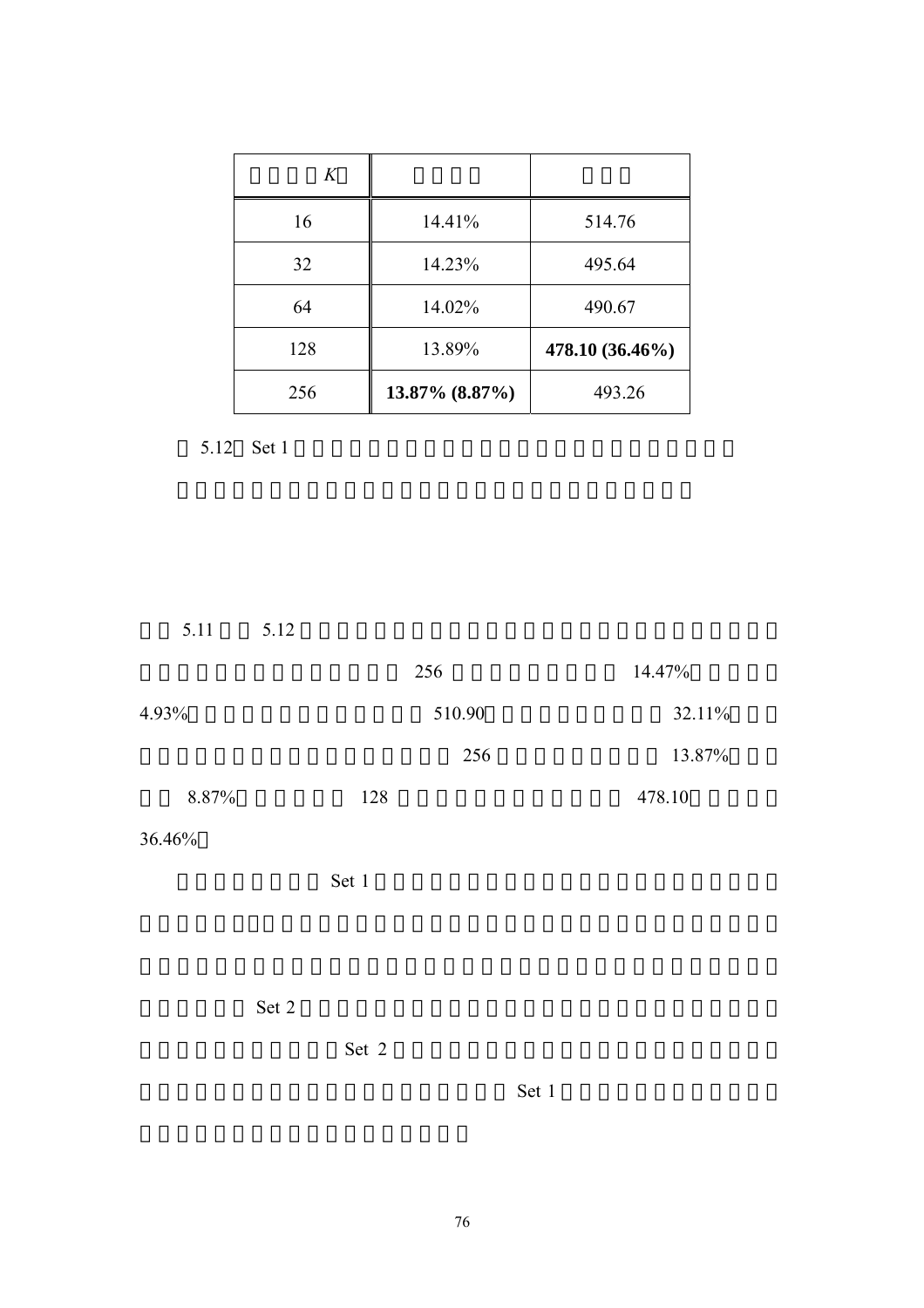$(5.8)$ 

$$
P(w|h) = \frac{P_B(w|h)\alpha(w)}{\sum_{\hat{w}} P_B(\hat{w}|h)\alpha(\hat{w})}
$$
(5.8)  

$$
\alpha(w) = \frac{P_A(w)}{P_A(w)} \qquad P_B(\ )
$$

 $5.13$ 

| Set 1 | $15.12\% (0.66\%)$ | 590.37 (21.54%) |
|-------|--------------------|-----------------|
| Set 2 | 25.58% (0.54%)     | 592.93 (11.14%) |

 $5.13$ 

 $P_{\scriptscriptstyle R}(w)$ 

*B*

 $(5.9)$  γ

 $5.3$   $5.14$ 

$$
\alpha(w)^{\gamma} = \left(\frac{P_A(w)}{P_B(w)}\right)^{\gamma}
$$
\n(5.9)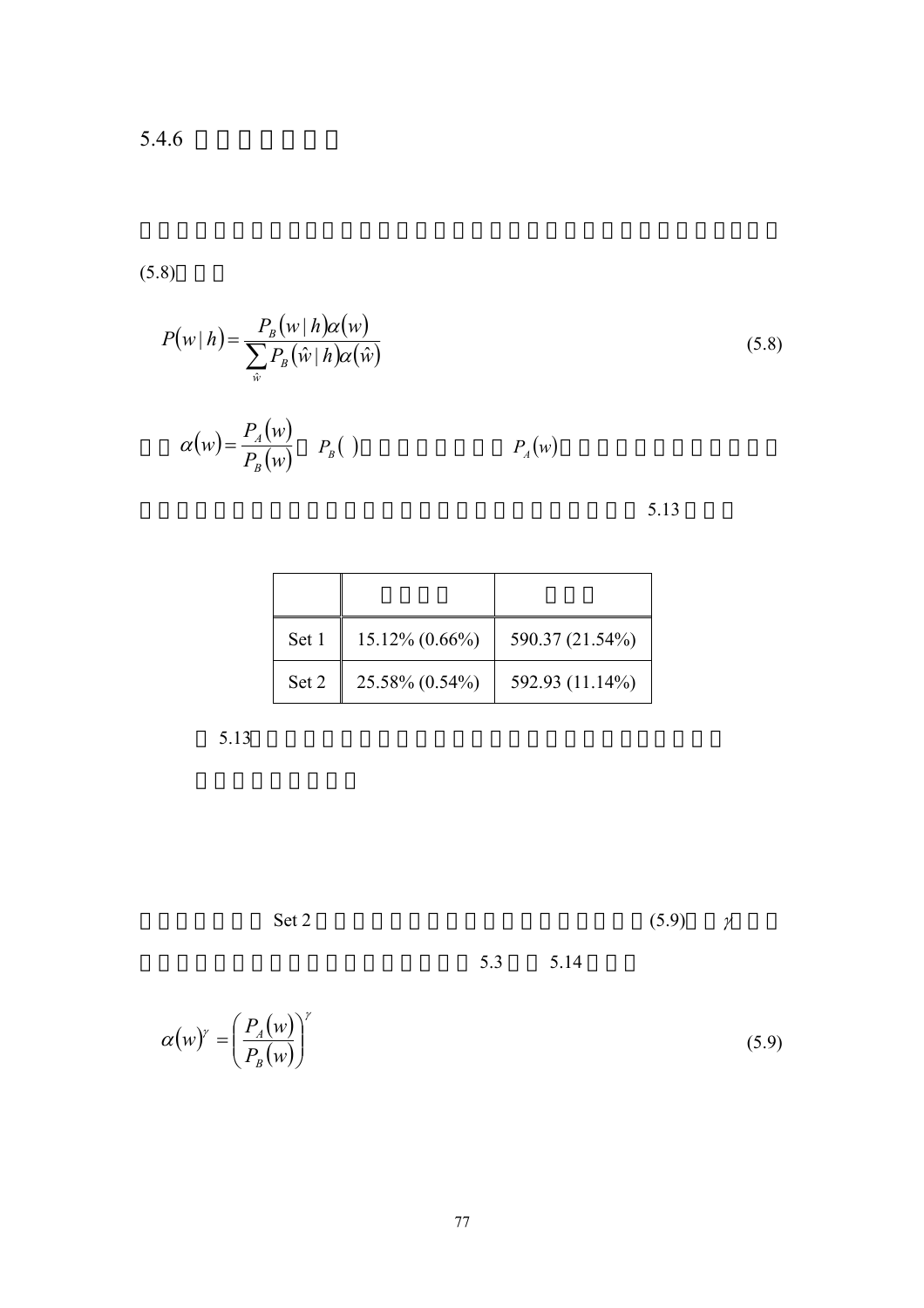

| γ    |        |        | γ    |            |             |
|------|--------|--------|------|------------|-------------|
| 0.05 | 25.68% | 651.25 | 0.55 | 25.31%     | 570.82      |
| 0.10 | 25.58% | 637.06 | 0.60 | 25.27%     | 569.07      |
| 0.15 | 25.60% | 624.51 | 0.65 | 25.23%     | 568.33      |
|      |        |        |      | $(1.91\%)$ | $(14.82\%)$ |
| 0.20 | 25.52% | 613.46 | 0.70 | 25.25%     | 568.61      |
| 0.25 | 25.51% | 603.80 | 0.75 | 25.25%     | 569.92      |
| 0.30 | 25.48% | 595.43 | 0.80 | 25.29%     | 572.28      |
| 0.35 | 25.37% | 588.28 | 0.85 | 25.34%     | 575.71      |
| 0.40 | 25.36% | 582.28 | 0.90 | 25.36%     | 580.25      |
| 0.45 | 25.28% | 577.40 | 0.95 | 25.49%     | 585.97      |
| 0.50 | 25.29% | 573.59 | 1.00 | 25.58%     | 592.93      |

5.14 Set 2  $\gamma$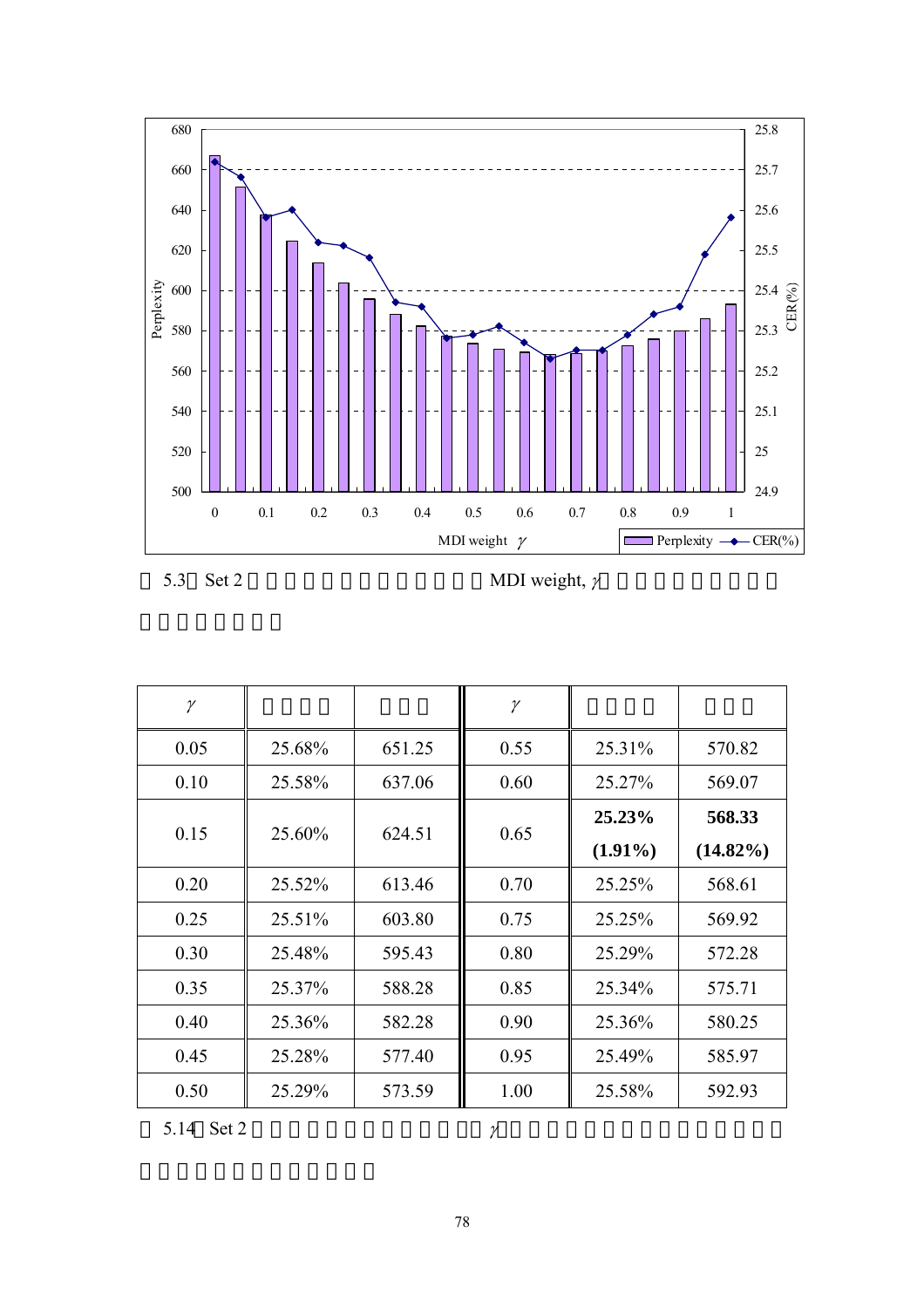$5.3$  0  $0.65$   $25.23\%$   $1.91\%$ 568.33 14.82%

5.4.7

$$
(5.6)\qquad(5.7)
$$

 $P_B(w_i | w_{i-2}, w_{i-1})$  (5.1)  $(w_i | w_{i-2}, w_{i-1}) = \frac{\alpha C_B(w_{i-2}, w_{i-1}, w_i) + \beta C_A(w_{i-2}, w_{i-1}, w_i)}{\alpha C_B(w_{i-1}, w_{i-1}, w_i)}$  $(w_{i-2}, w_{i-1})$  +  $\beta C_A(w_{i-2}, w_{i-1})$  $\left( \sum_{i=1}^{n} w_{i-1} \right) = \frac{\alpha C_B(w_{i-2}, w_{i-1}, w_i) + \beta C_A(w_{i-2}, w_{i-1})}{\alpha C_B(w_{i-2}, w_{i-1}) + \beta C_A(w_{i-2}, w_{i-1})}$  $\hat{P}_B(w_i | w_{i-2}, w_{i-1}) = \frac{\alpha C_B(w_{i-2}, w_{i-1}, w_i) + \beta C_A(w_{i-2}, w_{i-1}, w_{i-1})}{\alpha C_A(w_{i-1}, w_{i-1})}$  $_{-2}$ ,  $W_{i-1}$   $J$   $\top$   $\mu$   $\cup$   $_{A}$   $\setminus$   $W_{i-2}$  ,  $W_{i-1}$  $(w_{i-2}, w_{i-1}) = \frac{\alpha C_B(w_{i-2}, w_{i-1}, w_i) + \beta C_A(w_{i-2}, w_{i-1})}{\alpha C_B(w_{i-2}, w_{i-1}) + \beta C_A(w_{i-2}, w_{i-1})}$  $=\frac{\alpha C_{B}(w_{i-2}, w_{i-1}, w_{i})+}{\alpha}$  $B(V_{i-2}, W_{i-1})$   $\vdash$   $P \cup_A (W_{i-2}, W_i)$  $B_B(w_i | w_{i-2}, w_{i-1}) = \frac{\alpha C_B(w_{i-2}, w_{i-1}, w_i) + \beta C_A(w_{i-2}, w_{i-1}, w_i)}{\alpha C_B(w_{i-2}, w_{i-1}) + \beta C_A(w_{i-2}, w_{i-1})}$  $\hat{P}_R(w_i | w_{i-2}, w_{i-1}) = \frac{\alpha C_B(w_{i-2}, w_{i-1}, w_i) + \beta C_A(w_{i-2}, w_{i-1}, w_{i-1})}{\alpha C_A(w_{i-2}, w_{i-1}, w_{i-1})}$  $\alpha C_{B}(w_{i-2}, w_{i-1}) + \beta 0$  $\frac{\alpha C_B(w_{i-2}, w_{i-1}, w_i) + \beta C_A(w_{i-2}, w_{i-1}, w_i)}{\alpha (5.10)}$ 

 $(5.10)$ 

$$
\hat{P}_{_B} \qquad \qquad P_{_{TMM}}\bigl( w_{_i} \mid h_{_i} \bigr)
$$

 $5.15$ 

| $13.27\%$ (12.81%) | 337.31 (55.17%) |
|--------------------|-----------------|
| $13.03\%$ (14.39%) | 349.12 (53.60%) |

 $5.15$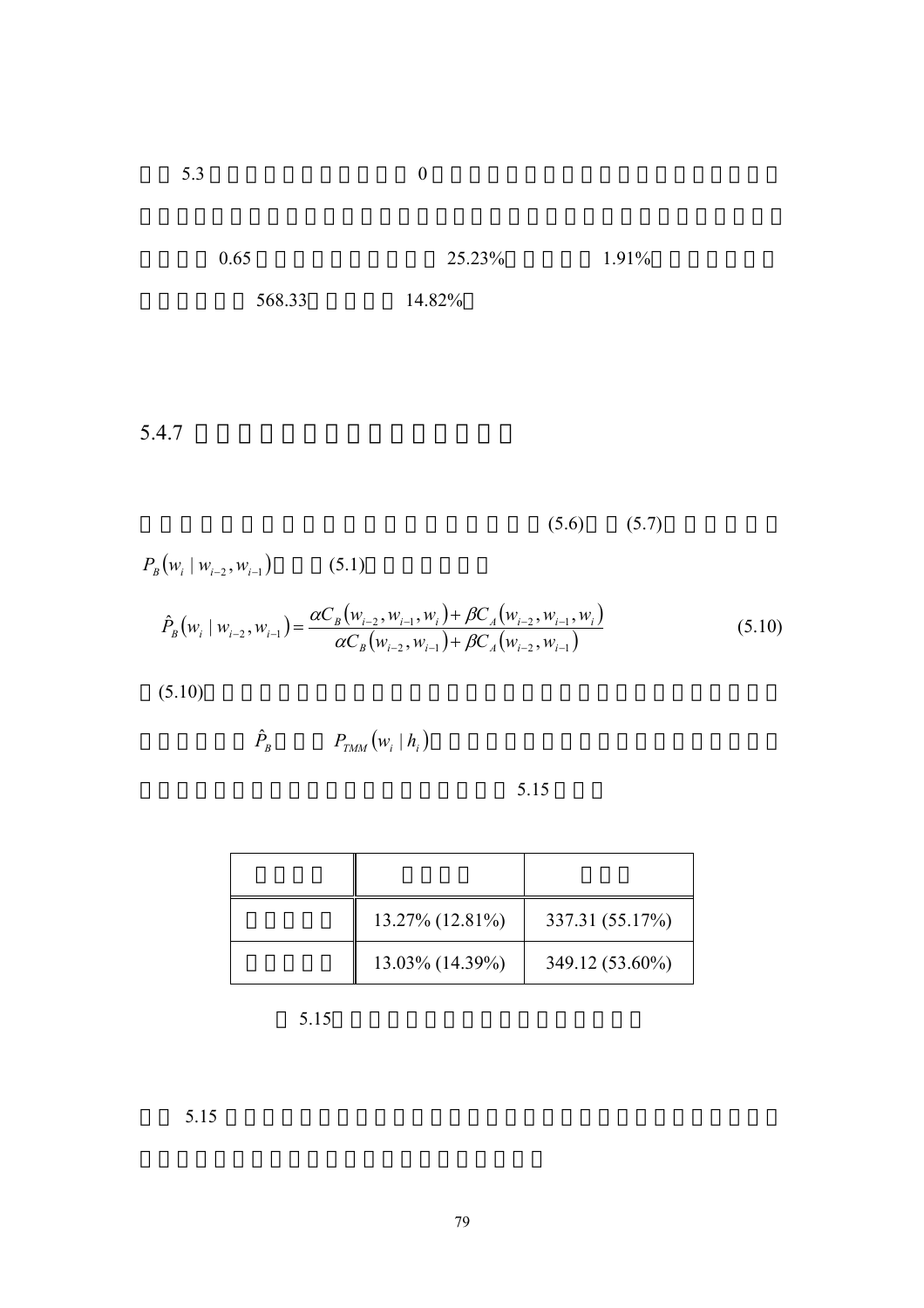$$
(5.6)
$$

$$
(5.7) \tPB(wi | wi-2, wi-1) \t(5.2)
$$

$$
\hat{P}_B(w_i \mid w_{i-2}, w_{i-1}) = (1 - \lambda) P_A(w_i \mid w_{i-2}, w_{i-1}) + \lambda P_B(w_i \mid w_{i-2}, w_{i-1})
$$
\n(5.11)

| $13.37\%$ (12.16%) | 338.96 (54.95%) |
|--------------------|-----------------|
| $13.08\%$ (14.06%) | 346.36 (53.97%) |

 $5.16$ 

 $5.5$ 

本論文採用 IIS 演算法來求最大熵值法的解,在 IIS 演算法中,對於每個特徵

 $f_i(\hat{h}, \hat{w})$  $\sum_{h,w} \widetilde{P}(h) P_{\Lambda}(w|h) f_i(h,w) \exp(\delta_i f^*(h,w)) = \sum_{h,w} \widetilde{P}(h,w) f_i(h,w)$ *i h w*  $P(h)P_{\Lambda}(w \mid h)f_{i}(h, w)exp(\delta_{i} f^{*}(h, w)) = \sum_{i} P(h, w)f_{i}(h, w)$  $, w \qquad h,$  $\widetilde{P}(h)P_{\lambda}(w|h)f_{i}(h,w) \exp(\delta_{i} f^{*}(h,w)) = \sum \widetilde{P}(h,w)f_{i}(h,w)$  (5.12)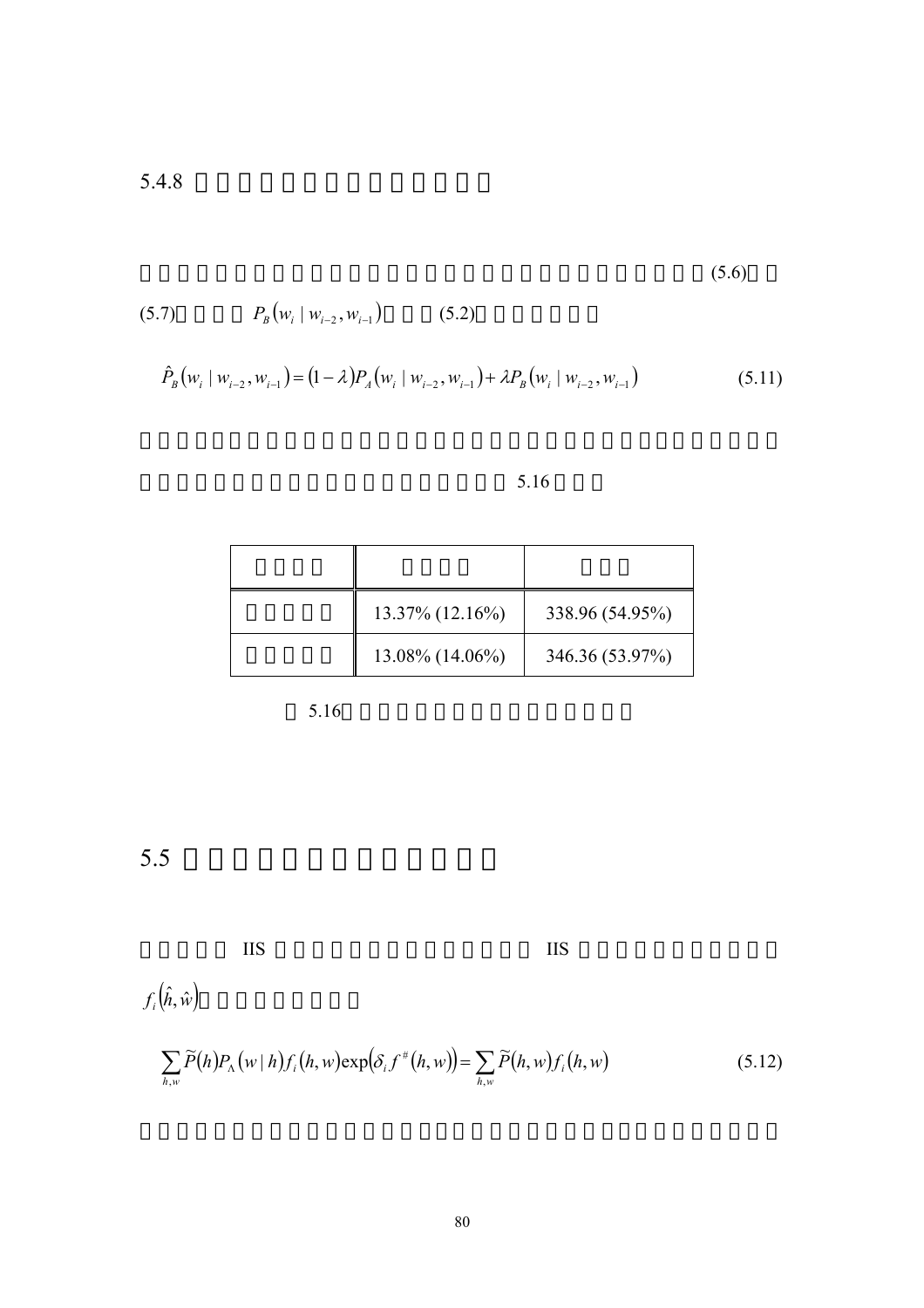$$
O(|V|^{l+1}) \quad l \qquad h
$$
  

$$
w \qquad \hat{w}
$$
  

$$
\sum_{h,w} \widetilde{P}(h) P_{\Lambda}(w|h) f_i(h,w) \exp(\delta_i f^*(h,w))
$$
 (5.13)

$$
= \sum_{h} \widetilde{P}(h) P_{\Lambda}(\hat{w} | h) f_{i}(h, \hat{w}) \exp(\delta_{i} f^{*}(h, \hat{w}))
$$
\n(5.13)

$$
\widetilde{P}(h) \qquad h \qquad \qquad h
$$

$$
\widetilde{P}(h) = 0 \tag{5.13}
$$

$$
\sum_{h,w} \widetilde{P}(h) P_{\Lambda}(\hat{w} | h) f_i(h, \hat{w}) \exp(\delta_i f^*(h, \hat{w}))
$$
  
= 
$$
\sum_{h \in \Lambda} \widetilde{P}(h) P_{\Lambda}(\hat{w} | h) f_i(h, \hat{w}) \exp(\delta_i f^*(h, \hat{w}))
$$
  
(5.14)

歷史詞序列的長度為 2,以 Set 2 的訓練語料為例,這樣的歷史詞序列總共有

5,173,627 IIS

 $\operatorname{Set}$  2

Set 3 Set 3

Set 2 Set 3 Katz

 $5.17$ 

| <b>Baseline</b> | 36.72% | 1208.50 |
|-----------------|--------|---------|

5.17 Set 3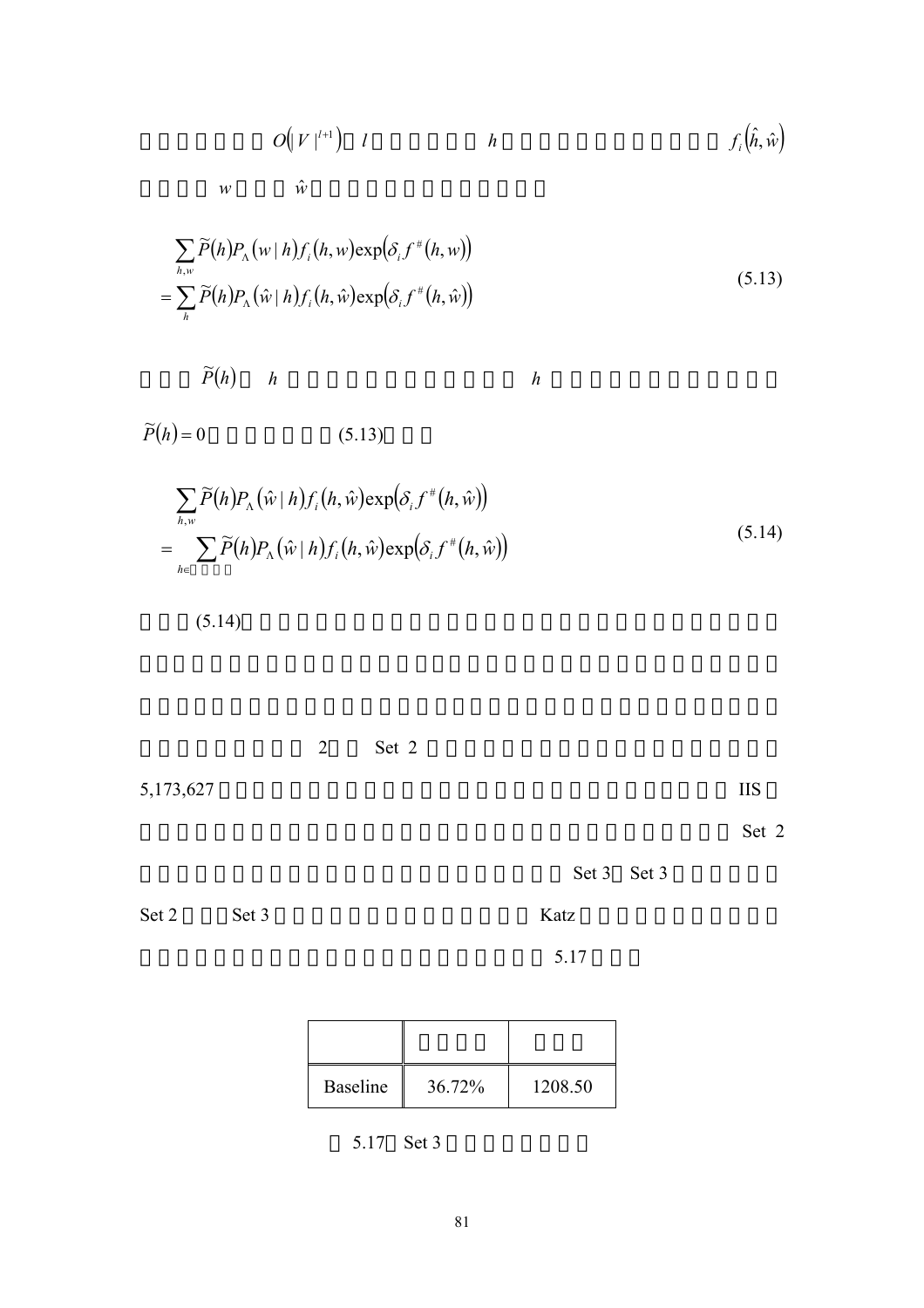| Set 3 $2$ |               | 55 |
|-----------|---------------|----|
|           | $\mathcal{R}$ |    |
| 5.18      |               |    |

| 21,931 |
|--------|
| 65,245 |
| 30,440 |







 $5.19$   $5.5$ 

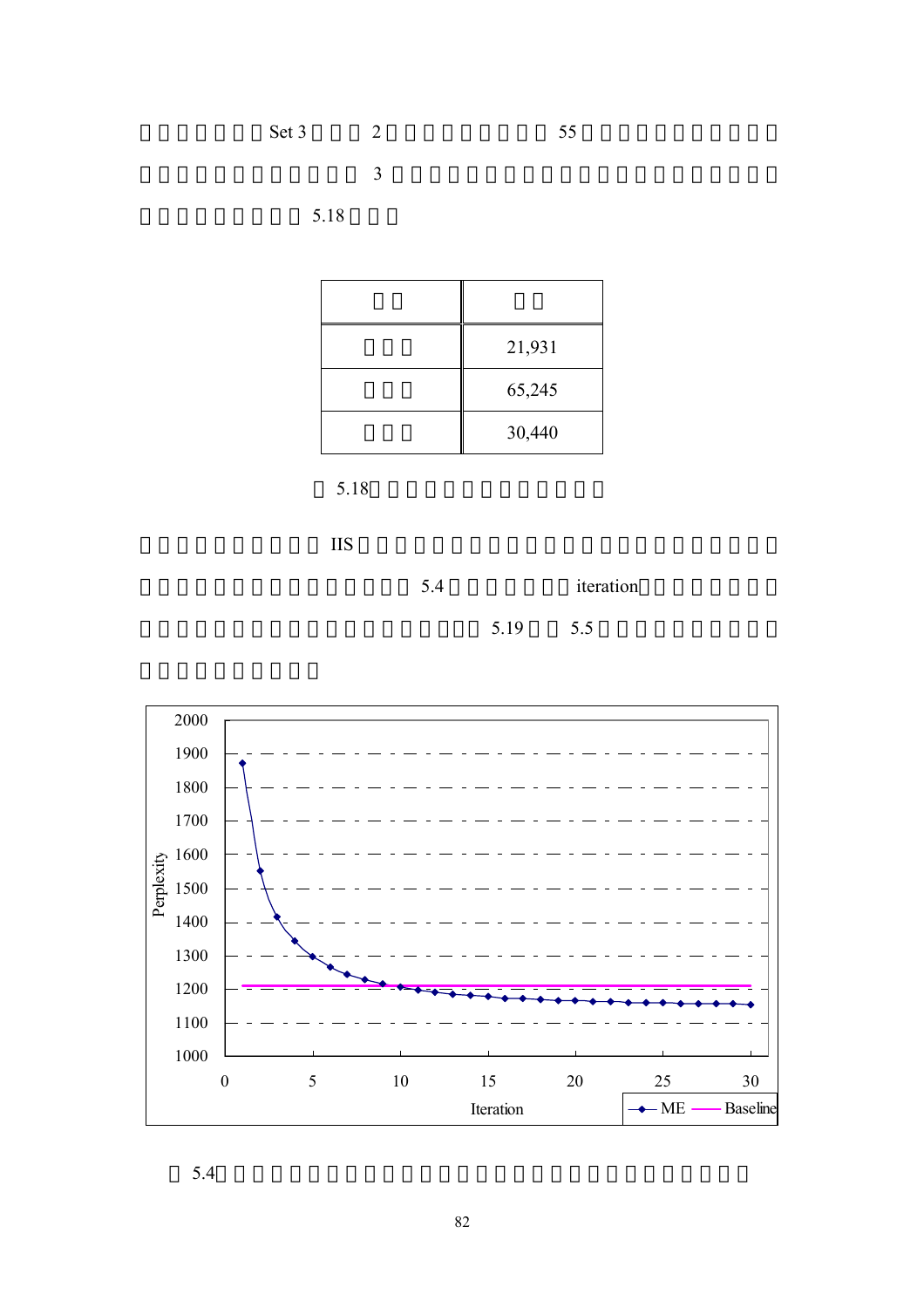maximum likelihood

| 1              | 38.60 | 1871.70 | 16 | 36.57 | 1172.82 |
|----------------|-------|---------|----|-------|---------|
| $\overline{2}$ | 38.02 | 1550.10 | 17 | 36.53 | 1170.02 |
| 3              | 37.55 | 1415.57 | 18 | 36.55 | 1167.61 |
| $\overline{4}$ | 37.39 | 1342.40 | 19 | 36.5  | 1165.51 |
| 5              | 37.10 | 1296.82 | 20 | 36.48 | 1163.70 |
| 6              | 37.01 | 1266.00 | 21 | 36.49 | 1162.10 |
| 7              | 36.90 | 1243.90 | 22 | 36.49 | 1160.70 |
| 8              | 36.83 | 1227.38 | 23 | 36.45 | 1159.49 |
| 9              | 36.79 | 1214.66 | 24 | 36.45 | 1158.43 |
| 10             | 36.70 | 1204.63 | 25 | 36.43 | 1157.49 |
| 11             | 36.69 | 1196.56 | 26 | 36.41 | 1156.65 |
| 12             | 36.63 | 1189.96 | 27 | 36.42 | 1155.91 |
| 13             | 36.58 | 1184.51 | 28 | 36.38 | 1155.26 |
| 14             | 36.52 | 1179.95 | 29 | 36.32 | 1154.68 |
| 15             | 36.52 | 1176.09 | 30 | 36.29 | 1154.19 |

| 5.19 |
|------|
|------|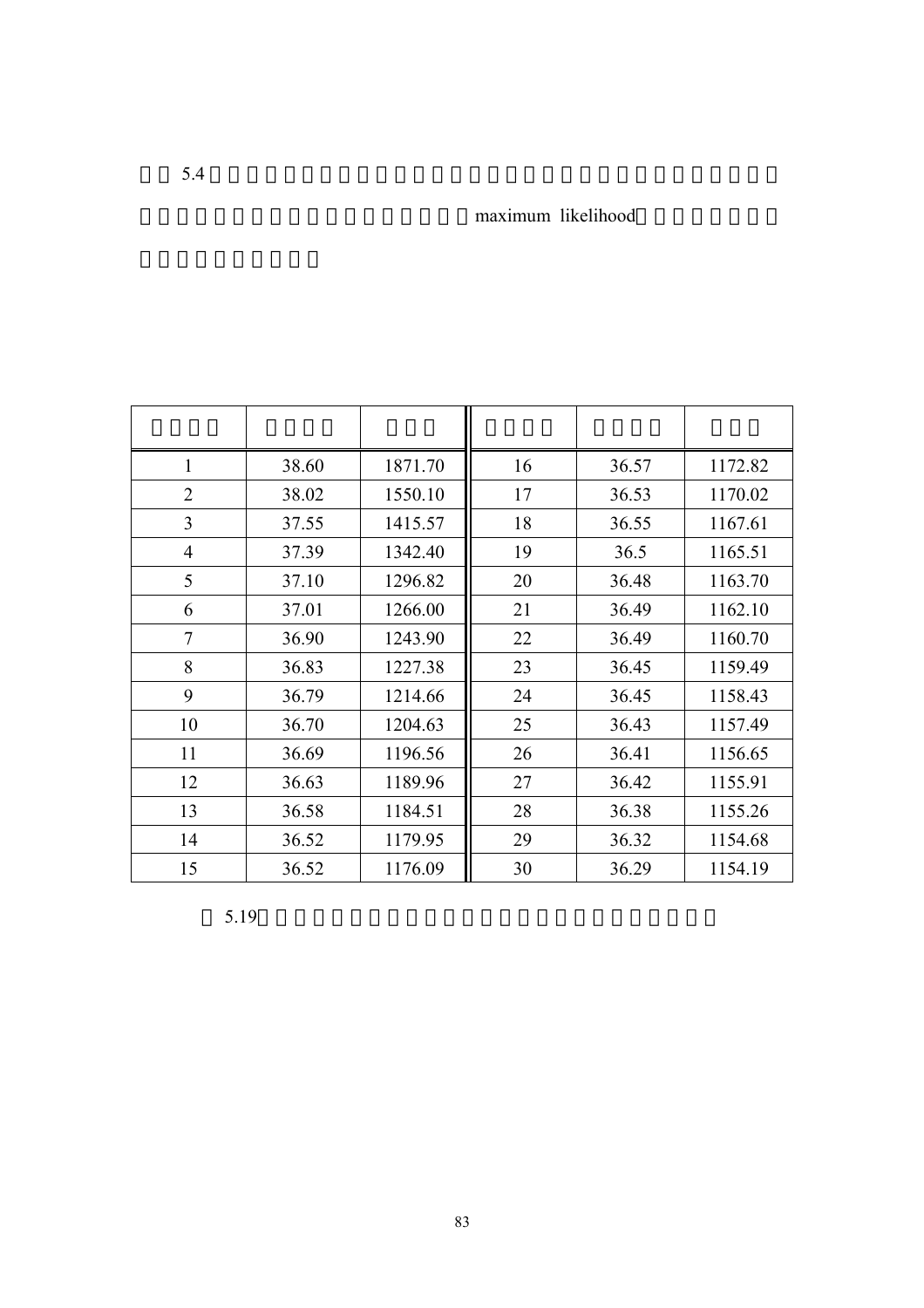

 $5.5$ 

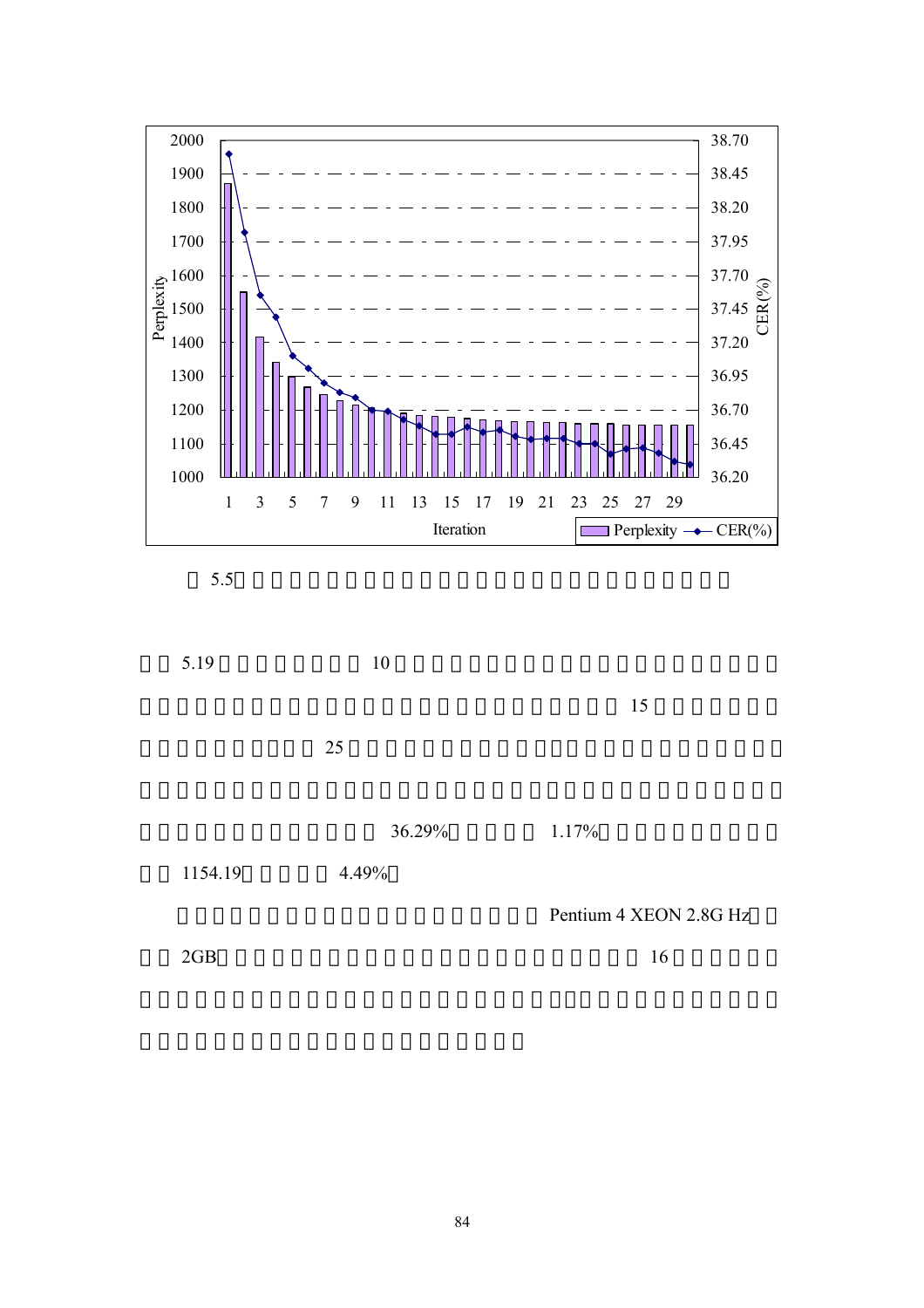

mismatch

個主題,各由一主題一連語言模型所表示,另外每一個文件對這 *K* 個主題都有

*w* 視為只擁有一個詞的查詢,而其歷史詞序列 *h* 視為一個文件,便可以計算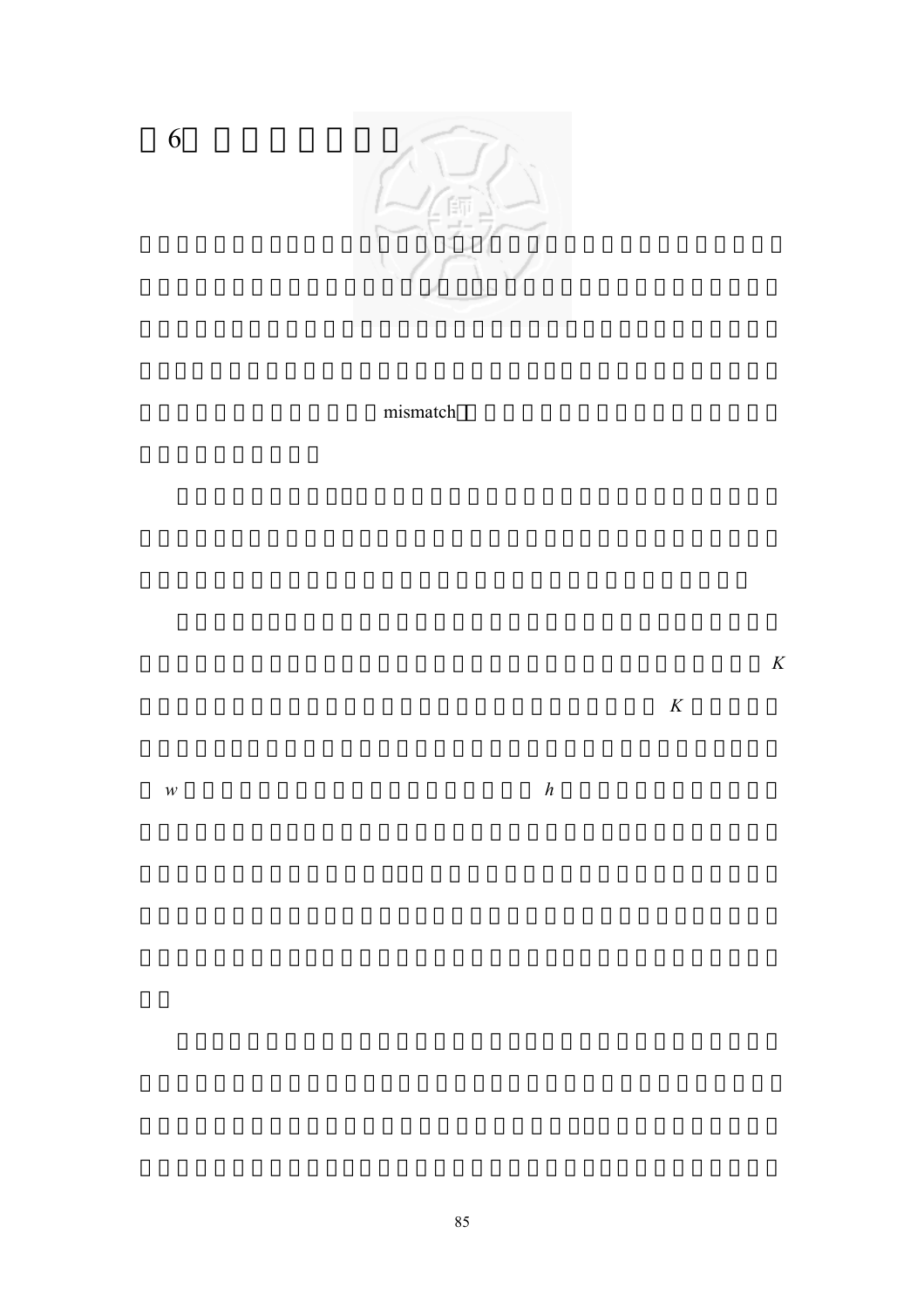$II$ S  $II$ 

 $N$ 

 $Set 2$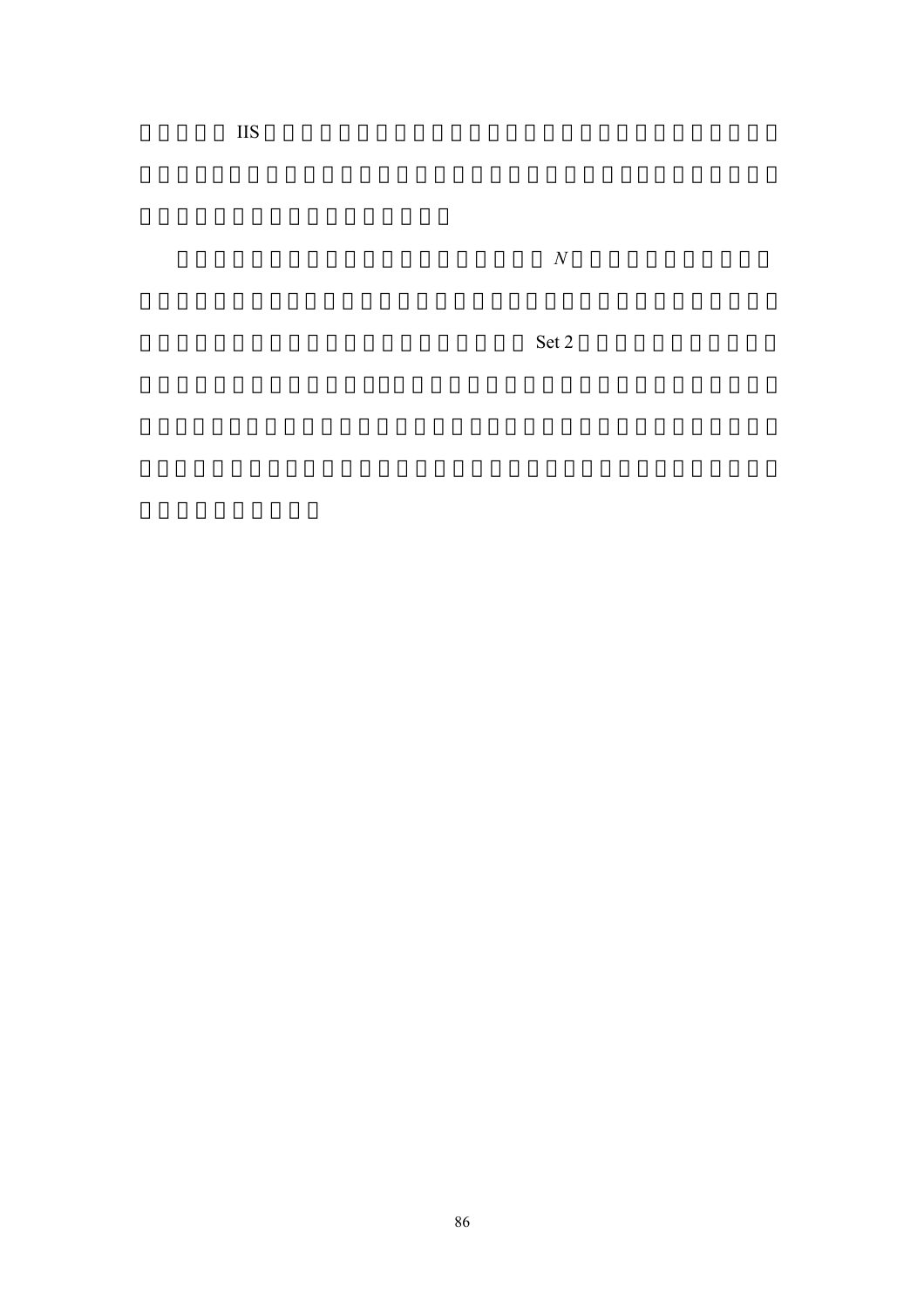A Jensen  
\n
$$
\int [a,b] \qquad \text{convex function}
$$
\n
$$
\int \left(\sum_{k=1}^{n} \lambda_k x_k\right) \le \sum_{k=1}^{n} \lambda_k f(x_k)
$$
\n
$$
0 \le \lambda_k \le 1 \quad \lambda_1 + \lambda_2 + \dots + \lambda_n = 1 \qquad x_k \in [a,b]
$$
\n
$$
\lambda_k = \frac{1}{n} \quad f( ) = \exp( ) \quad x_k = \log y_k \quad y_k > 0
$$
\n
$$
\int \left(\frac{1}{n} \sum_{k=1}^{n} x_k\right) \le \frac{1}{n} \sum_{k=1}^{n} f(x_k)
$$
\n
$$
\Rightarrow \exp \left(\frac{1}{n} \sum_{k=1}^{n} \log y_k\right) \le \frac{1}{n} \sum_{k=1}^{n} \exp(\log y_k)
$$
\n
$$
\Rightarrow \left(\exp \left(\log \left(\frac{n}{k+1}y_k\right)\right)\right)^{\frac{1}{n}} \le \frac{1}{n} \sum_{k=1}^{n} y_k
$$
\n
$$
\Rightarrow \left(\frac{n}{k+1} y_k\right)^{\frac{1}{n}} \le \frac{1}{n} \sum_{k=1}^{n} y_k
$$
\n(A.2)

 $(A.2)$ 

$$
0 \le \lambda_k \le 1 \qquad \lambda_1 + \lambda_2 + \dots + \lambda_n = 1 \qquad \qquad \lambda_k \qquad \qquad \text{p.d.f}
$$

$$
P(z_k) = \lambda_k \qquad Q(z_k) = x_k \qquad f\left(\right) = \exp\left(\right)
$$

$$
\exp\left(\sum_{k=1}^{n} P(z_k)Q(z_k)\right) \le \sum_{k=1}^{n} P(z_k) \exp(Q(z_k))\tag{A.3}
$$

$$
(A.3) \qquad (3.40)
$$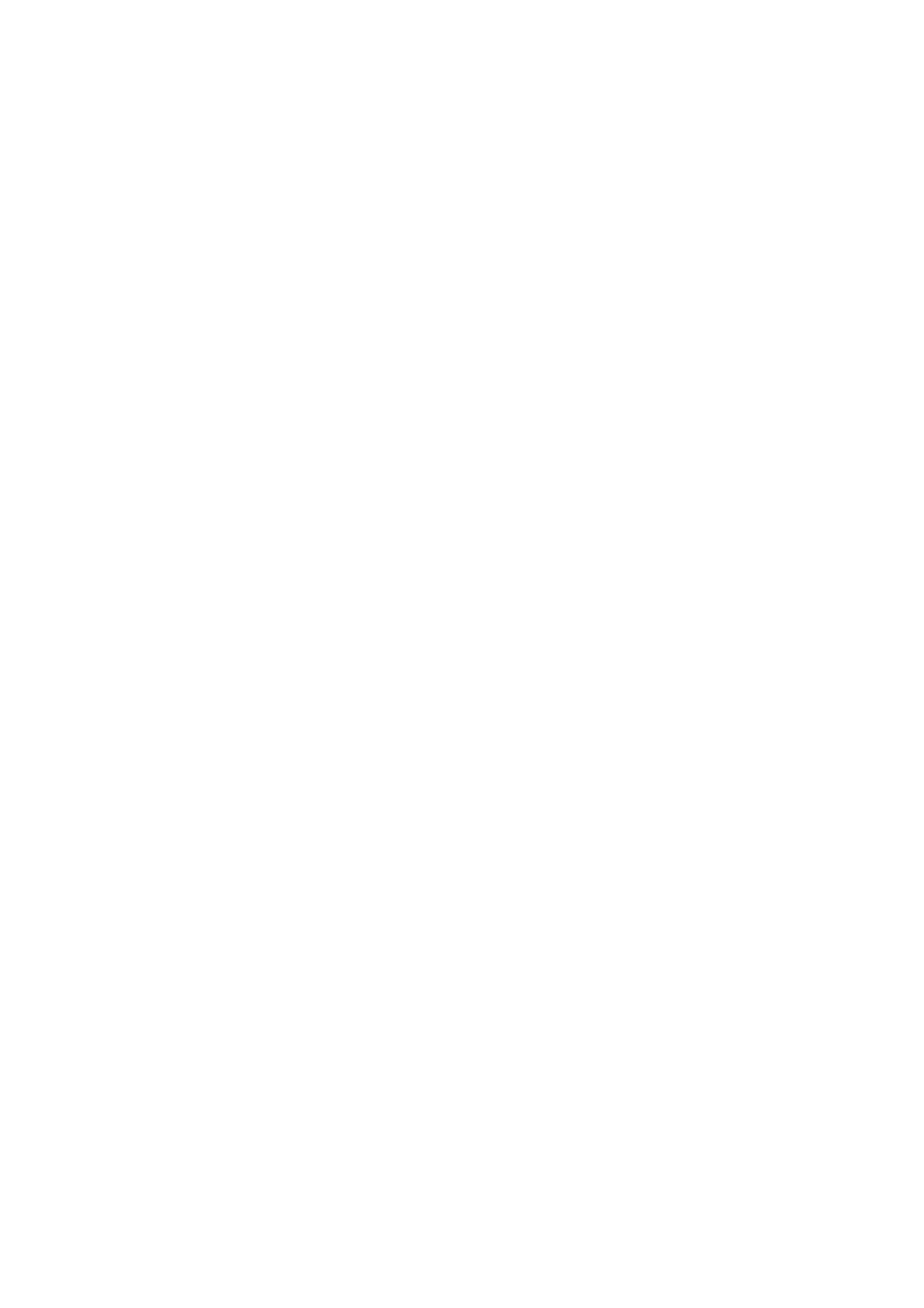$$
f_{i} \qquad \delta_{i}
$$
  

$$
\sum_{h,w} \widetilde{P}(h) P_{\Lambda}(w|h) f_{i}(h,w) \exp(\delta_{i} f^{*}(h,w)) = \sum_{h,w} \widetilde{P}(h,w) f_{i}(h,w) \qquad (B.1)
$$

$$
(B.1) \t\t\t (h,w)
$$

$$
\sum_{h,w}\widetilde{P}(h)P_{\Lambda}(w|h)f_i(h,w)\cdot \aleph_i^{f^*(h,w)} = \sum_{h,w}\widetilde{P}(h,w)f_i(h,w)
$$
\n(B.2)

$$
S_{i} = \exp(\delta_{i}) \qquad S_{i} \qquad (B.2) \qquad f^{*}(h, w) \qquad (h, w)
$$
  
\n
$$
0 \qquad f^{*}(h, w) = 0 \qquad f_{i}(h, w) \qquad 0
$$
  
\n
$$
(h, w) \qquad f_{i} \qquad (B.2) \qquad (B.2)
$$
  
\n
$$
(h, w) \qquad f^{*}(h, w) \qquad 0 \qquad f_{i}(h, w) = 1 \qquad (h, w)
$$
  
\n
$$
f^{*}(h, w) \qquad f^{*}(h, w) \qquad (B.2)
$$

 $f^*(h, w) = 1$  *a*<sub>1</sub> ·  $\aleph_i^1$ 

$$
\sum_{h,w \mid f^*(h,w)=1} \widetilde{P}(h) P_{\Lambda}(h,w) f_i(h,w) = \alpha_1
$$
\n(B.3)

$$
f^{\#}(h, w) = 2 \qquad f^{\#}(h, w) = 3 \dots \qquad \qquad \aleph_i^2 \qquad \qquad \alpha_2
$$

$$
\aleph_i^3 \qquad \qquad \alpha_3 \ldots \qquad \qquad f^*(h,w) \qquad \qquad \# \qquad \qquad (B.2)
$$

$$
\alpha_1 \aleph_i^1 + \alpha_2 \aleph_i^2 + \dots + \alpha_\# \aleph_i^* = \sum_{h,w} \widetilde{P}(h, w) f_i(h, w)
$$
\n(B.4)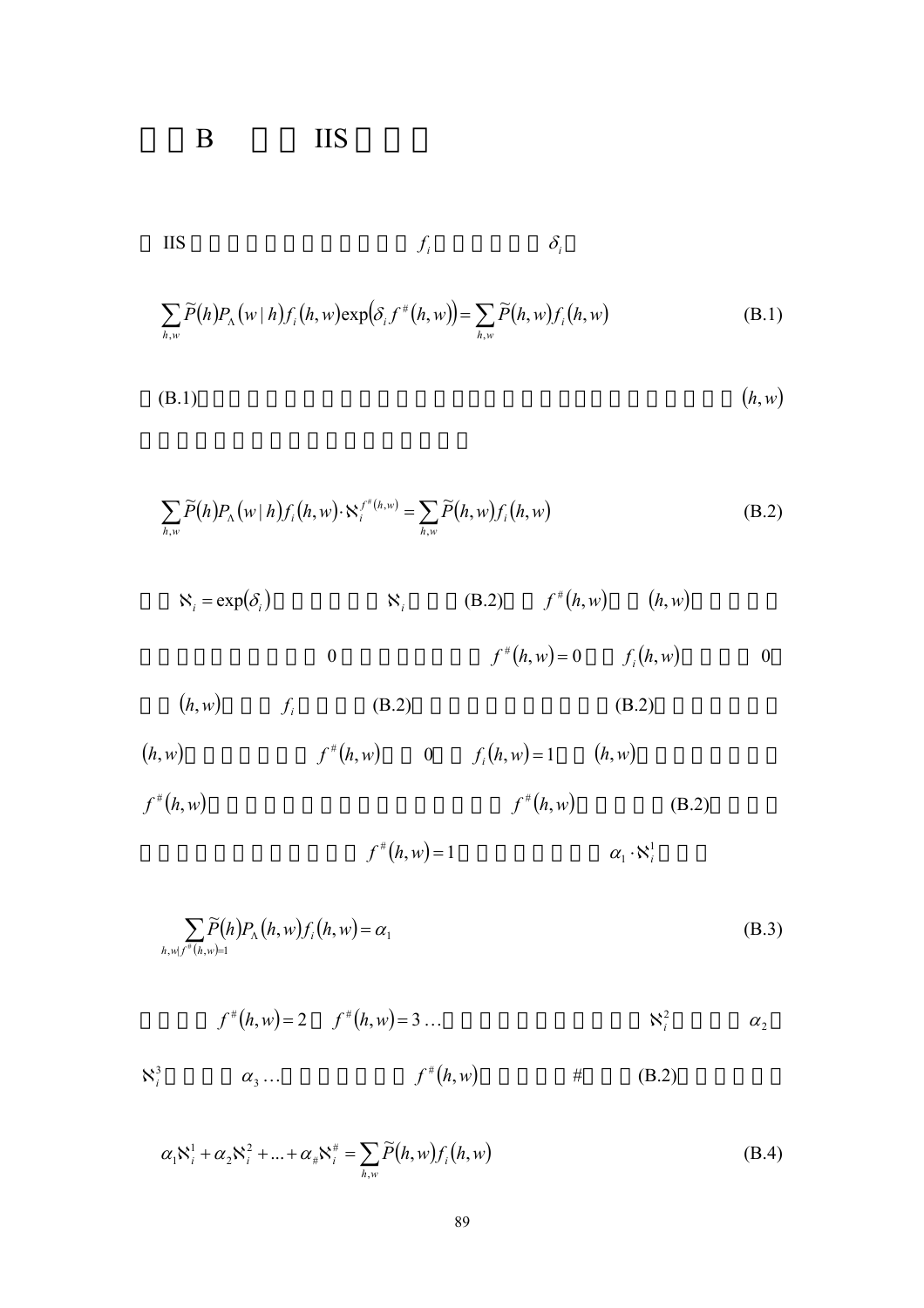| <b>IIS</b> | (B.1) (B.4) (B.4) $\aleph_i$ # |  |  |
|------------|--------------------------------|--|--|
|            |                                |  |  |

 $\aleph_i$   $\delta_i$ 

$$
\delta_i = \log(\aleph_i) \tag{B.5}
$$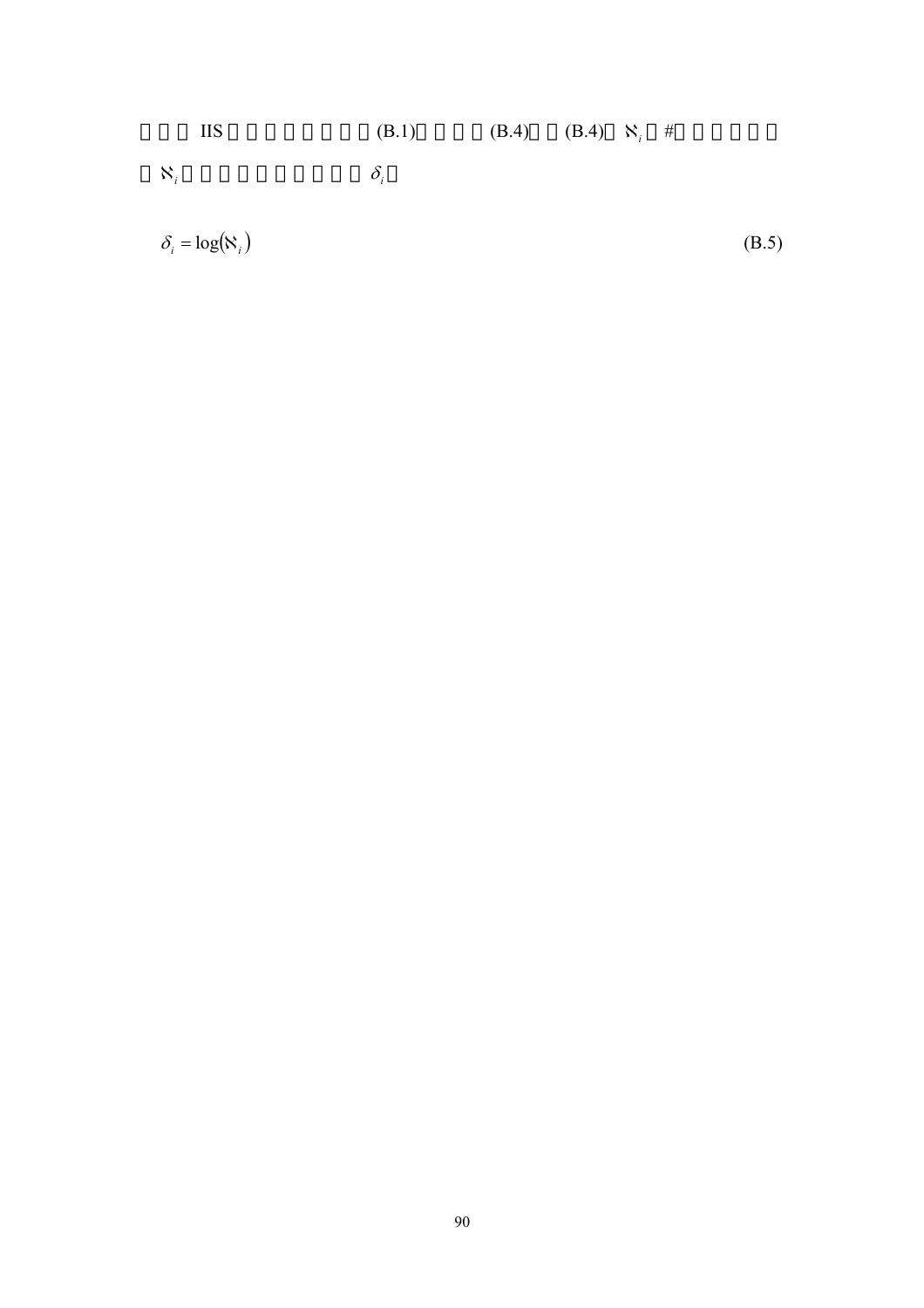- [Aubert 2002] X. L. Aubert. "An Overview of Decoding Techniques for Large Vocabulary Continuous Speech Recognition," *Computer Speech and Language*, January 2002.
- [Bacchiani et al. 2003] M. Bacchiani and B. Roark. Unsupervised Language Model Adaptation. *In Proceedings of the International Conference on Acoustics*, *Speech*, *and Signal Processing*, 2003.
- [Baeza-Yates et al. 1999] R. Baeza-Yates and B. Ribeiro-Neto. Modern Information Retrieval. Addison Wesley Longman, 1999.
- [Ball et al. 1967] G. H. Ball, and D. J. Hall. A Clustering Technique for Summarizing Multivariate Data. *Behavioral Science*, Volume 12, pages 153-155, 1967.
- [Bellegarda 2000] J. R. Bellegarda. Exploiting latent semantic information in statistical language modeling. *Proceedings of the IEEE*, Volume 88, pages 1279-1296, August 2000.
- [Bellegarda 2004] J. R. Bellegarda. Statistical language model adaptation: review and perspectives. *Speech Communication*, 42, 2004.
- [Bellegarda 2005] J. R. Dellegarda. Latent Semantic Mapping: Dimensionality Reduction via Globally Optimal Continuous Parameter Modeling. to appear in *IEEE Signal Processing Magazine*, September 2005.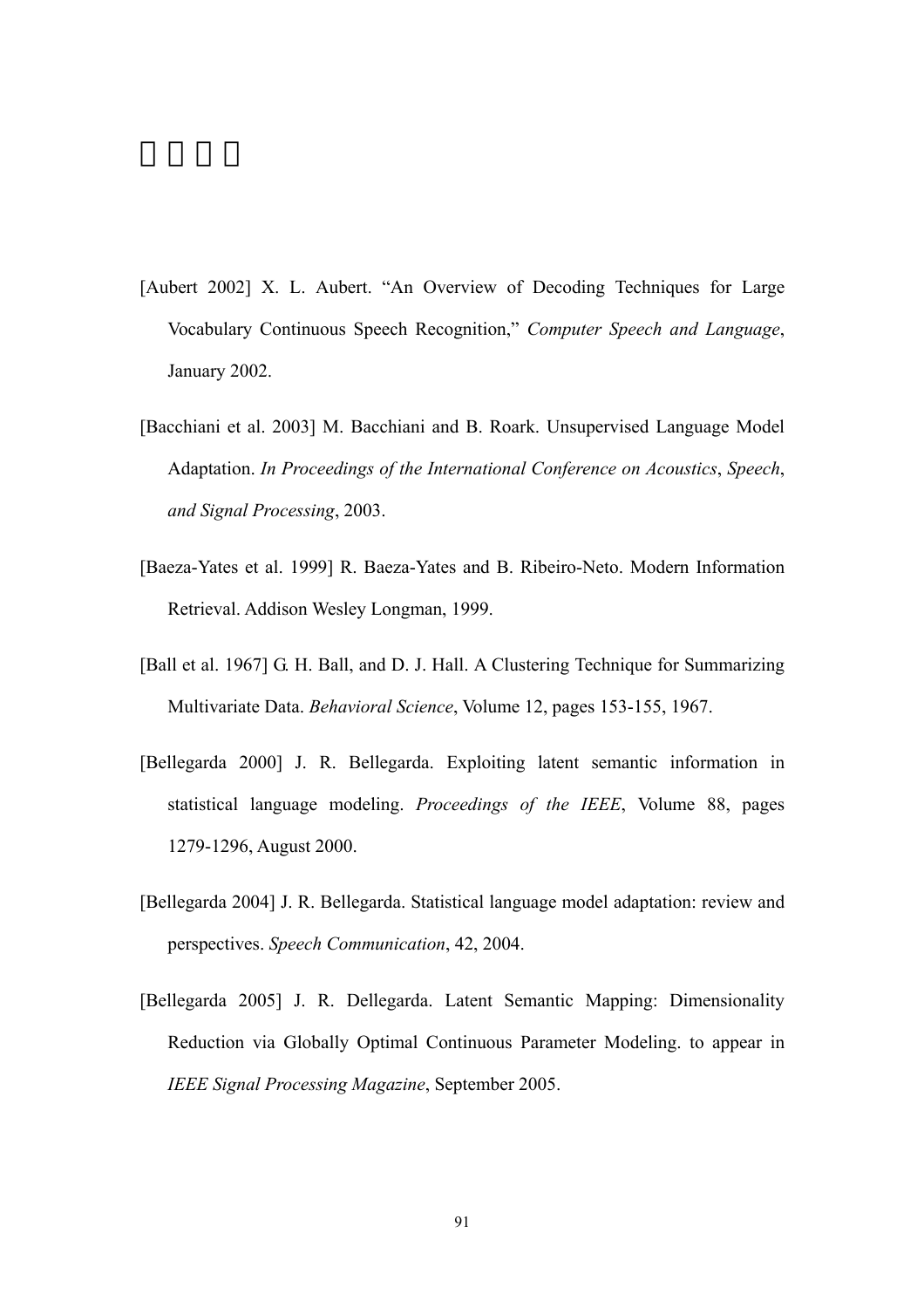- [Berger et al. 1996] A. Berger, S. Della Pietra, and V. Della Pietra. A Maximum Entropy Approach to Natural Language Processing. *Computational Linguistics*, 22 (1), pages 39-71, 1996.
- [Berger 1997] A. Berger. The Improved Iterative Scaling Algorithm: A gentle Introduction. December, 1997.
- [Chang et al. 2003] P-C Chang and L-S Lee. Improved Language Model Adaptation Using Existing and Derived External Resources. *In Proceedings of ASRU*, pages 531-536, December, 2003.
- [Chen 2005] B. Chen. Exploring the Use of Latent Topical Information for Statistical Chinese Spoken Document Retrieval. Accepted for publication *In Pattern Recognition Letters*, 2005, (SCI Expanded, EI).
- [Chen et al. 2002] B. Chen, H-M Wang, and L-S Lee. Discriminating Capabilities of Syllable-Based Features and Approaches of Utilizing Then for Voice Retrieval of Speech Information in Mandarin Chinese. *IEEE Trans. On Speech and Audio Processing*, Volume 10 (5), pages 303-314, July 2002.
- [Chen et al. 2004a] B. Chen, J-W Kuo, and W-H Tsai. Lightly Supervised and Data-Driven Approaches to Mandarin Broadcast News Transcription. *In Proceedings of ICASSP*, Volume 1, pages 777-780, May 2004.
- [Chen et al. 2004b] B. Chen, J-W Kuo, Y-M Huang, and H-M Wang. Statistical Chinese Spoken Document Retrieval Using Latent Topical Information. *In Proceedings of ICSLP* Volume 11, pages 1621-1625, October 2004.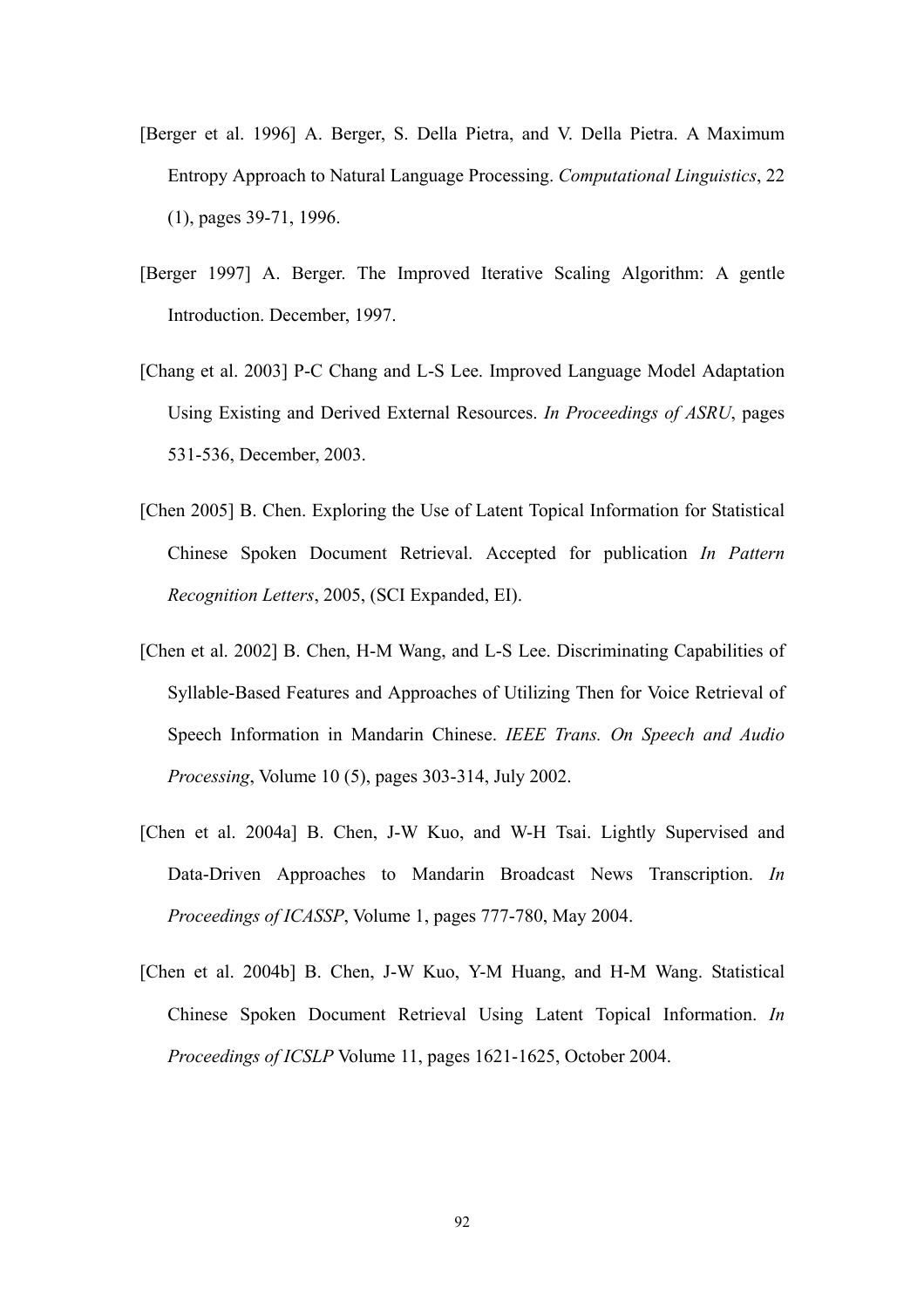- [Chen et al. 2004c] B. Chen, W-H Tsai, and J-W Kuo. Statistical Language Model Adaptation for Mandarin Broadcast News Transcription. *In Proceedings of ISCSLP04*, pages 313-316.
- [Chen et al. 2005] B. Chen, Jen-Wei Kuo, Wen-Huang Tsai. "Lightly Supervised and Data-Driven Approaches to Mandarin Broadcast News Transcription," *International Journal of Computational Linguistics and Chinese Language Processing*, Vol. 10, No. 1, pp.1-18, March 2005.
- [Chen et al. 1999] S. F. Chen, J. Goodman. An Empirical Study of Smoothing Techniques for Language Modeling. *Computer Speech and Language*, 13, 1999.
- [Chen et al. 2003] L. Chen, J-L Gauvain, L. Lamel, and G. Adda. Unsupervised Language Model Adaptation for Broadcast News. *In Proceedings of ICASSP*, Volume 1, pages 220-223, April 2003.
- [Chou et al. 2003] W. Chou (editor), B. H. Juang (editor). *Pattern Recognition in Speech and Language Processing*, CRC Press, 2003.
- [Chueh et al. 2004] C-H Chueh, J-T Chien, and H-M Wang. A Maximum Entropy Approach for Integrating Semantic Information in Statistical Language Models. *In Proceedings of ISCSLP04*, pages 309-312.
- [CNA news] Central News Agency news. http://www.cna.com.tw.
- [Darroch et al. 1972] J. N. Darroch, D. Ratcliff. Generalized iterative scaling for log-linear models. *The Annals of Mathematical Statistics*, Volume 43, pages 1470-1480, 1972.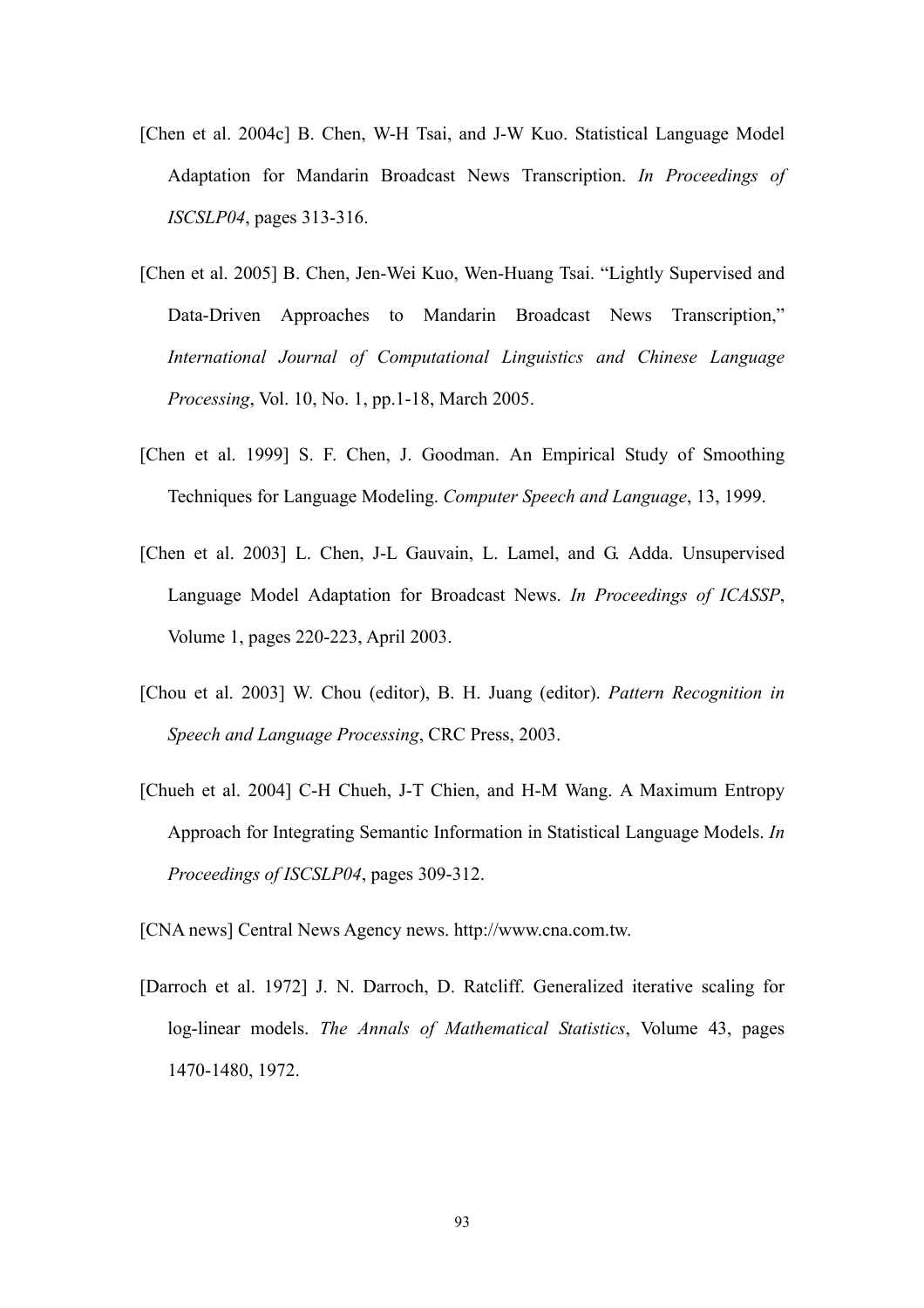- [Della Pietra et al. 1992] S. Della Pietra, V. Della Pietra, R. Mercer, and S. Roukos. Adaptive Language Model Estimation Using Minimun Discrimination Estimation. *In Proceedings of the International Conference on Acoustics*, *Speech*, *and Signal Processing*, pages 633-636, April 1992.
- [Dempster et al. 1977] A. P. Dempster, N. M. Laird, and D. B. Rubin. Maximum likelihood from incomplete data via the EM algorithm. *Journal of the Royal Statistical Society*, Series B, Volume 39, no. 1, pages 1-38, 1977.
- [Duda et al. 1973] R. O. Duda, and P. E. Hart. *Pattern Classification and Scene Analysis*. John Wiley Sons.
- [Federico 1999] M. Federico. Efficient Language Model Adaptation Through MDI Estimation. *In Proceedings of EUROSPEECH*, Volume 4, pages 1583-1586, September 1999.
- [Gildea et al. 1999] D. Gildea, and T. Hofmann. Topic-Based Language Models Using EM. *In Proceedings of EUROSPEECH*, Volume 5, pages 2167-2170, September 1999.
- [Good 1963] I. J. Good. Maximum Entropy for Hypothesis Formulation, Especially for Multidimensional Contingency Tables. *The Annals of Mathematical Statistics*, Volume 34, No. 3, pages 911-934, September, 1963.
- [Goodman 2001] J. Goodman. A Bit of Progress in Language Modeling Extended Version. Microsoft Research, Machine Learning and Applied Statistics Group, Technique Report, 2001.
- [Jaynes 1957] E. T. Jaynes. Information Theory and Statistical Mechanics. *Physics Reviews*, Volume 106, no. 4, pages 620-630, 1957.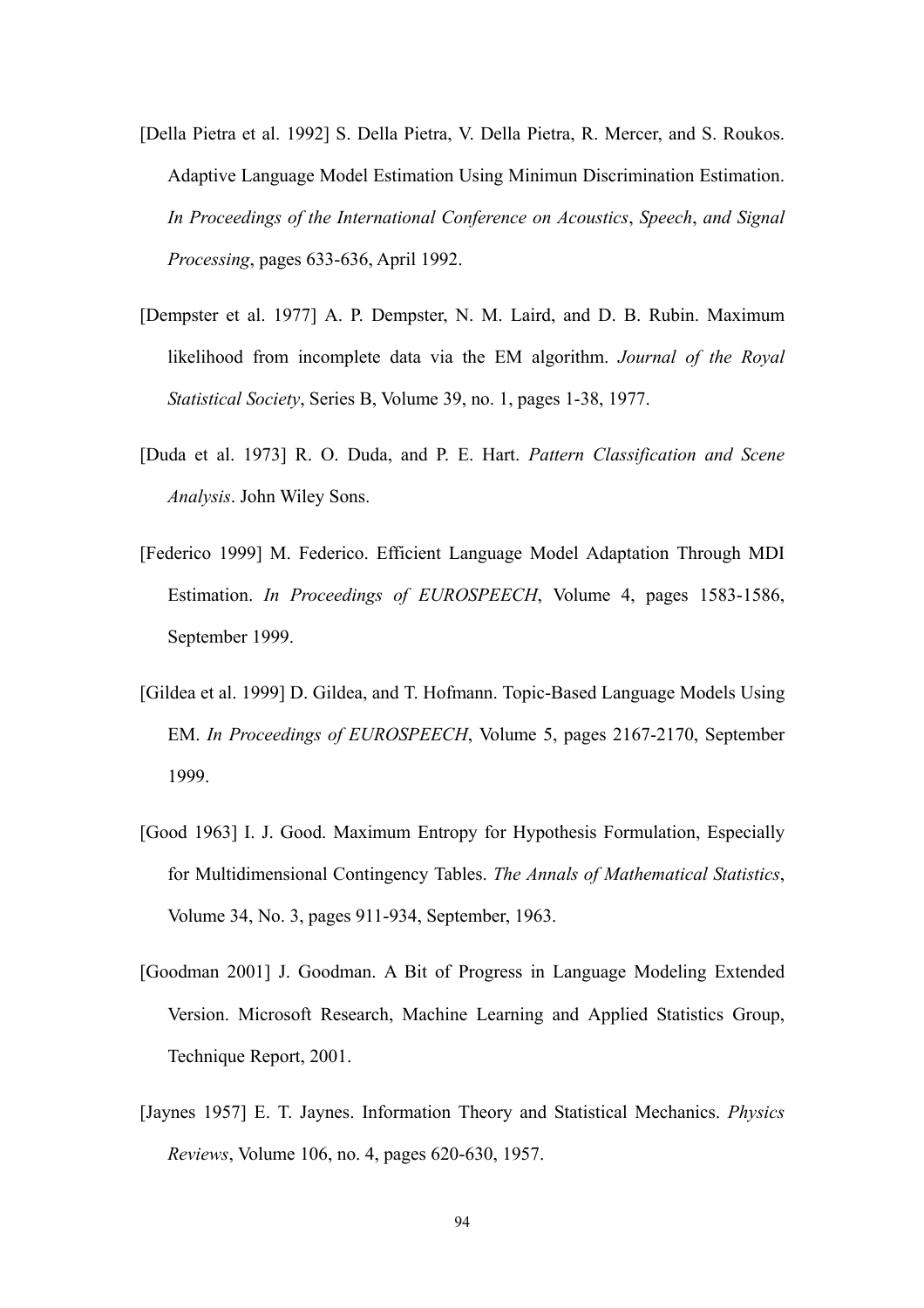- [Jelinek 1977] F. Jelinek, R. L. Mercer, L. R. Bahl, and J. K. Baker. Perplexity—a measure of difficulty of speech recognition tasks.  $94<sup>th</sup>$  Meeting of the Acoustic *Society of America*, December 1977, Miami Beach, FL.
- [Jelinek 1991] F. Jelinek. Up from Trigrams! The Struggle for Improved Language Models. *In Proceedings of EUROSPEECH*, page 1037-1040, 1991.
- [Katz 1987] S. M. Katz. Estimation of Probabilities from Sparse Data for the Language Model Component of A Speech Recognizer. *IEEE Trans. On Acoustics, Speech and Signal Processing*, Volume 35 (3), pages 400-401, March 1987.
- [Kim et al. 2004] W. Kim, and S. Khudanpur. Cross-Lingual Latent Semantic Analysis for Language Modeling. *In Proceedings of ICASSP*, Volume 1, pages 257-260, May 2004.
- [Kneser et al. 1997] R. Kneser, J. Peters, and D. Klakow. Language model adaptation using dynamic marginals. *In Proceedings of EUROSPEECH*, pages 1971-1974, Rhodes, Greece, 1997.
- [Kuhn et al. 1990] R. Kuhn, and R. De Mori. A cache-based natural language model for speech recognition. *IEEE Trans. On Pattern Analysis and Machine Intelligence*, Volume 12, pages 570-582, June 1990.
- [Kullback 1959] S. Kullback. Information Theory in Statistics. Wiley, New York, 1959.
- [Liu et al. 2003] X. Liu, and W. B. Croft. Statistical Language Modeling for Information Retrieval. To appear in *the Annual Review of Information Science and Technology*, Volume 39 (2005).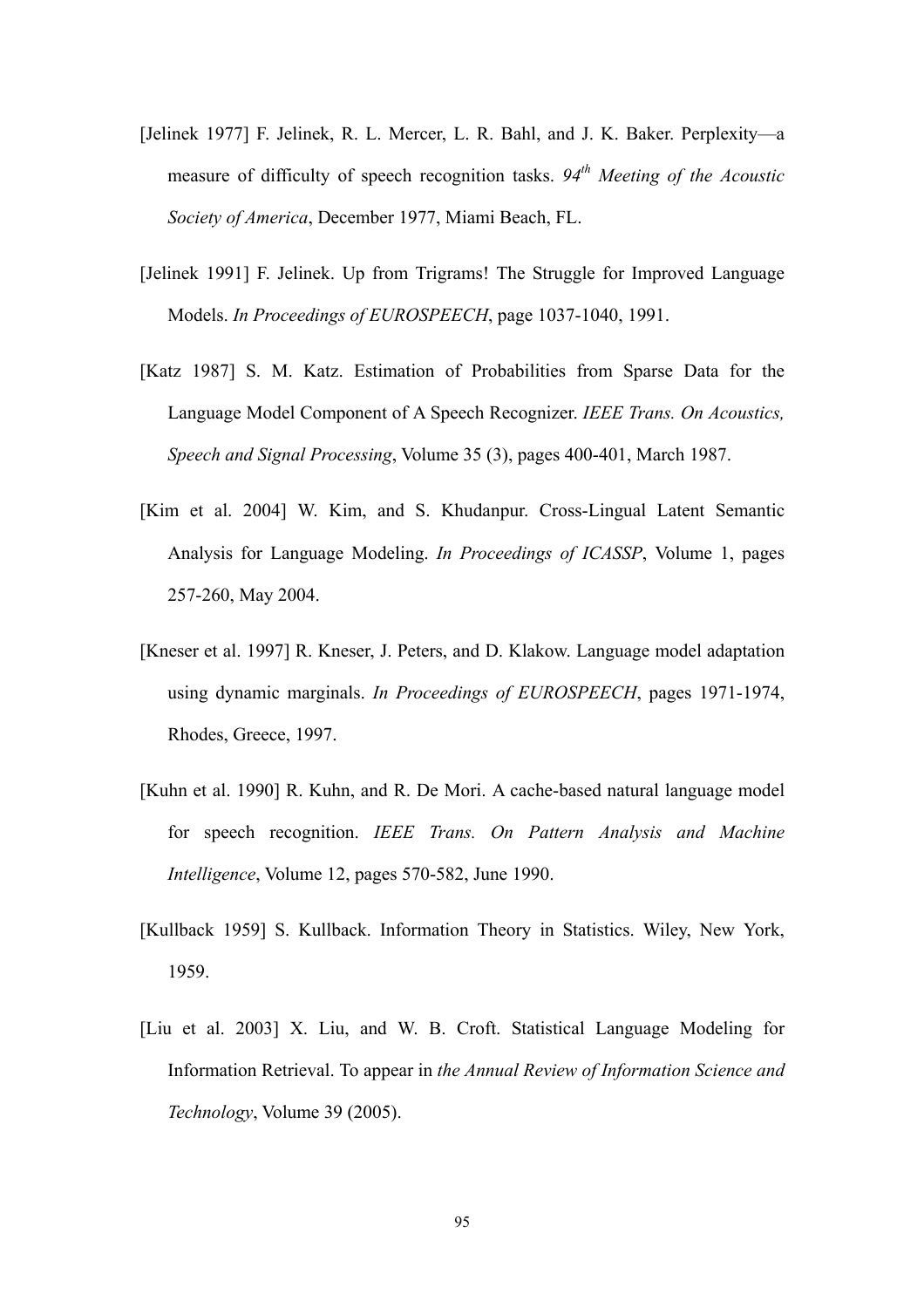- [Miller et al. 1999] D. R. H. Miller, T. Leek, and R. Schwartz. A Hidden Markov Model Information Retrieval System. *In Proceedings of ACM SIGIR Conference on R&D in Information Retrieval*, pages 214-221, 1999.
- [Mori et al. 1999] R. De Mori, and M. Federico. Language model adaptation. *In Computational Models of Speech Pattern Processing*. K. Ponting, Ed., Volume 169 of *F*: *Computer and Systems Sciences*, pages 280-303, 1999.
- [Moriya et al. 2001] T. Moriya, K. Hirose, N. Minematsu, and H. Jiang. Enhanced MAP Adaptation of N-gram Language Models Using Indirect Correlation of Distant Words. *In Proceedings of ASRU*, pages 397-400, Italy, December 2001.
- [Mrva et al. 2004] D. Mrva, and P. C. Woodland. A PLSA-based Language Model for Conversational Telephone Speech. *In Proceedings of ICSLP*, pages 2257-2260, October 2004.
- [Nanjo et al. 2003] H. Nanjo, and T. Kawahara. Unsupervised Language Model Adaptation for Lecture Speech Recognition. *In Proceedings of ISCA & IEEE Workshop on Spontaneous Speech Processing and Recognition*, pages 75-78, 2003.
- [NIST] National Institute of Standards and Technology. http://www.nist.gov/ .
- [PTS] Public Television Service Foundation. http://www.pts.org.tw .
- [Ratnaparkhi 1997] A. Ratnaparkhi. A simple introduction to maximum entropy models for natural language processing. Technical Report 97-08, Institute for Research in Cognitive Science, University of Pennsylvania, 1997.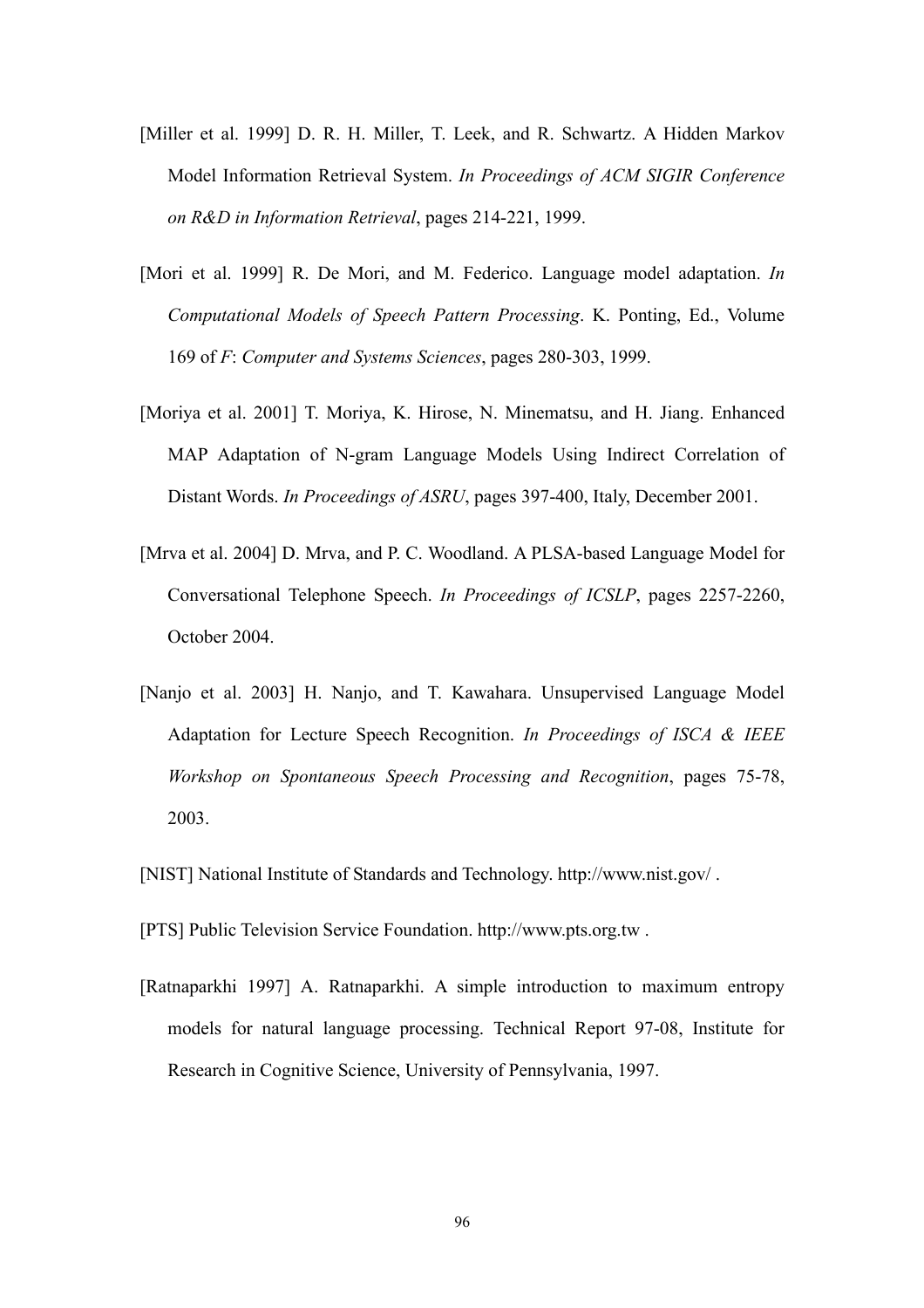- [Rosenfeld 1996] R. Rosenfeld. A Maximum Entropy Approach to Adaptive Statistical Language Modeling. *Computer Speech and Language*, Volume 10, pages 187-228, 1996.
- [Rosenfeld 2000] R. Rosenfeld. Two Decades of Statistical Language Modeling: Where Do We Go from Here. *In Proceedings IEEE*, Volume 88, no. 8, pages 1270-1278, 2000.
- [Sasaki et al. 2000] K. Sasaki, H. Jiang, and K. Hirose, Rapid Adaptation of N-gram Language Models Using Inter-word Correlation for Speech Recognition. *In Proceedings of ICSLP*, pages 508-511, Beijing, October 2000.
- [SLG] Spoken Language Group at Chinese Information Processing Laboratory, Institute of Information Science, Academia Sinica. http://sovideo.iis.sinica.edu.tw/SLG/index.htm .
- [SRILM] A. Stolcke. SRI Language Modeling Toolkit. version 1.3.3, http://www.speech.sri.com/projects/srilm/ .
- [Valsan et al. 2003] Z. Valsan and M. Emele. Thematic Text Clustering for Domain Specific Language Model Adaptation. *In Proceedings of ASRU*, pages 513-518, December 2003.
- [Wang et al. 2005] Hsin-min Wang, Berlin Chen, Jen-Wei Kuo, and Shih-Sian Cheng. "MATBN: A Mandarin Chinese Broadcast News Corpus," accepted to appear in *International Journal of Computational Linguistics and Chinese Language Processing*.